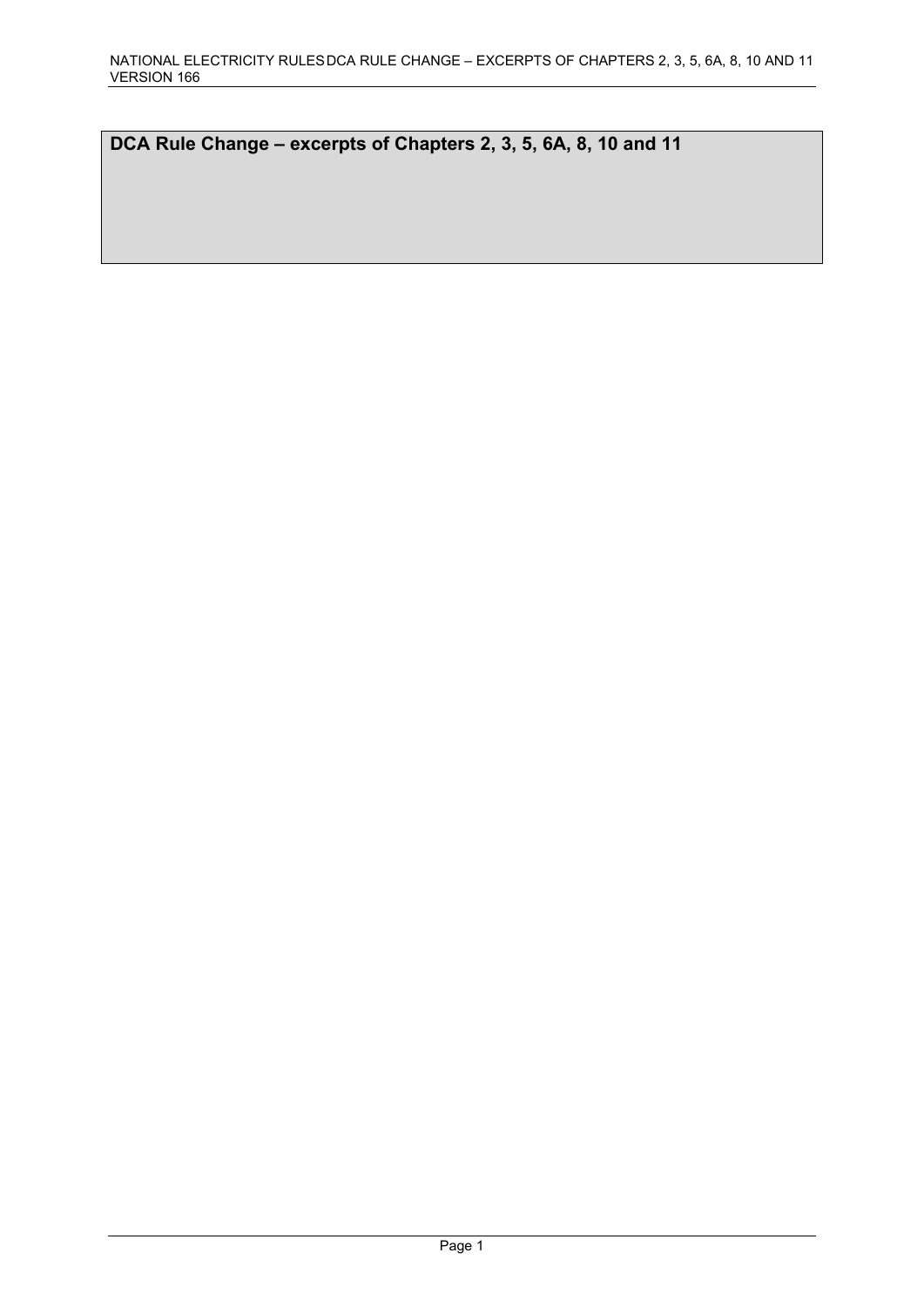# **CHAPTER 2**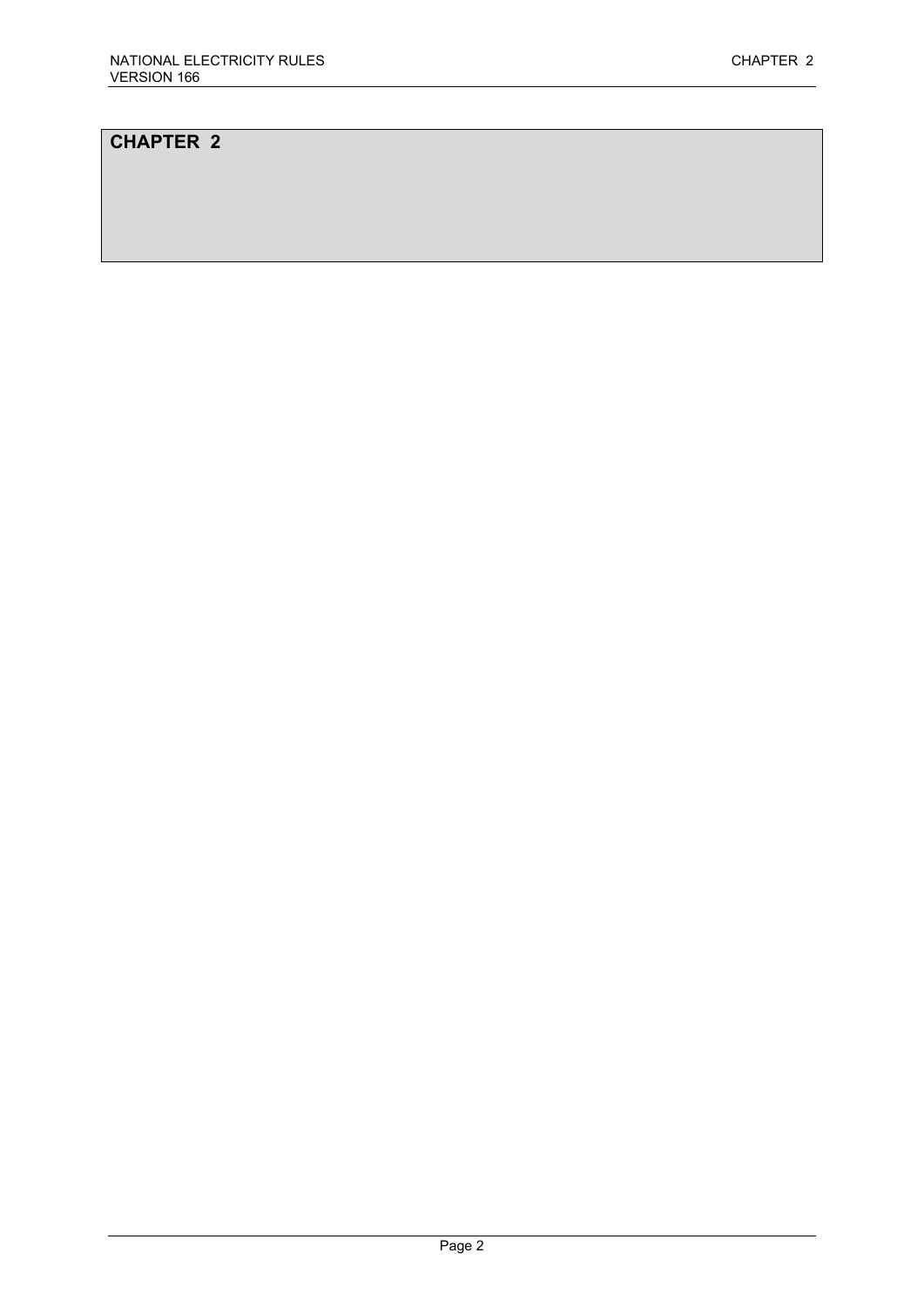# **Registered Participants and Registration**

**…**

# **2.5 Network Service Provider**

## **2.5.1 Registration as a Network Service Provider**

- (a) Subject to clause 2.5.1(d), a person must not engage in the activity of owning, controlling or operating a *transmission system* or *distribution system* unless that person is registered by *AEMO* as a *Network Service Provider*.
- (b) **[Deleted]**
- (c) **[Deleted]**
- (d) The *AER* may, in accordance with the guidelines issued from time to time by the *AER*, exempt any person or class of persons who is or are required to register as a *Network Service Provider* from:
	- (1) the requirement to register as a *Network Service Provider*; or
	- (2) the operation of Chapter 5,

where (in the *AER's* opinion) an exemption is not inconsistent with the *national electricity objective*.

- (d1) An exemption granted by the *AER* under paragraph (d):
	- (1) is, if the exemption relates to a person who owns, controls or operates an *embedded network*, deemed to be subject to the *ENM conditions* unless:
		- (i) the *embedded network* the subject of the exemption is located in a *participating jurisdiction* in which persons *connected*, or proposed to be *connected*, to the *embedded network* are not afforded the right to a choice of *retailer*; or
		- (ii) the *AER* has made a determination under paragraph (d2); and
	- (2) may be subject to such other conditions as the *AER* deems appropriate.
- (d2) If the *AER* considers that the likely costs of complying with *ENM conditions* outweigh the likely benefits to persons *connected*, or proposed to be *connected*, to the *embedded network*, the *AER* may, when granting an exemption under paragraph (d), determine to exempt that person or class of persons from the requirement to comply with the *ENM conditions* until such time as an *ENM conditions trigger* occurs.
- (d3) Other than a *Primary Transmission Network Service Provider*, the *AER* must exempt any person who owns, controls or operates a *designated network asset* that forms part of a *transmission system*, from having to register as a *Network Service Provider*. The person will be An exemption granted by the *AER* under paragraph (d) is, if the exemption relates to a person who owns, controls or operates a *large dedicated connection asset*, deemed to be subject to the condition that the person must comply with clause 5.2A.6(c), clause 5.2A.7,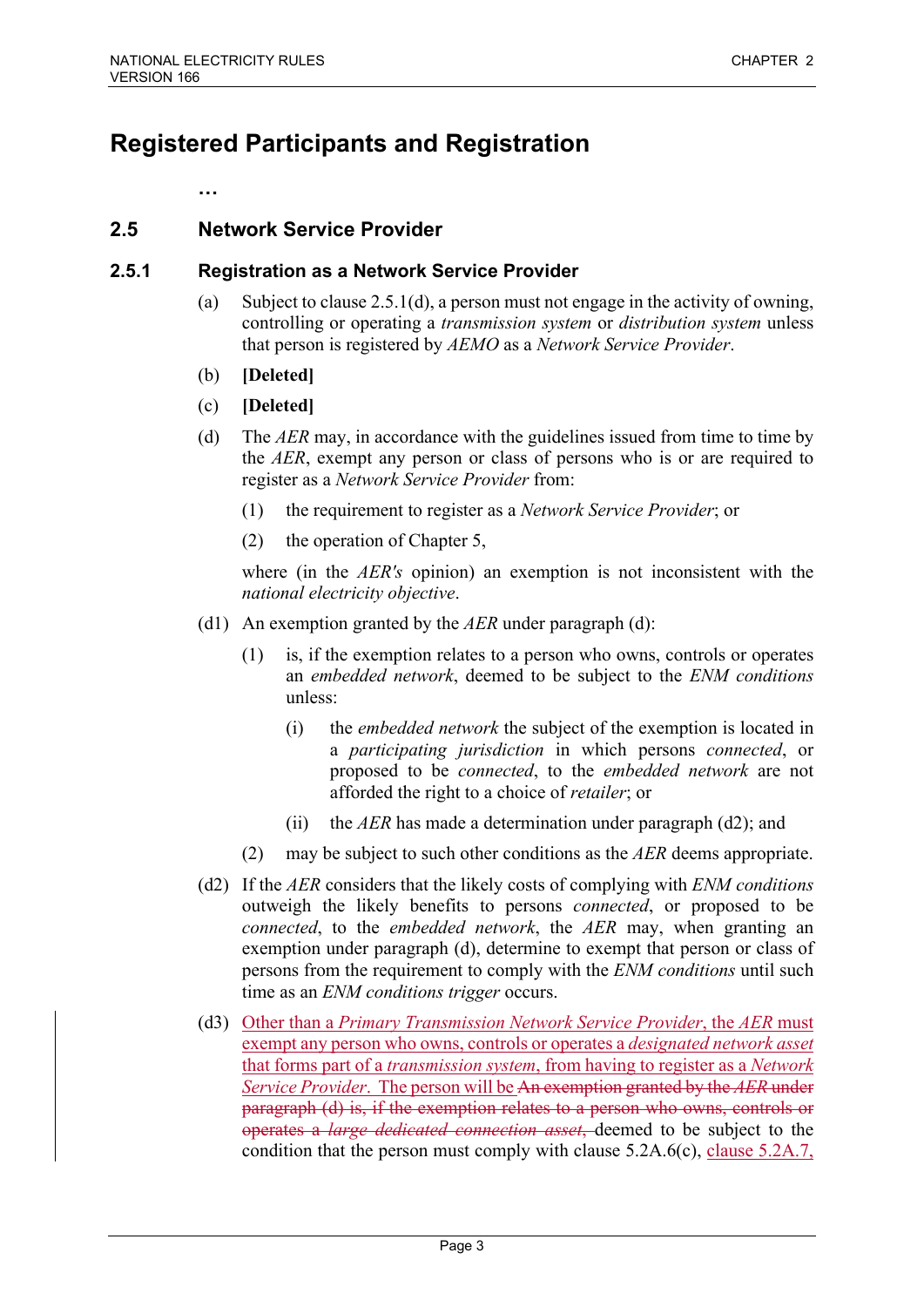clause 5.2A.8 and rule 5.5, as if that person were a *Dedicated Connection Asset Service Provider*.

(d4) [**Deleted**]A person granted an exemption under paragraph (d3) must comply with the deemed conditions and any other conditions imposed by the *AER* for that exemption.

#### **Note**

This clause is classified as a civil penalty provision under the National Electricity (South Australia) Regulations. (See clause 6(1) and Schedule 1 of the National Electricity (South Australia) Regulations.)

- (e) The *AER* must develop and issue guidelines for the exemptions described in clause 2.5.1(d) pursuant to the *Rules consultation procedures* and in accordance with those procedures consult with *Registered Participants* and authorities responsible for administering the *jurisdictional electricity legislation*.
- (e1) Without limitation, an exemption may be given which only relates to certain specified *transmission systems* or *distribution systems* or classes of *transmission systems* or *distribution systems*.
- (f) Prior to granting any exemption under clause 2.5.1(d), the *AER* must consult with the authorities responsible for administering the *jurisdictional electricity legislation* in the *participating jurisdictions* in which any *transmission systems* or *distribution systems* owned, operated or controlled by persons or class of persons under exemption consideration are located.
- (g) Without limitation, an exemption may be given which only relieves a person or class of persons from either or both of the matters described in clause 2.5.1(d)(1) or (2) in relation to certain specified *transmission systems* or *distribution systems* or classes of *transmission systems* or *distribution systems*.

# **2.5.1A Dedicated Connection Asset Service Provider[Deleted]**

- (a) This clause 2.5.1A has no application to the *declared transmission system* of an *adoptive jurisdiction*.
- (b) A *Transmission Network Service Provider* must classify any parts of its *transmission system* that are *dedicated connection assets* into *large dedicated connection assets* and *small dedicated connection assets*.

Note

- A *third party DCA* is defined for the purposes of Chapter 2 to be a *transmission system*.
- (c) A *Transmission Network Service Provider* wishing to classify a *dedicated connection asset* must apply to do so in its application under rule 2.9 or separately by submitting a notice to *AEMO* in the form prescribed for this purpose by *AEMO*. The *Transmission Network Service Provider* must provide sufficient evidence to satisfy *AEMO* that the *dedicated connection asset* is appropriately classified as a *large dedicated connection asset* or *small dedicated connection asset* (as applicable).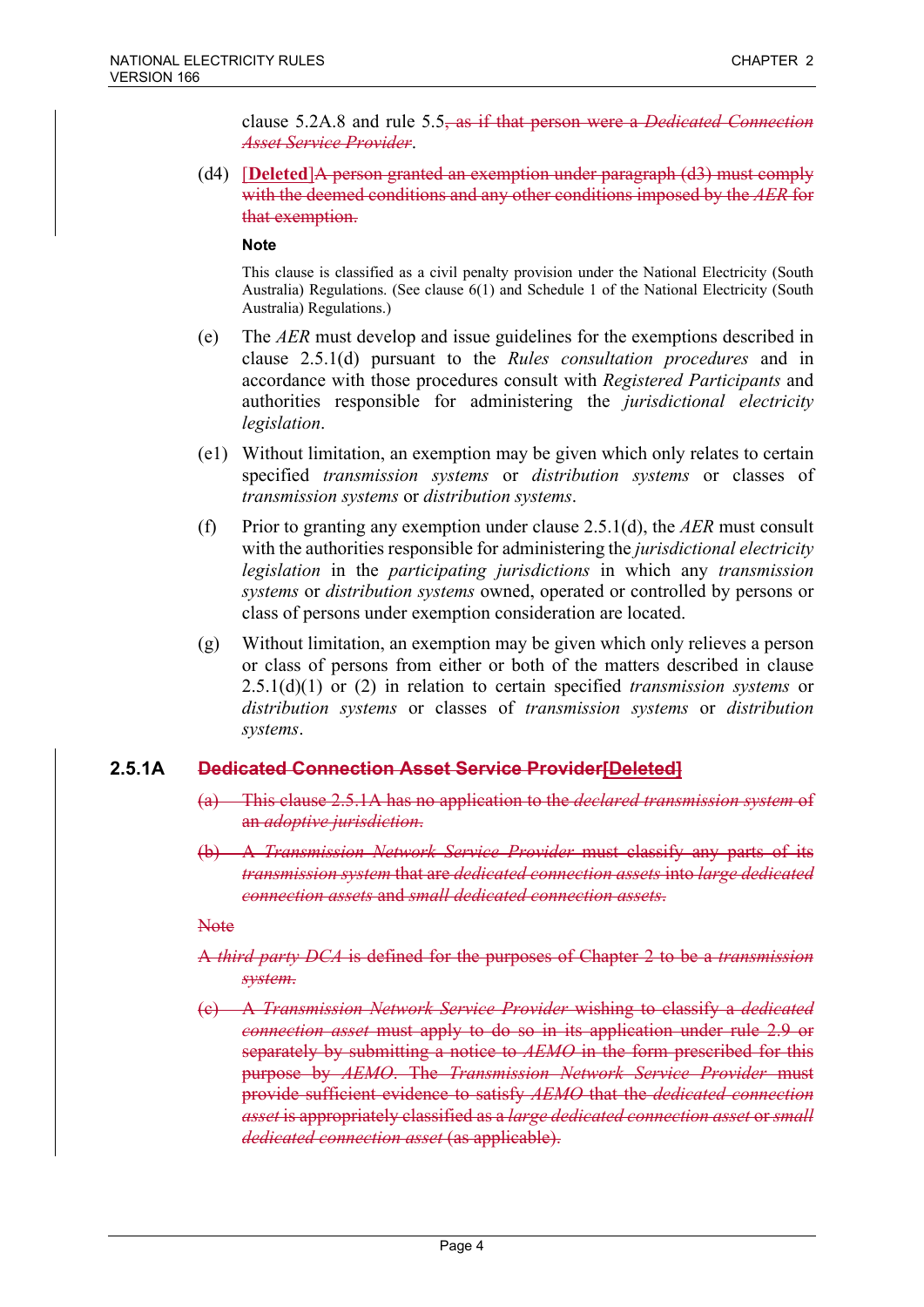- (d) If *AEMO* receives an application for classification under paragraph (c), it may approve or reject the application. *AEMO* must approve the classification of a *dedicated connection asset* if it is satisfied, based on the evidence that it is provided by the *Transmission Network Service Provider*, that the part of the *transmission system* is a *large dedicated connection asset* or *small dedicated connection asset* (as applicable).
- (e) Nothing in paragraph (b) requires the classification of any *dedicated connection asset* which forms part of a *transmission system* in respect of which an exemption under paragraph 2.5.1(d) applies.
- (f) A *Dedicated Connection Asset Service Provider* is:
	- (1) only required to comply with a rule that is expressed to apply to a *Network Service Provider* or a *Transmission Network Service Provider* in those capacities where the rule expressly provides that it applies to a *Dedicated Connection Asset Service Provider*; and
	- (2) required to comply with all rules which are expressed to apply to a *Registered Participant*.
- (g) A *Transmission Network Service Provider* is taken to be a *Dedicated Connection Asset Service Provider* only in so far as its activities relate to any of its *dedicated connection assets*.

**…**

# **2.12 Interpretation of References to Various Registered Participants**

- (a) A person may register in more than one of the categories of *Registered Participant*.
- (b) Notwithstanding anything else in the *Rules*, a reference to:
	- (1) a "*Generator*" applies to a person registered as a *Generator* only in so far as it is applicable to matters connected with the person's *scheduled generating units*, *semi-scheduled generating units*, *non-scheduled generating units*, *market generating units* or *non-market generating units*;
	- (1A) a "*Small Generation Aggregator*" applies to a person registered as a "*Small Generation Aggregator*" only in so far as it is applicable to matters connected with the person's *small generating units* or *market generating units*;
	- (1B) a "*Market Ancillary Service Provider*" applies to a person registered as a "*Market Ancillary Service Provider*" only in so far as it is applicable to matters connected with the person's *ancillary service load*;
	- (2) a "*Scheduled Generator*", "*Semi-Scheduled Generator*", "*Non-Scheduled Generator*", "*Market Generator*" or "*Non-Market Generator*" applies to a person only in so far as it is applicable to matters connected with the person's *scheduled generating units*, *semischeduled generating units*, *non-scheduled generating units*, *market generating units* or *non-market generating units* respectively;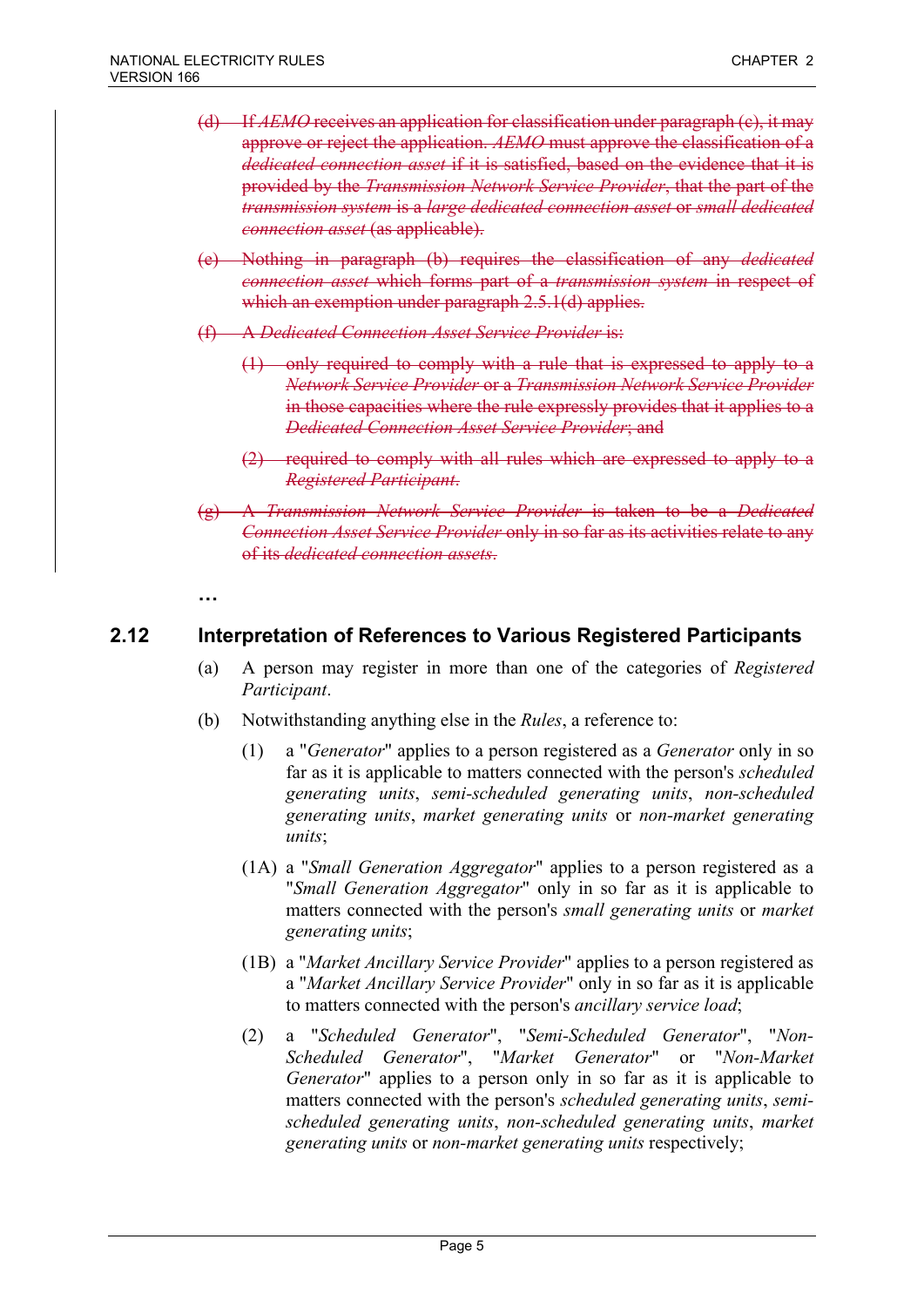- (3) a "*Customer*" applies to a person registered as a *Customer* only in so far as it is applicable to matters connected with the person's *first-tier loads*, *second-tier loads* or *market loads*;
- (4) a "*First Tier Customer*", "*Second Tier Customer*" or "*Market Customer*" applies to a person only in so far as it is applicable to matters connected with the person's *first-tier loads*, *second-tier loads* or *market loads* respectively;
- (4A) a "*Trader*" applies to a person only in so far as it is applicable to matters connected with the person's activities as a *Trader*;
- (4B) a "*Reallocator*" applies to a person only in so far as it is applicable to matters connected with the person's activities as a *Reallocator*;
- (5) subject to clause 2.5.1A(f), a "*Network Service Provider*" applies to a person registered as a *Network Service Provider* only in so far as it is applicable to matters connected with the person's *network services*, including *market network services* and *scheduled network services*;
- (5A) a "*Dedicated Connection Asset Service Provider*" applies to a person only in so far as it is applicable to matters connected with the person's *dedicated connection assets*;
- (6) a "*Market Network Service Provider*" or "*Scheduled Network Service Provider*" applies to a person only in so far as it is applicable to matters connected with the person's *market network services* or *scheduled network services* respectively;
- (7) a "*Market Participant*" applies to a person who is a *Market Participant* and:
	- (i) where that person is registered as a *Market Generator*, in so far as it is applicable to matters connected with the person's *market generating units* or *ancillary services generating units*; and
	- (i1) where that person is registered as a *Market Small Generation Aggregator*, in so far as it is applicable to matters connected with the person's *market generating units*; and
	- (i2) where that person is registered as a *Market Ancillary Service Provider*, in so far as it is applicable to matters connected with the person's *ancillary service load*; and
	- (ii) where that person is registered as a *Market Customer*, in so far as it is applicable to matters connected with the person's *market loads* or *market ancillary service loads*; and
	- (iii) where that person is registered as a *Market Network Service Provider*, in so far as it is applicable to matters connected with the person's *market network services*; and
	- (iv) where that person is registered in any category of *Market Participant* additional to a *Market Generator* and/or a *Market Customer* and/or a *Market Network Service Provider*, to the extent to which the reference would otherwise apply to the person if it were not taken to be a *Market Generator*, *Market Customer* or *Market Network Service Provider*; and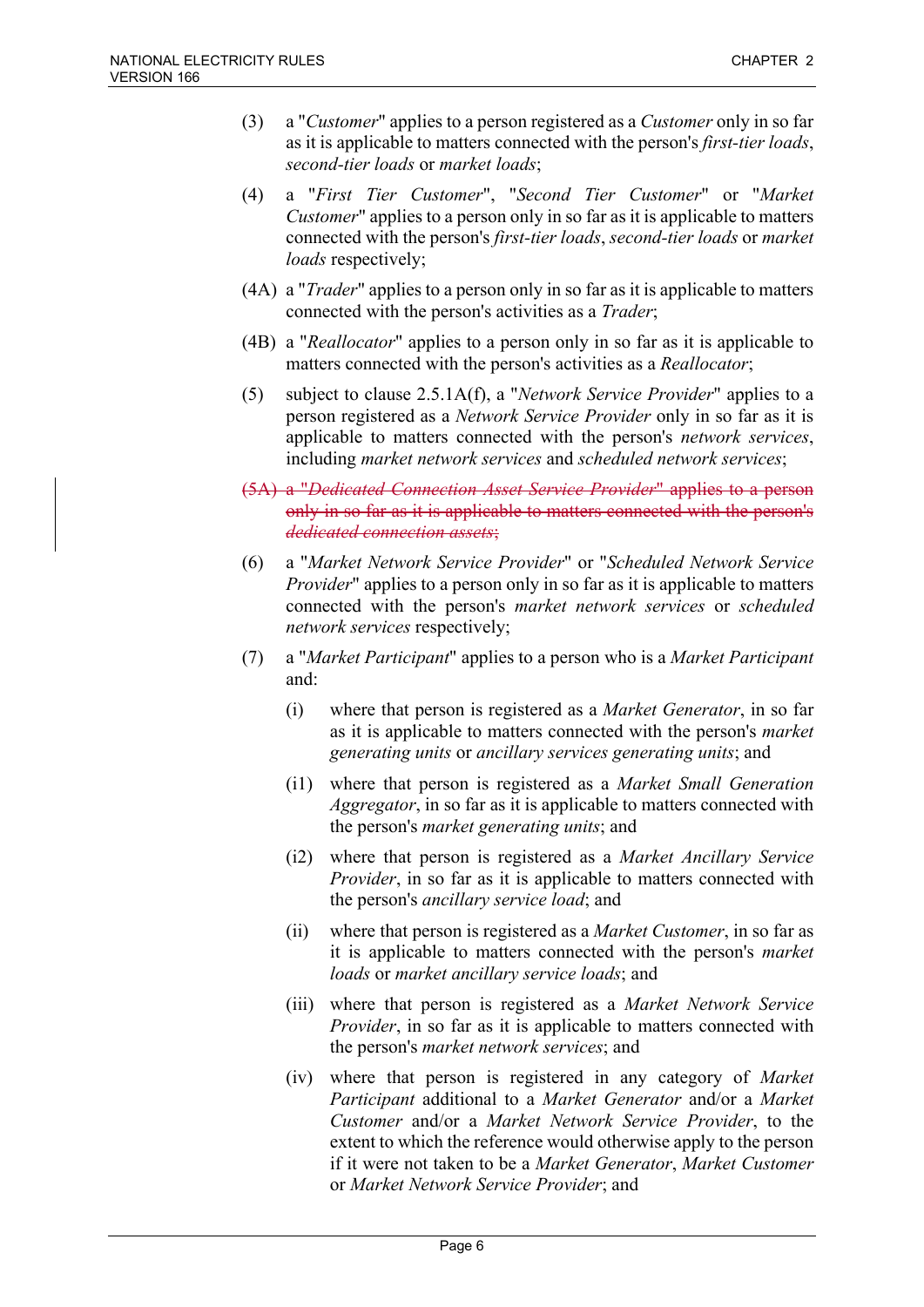- (8) a "*Registered Participant*" applies to a person who is registered under Chapter 2 and:
	- (i) where that person is registered as a *Generator*, in so far as it is applicable to matters connected with any of the *Generator's scheduled generating units*, *semi-scheduled generating units*, *non-scheduled generating units*, *market generating units* and *non-market generating units*;
	- (ii) where that person is registered as a *Customer*, in so far as it is applicable to matters connected with any of the *Customer's firsttier loads*, *second-tier loads* or *market loads*; and
	- (iii) where that person is registered in any other *Registered Participant* category, to the extent to which the reference would apply to the person if it were not registered in another *Registered Participant* category.
- (c) In rule 2.12, "*matter*" includes any assets, liabilities, acts, omissions or operations (whether past, present or future).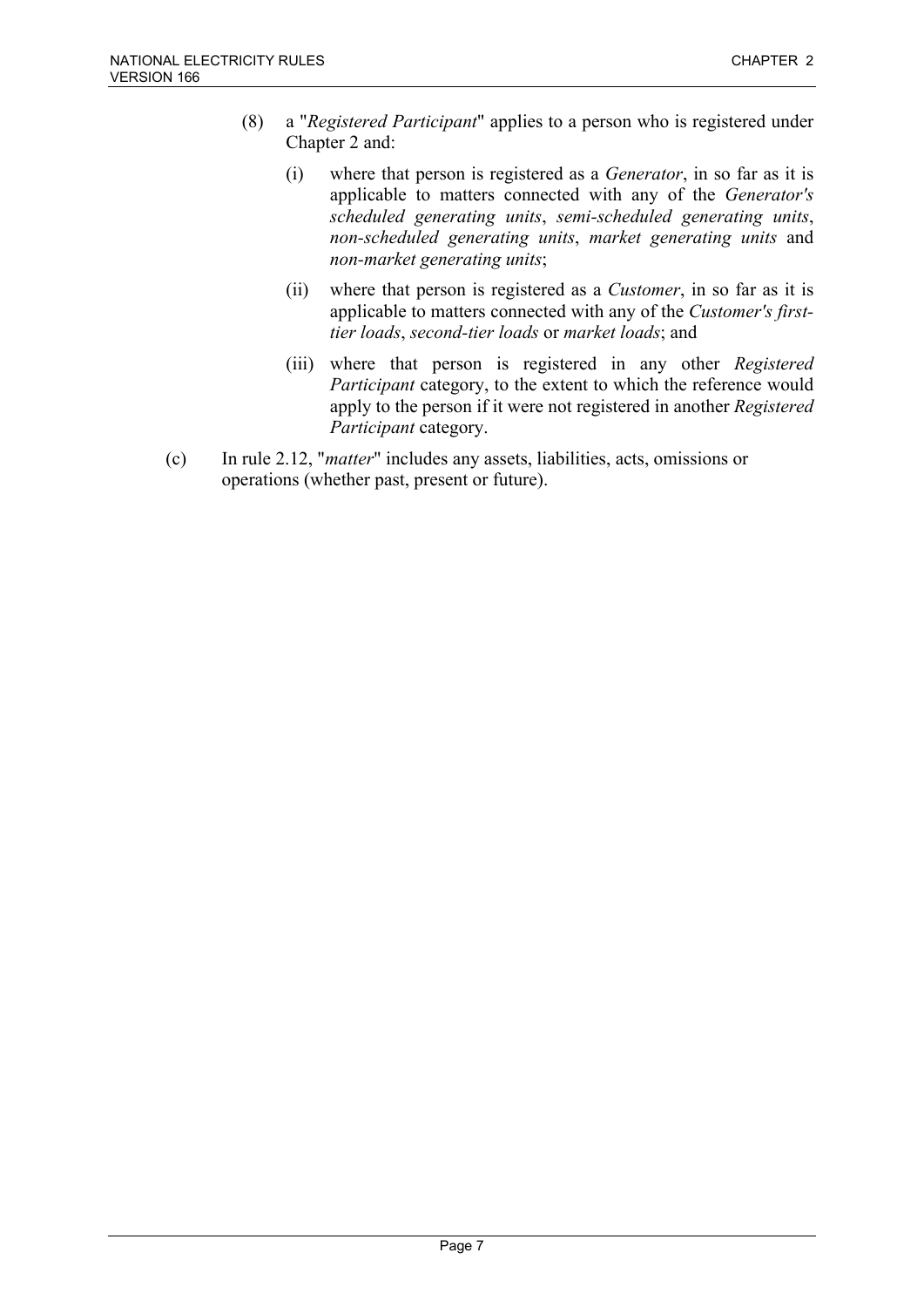# **CHAPTER 3**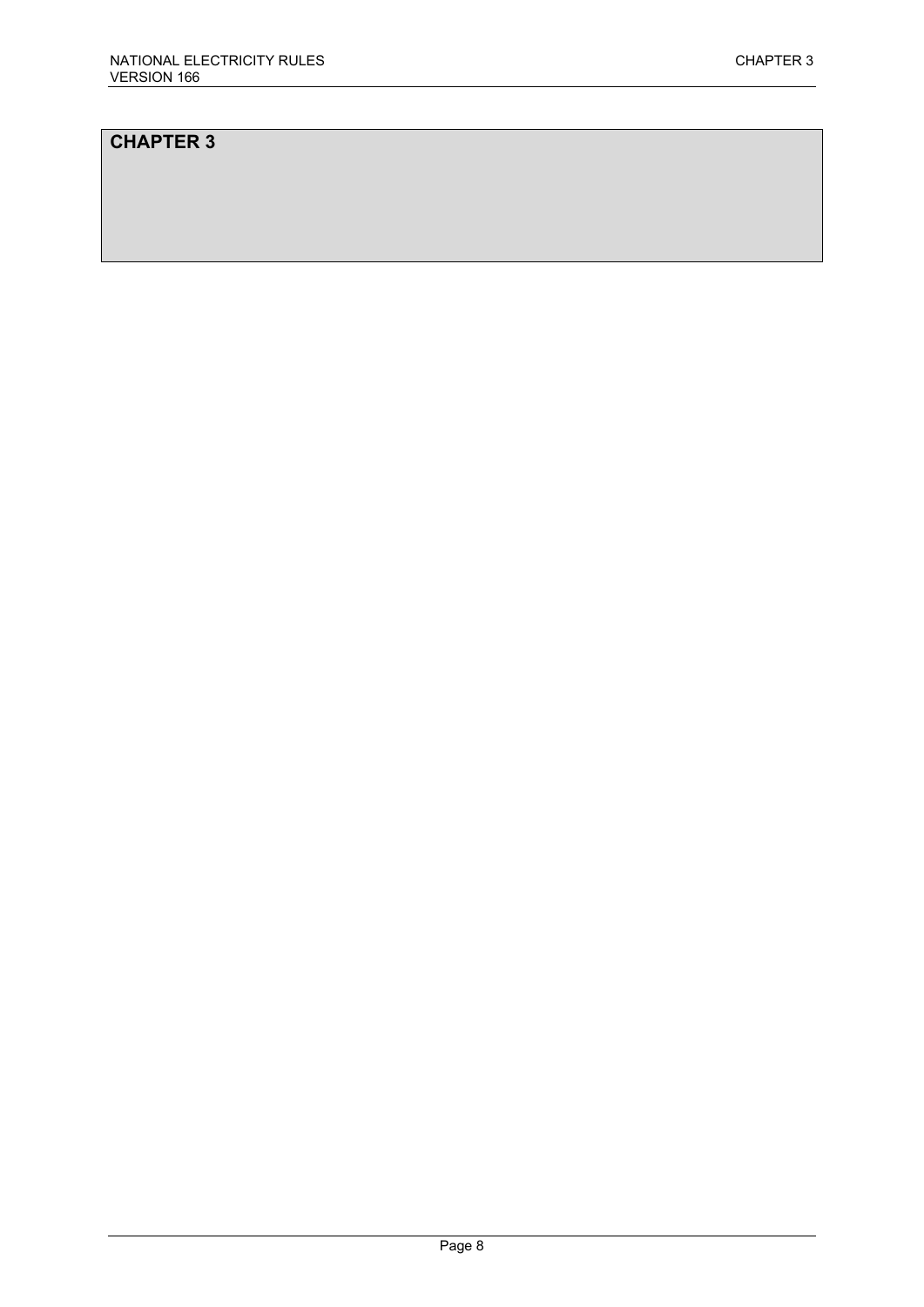### **3.6.2 Intra-regional losses**

- (a) *Intra-regional losses* are *electrical energy losses* that occur due to the transfer of electricity between a *regional reference node* and *transmission network connection points* in the same *region*.
- (b) *Intra-regional loss factors*:
	- (1) notionally describe the *marginal electrical energy losses* for electricity transmitted between a *regional reference node* and a *transmission network connection point* in the same *region* for a defined time period and associated set of operating conditions;
	- (2) will be either:
		- (i) two *intra-regional loss factors* where *AEMO* determines, in accordance with the methodology determined under clause 3.6.2(d), that one *intra-regional loss factor* does not, as closely as is reasonably practicable, describe the average of the *marginal electrical energy losses* for electricity transmitted between a *transmission network connection point* and the *regional reference node* for the *active energy* generation and consumption at that *transmission network connection point*; or
		- (ii) one static *intra-regional loss factor* in all other circumstances;
	- (2A) must be determined in accordance with the methodology determined by *AEMO* under clause 3.6.2(d) for each *transmission network connection point*;
	- (2B) apply for a *financial year*; and
	- (3) may, with the agreement of the *AER*, be averaged over an adjacent group of *transmission network connection points* within a single *region*. If averaging is used, the relevant *transmission network connection points* will be collectively defined as a *virtual transmission node* with a *loss factor* calculated as the volume weighted average of the *intraregional loss factors* of the constituent *transmission network connection points*.
- (b1) If *AEMO* determines two *intra-regional loss factors* for a *transmission network connection point* under clause 3.6.2(b)(2), *AEMO* must apply the *intra-regional loss factors* in *central dispatch* and *spot market transactions* in accordance with the procedure determined by *AEMO* under clause  $3.6.2(d1)$ .
- (c) An *intra-regional loss factor* is to be used as a price multiplier that can be applied to the *regional reference price* to determine the *local spot price* at each *transmission network connection point* and *virtual transmission node*.
- (d) *AEMO* must determine, *publish* and maintain, in accordance with *Rules consultation procedures*, a methodology for the determination of *intraregional loss factors* to apply for a *financial year* for each *transmission network connection point*.
- (d1) *AEMO* must determine, *publish* and maintain, in consultation with *Registered Participants*, a procedure that includes a description of the manner in which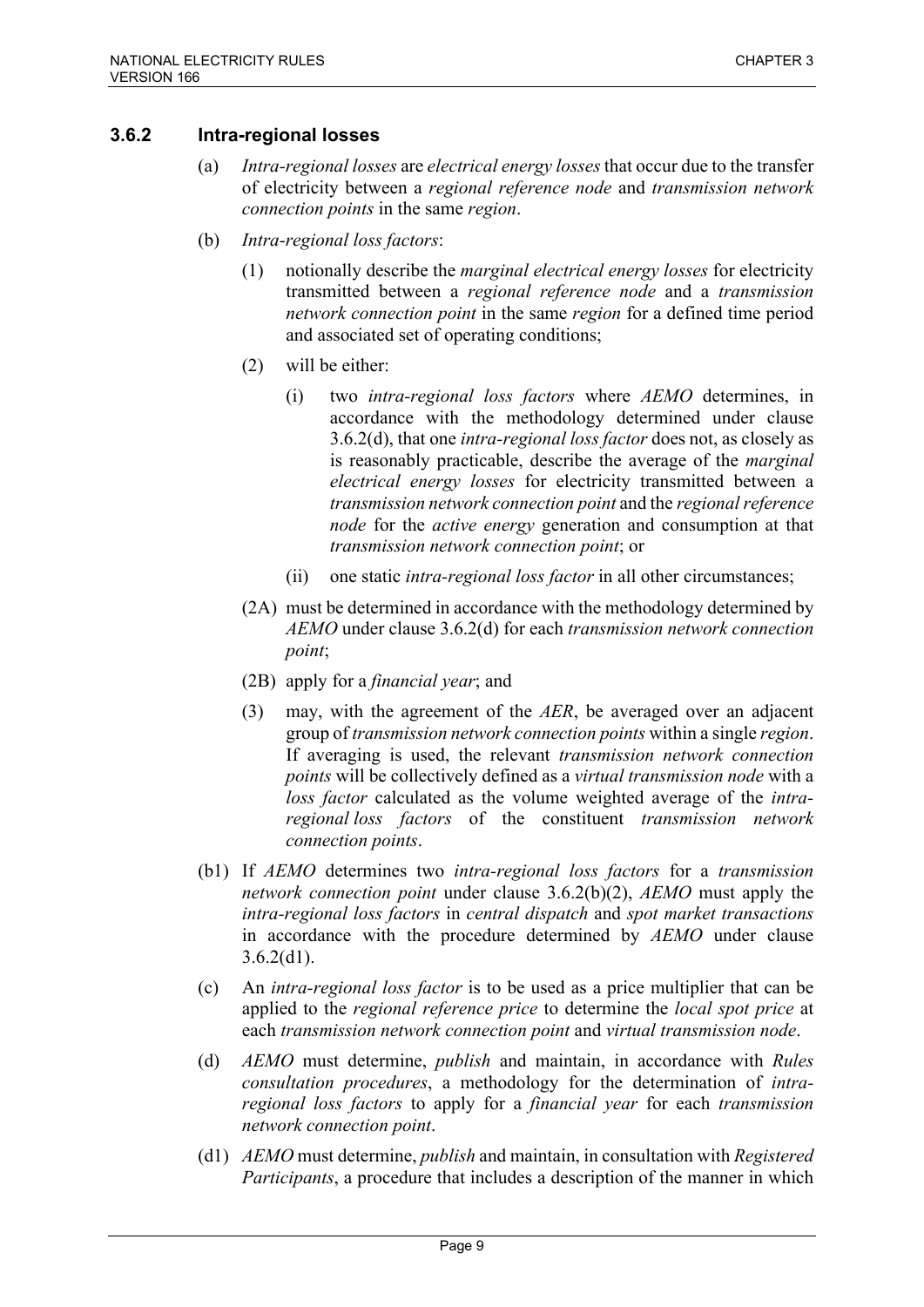*AEMO* will, if two *intra-regional loss factors* apply to a *transmission network connection point*, apply two *intra-regional loss factors* in *central dispatch* and *spot market transactions*. The procedure determined under this paragraph (d1) must describe how *AEMO* will identify and measure the *generation* and *load* at each *transmission network connection point* and apply the relevant *intra-regional loss factor* against that *generation* or *load*.

- (e) In preparing the methodology referred to in clause 3.6.2(d), *AEMO* must implement the following principles:
	- (1) *Intra-regional loss factors* are to apply for a *financial year*.
	- (2) An *intra-regional loss factor* must, as closely as is reasonably practicable, describe the average of the *marginal electrical energy losses* for electricity transmitted between a *transmission network connection point* and the *regional reference node* in the same *region* for each *trading interval* of the *financial year* in which the *intra-regional loss factor* applies.
	- (2A) *Intra-regional loss factors* must aim to minimise the impact on the *central dispatch* process of *generation* and *scheduled load* compared to that which would result from a fully optimised dispatch process taking into account the effect of losses.
	- (3) Forecast *load* and *generation* data for the *financial year* for which the *intra-regional loss factor* is to apply must be used. The forecast *load* and *generation* data used must be that *load* and *generation* data prepared by *AEMO* pursuant to clause 3.6.2A.
	- (4) The *load* and *generation* data referred to in clause 3.6.2(e)(3) must be used to determine *marginal loss factors* for each *transmission network connection point* for the *financial year* to which the *load* and *generation* data relates.
	- (5) An *intra-regional loss factor* for a *transmission network connection point* is determined using a volume weighted average of the *marginal loss factors* for the *transmission network connection point*.
- (f) *AEMO* must calculate *intra-regional loss factors* for each *transmission network connection point* for each *financial year* in accordance with the methodology prepared and published by *AEMO* under clause 3.6.2(d).
- (f1) By 1 April in each year, *AEMO* must *publish* the *intra-regional loss factors* revised under clause 3.6.2(f) and to apply for the next *financial year*.
- (g) *AEMO* must, in accordance with the *Rules consultation procedures*, determine, *publish* and maintain the methodology which is to apply to the calculation of average *intra-regional loss factors*, determined in accordance with clause 3.6.2(b)(3), for each *virtual transmission node* proposed by a *Distribution Network Service Provider*.
- (h) As soon as practicable after the *publication* of the methodology referred to in clause 3.6.2(g), and thereafter by 1 April in each year, *AEMO* must calculate and *publish* the *intra-regional loss factors* for each *virtual transmission node*, determined in accordance with clause  $3.6.2(b)(3)$ , that are to apply for the next *financial year*.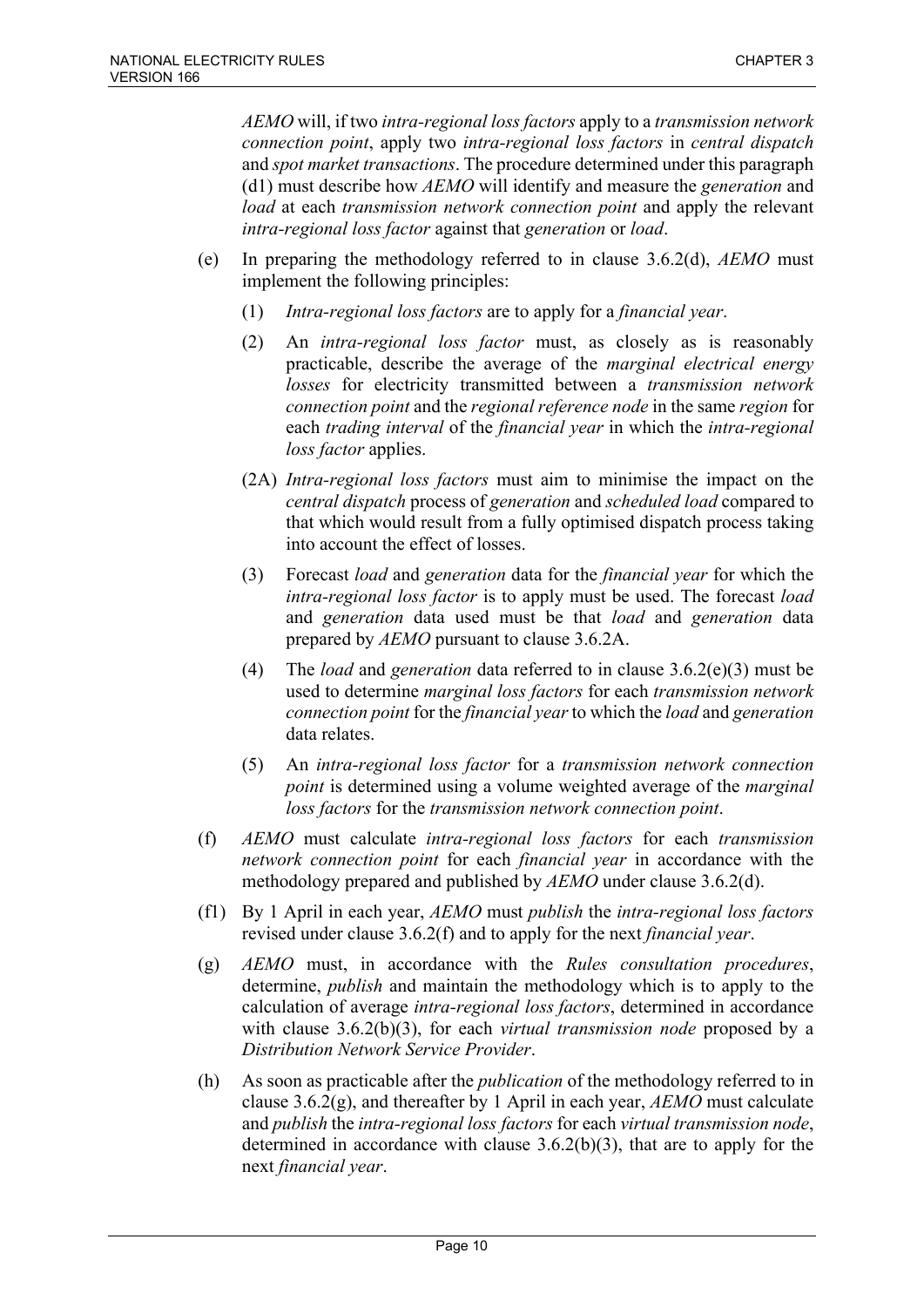- (i) Notwithstanding clauses 3.6.2(a) to (f1), *AEMO* must:
	- (1) determine an *intra-regional loss factor* in the *financial year* in which an *intra-regional loss factor* is to apply for a *transmission network connection point* which is established in that *financial year* in accordance with the procedure for establishing *connection* set out in rule 5.3, provided that *AEMO* did not determine an *intra-regional loss factor* for the *transmission network connection point* pursuant to clause 3.6.2(f1) in the *financial year* preceding that in which the *connection point* is established; or
	- (2) revise an *intra-regional loss factor* in the *financial year* in which an *intra-regional loss factor* is to apply for a *transmission network connection point* which is modified in that *financial year* in accordance with the procedure for modifying *connection* set out in rule 5.3, provided that, in *AEMO's* reasonable opinion, the modification to that *connection point* results in a material change in the capacity of the *connection point*.
- (j) *AEMO* must, where required to determine an *intra-regional loss factor* for an established or modified *transmission network connection point* under clause 3.6.2(i), do so as far as practicable in accordance with the methodology *published* by *AEMO* pursuant to clause 3.6.2(d).
- (k) For the purposes of clause 3.6.2(j), the forecast *load* and *generation* data used to calculate an *intra-regional loss factor* for the *transmission network connection point* must be determined using the forecast *load* and *generation* data determined by *AEMO* under clause 3.6.2A for other *transmission network connection points* in the same *region* for that *financial year* adjusted to take into account the effect of the established or modified *connection point*. Notwithstanding this clause 3.6.2(k), *Registered Participants* must comply with their obligations with respect to the provision of information to *AEMO*, for the purpose of determining new or revised *intra-regional loss factors* for *connection points* that are established or modified during the *financial year* in which the *intra-regional loss factors* are to apply, specified by the methodology developed and *published* by *AEMO* under clause 3.6.2A.
- (l) In the case of a *connection point* that is established in the *financial year* in which an *intra-regional loss factor* is to apply:
	- (1) an *intra-regional loss factor* determined by *AEMO* in accordance with clause 3.6.2(i) will apply from the time an *intra-regional loss factor* is determined and *published* by *AEMO*; and
	- (2) *AEMO* must use reasonable endeavours to determine and *publish* an *intra-regional loss factor* at least 45 *business days* prior to the commencement of operation of the established *connection point*, where the relevant *Registered Participants* comply with any applicable requirements and deadlines for the provision of information to *AEMO* specified by the methodology *published* by *AEMO* under clause 3.6.2A.
- (m) In the case of a *connection point* that is modified in the *financial year*in which an *intra-regional loss factor* is to apply: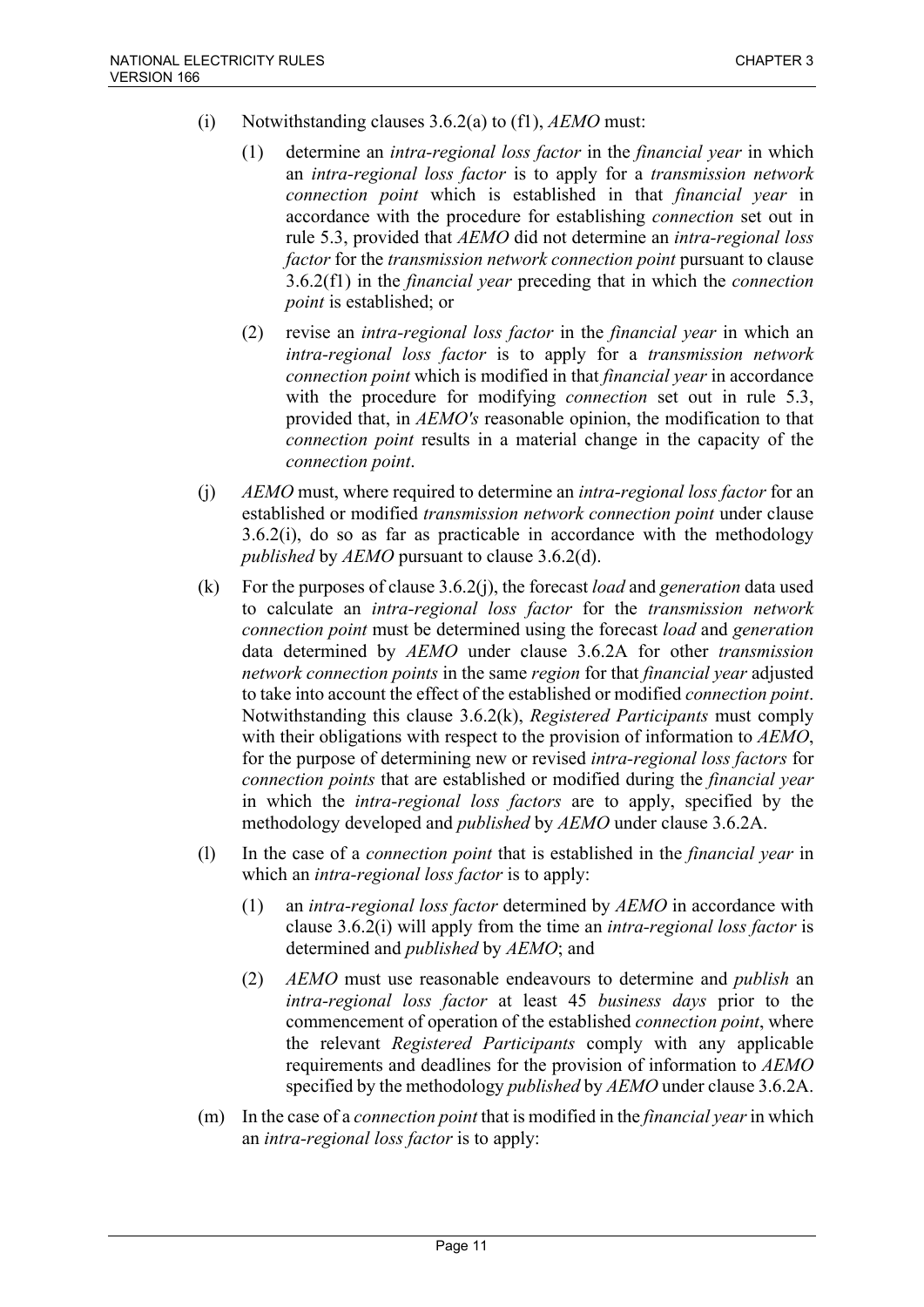- (1) an *intra-regional loss factor* determined by *AEMO* in accordance with clause 3.6.2(i) will apply from the date when the modification to the *connection point* takes effect; and
- (2) *AEMO* must use reasonable endeavours to *publish* an *intra-regional loss factor* at least 45 *business days* prior to the date when the modification to the *connection point* takes effect, where the relevant *Registered Participants* comply with any applicable requirements and deadlines for the provision of information to *AEMO* specified by the methodology *published* by *AEMO* under clause 3.6.2A.
- (n) For the avoidance of doubt, where *AEMO* determines an *intra-regional loss factor* for a *transmission network connection point* under clause 3.6.2(i), which is to apply in the *financial year* in which the *transmission network connection point* is established or modified, the *intra-regional loss factors* for all other *transmission network connection points* for that *financial year*, determined in accordance with clauses  $3.6.2(a)$  to  $(g)$ , must remain unchanged.

### **3.6.2A Load and generation data used to determine inter-regional loss factor equations and intra-regional loss factors**

- (a) *AEMO* must prepare *load* and *generation* data for each *financial year* to be used in both the determination of *inter-regional loss factor* equations under clause 3.6.1 and *intra-regional loss factors* under clause 3.6.2 in accordance with the methodology determined, *published* and maintained by *AEMO* for this purpose, under clause 3.6.2A(b).
- (b) *AEMO* must determine, *publish* and maintain, in accordance with the *Rules consultation procedures*, a methodology for:
	- (1) forecasting the *load* and *generation* data to be used in both the determination of *inter-regional loss factor* equations and *intra-regional loss factors*, including new or revised *intra-regional loss factors* for *connection points* that are established or modified, respectively, during the *financial year* in which the *intra-regional loss factors* are to apply;
	- (2) modelling additional *load* and *generation* data, where required, to be used in determining *inter-regional loss factor* equations; and
	- (3) the collection of relevant data from *Registered Participants*, including without limitation deadlines for the provision of that data by *Registered Participants*.
- (c) The methodology developed and *published* by *AEMO* under clause 3.6.2A(b) must specify information reasonably required by *AEMO* to fulfil its obligations under clause 3.6.2A, including without limitation historic *load* and *generation* data, forecast *energy* and *maximum demand* data for a *connection point* and forecast data for any new *loads*. In particular, the methodology must specify information to be provided by *Registered Participants* that is in addition to the information provided by those *Registered Participants* under other provisions of the *Rules*.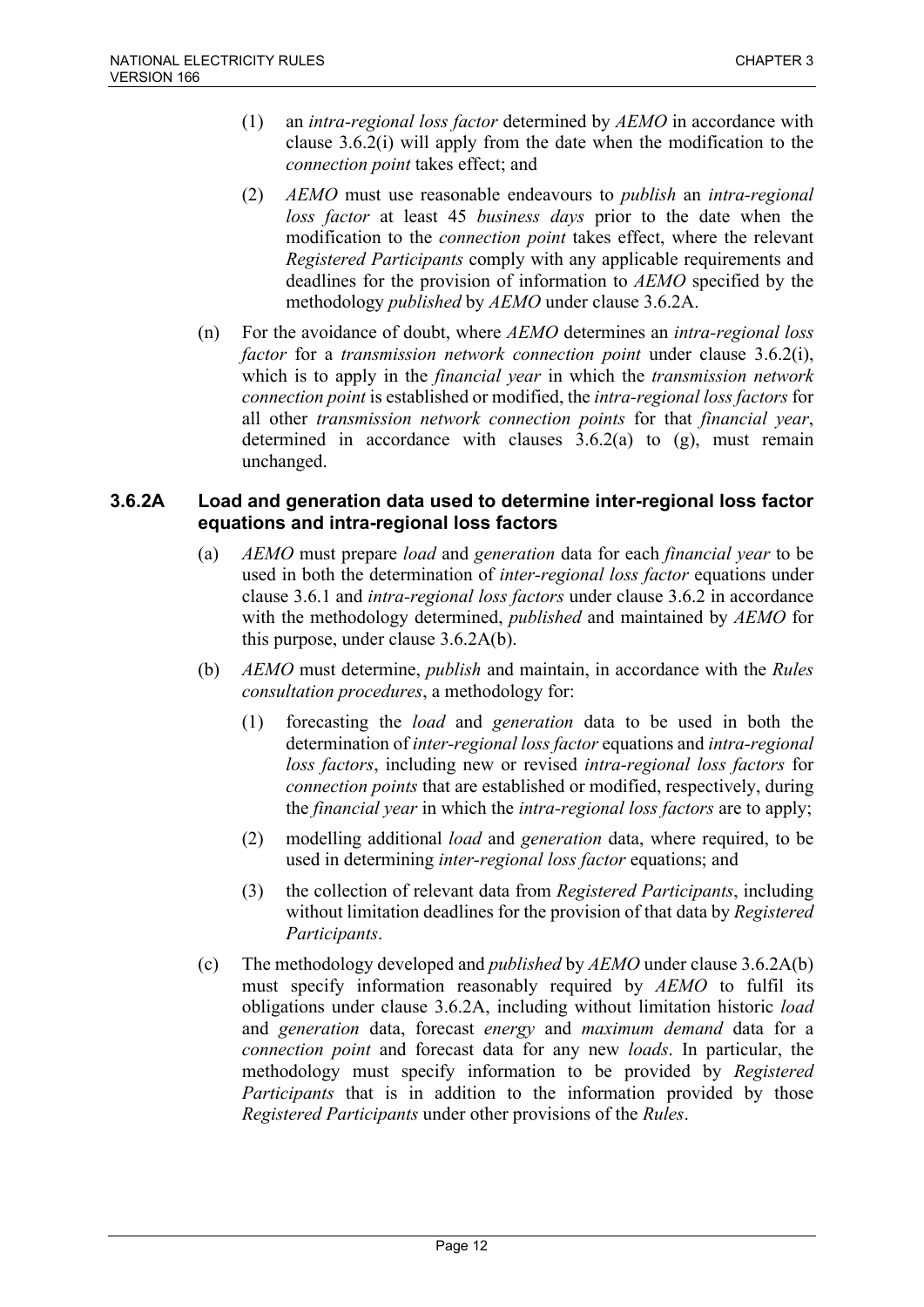- (d) In preparing the methodology for forecasting and modelling *load* and *generation* data under clause 3.6.2A(b), *AEMO* must implement the following principles:
	- (1) The forecast *load* and *generation* data must be representative of expected *load* and *generation* in the *financial year* in which the *interregional loss factor* equations or *intra-regional loss factors* are to apply having regard to:
		- (i) actual *load* and *generation* data available for a 12 month period defined by the methodology with the objective to use the most recent *load* and *generation* data practicable;
		- (ii) projected *load* growth between each calendar month to which the actual *load* and *generation* data referred to in clause  $3.6.2A(d)(1)(i)$  relates and the same calendar month in the *financial year* for which the forecast *load* and *generation* data is determined; and
		- (iii) the projected *network* configuration and projected *network* performance for the *financial year* in which the *inter-regional loss factor* equation or *intra-regional loss factor*, as the case may be, is to apply.
	- (2) Additional modelled *load* and *generation* data sets must only be used:
		- (i) in the determination of *inter-regional loss factor* equations under clause 3.6.1; and
		- (ii) where the range of forecast *load* and *generation* data is not sufficient to derive *inter-regional loss factor* equations to apply over the full range of transfer capability of the *regulated interconnector*.
- (e) *Registered Participants* must comply with the obligations to provide information set out in the methodology developed and *published* by *AEMO* under this clause 3.6.2A, including the deadlines for the provision of that information and any other obligations with respect to the provision of that information set out in the methodology.

# **3.6.2B Boundary point losses**

- (a) *Boundary point losses* are *electrical energy losses* that occur due to the transfer of electricity between a *regional reference node* and a *boundary point* and a *regional reference node* and a *DNA boundary point* in the same *region*.
- (b) *Boundary point loss factors*:
	- (1) notionally describe the *marginal electrical energy losses* for electricity transmitted between a *regional reference node* and a *boundary point* and a *regional reference node* and a *DNA boundary point* in the same *region* for a defined time period and associated set of operating conditions; and
	- (2) apply for a *financial year*.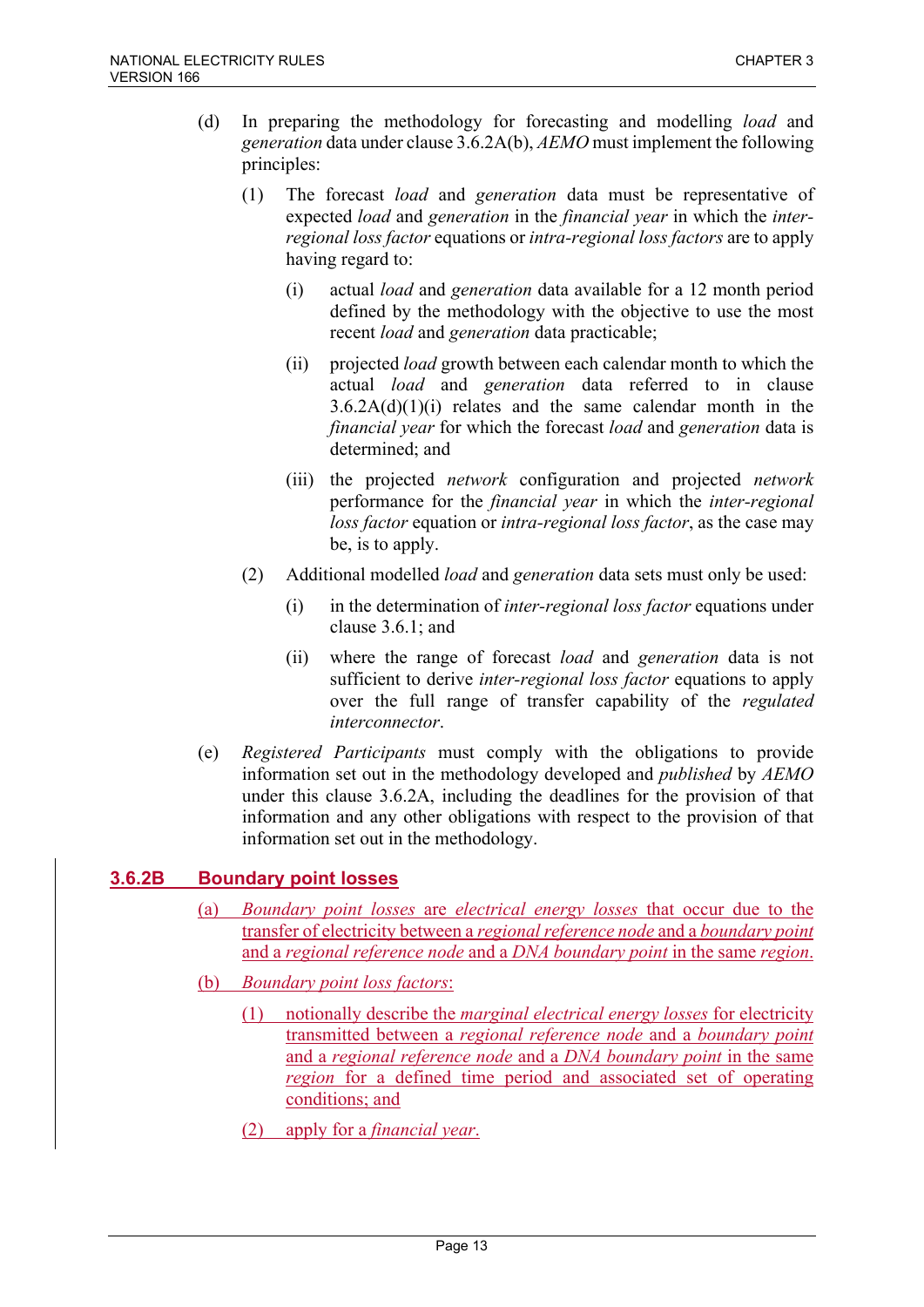- (c) *AEMO* must determine *boundary point loss factors* for each *boundary point* and *DNA boundary point* for each *financial year* having regard to the following:
	- (1) the methodology prepared and *published* by *AEMO* under clauses 3.6.2(d) as it relates to *intra-regional losses* to the extent *AEMO* determines they are relevant to the calculation of *boundary point losses*;
	- (2) the *boundary point loss factors* determined by *AEMO* must be in a form that can be used by *Primary Transmission Network Service Providers* to facilitate the calculation of the *settlements residue* that accrue on a *designated network asset*; and
	- (3) forecast *load* and *generation* data for the *financial year* relevant to a *boundary point loss factor* that is prepared by *AEMO* pursuant to clause 3.6.2A.
- (d) By 1 April in each year, *AEMO* must publish the *boundary point loss factors* determined under paragraph (c) and to apply for the next *financial year*.
- (e) If:
	- (1) a new *boundary point* or *DNA boundary point* is established during the *financial year*, for which there is no *boundary point loss factor published* by *AEMO* pursuant to paragraph (d); or
	- (2) a *transmission network connection point* located behind the *boundary point* is established or modified in accordance with rule 5.3, which in *AEMO's* reasonable opinion results in a material change to the *boundary point losses*,
	- then *AEMO* must determine and publish the *boundary point loss factor* that applies that *financial year* for that *boundary point* and any *DNA boundary point* behind that *boundary point* as far as practicable in accordance with paragraph (c).
- (f) The *Primary Transmission Network Service Provider* must calculate the *settlements residue* that accrue on a *designated network asset* and distribute or recover those *settlements residue* from each owner of each *designated network asset* in accordance with the methodology developed by the *Primary Transmission Network Service Provider* (as set out in the relevant *network operating agreement* for that *designated network asset*).

### **3.6.5 Settlements residue due to network losses and constraints**

### **Definitions**

(a0) In this clause 3.6.5:

**importing region** means the *region* to which electricity is transferred during the relevant *trading interval* from another *region* through *regulated interconnectors*.

- (a) *Settlements residue* will be allocated, and distributed or recovered by *AEMO* in accordance with the following principles:
	- (1) full effect is to be given to the *jurisdictional derogations* contained in Chapter 9 relating to *settlements residue*;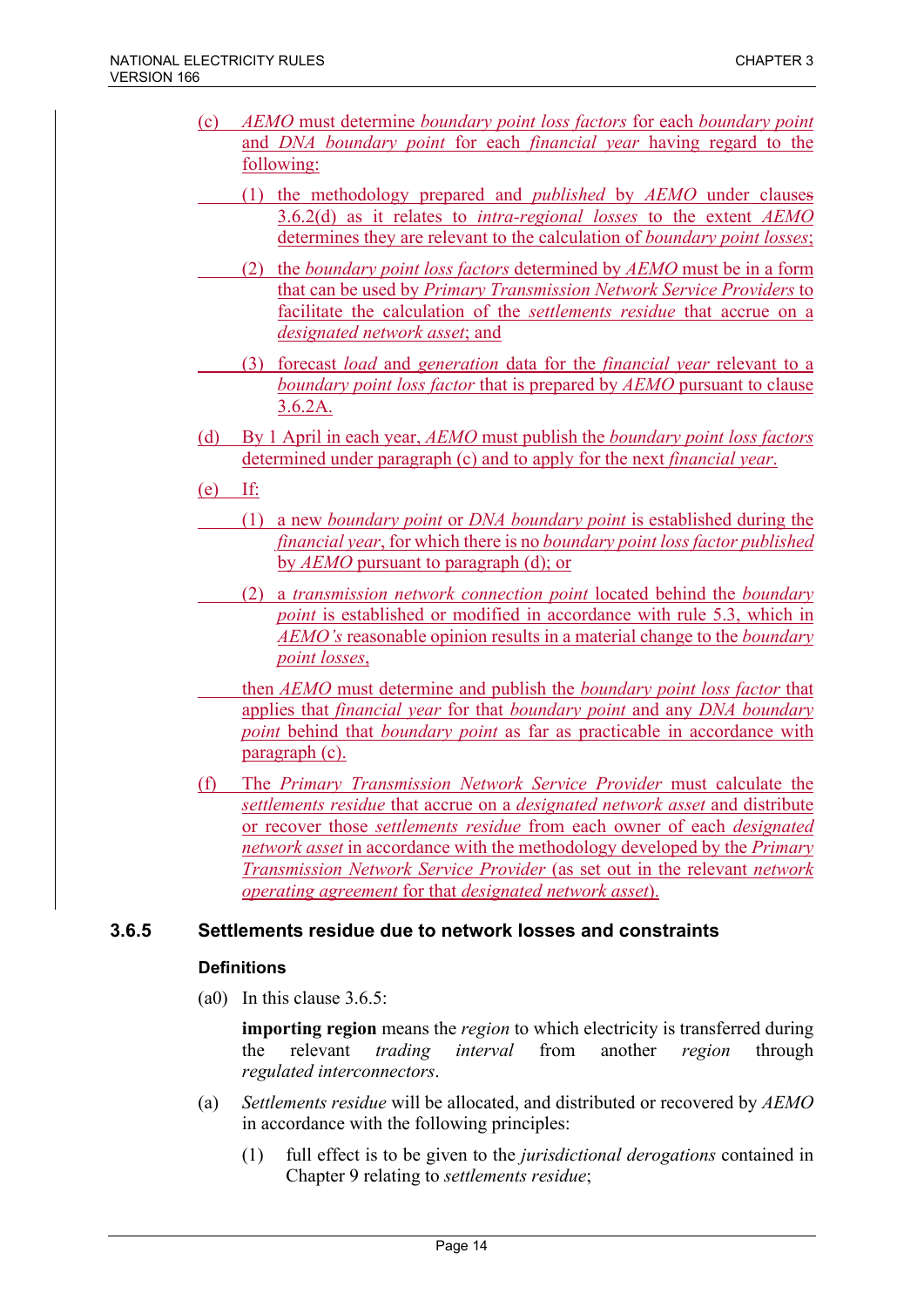- (2) the portion of the *settlements residue* attributable to *regulated interconnectors* (as adjusted to take into account the effect of any applicable *jurisdictional derogations* referred to in subparagraph (1) will be distributed or recovered in accordance with rule 3.18;
- (3) the remaining *settlements residue*, including the portion of *settlements residue* due to *intra-regional loss factors*, will be distributed to or recovered from the appropriate *Transmission Network Service Providers* (which will not include *Market Network Service Providers*);
- (3A) **[Deleted]**
- (4) if the *settlements residue* arising in respect of a *trading interval*, after taking into account any relevant adjustment in accordance with clauses 5.7.7(aa)(3) or (ab), is a negative amount then, in respect of the *billing period* in which the negative *settlements residue* arises then:
	- (i) *AEMO* must recover the amount from the appropriate *Transmission Network Service Provider* at a payment time, interval, and by a method, determined by *AEMO* following consultation with *Transmission Network Service Providers*. *AEMO* may determine that the appropriate *Transmission Network Service Provider* is to pay the negative *settlements residue*  amount by a date prior to the date for payment of *final statements* under clause 3.15.16;
	- (ii) the appropriate *Transmission Network Service Provider* must pay the negative *settlements residue* amount in accordance with *AEMO's* determination under subparagraph (4)(i);
- (4A) if interest costs are incurred by *AEMO* in relation to any unrecovered negative *settlements residue* amount referred to in subparagraph (4), then, in respect of the *billing period* in which the negative *settlements residue* arises then:
	- (i) *AEMO* must recover the interest costs from the appropriate *Transmission Network Service Provider* at a payment time, interval, and by a method, determined by *AEMO* following consultation with *Transmission Network Service Providers*. *AEMO* may determine that the appropriate *Transmission Network Service Provider* is to pay the interest cost amount by a date prior to the date for payment of *final statements* under clause 3.15.16; and
	- (ii) the appropriate *Transmission Network Service Provider* must pay the interest cost amount in accordance with *AEMO's* determination under subparagraph (4A)(i);
- (4B) for the purposes of subparagraphs (3), (4) and (4A), the appropriate *Transmission Network Service Provider* is:
	- (i) in the case of *inter-regional settlements residue*:
		- (A) if there is more than one *Transmission Network Service Provider* in the importing region, the *Co-ordinating Network Service Provider*; or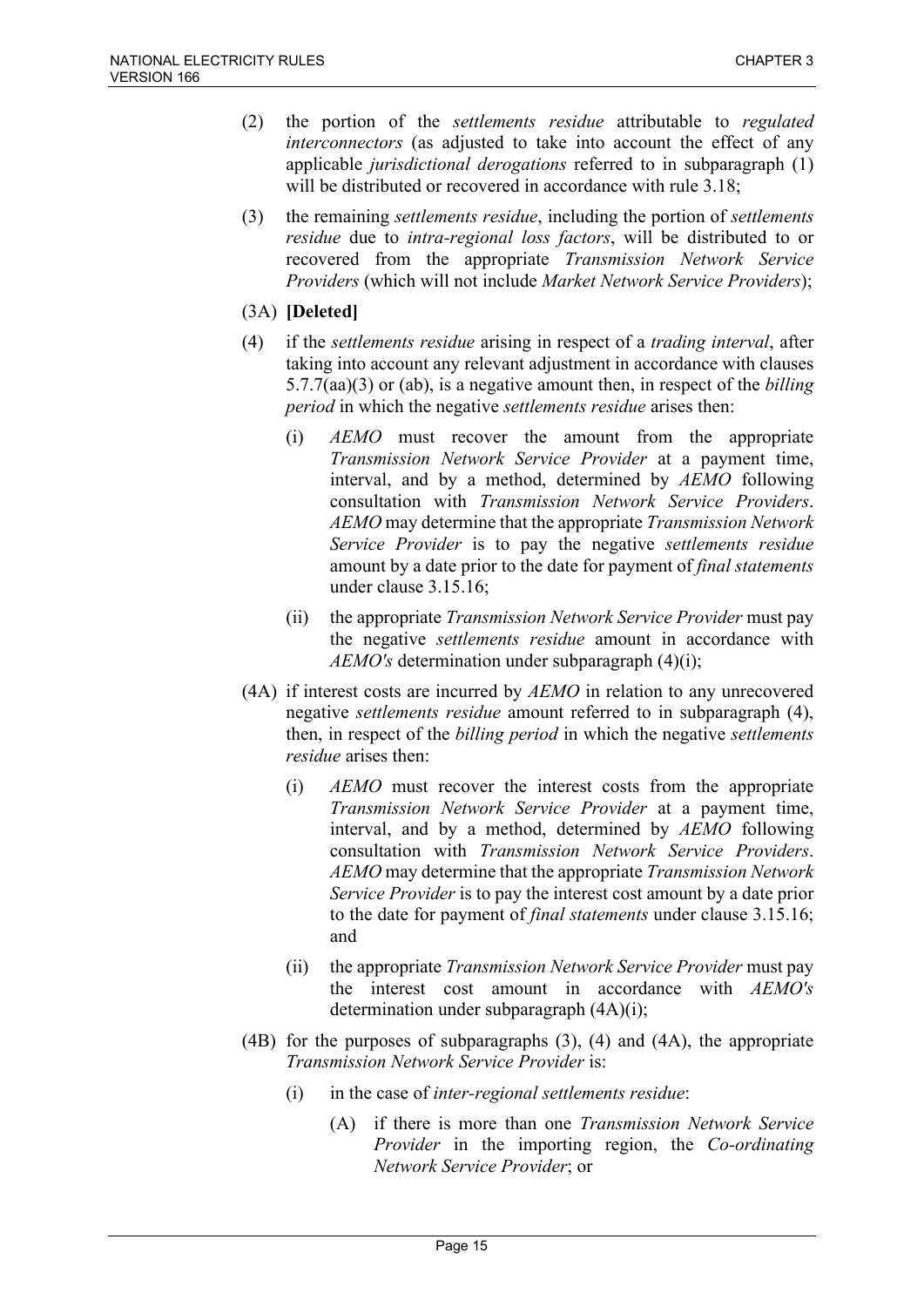- (B) if there is no *Co-ordinating Network Service Provider*in the importing region, the *Transmission Network Service Provider* to which a *transmission determination* currently applies in that *region*;
- (ii) in the case of *intra-regional settlements residue*:
	- (A) if there is more than one *Transmission Network Service Provider* in the *region*, the *Co-ordinating Network Service Provider*; or
	- (B) if there is no *Co-ordinating Network Service Provider*in the *region*, the *Transmission Network Service Provider* to which a *transmission determination* currently applies in that *region*;
- (4C) **[Deleted]**
- (4D) **[Deleted]**
- (5) **[Deleted]**
- (6) any portion of *settlements residue* distributed to a *Network Service Provider* or amount paid on that portion under clause 3.15.10A (if any), or rule 3.18 to a *Network Service Provider*, including any such payments as adjusted by a *routine revised statement* or *special revised statement* issued under rule 3.15, net of any portion of *settlements residue* recovered from the *Network Service Provider* in accordance with clause 3.6.5(a)(4), will be used to offset *network service* charges.
- (b) A *Transmission Network Service Provider* or its jurisdictional delegate is a *Market Participant* for the purposes of clause 3.3.1 and rule 3.15 (excluding clause 3.15.1(b)) but not otherwise.
- (c) In relation to *settlements residue* that accrue on *designated network assets*, the *Primary Transmission Network Service Provider* will calculate the relevant amounts to be distributed to or recovered from the owners of *designated network assets* in accordance with clause 3.6.2B(f). [**Deleted**]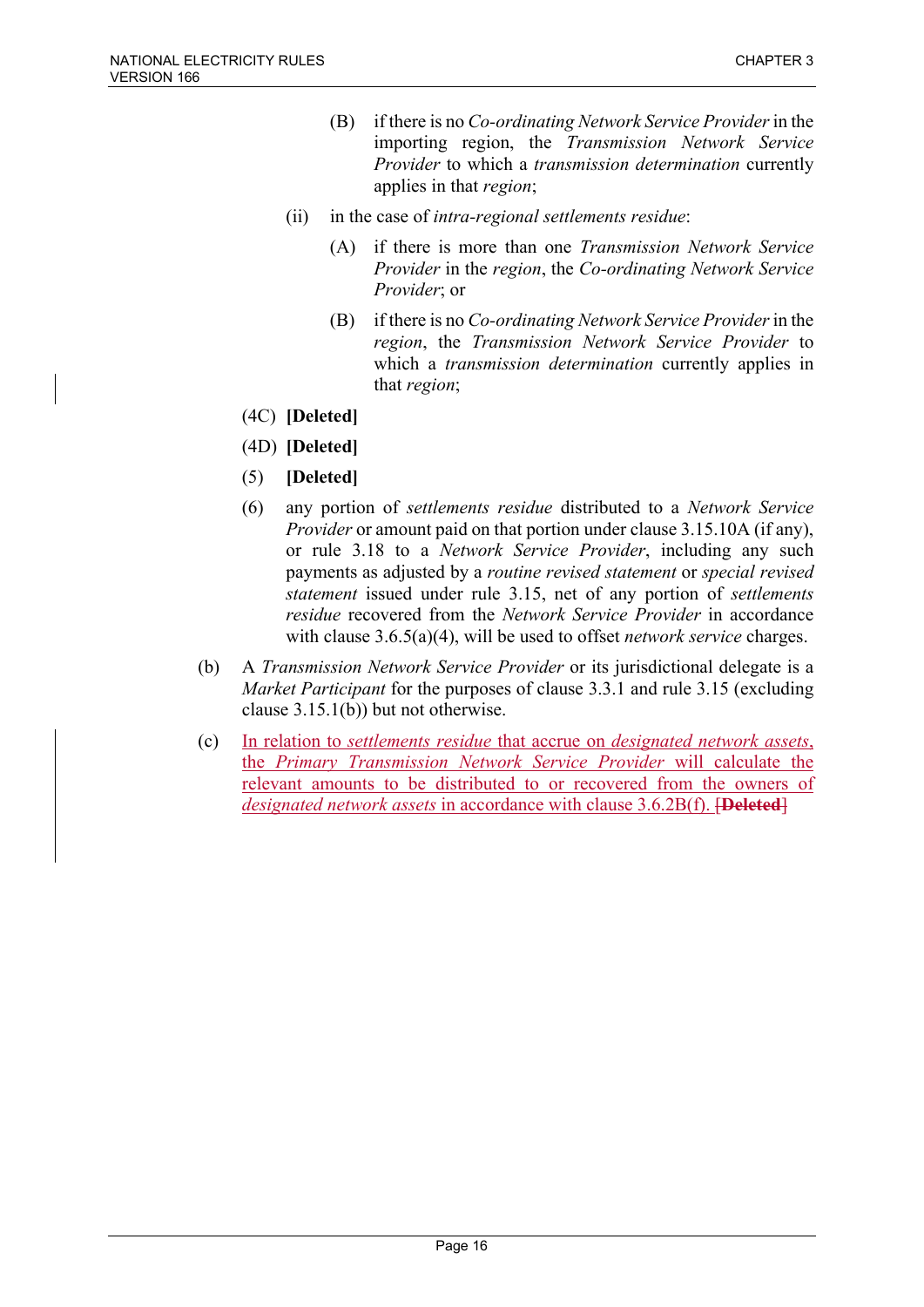# **5. Network Connection Access, Planning and Expansion**

## **Part A Introduction**

## **5.1 Introduction to Chapter 5**

### **5.1.1 Structure of this Chapter**

- (a) This Chapter deals with matters relating to *networks*.
- (b) It is divided into the following Parts:
	- (1) this Part is introductory;
	- (2) Part B provides a framework for *connection* and access to a *transmission network* or a *distribution network* and to the *national grid*;
	- (3) Part C addresses the *network* related issues following the negotiation of a *connection agreement* under Part B, namely the design of *connected* equipment, inspection and testing, commissioning and *disconnection* and reconnection; and
	- (4) Part D deals with the planning and expansion of *networks* and the *national grid*.

### **5.1.2 Overview of Part B and connection and access under the Rules**

- (a) Rule 5.1A sets out the purpose, application and principles for Part B.
- (b) Rule 5.2 sets out the obligations of *Registered Participants* under Part B and other relevant Parts of this Chapter 5.
- (c) Rule 5.2A sets out obligations and principles relevant to *connection* and access to *transmission networks* and *designated network assetslarge dedicated connection assets*. This includes the classification of certain services relating to assets relevant to *connection* as *prescribed transmission services*, *negotiated transmission services* and *non-regulated transmission services*. Rule 5.2A does not apply to the *declared transmission system* of an *adoptive jurisdiction*.
- (d) Rules 5.3, 5.3A and 5.3AA and Chapter 5A set out processes by which *Connection Applicants* can negotiate for connection and access to the *national grid* from a *Network Service Provider*. The process applicable will depend on the nature of the application. For illustrative purposes only, Tthe table below sets out an overview of the relevant processes:

| <b>Connection Applicant</b>                                                                                                                               | <b>Process</b>                                                                                                                                                              |
|-----------------------------------------------------------------------------------------------------------------------------------------------------------|-----------------------------------------------------------------------------------------------------------------------------------------------------------------------------|
| A Registered Participant or a<br>person intending to become a<br>Registered Participant for a<br>generating plant connecting to a<br>transmission network | Rule 5.3 applies<br>If the person is <i>connecting</i> to<br>part of a transmission network<br>which is a <i>designated network</i><br><i>asset</i> , then rule 5.3 applies |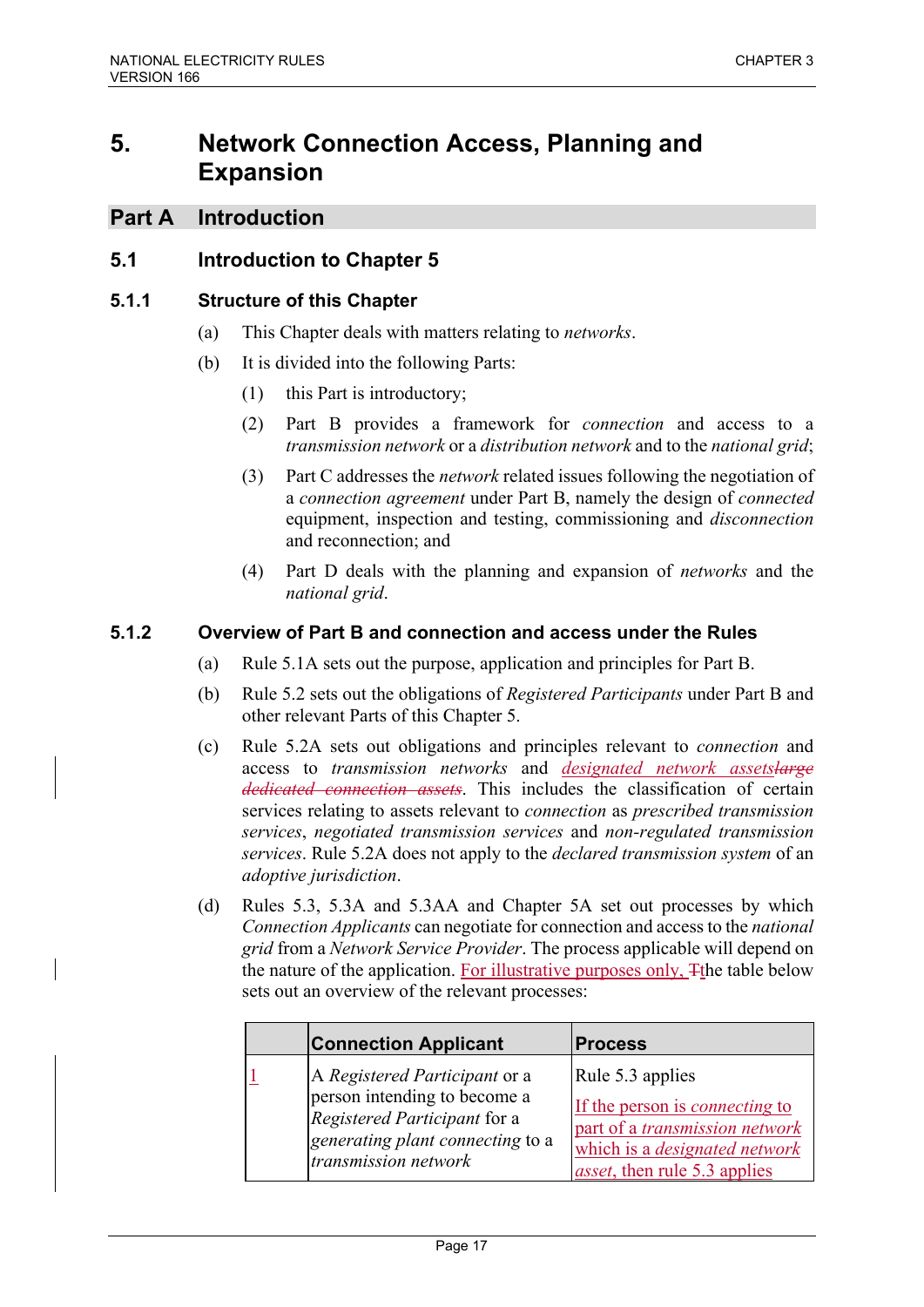|                | <b>Connection Applicant</b>                                                                                                                                                                                                                                                                                                        | <b>Process</b>                                                                                                                                                                                                                                           |
|----------------|------------------------------------------------------------------------------------------------------------------------------------------------------------------------------------------------------------------------------------------------------------------------------------------------------------------------------------|----------------------------------------------------------------------------------------------------------------------------------------------------------------------------------------------------------------------------------------------------------|
|                |                                                                                                                                                                                                                                                                                                                                    | subject to the relevant <i>access</i>                                                                                                                                                                                                                    |
|                |                                                                                                                                                                                                                                                                                                                                    | policy (see clause 5.2A.8)                                                                                                                                                                                                                               |
| <u>2</u>       | A Registered Participant or a<br>person intending to become a<br>Registered Participant (or a<br>person pursuant to clause<br>$5.1A.1(c)$ ) for a <i>load connecting</i><br>to a <i>transmission network</i>                                                                                                                       | Rule 5.3 applies<br>If the person is <i>connecting</i> to<br>part of a <i>transmission network</i><br>which is a <i>designated network</i><br>asset, then rule 5.3 applies<br>subject to the relevant <i>access</i><br><i>policy</i> (see clause 5.2A.8) |
| $\overline{3}$ | A load connecting to a<br><i>distribution network</i> where the<br>Connection Applicant is a<br>Registered Participant or a person<br>intending to become a Registered<br><i>Participant</i> (and is not acting as<br>the agent of a <i>retail customer</i> )                                                                      | Rule 5.3 applies                                                                                                                                                                                                                                         |
| $\overline{4}$ | A <i>distribution network</i> (including<br>an embedded network) connecting<br>to another <i>distribution network</i> or<br>to a <i>transmission network</i> where<br>the Connection Applicant is a<br>Registered Participant, intending<br>to become a Registered<br>Participant or will obtain an<br>exemption from registration | Rule 5.3 applies                                                                                                                                                                                                                                         |
| <u>5</u>       | A Market Network Service<br>Provider or person intending to<br>register as one seeking <i>connection</i><br>to a <i>distribution network</i> or a<br>transmission network                                                                                                                                                          | Rule 5.3 applies                                                                                                                                                                                                                                         |
|                | An embedded generating unit<br>connecting to a distribution<br>network where the Connection<br>Applicant is a Registered<br><i>Participant</i> or a person intending<br>to become a Registered<br>Participant                                                                                                                      | Rules 5.3 and 5.3A apply (see<br>clause 5.3.1A for the<br>interaction between the two<br>rules)                                                                                                                                                          |
|                | A non-registered embedded<br>generator who makes an election<br>for rule 5.3A to apply instead of<br>Chapter 5A                                                                                                                                                                                                                    | Rules 5.3 and 5.3A apply (see<br>clause 5.3.1A for the<br>interaction between the two<br>rules)                                                                                                                                                          |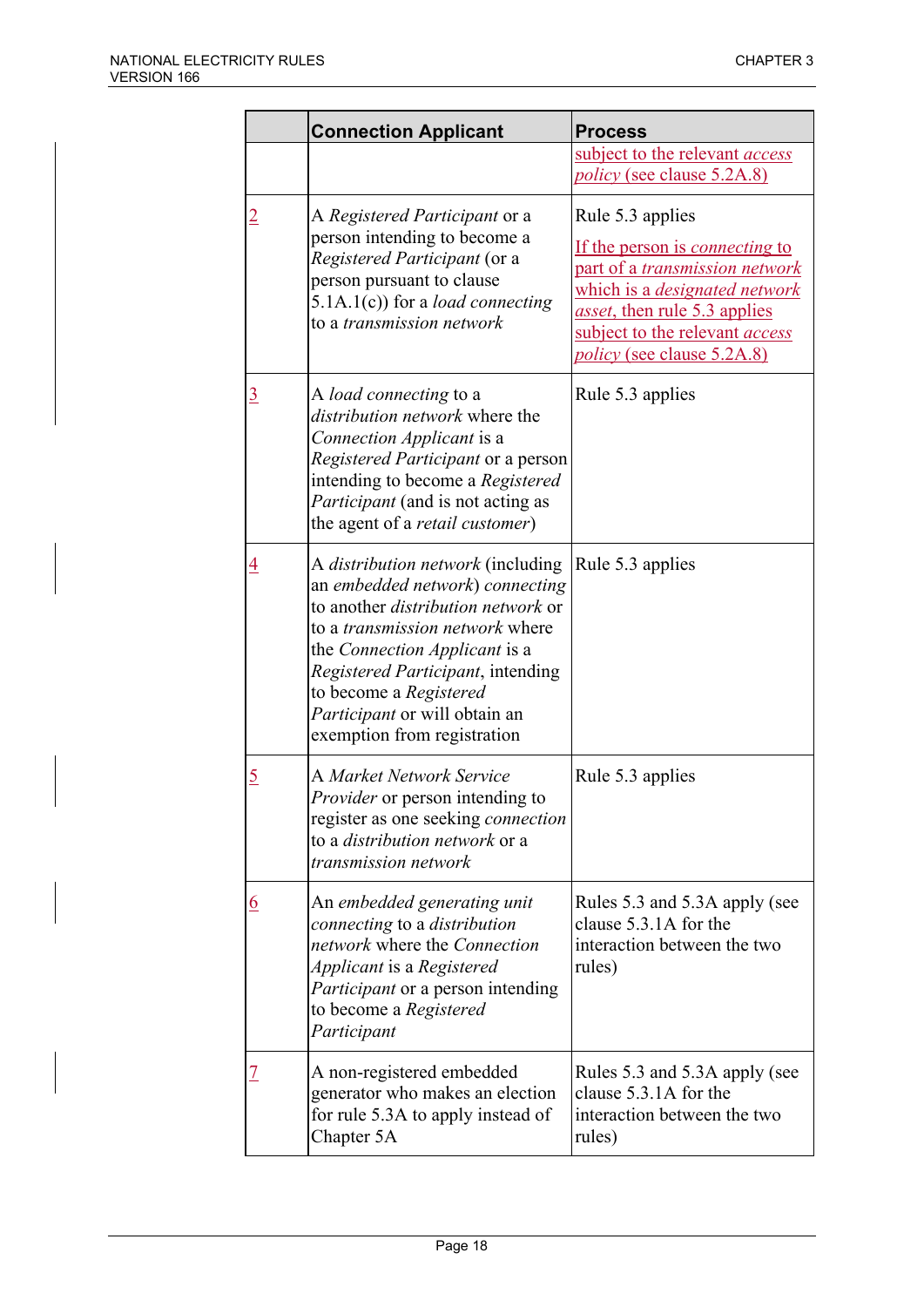|                | <b>Connection Applicant</b>                                                                                                                                                                                                                                                                                                                                  | <b>Process</b>                                                              |
|----------------|--------------------------------------------------------------------------------------------------------------------------------------------------------------------------------------------------------------------------------------------------------------------------------------------------------------------------------------------------------------|-----------------------------------------------------------------------------|
| $\overline{6}$ | A <i>Generator</i> wishing to alter a<br><i>connected generating plant in the</i><br>circumstances set out in clause<br>5.3.9                                                                                                                                                                                                                                | Clause 5.3.9 applies                                                        |
| 10             | Rule 5.3 applies as modified<br>A Connection Applicant for<br>prescribed transmission services<br>by clause $5.2A.3(c)$<br>or negotiated transmission<br>services that do not require the<br>establishment or modification of a<br>connection or alteration of a<br><i>connected generating plant in the</i><br>circumstances set out in clause<br>5.3.9     |                                                                             |
| 11             | An <i>Embedded Generator</i> or<br>Market Network Service Provider<br>applying for distribution network<br>user access                                                                                                                                                                                                                                       | Rule 5.3 or 5.3A (as<br>applicable) and rule 5.3AA<br>apply                 |
| <u>12</u>      | A load or generating plant<br>connecting to a declared shared<br>network                                                                                                                                                                                                                                                                                     | Rule 5.3 as modified by clause<br>5.1A.1(d) to (g) and rule $5.3B$<br>apply |
| <u>13</u>      | A load connecting to a<br><i>distribution network</i> where the<br>Connection Applicant is not a<br>Registered Participant and is not<br>intending to become a Registered<br><i>Participant</i> (unless it is acting as<br>the agent of a retail customer)<br>A non-registered embedded<br>generator who does not make an<br>election for Rule 5.3A to apply | Chapter 5A applies                                                          |
|                | instead of Chapter 5A                                                                                                                                                                                                                                                                                                                                        |                                                                             |
| 14             | A retail customer (or a retailer on<br>behalf of that customer)<br>connecting a micro embedded<br>generator to a <i>distribution</i><br>network                                                                                                                                                                                                              | Chapter 5A applies                                                          |

- (e) In addition to the rules referred to in paragraph (d), in relation to *connection* and access to a *distribution network*:
	- (1) a *Distribution Network Service Provider* must comply with its *negotiating framework* and *Negotiated Distribution Service Criteria*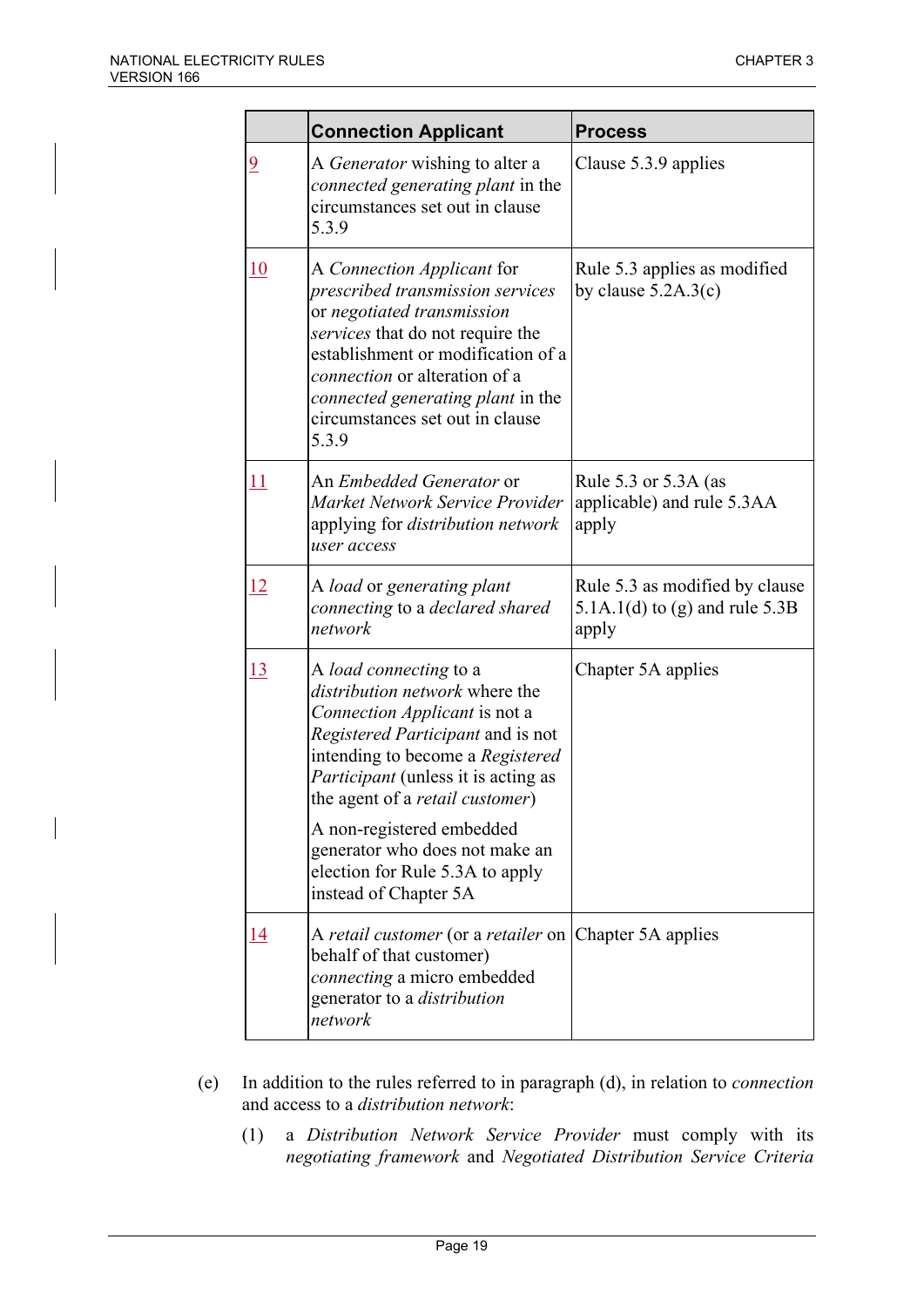when *negotiating the terms and conditions of access* to *negotiated distribution services*;

- (2) disputes relating to the *terms and conditions of access*to a *direct control service* or to a *negotiated distribution service*, *access charges* or matters referred to in clause 5.3AA(f) (*negotiated use of system charges*) or 5.3AA(h) (avoided charges for the locational component of *prescribed TUOS services*) may be referred to the *AER* in accordance with Part L of Chapter 6;
- (3) Part G of Chapter 5A provides for dispute resolution by the *AER* for certain disputes under Chapter 5A; and
- (4) other disputes relating to *connection* and access may be subject to dispute resolution under rule 8.2.
- (f) In addition to the rules referred to in paragraph (d), in relation to *connection* and access to a *transmission network*:
	- (1) schedule 5.11 sets out the negotiating principles which apply to negotiations between a *Transmission Network Service Provider* and a *Connection Applicant* for *negotiated transmission services*;
	- (2) rule 5.4 provides a framework for *Connection Applicants* and *Transmission Network Service Providers* to appoint an *Independent Engineer* to provide advice on certain technical matters; and
	- (3) rule 5.5 provides for commercial arbitration of disputes between a *Transmission Network Service Provider* and a *Connection Applicant* as to *terms and conditions of access* for the provision of *prescribed transmission services* or for the provision of *negotiated transmission services*.
- (g) Part B also provides for an owner of a *designated network asset Dedicated Connection Asset Service Provider* to have an *access policy* for a *large dedicated connection* asseta *designated network asset* and for commercial arbitration under rule 5.5 to apply to a *DNA large DCA services access dispute*.

# **Part B Network Connection and Access**

# **5.1A Introduction to Part B**

### **5.1A.1 Purpose and Application**

- (a) This Part B:
	- (1) [**Deleted**]
	- (2) has the following aims:
		- (i) to detail the principles and guidelines governing *connection* and access to a *network*;
		- (ii) to establish the process to be followed by a *Registered Participant* or a person intending to become a *Registered Participant* for establishing or modifying a *connection* to a *network* or for altering *generating plant connected* to a *network*;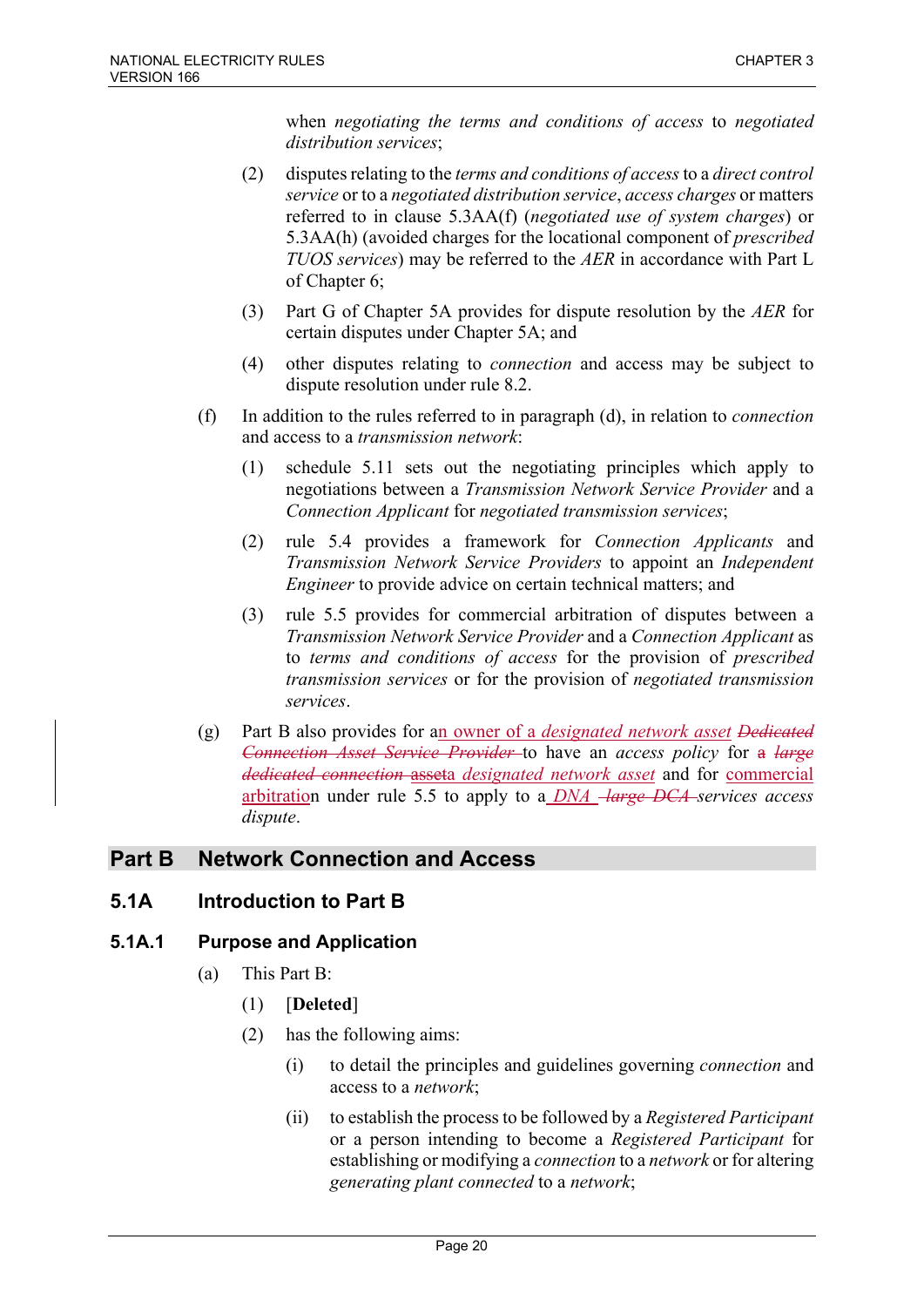- (iii) to address a *Connection Applicant's* reasonable expectations of the level and standard of *power transfer capability* that the relevant *network* should provide; and
- (iv) to establish processes to ensure ongoing compliance with the technical requirements of this Part B to facilitate management of the *national grid*.
- (b) [**Deleted**].
- (c) If a person who is not a *Registered Participant* or a person intending to become a *Registered Participant* requests *connection* of a *load* to a *transmission network* and agrees to comply with this Part B as if that person was a *Registered Participant*, the relevant *Transmission Network Service Provider* must comply with this Part B as if that person was a *Registered Participant*.
- (d) Subject to paragraphs (e) and (g), the following *Rules* apply in the application of this Part B to *transmission services* provided by means of, or in connection with, the *declared transmission system* of an *adoptive jurisdiction*:
	- (1) a reference to a *Network Service Provider* is, in relation to the provision of *connection services*, to be read as a reference to a *declared transmission system operator*; and
	- (2) a reference to a *Network Service Provider* is, in relation to the provision of *shared transmission services*, to be read as a reference to *AEMO*.
- (e) A reference in any of the following provisions to a *Network Service Provider* will, in relation to the *declared transmission system* of an *adoptive jurisdiction*, be construed as a reference to *AEMO*:
	- (1) clause 5.2.3(b);
	- (2) clause 5.2.6;
	- (3) clause 5.3A.12;
	- (4) clause 5.7.6;
	- (5) clause 5.7.7 (except clause 5.7.7(c));
	- (6) rule 5.11;
	- (7) clause 5.12.1;
	- (8) clause 5.12.2 (except clause 5.12.2(c)(2));
	- (9) clause 5.14.1;
	- (10) schedule 5.1, clause S5.1.2.3;
	- (11) schedule 5.3, clause S5.3.5.
- (f) Subject to clause (f1) a reference in:
	- (1) the definition of *RIT-T proponent* in clause 5.10.2;
	- (2) clause 5.14.3;
	- (3) clause 5.16.4;
	- (3A) clause 5.16A.4;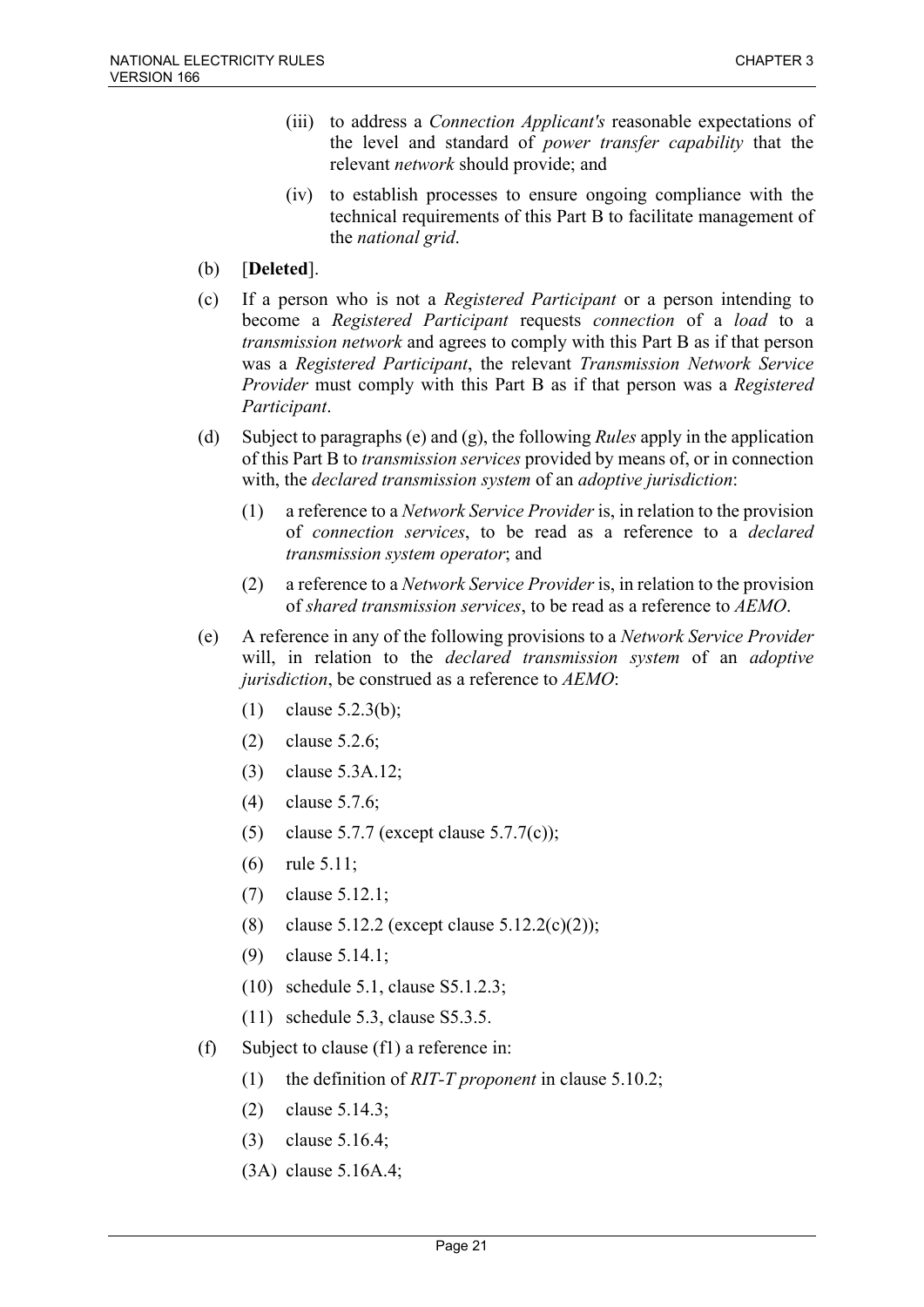- (4) rule 5.16B;
- (5) rule 5.18;
- (6) rule 5.19;
- (7) rule 5.20B; and
- (8) rule 5.20C,

to a *Transmission Network Service Provider* will, in relation to the *declared transmission system* of an *adoptive jurisdiction*, be construed as a reference to *AEMO*.

- (f1) A reference in:
	- (1) the definition of *RIT-T proponent* in clause 5.10.2;
	- (2) clause 5.16.4; and

(2A) clause 5.16A.4; and

(3) rule 5.16B,

to a *Transmission Network Service Provider* will, in relation to the *declared transmission system* of an *adoptive jurisdiction*, be construed as a reference to the relevant *declared transmission system operator* where:

- (4) the relevant *RIT-T project* (as defined in clause 5.10.2) is to address an *identified need* that arises from the retirement or de-rating of *network* assets; and
- (5) a credible option (as defined in clause 5.10.2) for that *RIT-T project* (as defined in clause 5.10.2) is replacement of *network* assets.
- (g) A reference in any of the following provisions to a *Network Service Provider* will, in relation to the *declared transmission system* of an *adoptive jurisdiction*, be construed as a reference to the relevant *declared transmission system operator*:
	- (1) clause  $5.2.3(d)(12)$ , (e) and (e1)(except  $5.2.3(e1)(2)$ );
	- (2) clause  $5.3.4A(c)$  and (d);
	- (3) clause 5.9.3;
	- (4) clause 5.9.4;
	- (5) clause 5.9.6;
	- (6) Schedule 5.1, clause S5.1.10.3(a);
	- (7) Schedule 5.2 clause S5.2.3(a)(8).

### **5.1A.2 Principles**

This Part B is based on the following principles relating to *connection* to the *national grid*:

(a) all *Registered Participants* should have the opportunity to form a *connection* to a *network* and have access to the *network services* provided by the *networks* forming part of the *national grid*, except that if the *connection* is to a part of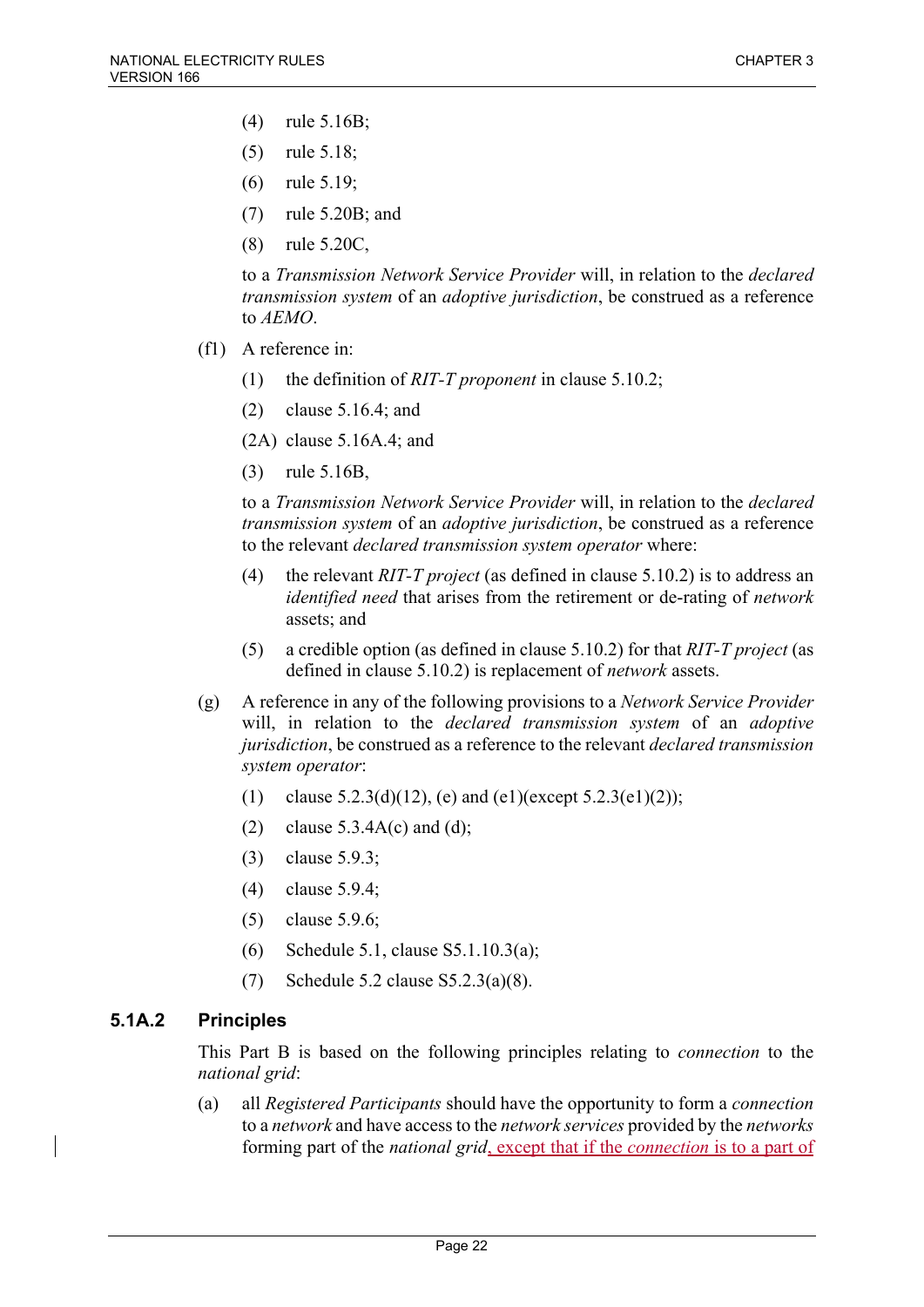a *network* that is a *designated network asset* then that *connection* and access will be subject to the relevant *access policy* for that *designated network asset*;

- (b) the terms and conditions on which *connection* to a *network* and provision of *network service* is to be granted are to be set out in commercial agreements on reasonable terms entered into between a *Network Service Provider* and other *Registered Participants*;
- (c) the technical terms and conditions of *connection agreements* regarding standards of performance must be established at levels at or above the *minimum access standards* set out in schedules 5.1, 5.2, 5.3 and 5.3a, with the objective of ensuring that the *power system* operates securely and reliably and in accordance with the *system standards* set out in schedule 5.1a;
- (d) [**Deleted**]
- (e) the operation of the *Rules* should result in the achievement of:
	- (1) long term benefits to *Registered Participants* in terms of cost and *reliability* of the *national grid*; and
	- (2) open communication and information flows relating to *connections* between *Registered Participants* themselves, and between *Registered Participants* and *AEMO*, while ensuring the security of *confidential information* belonging to competitors in the *market*.

# **[…]**

## **5.2.3 Obligations of network service providers**

- (a) To be registered by *AEMO* as a *Network Service Provider*, a person must satisfy the relevant requirements specified in Chapter 2 and submit an application to *AEMO* in such form as *AEMO* may require.
- (b) A *Network Service Provider* must comply with the *power system* performance and quality of *supply* standards:
	- (1) described in schedule 5.1;
	- (2) in accordance with any *connection agreement* with a *Registered Participant*,

and if there is an inconsistency between schedule 5.1 and such a *connection agreement*:

- (3) if compliance with the relevant provision of the *connection agreement* would adversely affect the quality or security of *network service* to other *Network Users*, schedule 5.1 is to prevail;
- (4) otherwise the *connection agreement* is to prevail.

### **Note**

This paragraph is classified as a tier 1 civil penalty provision under the National Electricity (South Australia) Regulations. (See clause 6(1) and Schedule 1 of the National Electricity (South Australia) Regulations.)

(c) Where the provisions of the *connection agreement* vary the technical requirements set out in the schedules to this Chapter, the relevant *Network Service Provider* must report on such variations to *AEMO* on an annual basis.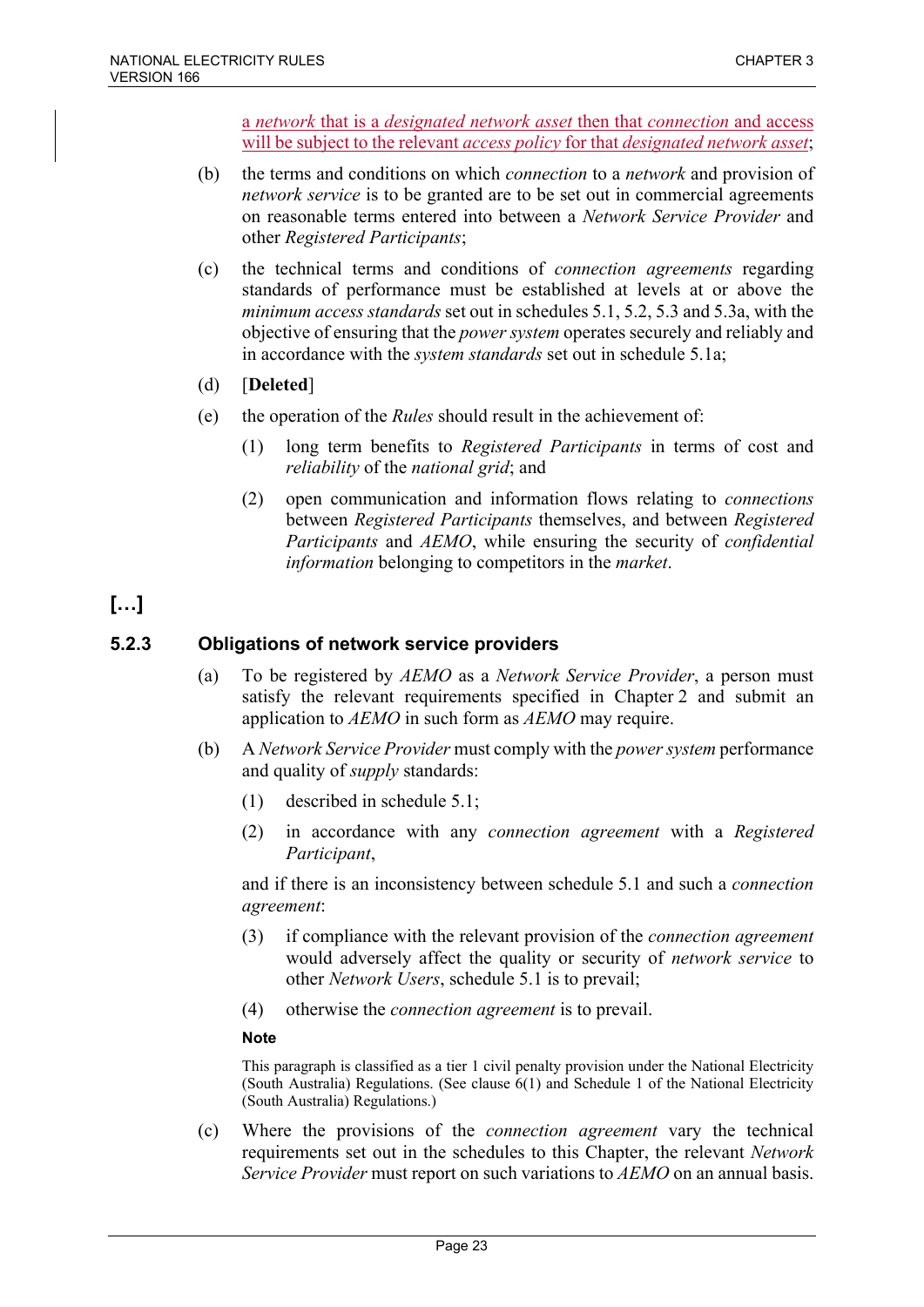*AEMO* must allow access to such information to all other *Network Service Providers* and the *Network Service Providers* must keep such information confidential.

#### **Note**

This paragraph is classified as a tier 2 civil penalty provision under the National Electricity (South Australia) Regulations. (See clause 6(1) and Schedule 1 of the National Electricity (South Australia) Regulations.)

- (d) A *Network Service Provider* must:
	- (1) review and process *applications to connect* or modify a *connection* which are submitted to it and must enter into a *connection agreement* with each *Registered Participant* and any other person to which it has provided a *connection* in accordance with rules 5.3 or 5.3A (as is relevant) to the extent that the *connection point* relates to its part of the *national grid*;
	- (1A) co-operate with any other *Network Service Provider* who is processing a *connection* enquiry or *application to connect* to allow that *connection* enquiry or *application to connect* to be processed expeditiously and in accordance with rules 5.3 or 5.3A (as is relevant);
	- (2) ensure that, to the extent that a *connection point* relates to its part of the *national grid*, every arrangement for *connection* with a *Registered Participant* or any other arrangement involving a *connection agreement* with that *Network Service Provider* complies with all relevant provisions of the *Rules*;
	- (3) co-ordinate the design aspects of equipment proposed to be *connected* to its *networks* with those of other *Network Service Providers* in accordance with rule 5.6 in order to seek to achieve *power system* performance requirements in accordance with schedule 5.1;
	- (4) together with other *Network Service Providers*, arrange for and participate in planning and development of their *networks* and *connection points* on or with those *networks* in accordance with Part D of Chapter 5;
	- (5) permit and participate in inspection and testing of *facilities* and equipment in accordance with rule 5.7;
	- (6) permit and participate in commissioning of *facilities* and equipment which are to be *connected* to its *network* in accordance with rule 5.8;
	- (7) advise a *Registered Participant* or other person with whom there is a *connection agreement* upon request of any expected interruption characteristics at a *connection point* on or with its *network* so that the *Registered Participant* or other person may make alternative arrangements for *supply* during such interruptions, including negotiating for an alternative or backup *connection*;

#### **Note**

This subparagraph is classified as a tier 1 civil penalty provision under the National Electricity (South Australia) Regulations. (See clause 6(1) and Schedule 1 of the National Electricity (South Australia) Regulations.)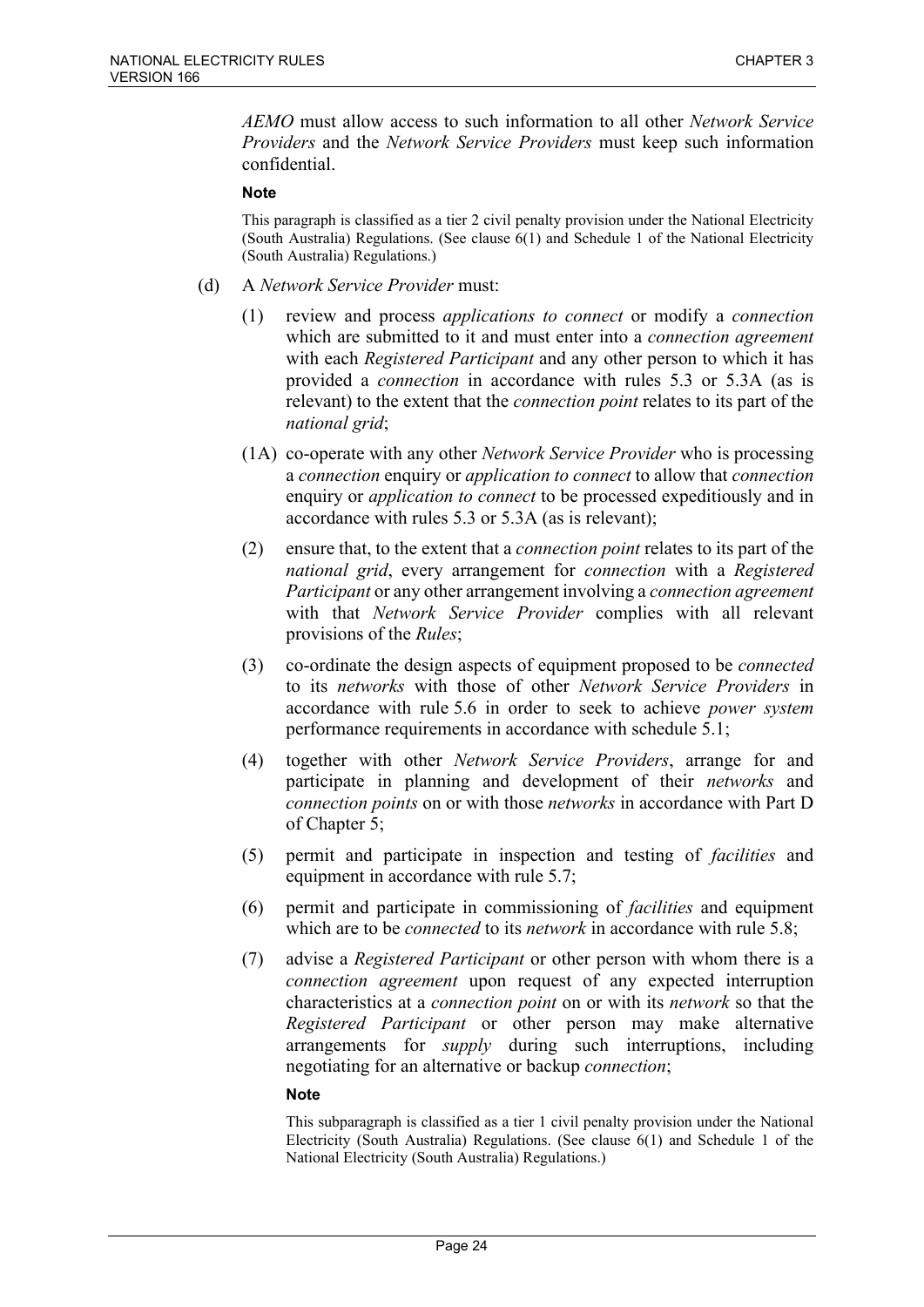(8) use its reasonable endeavours to ensure that modelling data used for planning, design and operational purposes is complete and accurate and order tests in accordance with rule 5.7 where there are reasonable grounds to question the validity of data;

#### **Note**

This subparagraph is classified as a tier 2 civil penalty provision under the National Electricity (South Australia) Regulations. (See clause 6(1) and Schedule 1 of the National Electricity (South Australia) Regulations.)

- (9) provide to *AEMO* and other *Network Service Providers* all data available to it and reasonably required for modelling the static and *dynamic performance* of the *power system*;
- (10) forward to *AEMO* and other *Network Service Providers* subsequent updates of the data referred to in subparagraph (9) and, to the best of its ability and knowledge, ensure that all data used for the purposes referred to in rules 5.3 or 5.3A (as is relevant) is consistent with data used for such purposes by other *Network Service Providers*;

#### **Note**

This subparagraph is classified as a tier 2 civil penalty provision under the National Electricity (South Australia) Regulations. (See clause 6(1) and Schedule 1 of the National Electricity (South Australia) Regulations.)

(11) provide to *AEMO* the information required from *Generators* under schedule 5.2 and from *Customers* under schedule 5.3 and from *Market Network Service Providers* under schedule 5.3a in relation to a *connection agreement* and details of any *connection points* with other *Network Service Providers*; and

#### **Note**

This subparagraph is classified as a tier 2 civil penalty provision under the National Electricity (South Australia) Regulations. (See clause 6(1) and Schedule 1 of the National Electricity (South Australia) Regulations.)

(12) where *network augmentations*, setting changes or other technical issues arise which could impact across *regional* boundaries, provide *AEMO* with a written report on the impact and its effects.

#### **Note**

This subparagraph is classified as a tier 2 civil penalty provision under the National Electricity (South Australia) Regulations. (See clause 6(1) and Schedule 1 of the National Electricity (South Australia) Regulations.)

(e) A *Network Service Provider* (including a *Dedicated Connection Asset Service Provider*) must arrange for operation of that part of the *national grid* over which it has control in accordance with instructions given by *AEMO*.

#### **Note**

This paragraph is classified as a tier 1 civil penalty provision under the National Electricity (South Australia) Regulations. (See clause 6(1) and Schedule 1 of the National Electricity (South Australia) Regulations.)

(e1) A *Network Service Provider* must, except in so far as its *market network services* and parts of its *network* which are used solely for the provision of *market network services* are concerned, arrange for: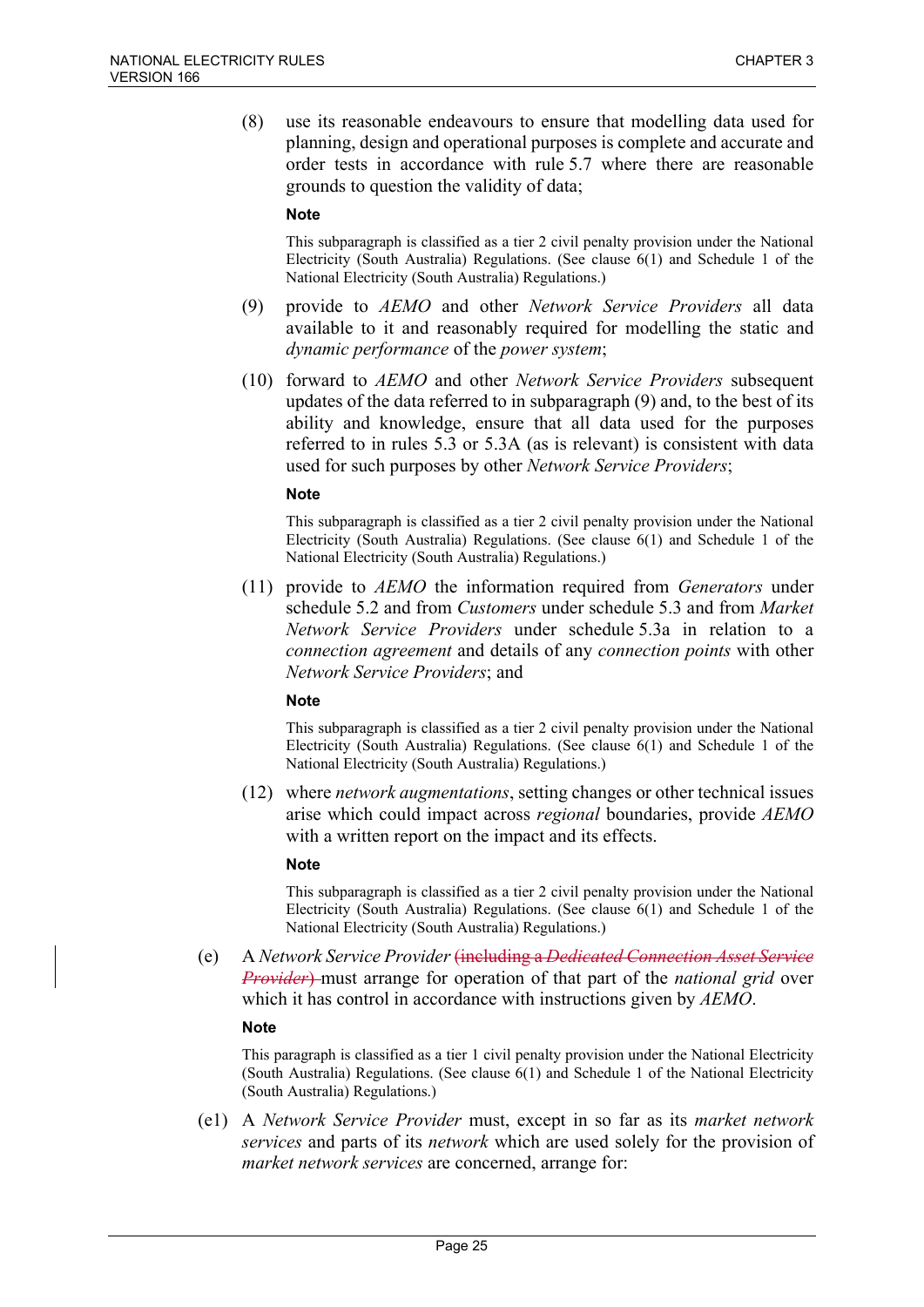- (1) management, maintenance and operation of its part of the *national grid* such that, in the *satisfactory operating state*, electricity may be transferred continuously at a *connection point* on or with its *network* up to the *agreed capability*;
- (2) operation of its *network* such that the fault level at any *connection point* on or with that *network* does not breach the limits that have been specified in a *connection agreement*;
- (3) management, maintenance and operation of its *network* to minimise the number of interruptions to *agreed capability* at a *connection point* on or with that *network* by using *good electricity industry practice*; and
- (4) restoration of the *agreed capability* at a *connection point* on or with that *network* as soon as reasonably practicable following any interruption at that *connection point*.

This paragraph is classified as a tier 1 civil penalty provision under the National Electricity (South Australia) Regulations. (See clause 6(1) and Schedule 1 of the National Electricity (South Australia) Regulations.)

(f) A *Network Service Provider* must comply with *applicable regulatory instruments*.

#### **Note**

This paragraph is classified as a tier 1 civil penalty provision under the National Electricity (South Australia) Regulations. (See clause 6(1) and Schedule 1 of the National Electricity (South Australia) Regulations.)

- (g) Each *Network Service Provider* must in respect of new or altered equipment owned, operated or controlled by it for the purpose of providing a *market network service*:
	- (1) submit an *application to connect* and enter into a *connection agreement* with a *Network Service Provider* in accordance with rule 5.3 prior to that equipment being connected to the *network* of that *Network Service Provider* or altered (as the case may be);
	- (2) comply with the reasonable requirements of *AEMO* and the relevant *Network Service Provider* in respect of design requirements of equipment proposed to be *connected* to the *network* of that *Network Service Provider* in accordance with rule 5.6 and schedule 5.3a;
	- (3) provide forecast information to the relevant *Network Service Provider* in accordance with Part D of Chapter 5;
	- (4) permit and participate in inspection and testing of *facilities* and equipment in accordance with rule 5.7;
	- (5) permit and participate in commissioning of *facilities* and equipment which are to be *connected* to a *network* for the first time in accordance with rule 5.8; and
	- (6) **[Deleted]**
	- (7) give notice of intended voluntary permanent *disconnection* in accordance with rule 5.9.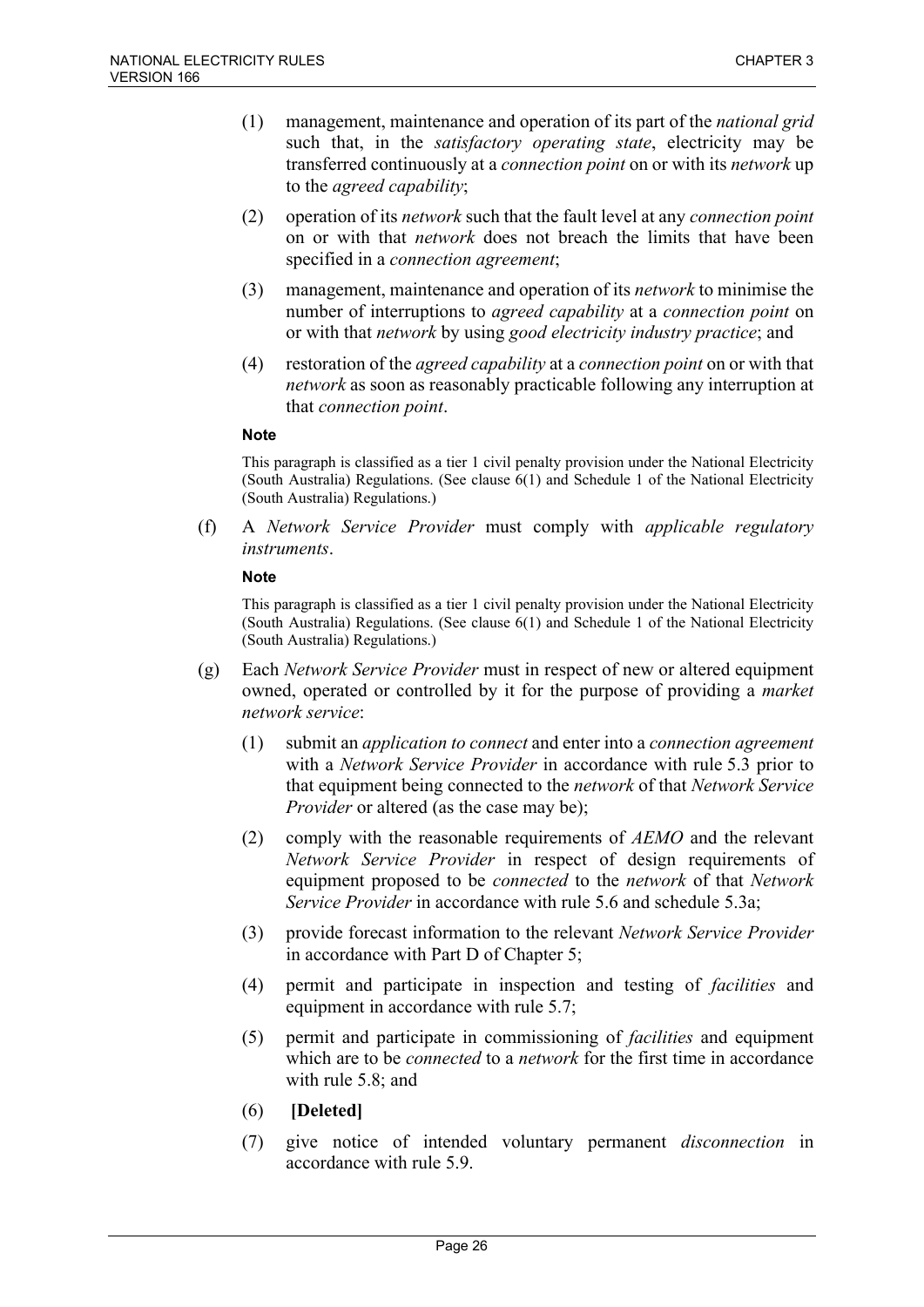This paragraph is classified as a tier 1 civil penalty provision under the National Electricity (South Australia) Regulations. (See clause 6(1) and Schedule 1 of the National Electricity (South Australia) Regulations.)

(g1) A *Network Service Provider* must comply with any terms and conditions of a *connection agreement* for its *market network service facilities* that provide for the implementation, operation, maintenance or performance of a *system strength remediation scheme*.

#### **Note**

This paragraph is classified as a tier 1 civil penalty provision under the National Electricity (South Australia) Regulations. (See clause 6(1) and Schedule 1 of the National Electricity (South Australia) Regulations.)

- (h) **[Deleted]**
- (h1) **[Deleted]**
- (h2) **[Deleted]**
- (h3) **[Deleted]**
- (i) This Chapter is neither intended to require, nor is it to be read or construed as having the effect of requiring, a *Network Service Provider* to permit *connection* to or to *augment* any part of its *network* which is solely used for the provision of *market network services*.
- (j) If in *AEMO*'s reasonable opinion, there is a risk a *Network Service Provider*'s *plant* or equipment will:
	- (1) adversely affect *network capability*, *power system security*, quality or reliability of *supply*, *inter-regional power transfer capability*;
	- (2) adversely affect the use of a *network* by a *Network User*; or
	- (3) have an *adverse system strength impact*,

*AEMO* may request the *Network Service Provider* to provide information of the type described in clause 4.3.4(o), and following such a request, the *Network Service Provider* must provide the information to *AEMO* and any other relevant *Network Service Provider*(s) in accordance with the requirements and circumstances specified in the *Power System Model Guidelines*, the *Power System Design Data Sheet* and the *Power System Setting Data Sheet*.

#### **Note**

This paragraph is classified as a tier 2 civil penalty provision under the National Electricity (South Australia) Regulations. (See clause 6(1) and Schedule 1 of the National Electricity (South Australia) Regulations.)

(k) If in *AEMO*'s reasonable opinion, information of the type described in clause 4.3.4(o) is required to enable a *Network Service Provider* to conduct the assessment required by clause 5.3.4B, *AEMO* may request any other relevant *Network Service Provider* to provide the information, and following such a request, that *Network Service Provider* must provide the information to *AEMO* and the other relevant *Network Service Provider*.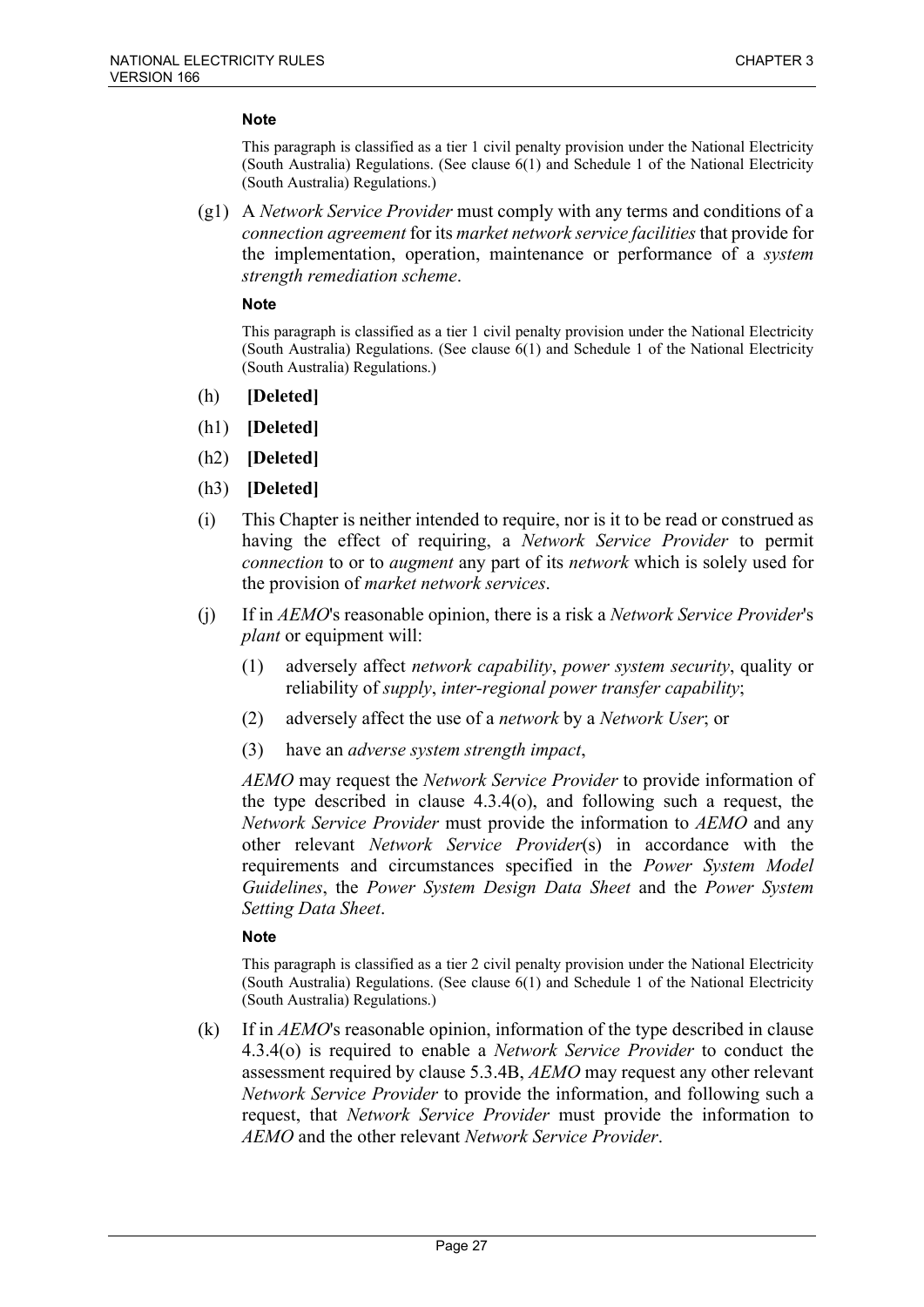This paragraph is classified as a tier 2 civil penalty provision under the National Electricity (South Australia) Regulations. (See clause 6(1) and Schedule 1 of the National Electricity (South Australia) Regulations.)

(l) All information provided to *AEMO* and the relevant *Network Service Provider*(s) under paragraphs (j) and (k) must be treated as *confidential information* by those recipients.

# **[…]**

### **5.2.7 Obligations of Dedicated Connection Asset Service Providersdedicated network asset owners**

- (a) [**Deleted**] A *Dedicated Connection Asset Service Provider* must classify its *dedicated connection asset* as a *small dedicated connection asset* or a *large dedicated connection asset* in accordance with Chapter 2.
- (b) An owner of a *designated network asset* A *Dedicated Connection Asset Service Provider* must plan, and design and construct its *designated network asset dedicated connection assets* and ensure that they are operated to comply with:
	- (1) the functional specifications applicable to those *designated network assets* as specified by the *Primary Transmission Network Service Provider performance standards* applicable to those *facilities connected* to those *dedicated connection assets*; and
	- (2) subject to subparagraph (1), its *connection agreementnetwork operating agreement* applicable to those *dedicated connection assetsdesignated network assets.*; and
	- (3) subject to subparagraph (2), the *system standards*.

#### **Note**

This paragraph is classified as a tier 1 civil penalty provision under the National Electricity (South Australia) Regulations. (See clause 6(1) and Schedule 1 of the National Electricity (South Australia) Regulations.)

- (c) A *Dedicated Connection Asset Service Provider*An owner of a *designated network asset* for a *large dedicated connection asset* must prepare, maintain and publish an *access policy* in accordance with clause 5.2A.8.
- (d) A *Dedicated Connection Asset Service Provider*An owner of a *designated network asset* must permit and participate in commissioning of *facilities* and equipment that are to be *connected* to a *network* for the first time in accordance with rule 5.8.:
	- (1) permit and participate in inspection and testing of *facilities* and equipment in accordance with rule 5.7;
	- (2) permit and participate in commissioning of *facilities* and equipment which are to be *connected* to a *network* for the first time in accordance with rule 5.8;
	- (3) give notice of intended voluntary permanent *disconnection* in accordance with rule 5.9; and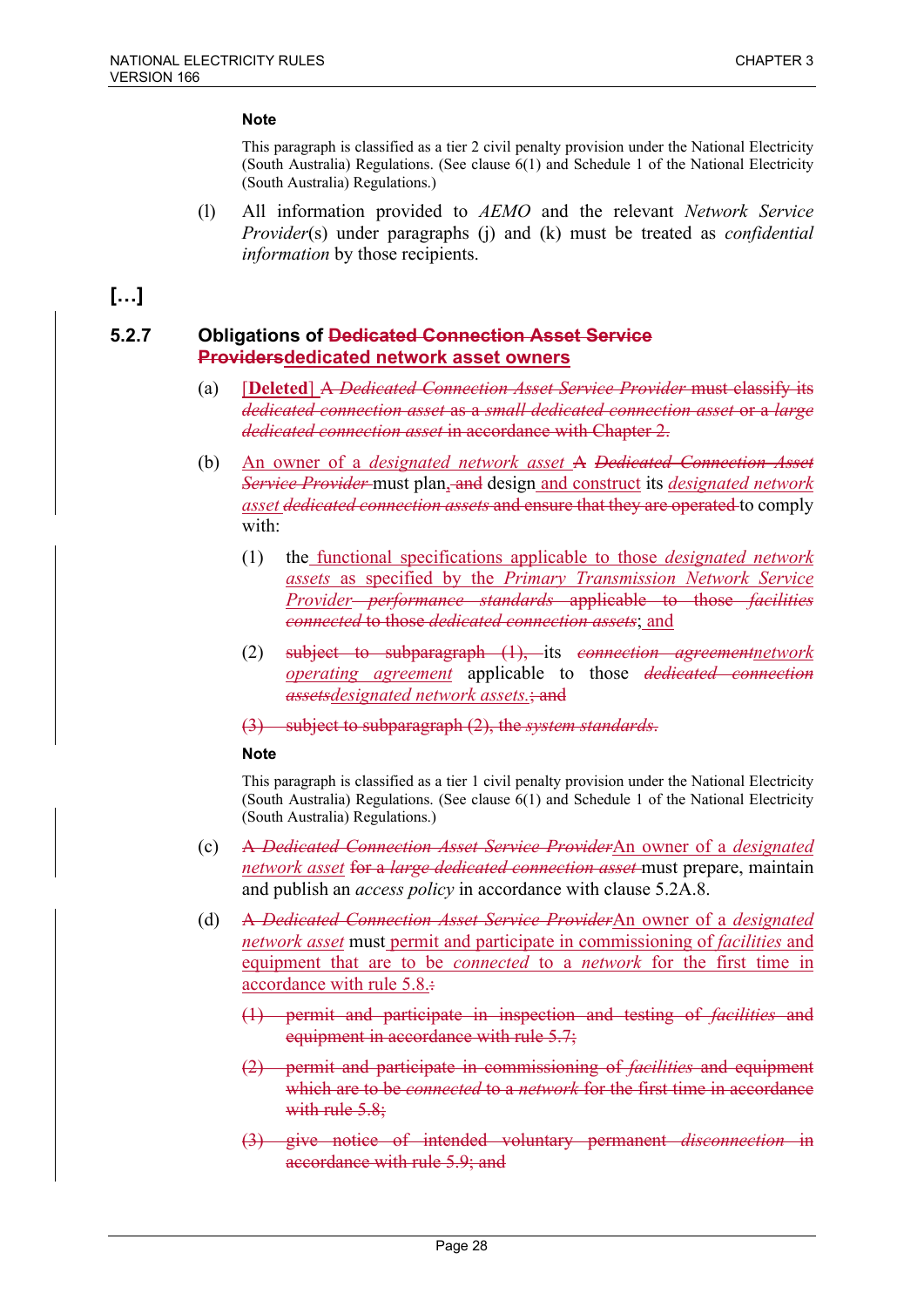(4) in relation to a *connection* to an *identified user shared asset*, ensure that there is a *connection agreement* between itself and the *Primary Transmission Network Service Provider*.

# **5.2A Transmission network connection and access**

### **5.2A.1 Application**

- (a) This rule 5.2A does not apply in relation to *connection* and access to the *declared transmission system* of an *adoptive jurisdiction*.
- (b) In this rule 5.2A, a reference to ownership in relation to an asset includes a leasehold interest.

### **5.2A.2 Relevant assets**

(a) The assets relevant to *connection* and access to the *transmission network* and the person who is registered for those assets are set out in the following table:

|                | <b>Asset</b>                                                                                                                 | <b>Registered Person</b>                                                                                                                                                                                                                                                                                                                                                   |
|----------------|------------------------------------------------------------------------------------------------------------------------------|----------------------------------------------------------------------------------------------------------------------------------------------------------------------------------------------------------------------------------------------------------------------------------------------------------------------------------------------------------------------------|
|                | primary <i>transmission network</i> in the<br>participating jurisdictions.                                                   | Primary Transmission Network<br>Service Provider                                                                                                                                                                                                                                                                                                                           |
| $\overline{2}$ | identified user shared asset or<br>designated network asset owned by the<br>Primary Transmission Network Service<br>Provider | <b>Primary Transmission Network</b><br>Service Provider<br>(forms part of that provider's<br>broader transmission network)                                                                                                                                                                                                                                                 |
| $\overline{3}$ | third party IUSA or designated network<br>asset not owned by the Primary<br><b>Transmission Network Service Provider</b>     | <b>Primary Transmission Network</b><br>Service Provider (as controller<br>and operator of the <i>third party</i><br><b>IUSA</b> and <i>designated network</i><br>asset under a network operating<br><i>agreement</i> )<br>(forms part of that provider's<br>broader transmission network)                                                                                  |
| $\overline{4}$ | dedicated connection asset                                                                                                   | If owned, operated or controlled<br>by a Primary Transmission<br><b>Network Service Provider (forms</b><br>part of that provider's broader<br><b>transmission system</b> )Dedicated<br><b>Connection Asset Service</b><br>Provider<br>For a dedicated connection asset<br>that is not owned, operated or<br>controlled by a Primary<br><b>Transmission Network Service</b> |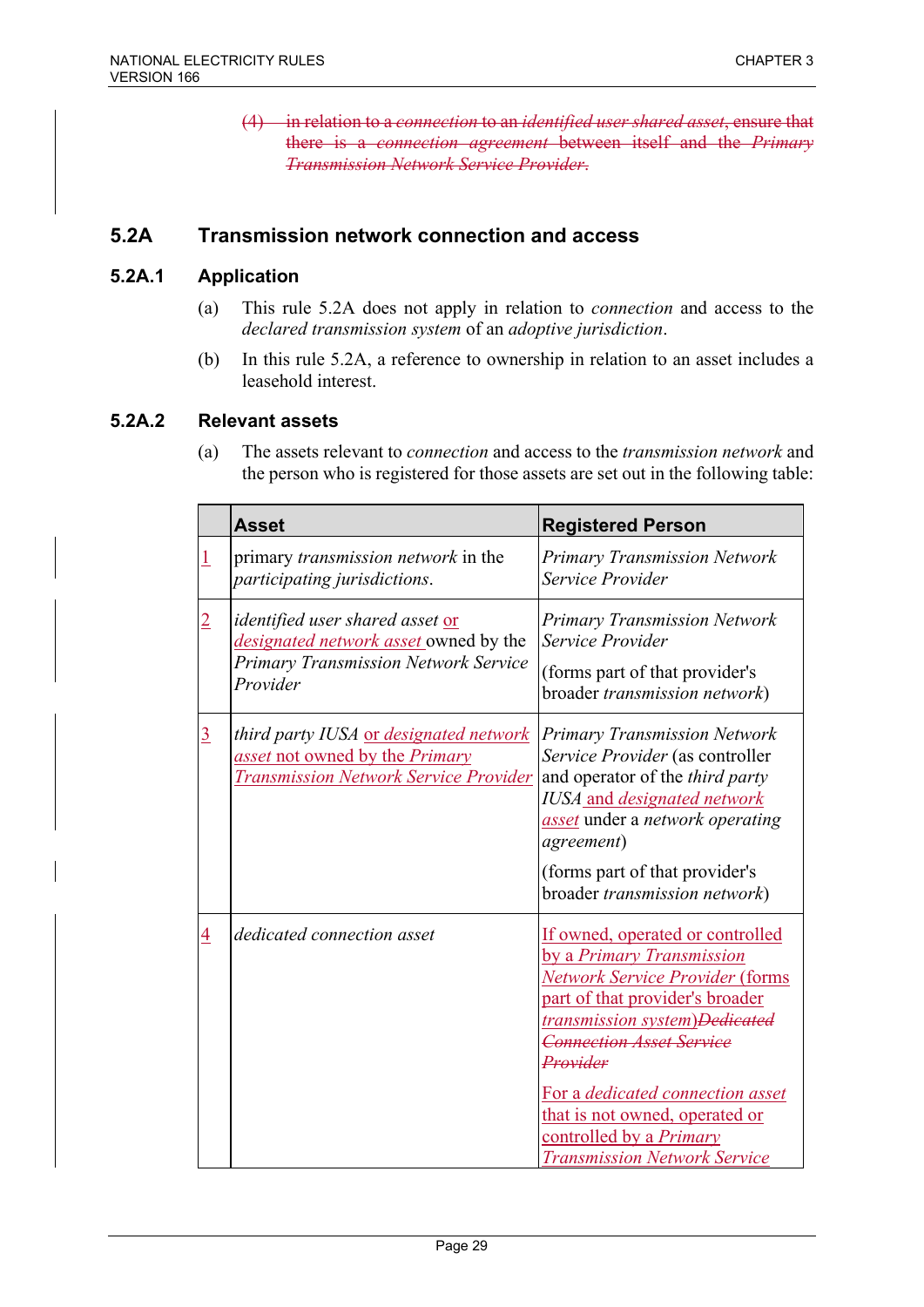| <b>Asset</b>                                                                          | <b>Registered Person</b>                                                  |
|---------------------------------------------------------------------------------------|---------------------------------------------------------------------------|
|                                                                                       | Provider, that asset forms part of<br>the asset owner's <i>facility</i> . |
| network connection asset                                                              | <b>Transmission Network Service</b><br>Provider                           |
| <i>facility</i> of a <i>Transmission Network User</i>   Transmission Network User (if | registration required or obtained)                                        |

(b) This clause sets out an overview of the framework relating to the ownership of, and *connection* and access to, a *designated network asset*:

- (1) a *designated network asset* is for the benefit of specific *Transmission Network Users* and a *Primary Transmission Network Service Provider* is not entitled to receive a charge for a *designated network asset* under Chapter 6A;
- (2) a *designated network asset* forms part of the *Primary Transmission Network Service Provider's transmission network*;
- (3) a *designated network asset* may be owned by persons other than the *Primary Transmission Network Service Provider*;
- (4) there may be multiple *designated network assets* owned by different persons behind a *boundary point*, who will have an *access policy* for each *designated network asset* and a *network operating agreement* with the *Primary Transmission Network Service Provider* for each *designated network asset*;
- (5) if the *Primary Transmission Network Service Provider* does not own a *designated network asset*, the *Primary Transmission Network Service Provider* controls, operates and maintains (in accordance with table 5.2A.4) that *designated network asset* as part of its *transmission network* under the relevant *network operating agreement*;
- (6) *connection* to a part of a *transmission network* that comprises one or more *designated network assets* is:
- (i) in accordance with Chapter 5, and
- (ii) subject to confirmation, for each *designated network asset* that is located between the *Connection Applicant's* proposed *connection point* and the *boundary point*, that the owner of that *designated network asset* has granted access to the *Connection Applicant* to that asset in accordance with the relevant *access policy*; and
- (7) all services relating to access to a *designated network asset* will be provided by the owner of that *designated network asset*, in accordance with the relevant *access policy*. The *Primary Transmission Network Service Provider* will provide the functional specifications and undertake operation and maintenance for a *designated network asset* as a *negotiated transmission service*.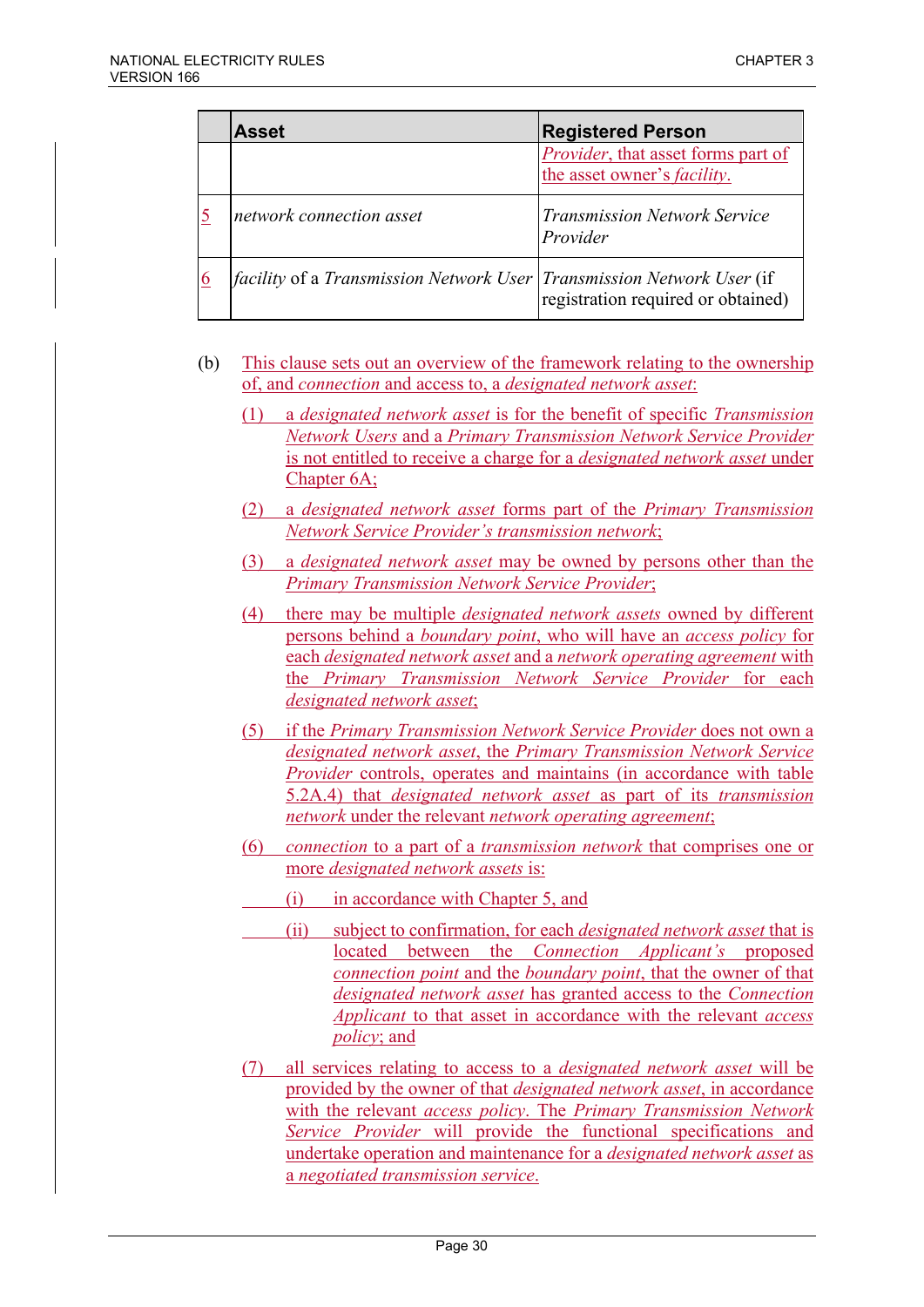- For example, an *identified user shared asset connects* a *dedicated connection asset* to, or provides the interface for a *designated network asset* with, a part of the *transmission network* that provides *prescribed transmission services*. An *identified user shared asset* is subject to *connection* and access under Chapter 5. However, a person seeking to *connect* to a part of the *transmission network* that is a *designated network asset* is subject to the *connection* and access requirements under Chapter 5 and the relevant *access policy*.
- (b) The intention of this rule 5.2A and Chapter 2 is that there is a *Registered Participant* for each asset connecting the *transmission network* to the *facilities* of the *Transmission Network User*, subject to exemptions obtained under Chapter 2.

### **5.2A.3 Connection and access to transmission services**

(a) The following *transmission services* are relevant to *connection* and access to the *transmission network*:

| <b>Service</b><br>classification       | TNSP obligations <u> in respect of</u><br>the services                                                                                                                                                                                                             | <b>Assets</b><br>involved                                                                   |
|----------------------------------------|--------------------------------------------------------------------------------------------------------------------------------------------------------------------------------------------------------------------------------------------------------------------|---------------------------------------------------------------------------------------------|
| prescribed<br>transmission services    | Subject to <i>connection</i> and access<br>under Chapter 5 and economic<br>regulation under Chapter 6A                                                                                                                                                             | <del>transmission</del><br><i>network</i> and<br><del>network</del><br>connection<br>assets |
| negotiated<br>transmission services    | Subject to <i>connection</i> and access<br>under Chapter 5                                                                                                                                                                                                         | <del>transmission</del><br>network                                                          |
| <i>large DCA services</i>              | Subject to access under the <i>access</i><br>policy established under clause<br>$5.2A$ 8                                                                                                                                                                           | large<br>dedicated<br><del>connection</del><br>assets                                       |
| non-regulated<br>transmission services | Not subject to <i>connection</i> and access<br>under Chapter 5 or economic<br>regulation under Chapter 6A<br>( <i>DNA services</i> are subject to access<br>under the <i>access policy</i> established<br>by the owner of that <i>designated</i><br>network asset) | <del>transmission</del><br><del>svstem</del>                                                |

(b) A *Connection Applicant* may apply to a *Transmission Network Service Provider* for provision of a *prescribed transmission service* or a *negotiated transmission service* in accordance with rule 5.3 and the relevant *Transmission Network Service Provider* must comply with this Chapter 5 in negotiating a *connection agreement* or *network operating agreement* for the requested service.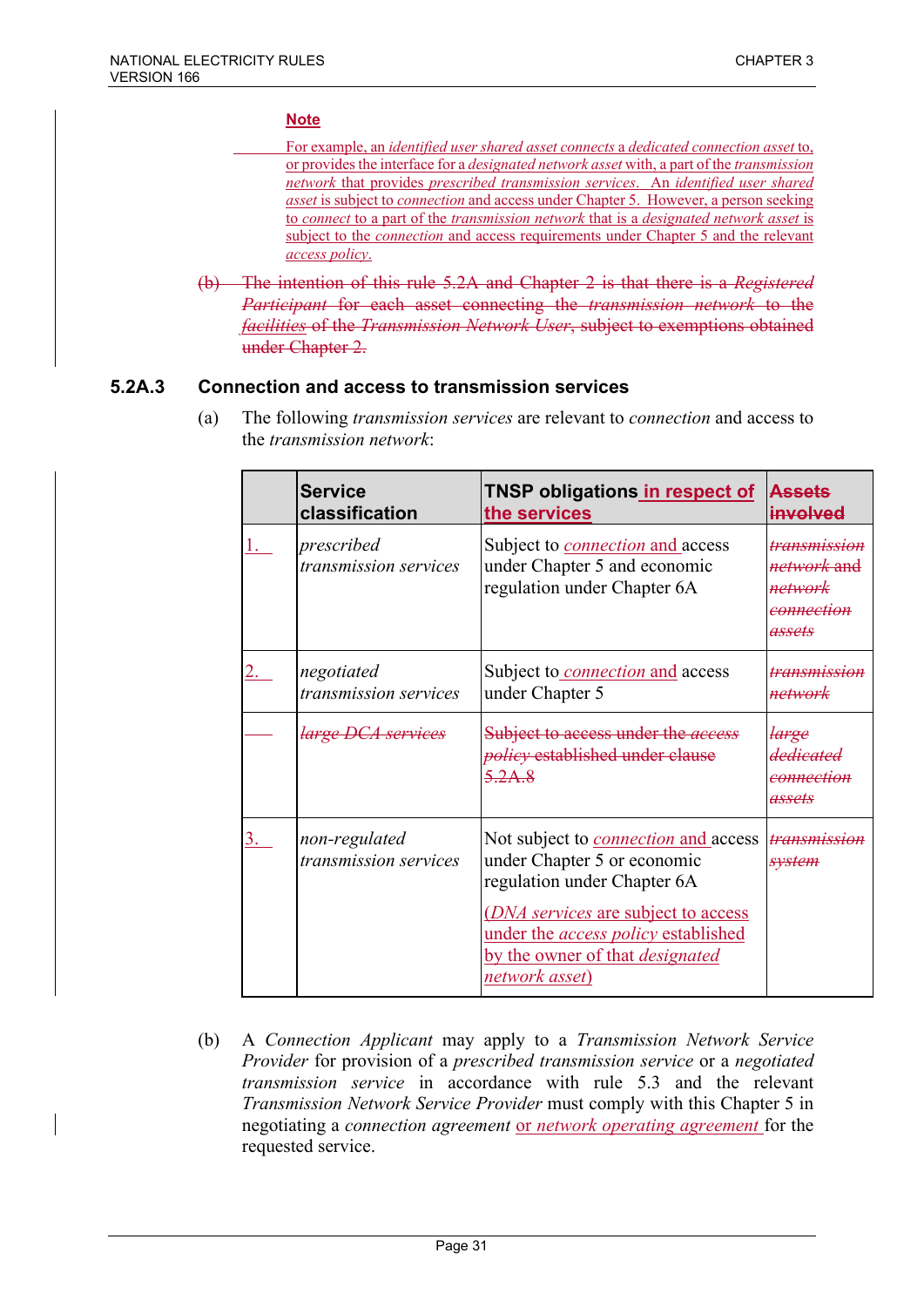- (c) If the *prescribed transmission service* or *negotiated transmission service* sought under paragraph (b) does not require the *Connection Applicant* to establish or modify a *connection* or alter a *generating plant* in the circumstances set out in clause 5.3.9, the processes in rules 5.3, 5.4 and 5.5 will apply with such modifications as is appropriate to the nature of the service requested.
- (d) A *Transmission Network Service Provider* must provide *prescribed transmission services* or *negotiated transmission services* on *terms and conditions of access* that are consistent with the requirements of Chapters 4, 5 and 6A of the *Rules* (as applicable).
- (d1) A *Connection Applicant* may:
	- (1) for *connection* to a *designated network asset*, apply to the *Primary Transmission Network Service Provider* in accordance with rule 5.3; and
	- (2) for access to *DNA services*, apply to an owner of a *designated network asset* in accordance with the relevant *access policy*.
- (e) A *Transmission Network Service Provider* or a person who is provided *prescribed transmission services* or *negotiated transmission services* must not engage in conduct for the purpose of preventing or hindering access to those services.

This paragraph is classified as a tier 1 civil penalty provision under the National Electricity (South Australia) Regulations. (See clause 6(1) and Schedule 1 of the National Electricity (South Australia) Regulations.)

- (f) The *Connection Applicant* may terminate negotiations with the *Transmission Network Service Provider* at any time during the *connection* process provided under rules 5.3 and 5.3A with at least three *business days'* prior written notice.
- (g) A *Transmission Network Service Provider* may terminate negotiations with the *Connection Applicant* with at least three *business days*' prior written notice if:
	- (1) the *Connection Applicant* becomes insolvent or an equivalent event occurs;
	- (2) the *Connection Applicant* has, in the *Transmission Network Service Provider's* reasonable opinion, provided false or misleading information;
	- (3) the *Transmission Network Service Provider* has reasonable grounds to believe that the *Connection Applicant* is not negotiating in good faith; or
	- (4) the *Transmission Network Service Provider* has formed the reasonable opinion that the *Connection Applicant* does not intend to obtain the service.

# **5.2A.4 Transmission services related to connection Definitions**

(a0) In this clause 5.2A.4: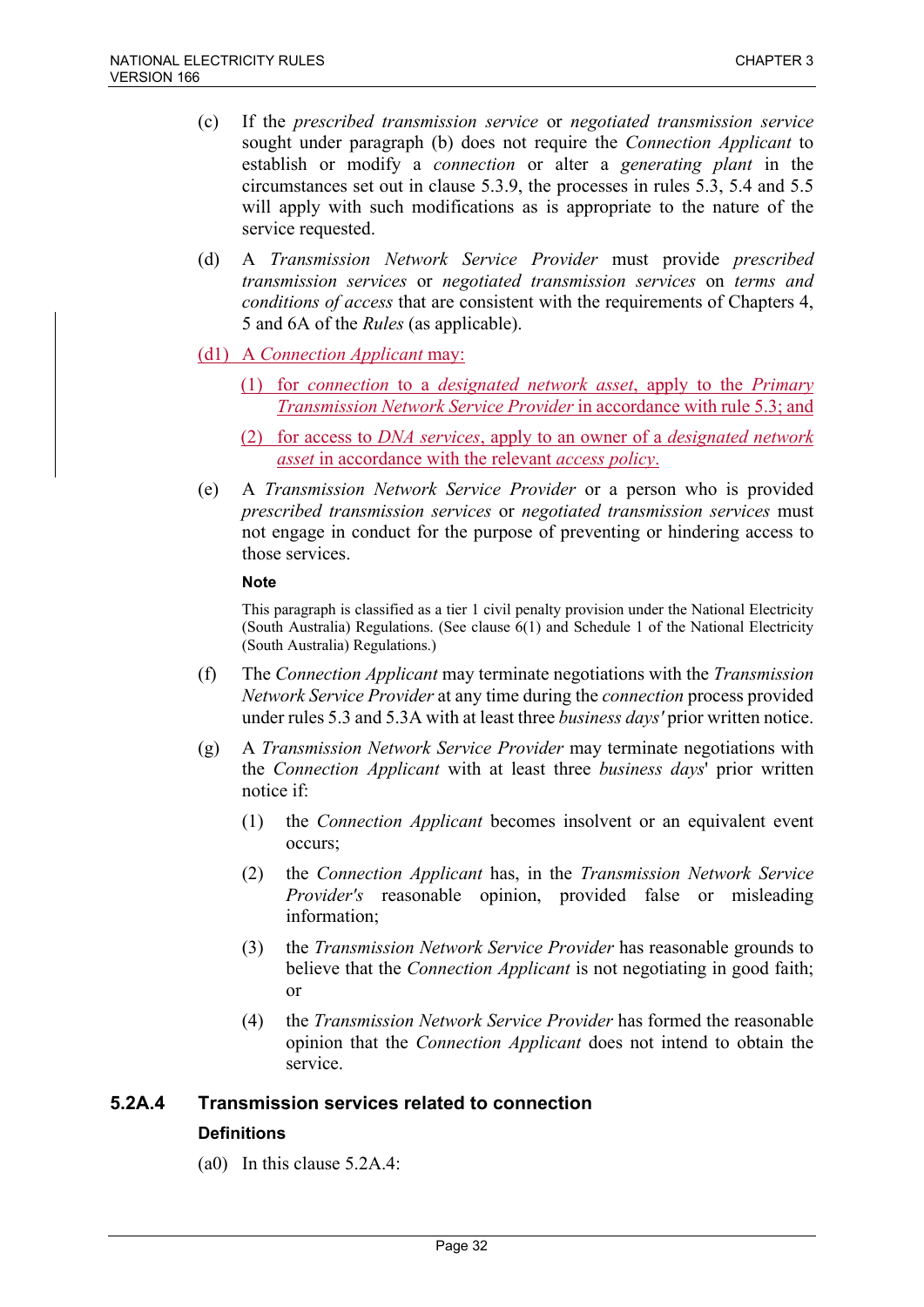**contestable IUSA components** has the meaning given to it in clause 5.2A.5(c).

**non-contestable IUSA components** has the meaning to it in clause 5.2A.5(d).

- (a) If a service related to assets relevant for *connection* in the following table is classified as:
	- (1) *contestable* then the *Primary Transmission Network Service Provider* may (but is not obliged to) provide that service as a *non-regulated transmission service* on request from a *Connection Applicant*.
	- (2) non-contestable then the *Primary Transmission Network Service Provider* has the exclusive right to provide that service and must negotiate under rule 5.3 to do so as a *negotiated transmission service* on request from a *Connection Applicant*, except in relation to cut-in works, upgrades to and increases in capacity of a *designated network asset,* in which case the owner of the *designated network asset* will have the exclusive right to provide the services as a *DNA service* in accordance with the relevant *access policy*.

| <b>Asset</b>                                                                                                     | <b>Service</b>                                                                                                      | <b>Example of</b><br>service                                                                                                                                                                                                                                                                                            | <b>Classification</b> |
|------------------------------------------------------------------------------------------------------------------|---------------------------------------------------------------------------------------------------------------------|-------------------------------------------------------------------------------------------------------------------------------------------------------------------------------------------------------------------------------------------------------------------------------------------------------------------------|-----------------------|
| transmission<br>network<br>including<br><i>identified</i> user<br>shared asset or<br>designated<br>network asset | Functional<br>specification for<br><b>HSAan</b> identified<br>user shared asset or a<br>designated network<br>asset | Specification of:<br>preferred<br>equipment<br>suppliers;<br>preferred<br>equipment;<br>land/access<br>requirements;<br>design<br>specifications<br>single line<br>diagrams;<br>remote<br>monitoring<br>and<br>communicati<br><sub>on</sub><br>requirements;<br>protection,<br>control and<br>metering<br>requirements; | non-contestable       |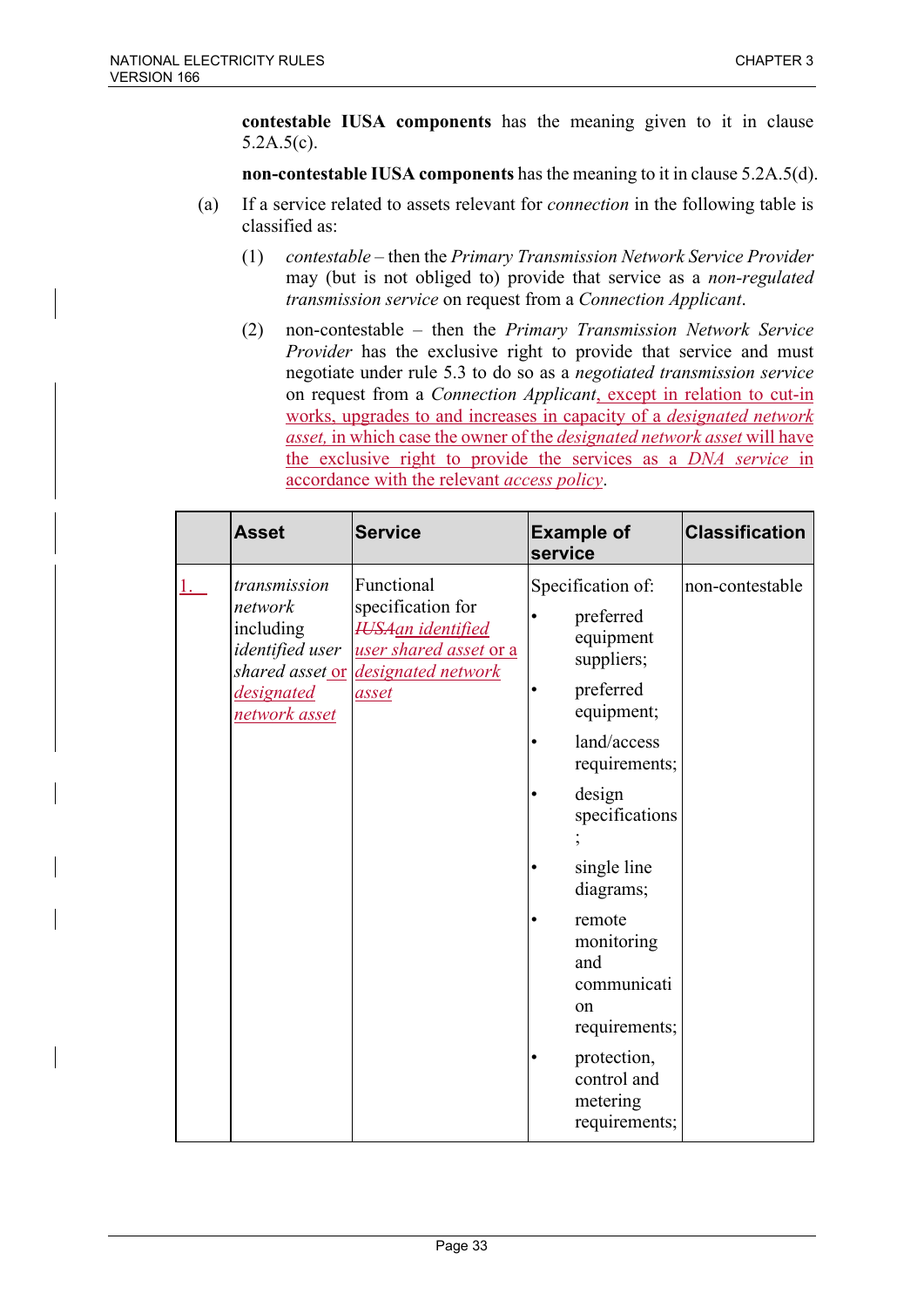| <b>Asset</b> |                                                                                                                              | <b>Service</b>                                                                                                 | <b>Example of</b><br>service                                                                                                                                                                                                                                                                                         | <b>Classification</b>                                                                                                    |
|--------------|------------------------------------------------------------------------------------------------------------------------------|----------------------------------------------------------------------------------------------------------------|----------------------------------------------------------------------------------------------------------------------------------------------------------------------------------------------------------------------------------------------------------------------------------------------------------------------|--------------------------------------------------------------------------------------------------------------------------|
|              |                                                                                                                              |                                                                                                                | minimum<br>operating<br>conditions;<br>supervisory<br>control and<br>data<br>acquisition<br>system<br>interface<br>requirements;<br>equipment                                                                                                                                                                        |                                                                                                                          |
|              |                                                                                                                              |                                                                                                                | ratings;<br>equipment<br>protection<br>ratings; and<br>spare parts<br>itineraries                                                                                                                                                                                                                                    |                                                                                                                          |
| <i>IUSA</i>  | <del>contestable</del><br>components<br><del>identified user</del><br>shared asset<br><i>identified user</i><br>shared asset | Detailed design for an<br>identified user shared<br>asset contestable<br><b>HJSA</b> components<br><b>HJSA</b> | Provision of:<br>$\bullet$<br>site plan;<br>asset layout<br>and<br>configuration<br>the<br>specification<br>for vendor<br>equipment;<br>civil,<br>structural,<br>mechanical<br>and electrical<br>detailed<br>design;<br>issued for<br>construction<br>drawings;<br>as built<br>drawings;<br>tender<br>specifications | <i>contestable</i> or<br>non-contestable<br>in accordance<br>with clause<br>5.2A.4<br>paragraphs (b),<br>$(c)$ and $(d)$ |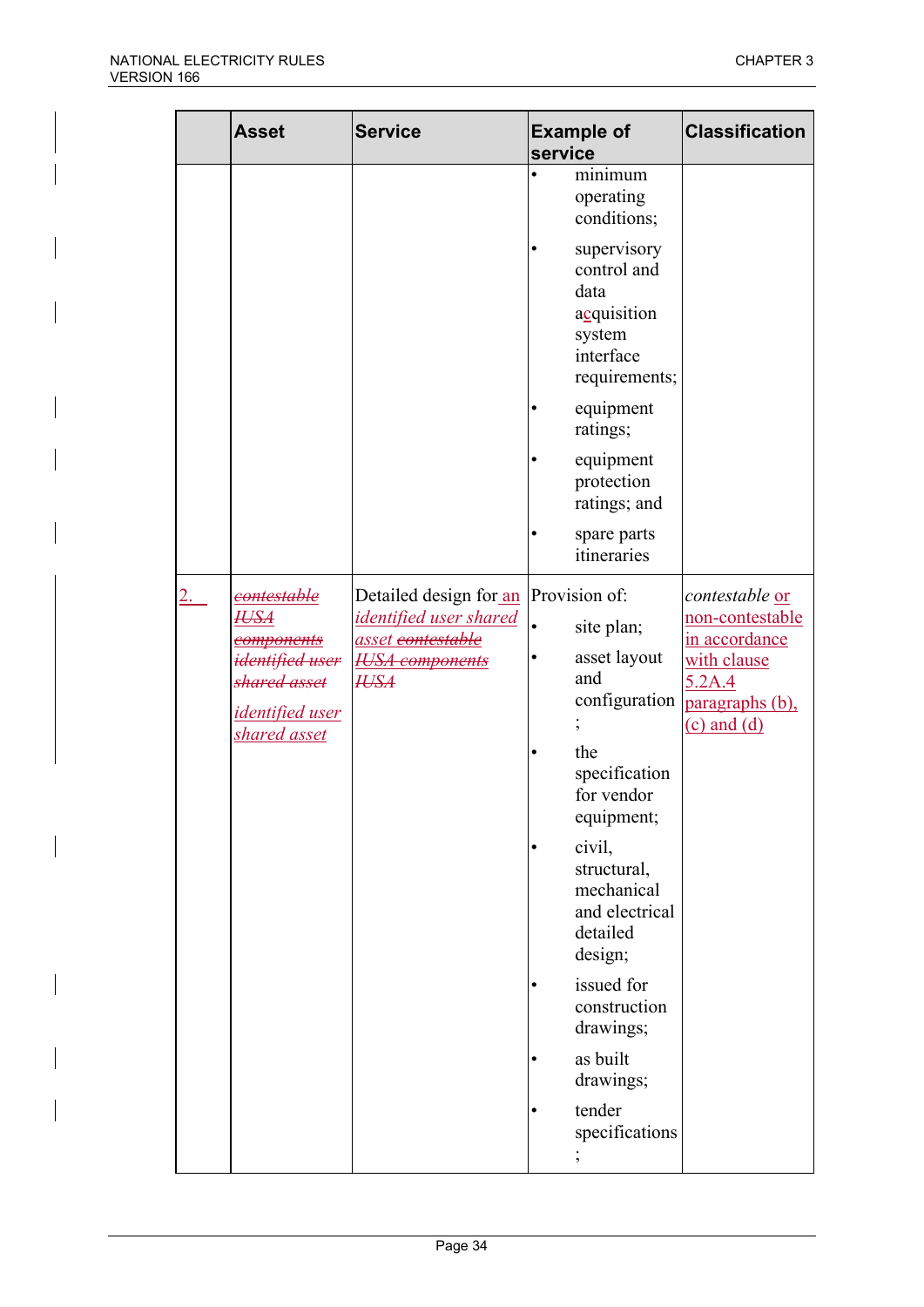|    | <b>Asset</b>            | <b>Service</b>               | <b>Example of</b><br>service                                                                                                                                                                                                                                                                                                                                        | <b>Classification</b>                                                                                                                                                                                                     |
|----|-------------------------|------------------------------|---------------------------------------------------------------------------------------------------------------------------------------------------------------------------------------------------------------------------------------------------------------------------------------------------------------------------------------------------------------------|---------------------------------------------------------------------------------------------------------------------------------------------------------------------------------------------------------------------------|
|    |                         |                              | cable<br>schedules;<br>protection<br>settings;<br>applicable<br>technical<br>studies;<br>earthing<br>design;<br>the design of<br>lightning<br>protection;<br>and<br>the design of<br>insulation co-<br>ordination,<br>consistent with the<br>functional<br>specification.                                                                                           |                                                                                                                                                                                                                           |
| 3. | transmission<br>network | Cut-in works and<br>upgrades | Interface<br>works which<br>that cut into<br>the existing<br>shared<br>transmission<br>network,<br>these which<br>may include<br>tower<br>realignment,<br>protection<br>control and<br>communicatio<br>ns<br>requirements<br><b>Upgrades to</b><br>O<br>existing<br>assets that<br>make up the<br>existing<br>shared<br>transmission<br>network and<br>increases to | non-contestable<br><u>(for a</u><br>designated<br>network asset,<br>the owner of the<br>designated<br><u>network asset</u><br>and otherwise,<br>the <i>Primary</i><br><b>Transmission</b><br>Network Service<br>Provider) |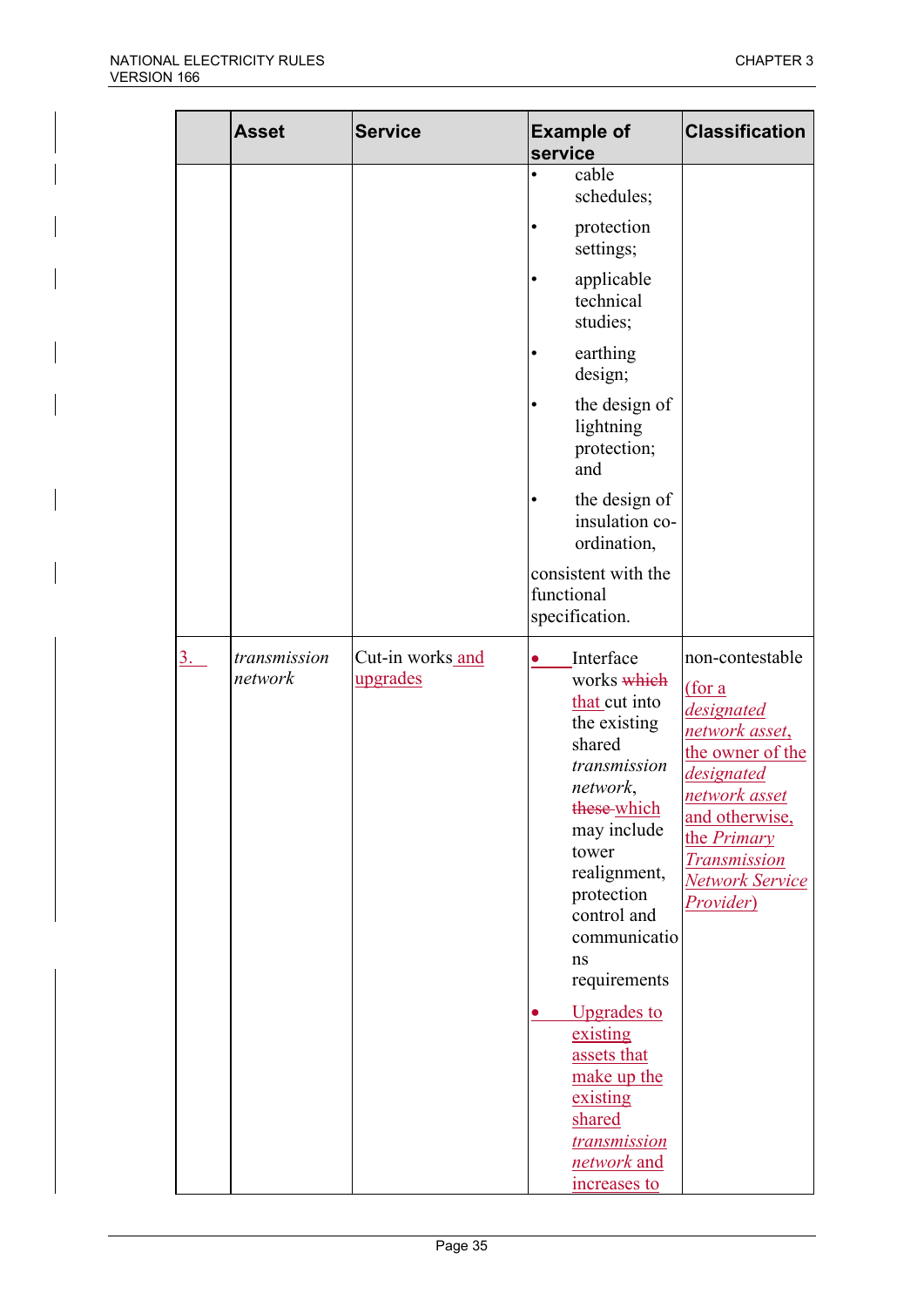|            | <b>Asset</b>                                                                                                                                         | <b>Service</b>                                                                                    | <b>Example of</b><br>service                                                                                                                                                                                                              | <b>Classification</b> |
|------------|------------------------------------------------------------------------------------------------------------------------------------------------------|---------------------------------------------------------------------------------------------------|-------------------------------------------------------------------------------------------------------------------------------------------------------------------------------------------------------------------------------------------|-----------------------|
|            |                                                                                                                                                      |                                                                                                   | the capacity<br>of the existing<br>shared<br>transmission<br>network                                                                                                                                                                      |                       |
| 4.         | contestable<br><b>IUSA</b><br>components                                                                                                             | Construction $\pm$ and<br>ownership                                                               | Construction<br>and/or ownership<br>of a substation and/<br>or power lines                                                                                                                                                                | contestable           |
| <u>5.</u>  | non-<br>contestable<br><b>IUSA</b><br>components                                                                                                     | Construction $\pm$ and<br>ownership                                                               | Construction or<br><b>Hinstallation</b> and<br>ownership of<br>supervisory control<br>and data<br>acquisition systems<br>and cabling<br>forming part of the<br>Primary<br>Transmission<br>Network Service<br>Provider's control<br>system | non-contestable       |
| <u>6.</u>  | <i>identified</i> user<br>shared asset<br>owned by the<br>Primary<br><b>Transmission</b><br>Network<br>Service<br>Provider                           | Control, operation and <i>Primary</i><br>maintenance                                              | Transmission<br>Network Service<br><i>Provider</i> provides<br>operation and<br>maintenance<br>services                                                                                                                                   | non-contestable       |
| <u>7. </u> | third party<br>IUSA or<br>designated<br>network asset<br>not owned by<br>the <i>Primary</i><br><b>Transmission</b><br>Network<br>Service<br>Provider | Control, operation and See clause 5.2A.7<br>maintenance under a<br>network operating<br>agreement |                                                                                                                                                                                                                                           | non-contestable       |
| 8.         | dedicated<br>connection<br>assets                                                                                                                    | All development<br>aspects                                                                        | Design,<br>construction,<br>maintenance and                                                                                                                                                                                               | contestable           |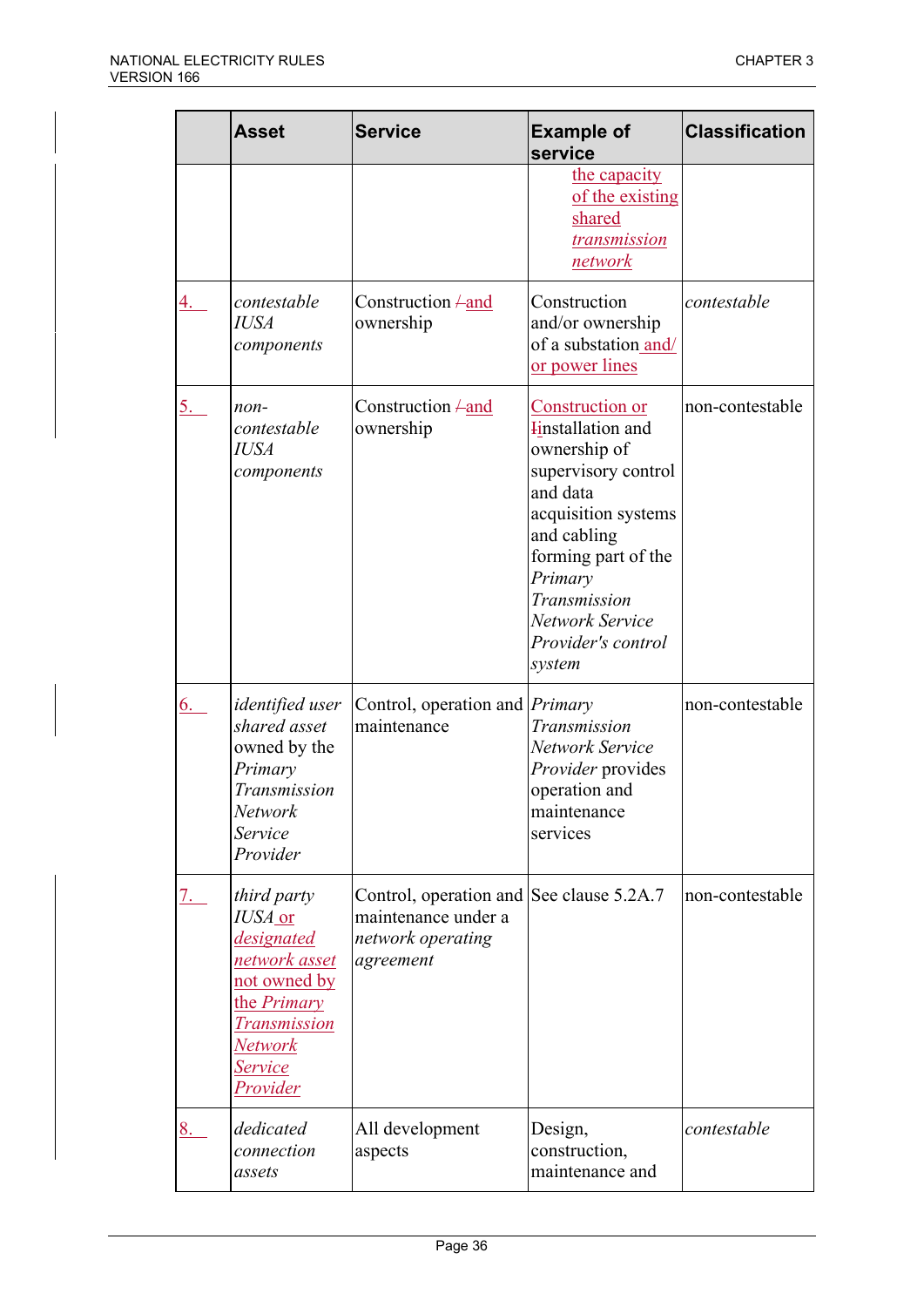| <b>Asset</b>                 | <b>Service</b>                                                | <b>Example of</b><br>service                                                                                                 | <b>Classification</b> |
|------------------------------|---------------------------------------------------------------|------------------------------------------------------------------------------------------------------------------------------|-----------------------|
|                              |                                                               | ownership of a<br>power line<br>connecting a<br>facility                                                                     |                       |
| designated<br>network assets | All development<br>aspects (other than as<br>specified above) | Design,<br>construction and<br>ownership of a<br>power line<br>connecting a<br><i>facility</i> through a<br>connection asset | contestable           |

- (b) If the capital cost of all the components that make up an *identified user shared asset* is reasonably expected by the *Primary Transmission Network Service Provider* to be \$10 million or less, the *Primary Transmission Network Service Provider* must undertake the detailed design, construction and ownership of the *identified user shared asset* as a *negotiated transmission service*.
- (c) If the capital cost of all the components that make up an *identified user shared asset* is reasonably expected by the *Primary Transmission Network Service Provider* to exceed \$10 million, the detailed design, construction and ownership of each component of the *identified user shared asset* is a *nonregulated transmission service* to the extent that it satisfies the following criteria:
	- (1) the component being constructed is new or a complete replacement of existing assets (and does not involve the reconfiguration of existing assets); and
	- (2) the detailed design and construction of the relevant component of the *identified user shared asset* is separable in that the new component will be distinct and definable from the existing *transmission network*,

### ("**contestable IUSA components**").

(d) To the extent that any components of an *identified user shared asset* do not satisfy the criteria set out in paragraph (c) ("**non-contestable IUSA components**"), the *Primary Transmission Network Service Provider* must negotiate under rule 5.3 to undertake the detailed design, construction and ownership of the *non-contestable IUSA components* as a *negotiated transmission service*.

### **Note**

Parties may seek the advice of an *Independent Engineer* under rule 5.4 if the parties cannot agree on whether a component of an *identified user shared asset* based on the criteria under subparagraph (c)(1) and (2) is a *contestable IUSA component* or a *non-contestable IUSA component*.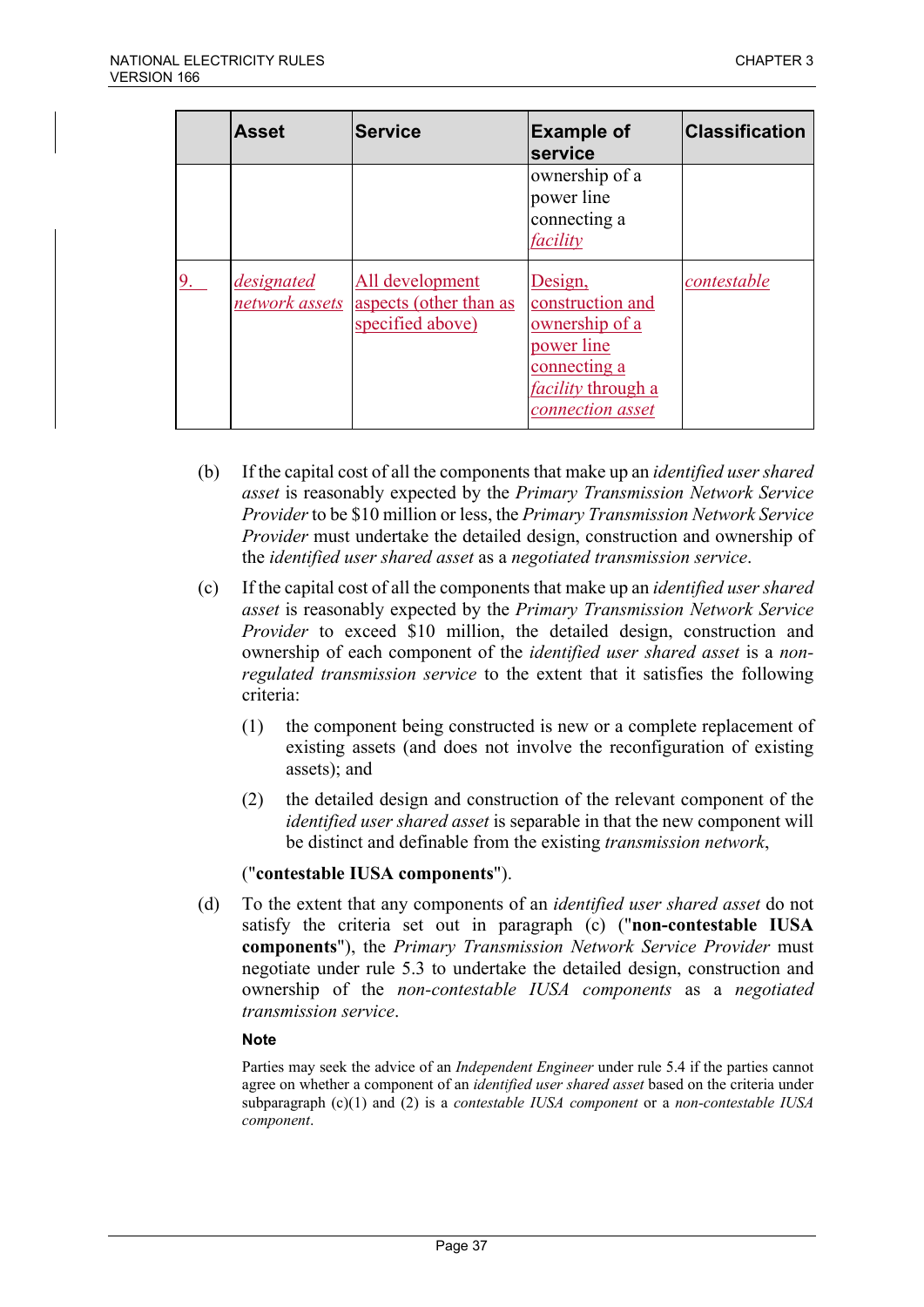## **5.2A.5 Publication and provision of information**

- (a) A *Primary Transmission Network Service Provider* must publish the information on its website, or provide the information to a *Connection Applicant* on request, as required by schedule 5.10.
- (b) A *Primary Transmission Network Service Provider* may charge a *Connection Applicant* a fee for providing information where specified under schedule 5.10, the amount of which must not be more than necessary to cover the reasonable costs of work required to prepare that information.
- (c) A *Transmission Network Service Provider* and a *Connection Applicant* must provide information (including commercial information) reasonably required by the other party that would facilitate effective negotiation for the provision of a *negotiated transmission service* in a timely manner.
- (d) The *Connection Applicant* must procure that any persons it engages to undertake services which are specified to be *contestable* in the table in clause 5.2A.4(a) provide information reasonably requested by the *Primary Transmission Network Service Provider*.
- (e) Information required to be provided under paragraphs (c) and (d) that is confidential may be provided subject to a condition that the receiving party must not provide any part of that information to any other person without the consent of the party who provided the information.

# **5.2A.6 Negotiating principles**

- (a) If a *Connection Applicant* seeks access to *negotiated transmission services*, including in relation to an *identified user shared asset*, the *Transmission Network Service Provider* and the *Connection Applicant* must, in negotiating pursuant to rule 5.3 and other relevant *Rules*, negotiate in accordance with the *negotiating principles*.
- (b) A *Transmission Network Service Provider* must, in accordance with the *negotiating principles*:
	- (1) on request, identify and inform a *Connection Applicant* of the reasonable costs and/or the increase or decrease in costs (as appropriate) of providing a *negotiated transmission service*;
	- (2) on request, demonstrate to a *Connection Applicant* that the charges for providing a *negotiated transmission service* reflect those costs and/or the cost increment or decrement (as appropriate);
	- (3) determine the potential impact on other *Transmission Network Users* of the provision of a *negotiated transmission service*; and
	- (4) notify and consult with any affected *Transmission Network Users* and ensure that the provision of a *negotiated transmission service* does not result in non-compliance with obligations in relation to other *Transmission Network Users* under the *Rules*.
- (c) If an applicant seeks *large DCA DNA services*, the owner of the *designated network asset Dedicated Connection Asset Service Provider* must comply with its *access policy* and the negotiating principles in schedule 5.12.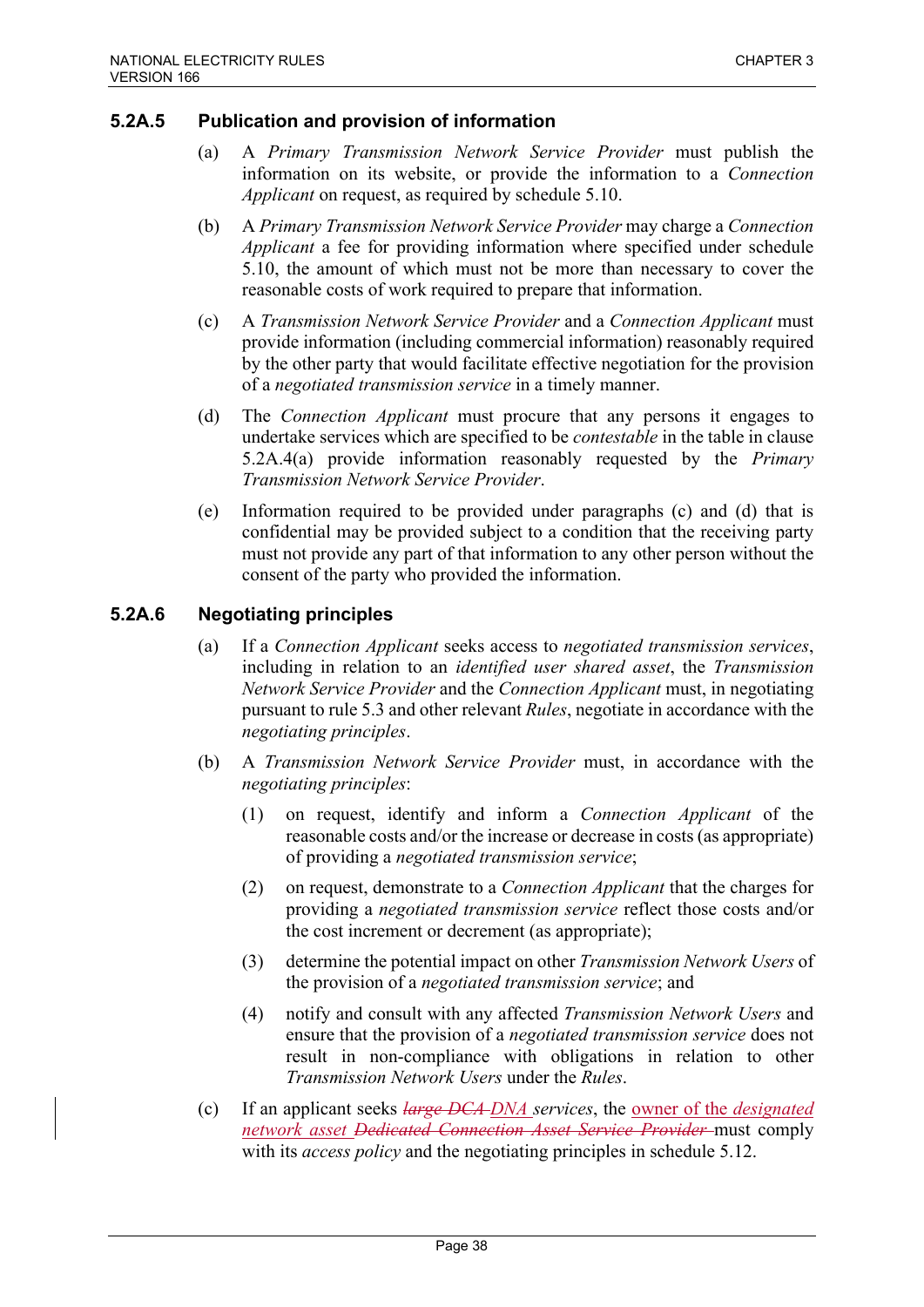This paragraph is classified as a tier 3 civil penalty provision under the National Electricity (South Australia) Regulations. (See clause 6(1) and Schedule 1 of the National Electricity (South Australia) Regulations.)

### **5.2A.7 Third party owned network assets and network operating agreements Third party IUSAs**

(a0) This clause applies only to a *third party IUSA* and *designated network asset* that is not owned or leased by the *Primary Transmission Network Service Provider* (**third party owned network asset**).In this clause 5.2A.7:

**control** has the meaning given in the *Corporations Act 2001* (Cth).

**entity** has the meaning given in the *Corporations Act 2001* (Cth) subject to section 64A of the *Corporations Act 2001* (Cth) not applying to such meaning.

**related entity** means, in relation to an entity, an entity that controls, or is controlled by, that first mentioned entity.

(a) A person must not commission, or permit the commissioning of, a *third party IUSA* third party owned network asset unless there is a *network operating agreement* between the owner of that *third party IUSA* third party owned network asset and the *Primary Transmission Network Service Provider*.

#### **Note**

- (b) The person who owns, or is intending to own, a *third party* IUSA third party owned network asset and the *Primary Transmission Network Service Provider* must:
	- (1) include terms and conditions in the *network operating agreement* which give effect to the requirements of paragraphs (c) and (d);
	- (2) include terms and conditions in the *network operating agreement* of the kind set out in Part B of schedule 5.6; and
	- (3) negotiate the *network operating agreement* in accordance with the *negotiating principles* and negotiating principles in under schedule 5.12 (where applicable).
- (c) The term of the *network operating agreement* must be for a period which is at least equal to the term of the longest *connection agreement* of a member of the initial *identified user group* for the *third party* IUSA third party owned network asset.
- (d) The *network operating agreement* must provide for the *Primary Transmission Network Service Provider* to:
	- (1) have operation and control of the *third party IUSA* third party owned network asset (including the rights and obligations to maintain that asset) for an agreed charge or based on an agreed charging methodology;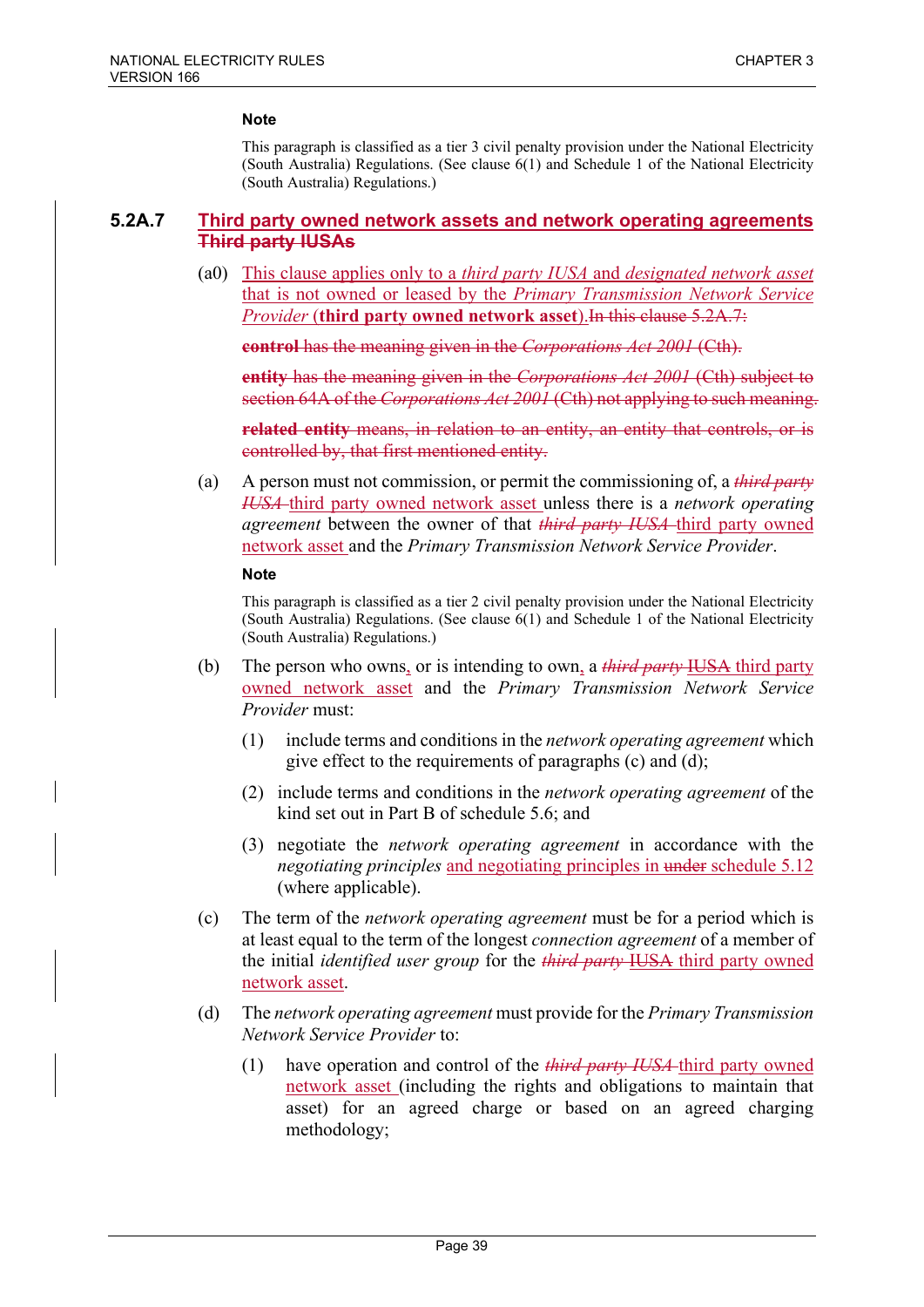- (2) [**Deleted**] have an option to purchase the *third party IUSA* at fair market value at the expiry or early termination of the *network operating agreement*;
- (3) alter, replace or augment the third party owned network asset HUSA but asset in the case of a *designated network asset*, inly to the extent that such activities are necessary for the operation and maintenance of the *designated network asset*;
- (4) have the right to *connect* other persons to the *third party IUSA* third party owned network asset in accordance with the *Rules*;
- (5) have unrestricted use of, and access to, the *third party IUSA* third party owned network asset in accordance with the *Rules*; and
- (6) treat the *third party IUSA* third party owned network asset as forming part of the *Primary Transmission Network Service Provider's transmission network* in all material respects and provide *transmission services* to any *Transmission Network User* in accordance with the *Rules*; and
- (7) distribute to or recover from the owner of the *designated network asset* any *settlements residues* accrued on the *designated network asset* in accordance with the methodology set out in the *network operating agreement*.
- (e) **[Deleted]**A person who owns a *third party IUSA* must not:
- (1) own, operate or control a *generating system*;
- (2) own, operate or control a *facility* utilising electrical *energy*; or
- (3) be a related entity of a person owning, operating or controlling a *generating system* or *facility* utilising electrical *energy*,

that is *connected* to that *third party IUSA*.

#### **Note**

This paragraph is classified as a tier 1 civil penalty provision under the National Electricity (South Australia) Regulations. (See clause 6(1) and Schedule 1 of the National Electricity (South Australia) Regulations.)

 $(f)$  In paragraph  $(e)$ :

**related entity** means, in relation to an entity, an entity that controls, or is controlled by, that first mentioned entity;

**entity** has the meaning given in the *Corporations Act 2001* (Cth) subject to section 64A of the *Corporations Act 2001* (Cth) not applying to such meaning; and

**control** has the meaning given in the *Corporations Act 2001* (Cth).

### **5.2A.8 Access framework for large dedicated connection assetsdesignated network assets**

- (a) This clause 5.2A.8 applies only to *large dedicated connection assetsdesignated network assets*.
- (b) An owner of a *designated network asset Dedicated Connection Asset Service Provider* must prepare, maintain and publish an *access policy* on its website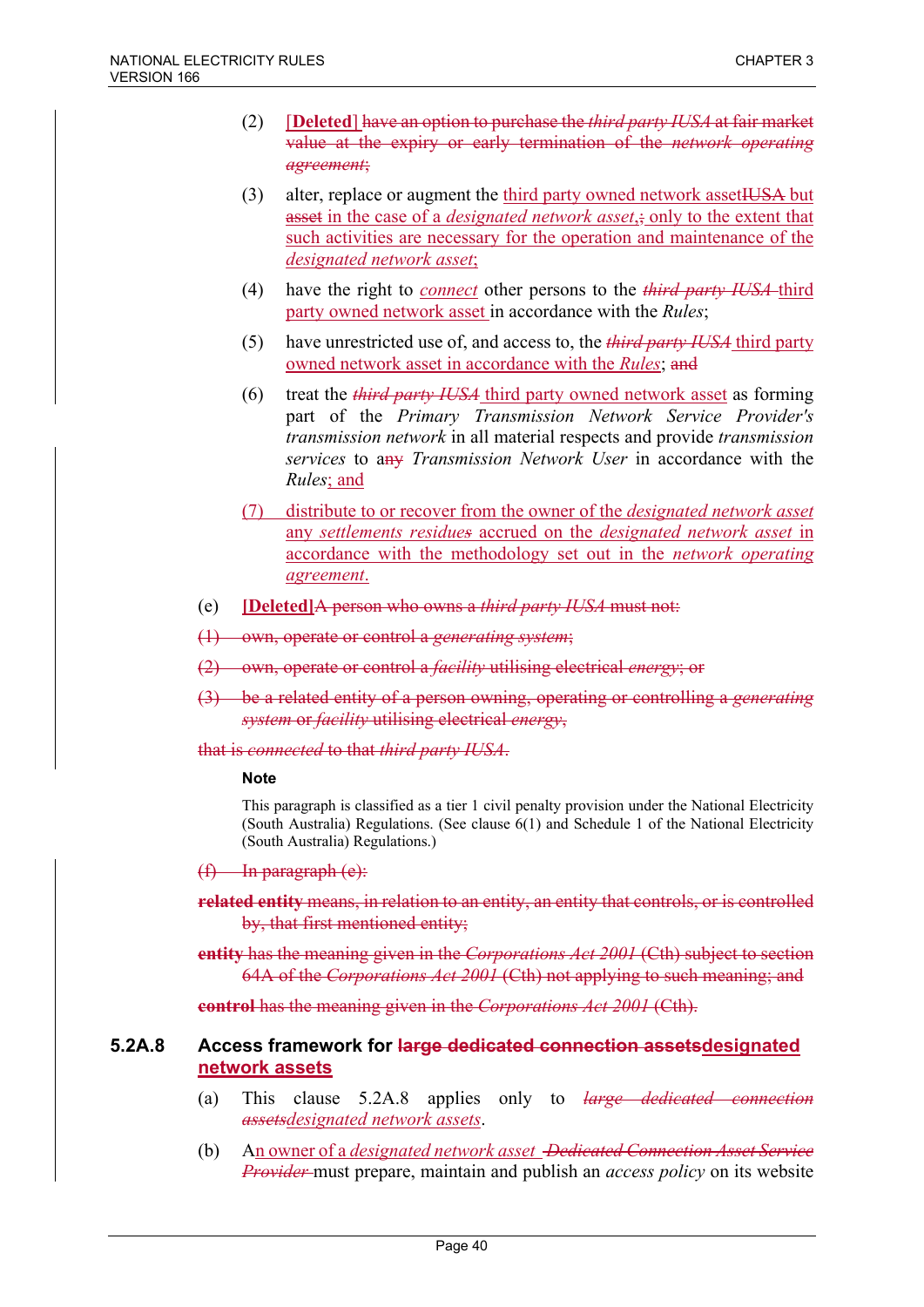to provide a framework for applicants to obtain access to *DNA large DCA services*.

- (b1) An *access policy* must include, as a minimum, the following information:
	- (1) a description of the routes, tenure arrangements and main components of the *large dedicated connectiondesignated network asset*, including any limitations to increasing the capacity of the *designated network asset*; and the *facilities connected* to it;
	- (2) any limitations relating to the development, operation, upgrade to existing assets comprising the *designated network asset* or, increase in the capacity of the *designated network asset*, including material regulatoryenvironmental, planning or other similar limitations relating to the development and operation of the *large dedicated connection asset*;
	- (3) the pricing principles and the key terms which are proposed to apply to the provision of *DNA large DCA services* where such principles and terms must be consistent with schedule 5.12;
	- (4) the pricing methodology that specifies how prices for *DNA services* will be calculated and indications of likely charges for different types of *facilities connecting* to the *designated network asset* at different times;
	- (5) the process by which an applicant may seek access to *large DCA servicesDNA services*, which must include timeframes that facilitates reasonable negotiations for access, a right for an applicant to obtain sufficient information to enable it to prepare a request for the *DNA large DCA services* it requires and contact details for access enquiries; and
	- (56) advice on the availability of commercial arbitration under rule 5.5 in the case of a dispute.
- (b2) An *access policy* may include cost sharing arrangements between applicants who seek access to *DNA services* and existing parties *connected* to the *designated network asset*.
- (b3) An applicant for *DNA services* and the owner of the *designated network asset* must negotiate in good faith and comply with the timeframes to negotiate, the pricing for, and terms and conditions, of the *DNA services*, as set out in the relevant *access policy*.
- (b4) The price for a *DNA service* must be determined in accordance with the pricing methodology set out in the *access policy*.
- (c) The *AER* has the function of:
	- (1) approving an *access policy* and variations to it; and
	- (2) enforcing compliance with an *access policy*.
- (d) Within 30 days of an asset being classified as a *large dedicated connection asset* under Chapter 2, a *Dedicated Connection Asset Service Provider* must submit an *access policy* for approval by the *AER*Before a *designated network asset* is commissioned, the owner of a *designated network asset* must submit an *access policy* to the *AER* for approval.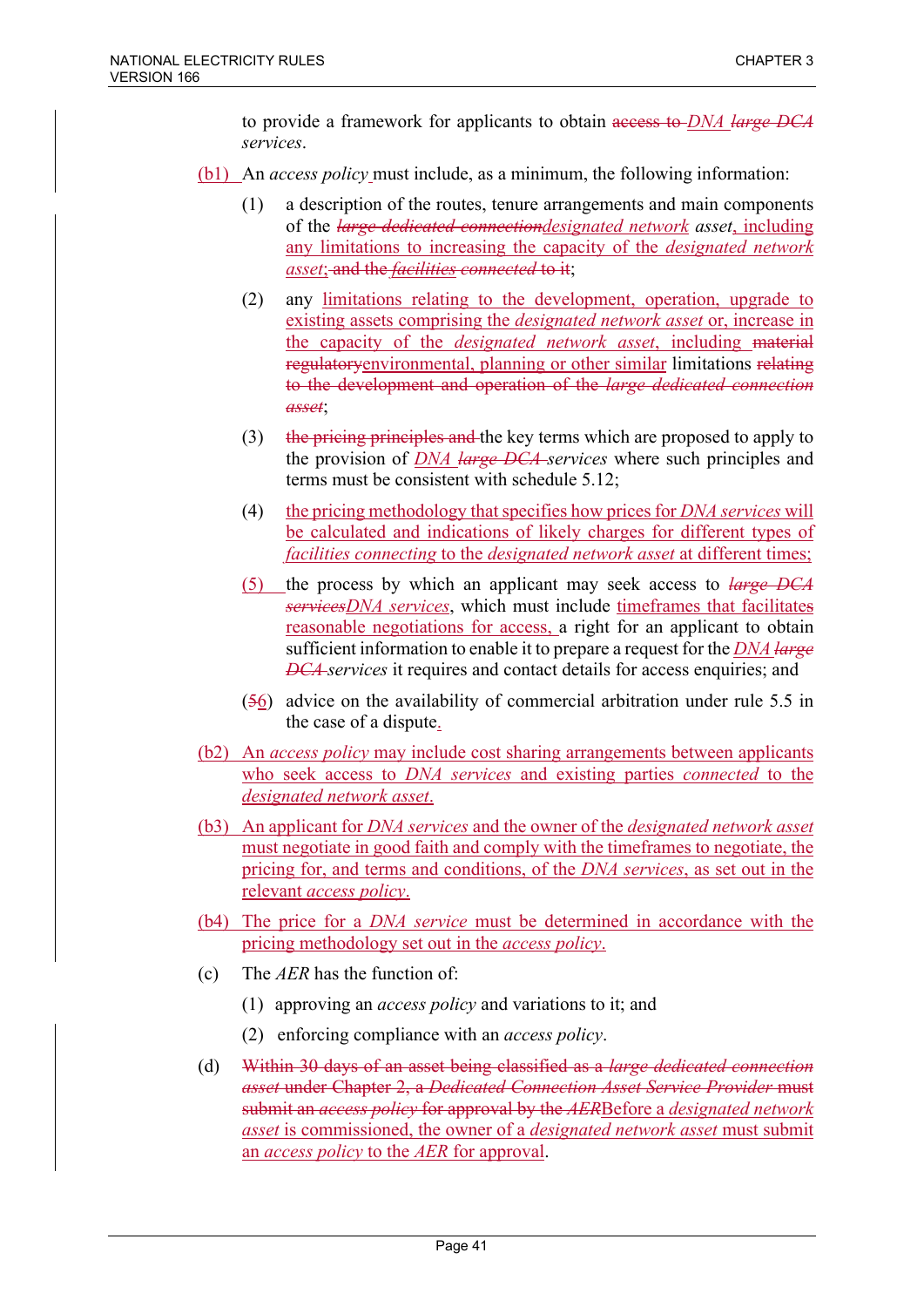- (e) An *Dedicated Connection Asset Service Provider*owner of a *designated network asset* may seek approval of a variation to an *access policy* from the *AER* at any time and must do so where required to keep the *access policy* up to date. The owner of a *designated network asset* may make minor or administrative amendments without seeking the *AER's* approval.
- (f) Within 60 *business days* of receiving an *access policy* submitted under paragraphs (d) or (e), tThe *AER* must:
	- (1) approve an *access policy*, or a variation to an *access policy*, if it is reasonably satisfied that it complies with paragraph (b1);
	- (2) If the *AER* does not approve an *access policy* submitted under paragraph (d), the *AER* must notify the owner of the *designated network asset* of the reasons for not approving the *access policy* changes required for it to be approved; or.
	- (3) request further information from the owner of the *designated network asset*.
- (f1) If the *AER* notifies the owner of the *designated network asset* under subparagraph  $(f)(2)$  or requests further information under subparagraph  $(f)(3)$ , the owner of the *designated network asset* must submit an amended *access policy* addressing the *AER's* reasons or provide the requested information (as applicable) as soon as reasonably practicable and in any case within 30 *business days* of the *AER's* notification or request.
- (f2) If an *access policy* is not approved within 6 months of the *AER's* notification of required changessubmission of the *access policy* under paragraphs (d) or (e), the *AER* mustay itself developpropose an *access policy*. For the purposes of calculating the 6 months, the time taken by the owner of the *designated network asset* to provide information requested by the *AER* under paragraph  $(f)(3)$  or to make amendments under paragraph  $(f)(12)$ , and time taken by stakeholders to provide submissions if the *AER* chooses to consult pursuant to paragraph (h), will be disregarded.
- (g) The *AER's* proposal for an *access policy* is to be developedformulated with regard to:
	- (1) the minimum requirements set out in paragraph  $(b1)$ ;
	- (2) the *Dedicated Connection Asset Service Provider's*owner of the *designated network asset's* proposed *access policy*; and
	- (3) the *AER's* reasons for refusing to approve the proposed *access policy*.
- (h) The AER may (but is not obliged to) to consult on the *access policy* as proposed by the owner of the *designated network asset* or its own propodeveloped *access policy*sal.
- (i) If the *AER* decides to approve an *access policy* developedproposed by the *AER*, it must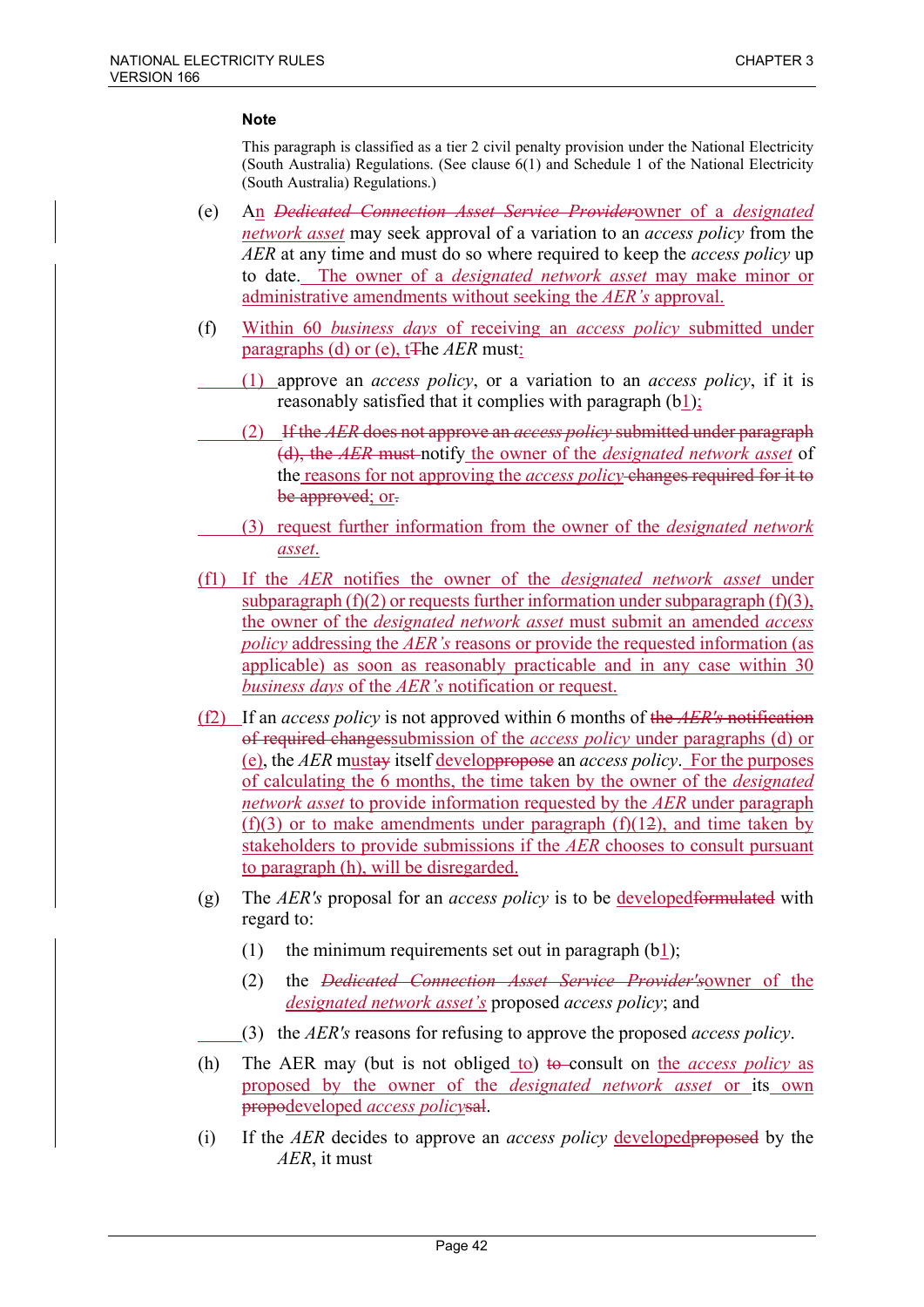- $(1)$  give a copy of the decision to the <del>Dedicated Connection Asset Service</del> Providerowner of the *designated network asset*; and
- (2) *publish* the decision on the *AER's* website and make it available for inspection, during business hours, at the *AER's* public offices.
- (i1) Within 7 days after the *AER* provides the owner of the *designated network asset* with its decision under paragraph (i), the owner of the *designated network asset* must publish on its website:
	- (1) the approved *access policy* or the *AER* developed *access policy*; and
		- (2) the *AER's* decision for that *access policy*.
- (j) An *access policy*, or a variation to it, takes effect on a date fixed in the *AER's* decision to approve it.
- (k) An owner of a *designated network asset Dedicated Connection Asset Service Provider* must report on written requests for *connection* and access to a *large dedicated connection assetdesignated network asset* to the *AER* when such requests are made and when an agreement for access is entered into, in the manner and form notified by the *AER*.
- (l) An owner of a *designated network asset Dedicated Connection Asset Service Provider* or a person who is provided *large DCADNA services* must not engage in conduct for the purpose of preventing or hindering access to *DNA large DCA services*.

This paragraph is classified as a tier 1 civil penalty provision under the National Electricity (South Australia) Regulations. (See clause 6(1) and Schedule 1 of the National Electricity (South Australia) Regulations.)

(m) An owner of a *designated network asset Dedicated Connection Asset Service Provider* may, but is not required to, give access to an applicant for *large DNCA services* if doing so would mean the *designated network asset large dedicated connection asset* would no longer constitute a *dedicated connectiondesignated network asset*.

### **Note**

An example of where clause 5.2A.8(m) may apply is where the applicant for access to *large DCA DNA services* results in the creation of a closed path such that the *designated network asset* involves a *network loop* and therefore loses its asset classification is a *Distribution Network Service Provider* or a person not seeking access to those services as part of the *identified user group*. The creation of a new *connection point* could change the nature of the services being provided by the *large dedicated connection asset* and therefore change its regulatory treatment.

- (n) An owner of a *designated network asset* must publish and update supporting information on its website regarding the *designated network asset*, including:
	- (1) the current transmission capacity of the *designated network asset*; and
	- (2) the capacity of the *generating plants* and *loads* currently *connected* to the *designated network asset*.
- (o) The *AER* must *publish* and maintain on its website a register that sets out each *designated network asset* and the *access policy* for and the identity of the owner of, each *designated network asset*.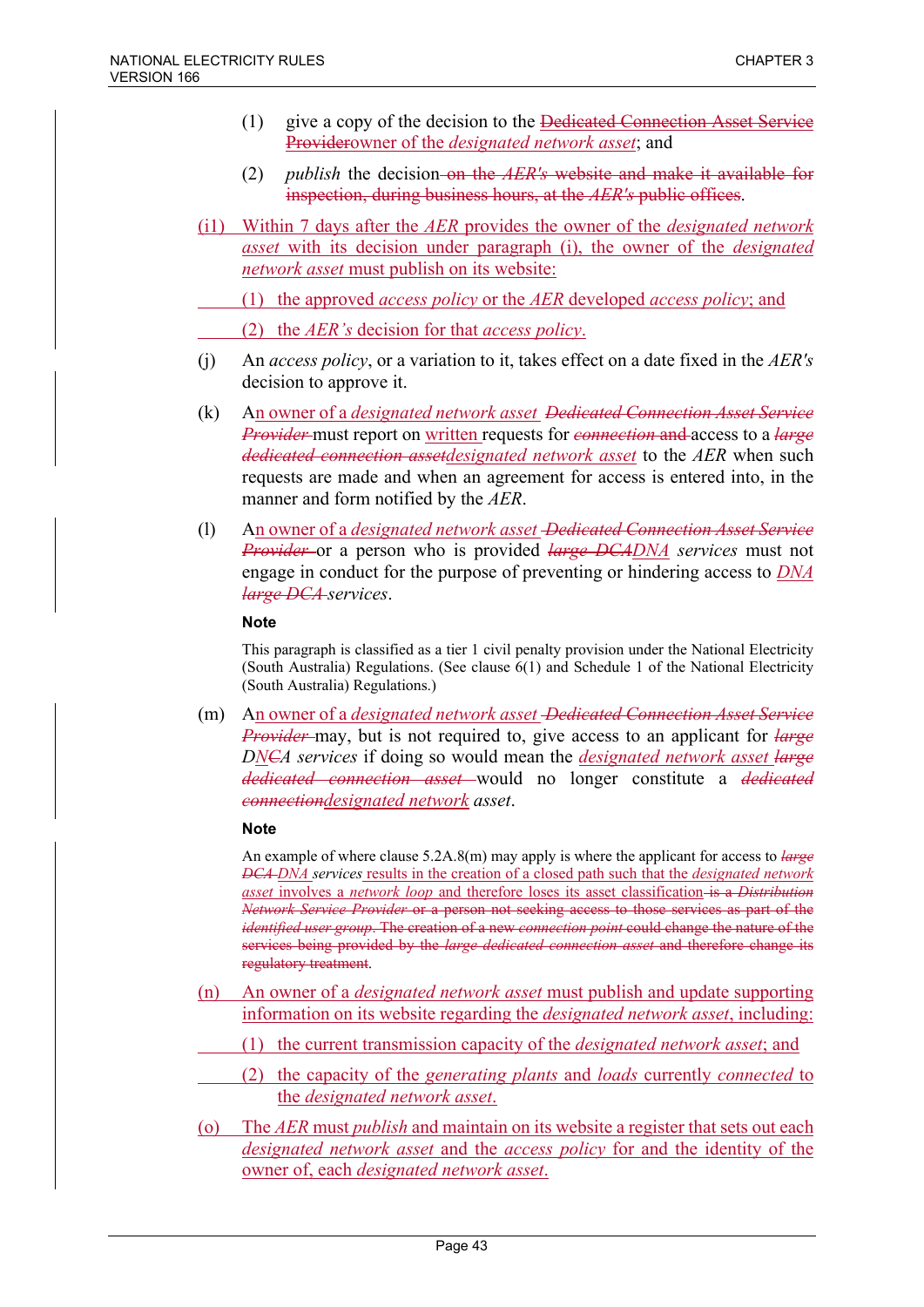# **5.3 Establishing or Modifying Connection**

### **5.3.1 Process and procedures**

- (a) For the purposes of this rule 5.3:
	- (1) **establish a connection** includes:
		- (i) modify an existing *connection* or alter *plant* but does not include alterations to *generating plant* in the circumstances set out in clause 5.3.9; or
		- (ii) incorporating a *designated network asset* into a *transmission network*.
	- (2) *connect* includes the incorporation of a *designated network asset* into a *transmission network*.
- (b) Subject to paragraph (b1), aA *Registered Participant* or person intending to become a *Registered Participant* who wishes to establish a *connection* to a *network* must follow the procedures in this rule 5.3.
- (b1) If a *Registered Participant*, or person intending to become a *Registered Participant*, wishes to establish a *connection* to a part of a *network* that is a *designated network asset* either through a *dedicated connection asset* or by way of a new *designated network asset*, then:
	- (1) for *connection*, the process in rule 5.3 applies; and
	- (2) for access to *DNA services* from the existing *designated network asset*, the access is governed by the relevant *access policy* that applies.
- (c) A *Generator* wishing to alter *connected generating plant* must comply with clause 5.3.9.
- (d) *AEMO* must comply with clause 5.3.11 in relation to requests to change *normal voltage*.
- (e) For *connection* to a *transmission network*, there may be more than one *Connection Applicant* in relation to a *connection* where there are different persons developing and owning *contestable IUSA components*, *dedicated connection assets*, *designated network assets* and *Transmission Network User facilities* in relation to that *connection*.

### **5.3.1A Application of rule to connection of embedded generating units**

(a) For the purposes of this clause 5.3.1A;

**non-registered embedded generator** has the same meaning as in clause 5A.A.1.

- (b) If a *Connection Applicant* wishes to *connect* an *embedded generating unit*, then:
	- (1) unless otherwise provided, rule 5.3A applies to the proposed connection and clauses 5.3.2, 5.3.3, 5.3.4 and 5.3.5 do not apply to the proposed *connection*; and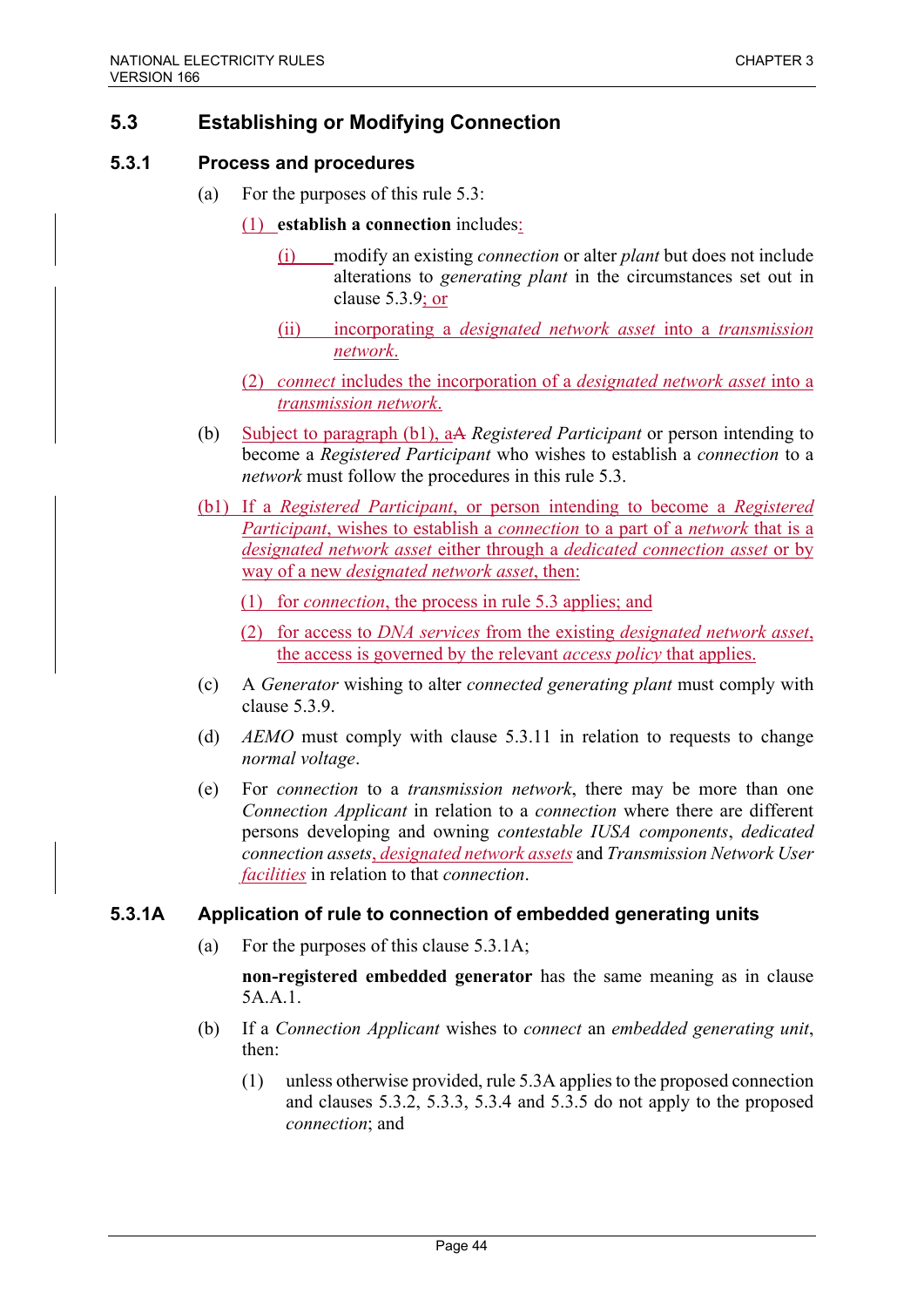- (2) for the avoidance of doubt, the application of the balance of Chapter 5, Part B to the *Connection Applicant* is otherwise unaffected by this clause 5.3.1A.
- (c) A reference to a *Connection Applicant* in paragraph (b) is to a:
	- (1) person who intends to be an *Embedded Generator*;
	- (2) person who is required to apply to *AEMO* for an exemption from the requirement to register as a *Generator* in respect of an *embedded generating unit*; or
	- (3) non-registered embedded generator who has made an election under clause 5A.A.2(c),

and who makes a *connection* enquiry under clause 5.3A.5 or an *application to connect* under clause 5.3A.9 in relation to any *generating systems*, or any *network elements* used in the provision of a *network service*, as the case may be.

# **5.3.2 Connection enquiry**

- (a) A person referred to in clause 5.3.1(b) who wishes to make an *application to connect* must first make a *connection* enquiry by advising the *Local Network Service Provider* of the type, magnitude and timing of the proposed *connection* to that provider's *network*.
- (b) If the information submitted with a *connection* enquiry is inadequate to enable the *Local Network Service Provider* to process the enquiry the provider must within 5 *business days*, advise the *Connection Applicant* what other relevant preliminary information of the kind listed in schedule 5.4 is required before the *connection* enquiry can be further processed.

### **Note**

This paragraph is classified as a tier 3 civil penalty provision under the National Electricity (South Australia) Regulations. (See clause 6(1) and Schedule 1 of the National Electricity (South Australia) Regulations.)

(c) The *Local Network Service Provider* must advise the *Connection Applicant* within 10 *business days* of receipt of the *connection* enquiry and the further information required in accordance with paragraph (b) if the enquiry would be more appropriately directed to another *Network Service Provider*.

### **Note**

This paragraph is classified as a tier 3 civil penalty provision under the National Electricity (South Australia) Regulations. (See clause 6(1) and Schedule 1 of the National Electricity (South Australia) Regulations.)

(d) The *Connection Applicant*, notwithstanding the advice received under paragraph (c), may if it is reasonable in all the circumstances, request the *Local Network Service Provider* to process the *connection* enquiry and the provider must meet this request.

### **Note**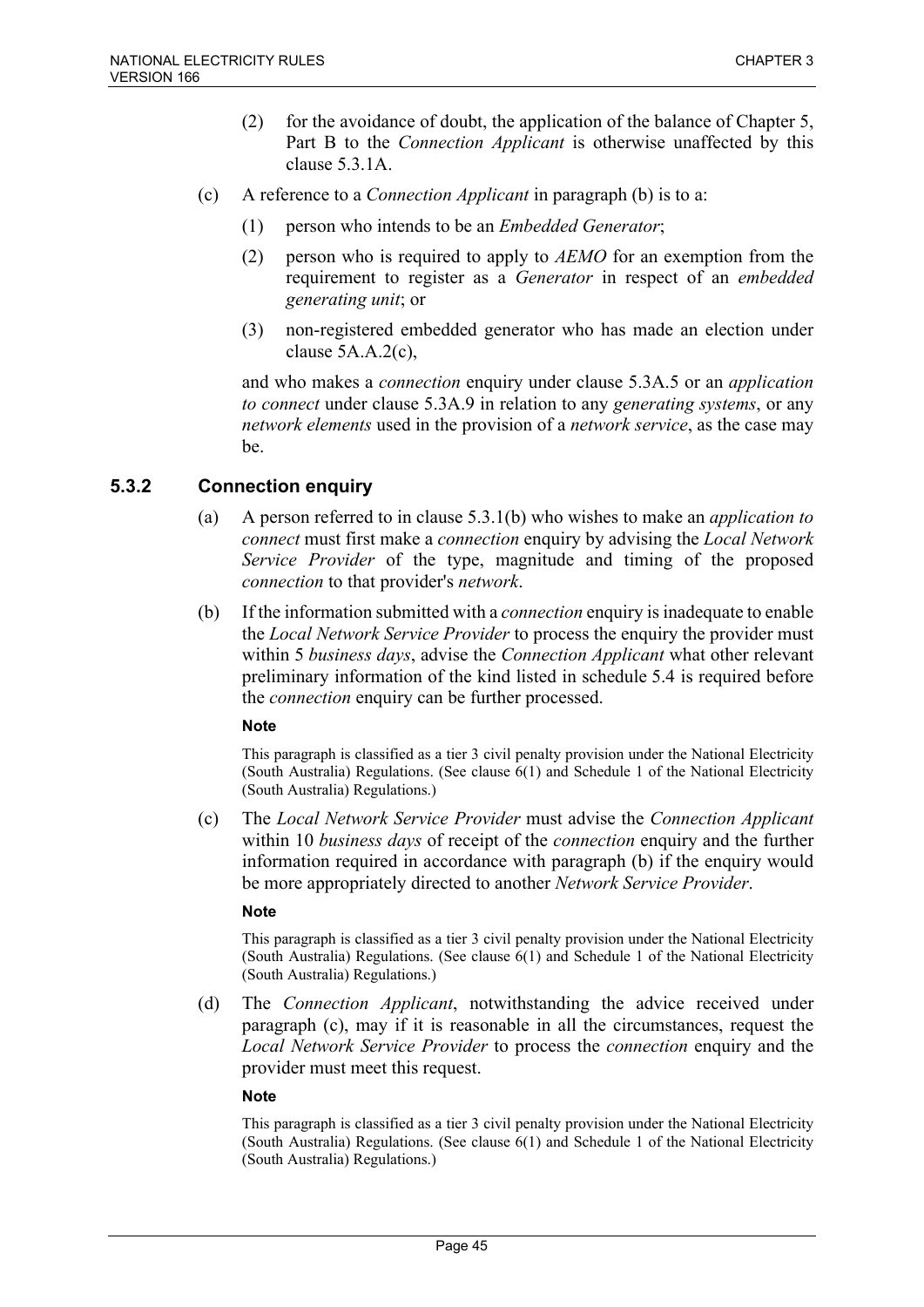- (e) Where the *Local Network Service Provider* considers that the *connection* enquiry should be jointly examined by more than one *Network Service Provider*, with the agreement of the *Connection Applicant*, one of those *Network Service Providers* may be allocated the task of liaising with the *Connection Applicant* and the other *Network Service Providers* to process and respond to the enquiry.
- (f) A *Network Service Provider* must to the extent that it holds technical information necessary to facilitate the processing of a *connection* enquiry made in accordance with paragraph (a) or an *application to connect* in accordance with clause 5.3.4(a), provide that information to the *Connection Applicant* in accordance with the relevant requirements of schedule 5.1, 5.2, 5.3 or 5.3a.

This paragraph is classified as a tier 3 civil penalty provision under the National Electricity (South Australia) Regulations. (See clause 6(1) and Schedule 1 of the National Electricity (South Australia) Regulations.)

(g) If applicable, a *Primary Network Service Provider* may charge a *Connection Applicant* an enquiry fee, the amount of which must not be more than necessary to cover the reasonable costs of work required to provide the information in clauses  $5.3.3(b)(5A)$  and  $(7)$  to  $(10)$ .

# **5.3.3 Response to connection enquiry**

- (a) In preparing a response to a *connection* enquiry, the *Network Service Provider* must liaise with other *Network Service Providers* with whom it has *connection agreements*, if the *Network Service Provider* believes, in its reasonable opinion, that compliance with the terms and conditions of those *connection agreements* will be affected. The *Network Service Provider* responding to the *connection* enquiry may include in that response the reasonable requirements of any such other *Network Service Providers* for information to be provided by the *Connection Applicant*.
- (b) The *Network Service Provider* must:
	- (1) within:
		- (i) 430 *business days* after receipt of the *connection* enquiry which relates to a *designated network asset* and all such additional information (if any) advised under clause 5.3.2(b);
		- (ii) 30 *business days* after receipt of any other *connection* enquiry and all such additional information (if any) advised under clause 5.3.2(b); or
	- (2) within 30 *business days* after receipt of a request from the *Connection Applicant* to the *Local Network Service Provider* to process the *connection* enquiry under clause 5.3.2(d),

provide the following information in writing to the *Connection Applicant*:

- (3) the identity of other parties that the *Network Service Provider* considers:
	- (i) will need to be involved in planning to make the *connection*; and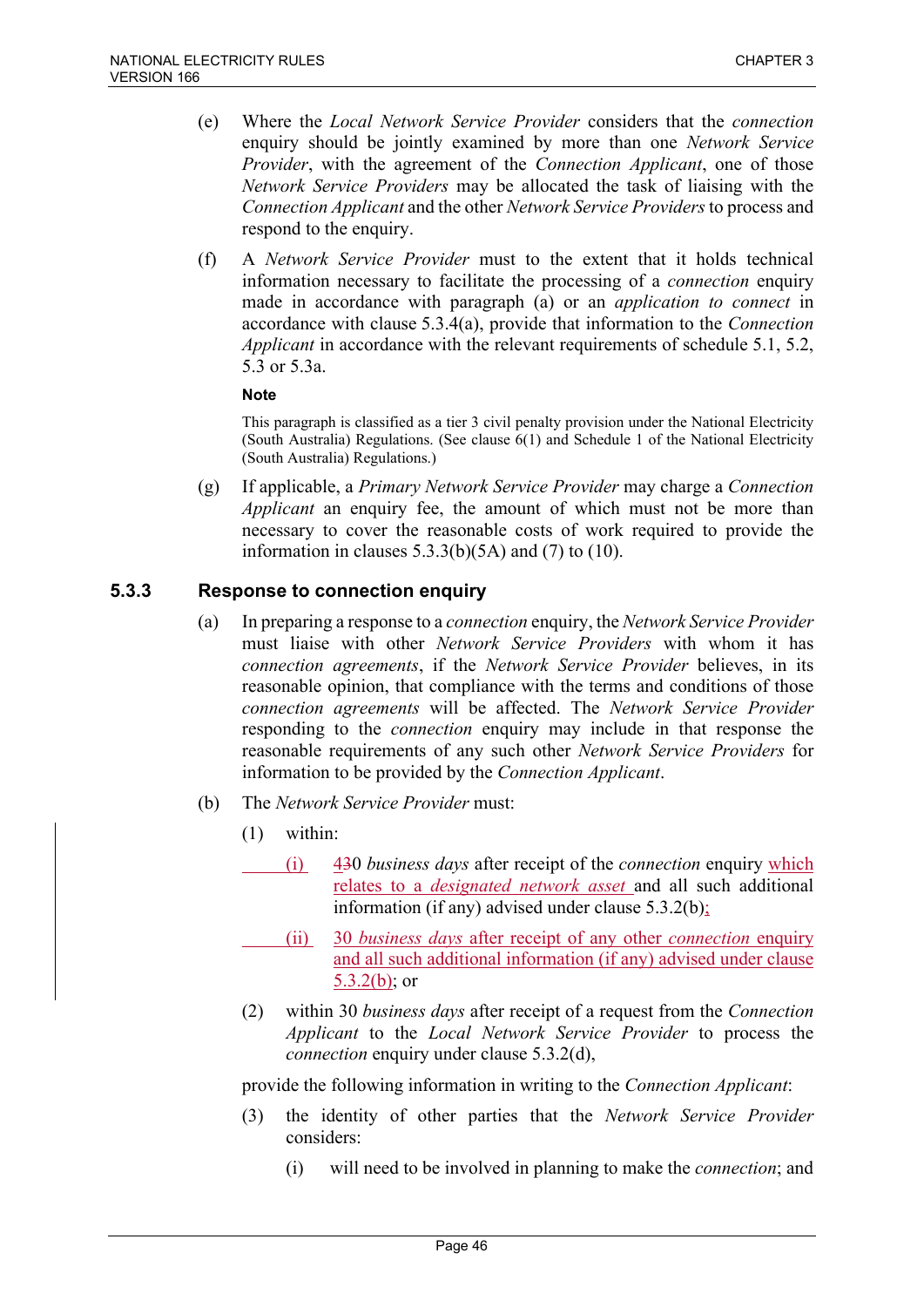- (ii) must be paid for *transmission services* or *distribution services* in the appropriate jurisdiction;
- (4) whether it will be necessary for any of the parties identified in subparagraph (3) to enter into an agreement with the *Connection Applicant* in respect of the provision of *connection* or other *transmission services* or *distribution services* or both, to the *Connection Applicant*;
- (5) in relation to *Distribution Network Service Providers* and *Network Service Providers* for *declared transmission systems*, whether any service the *Network Service Provider* proposes to provide is *contestable* in the relevant *participating jurisdiction*;
- (5A) whether any service a *Transmission Network Service Provider* proposes to provide in relation to the *connection* enquiry is a *prescribed transmission service*, a *negotiated transmission service* or a *nonregulated transmission service* including, if applicable:
	- (i) whether the capital cost of any *identified user shared asset* is reasonably expected to exceed \$10 million; and
	- (ii) if so, the *contestable IUSA components* and *non-contestable IUSA components*;
- (5B) whether the *connection* enquiry relates to *connection* to a part of a *network* that is a *designated network asset*;
- (6) a *preliminary program* showing proposed milestones for *connection* and access activities which may be modified from time to time by agreement of the parties, where such agreement must not be unreasonably withheld;
- (7) the specification of the interface required to provide the *connection*, including plant and equipment requirements for the *connection* of a *dedicated connection asset* or *designated network asset* (as applicable), to the *transmission network* and of the interface between the *transmission network* and any *contestable IUSA components* or *designated network asset***;**
- (8) if applicable, the scope of work for any *non-contestable IUSA components*;
- (9) if the response to the *connection enquiry* specifies the need for an *identified user shared asset* the capital cost of which is reasonably expected to exceed \$10 million or includes a *designated network asset*, a functional specification:
	- (i) setting out the technical parameters for that asset as described in the table in clause 5.2A.4 with sufficient detail to enable the *Connection Applicant* to obtain binding tenders for the provision of detailed design, construction and ownership services for the *contestable IUSA components* or *designated network asset*; and
	- (ii) at the *Primary Transmission Network Service Provider's* option in respect of an *identified user shared asset*, that is above those minimum requirements in subparagraph (i) subject to the *Primary*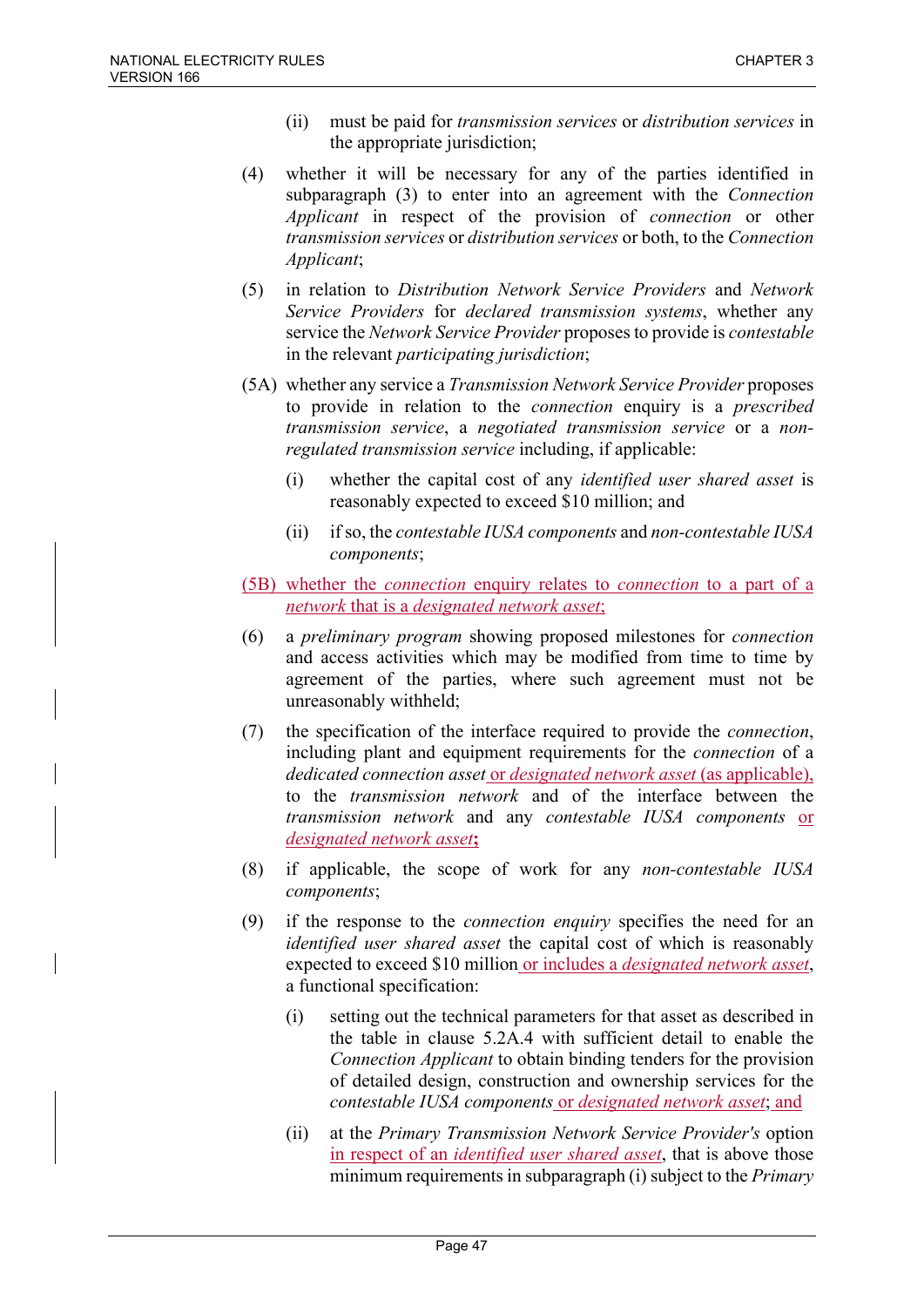*Transmission Network Service Provider* separately identifying the additional requirements and agreeing to fund the additional works related to those requirements;

- (10) an indicative costing for operation and maintenance services for any *identified user shared asset* or *designated network asset*, based on the functional specification provided pursuant to subparagraph (9); and
- (11) the amount of any enquiry fee under clause  $5.3.2(g)$ .

#### **Note**

This paragraph is classified as a tier 3 civil penalty provision under the National Electricity (South Australia) Regulations. (See clause 6(1) and Schedule 1 of the National Electricity (South Australia) Regulations.)

- (b1) The *Network Service Provider* must:
	- (1) within 30 *business days* after receipt of the *connection* enquiry and all such additional information (if any) advised under clause 5.3.2(b); or
	- (2) within 30 *business days* after receipt of a request from the *Connection Applicant* to the *Local Network Service Provider* to process the *connection* enquiry under clause 5.3.2(d),

provide the *Connection Applicant* with the following written details of each technical requirement relevant to the proposed *plant*:

- (3) the *automatic access standards*;
- (4) the *minimum access standards*;
- (5) the applicable *plant standards*;
- (6) the *negotiated access standards* that will require *AEMO's* involvement in accordance with clause 5.3.4A(c); and
- (7) the *normal voltage* level, if that is to change from the *nominal voltage* level.

#### **Note**

- (b2) A *Registered Participant*, *AEMO* or *interested party* may request the *Reliability Panel* to determine whether, in respect of one or more technical requirements for access, an existing Australian or international standard, or a part thereof, may be adopted as a *plant standard* for a particular class of *plant*.
- (b3) Where, in respect of a technical requirement for access, the *Reliability Panel* determines a *plant standard* for a particular class of *plant* in accordance with clause 8.8.1(a)(8) as an acceptable alternative to a particular *minimum access standard* or *automatic access standard*, a *plant* which meets that *plant standard* is deemed to meet the applicable *automatic access standard* or *minimum access standard* for that technical requirement.
- (b4) In making a determination in accordance with clause 5.3.3(b2) the *Reliability Panel* must consult *Registered Participants* and *AEMO* using the *Rules consultation procedures*.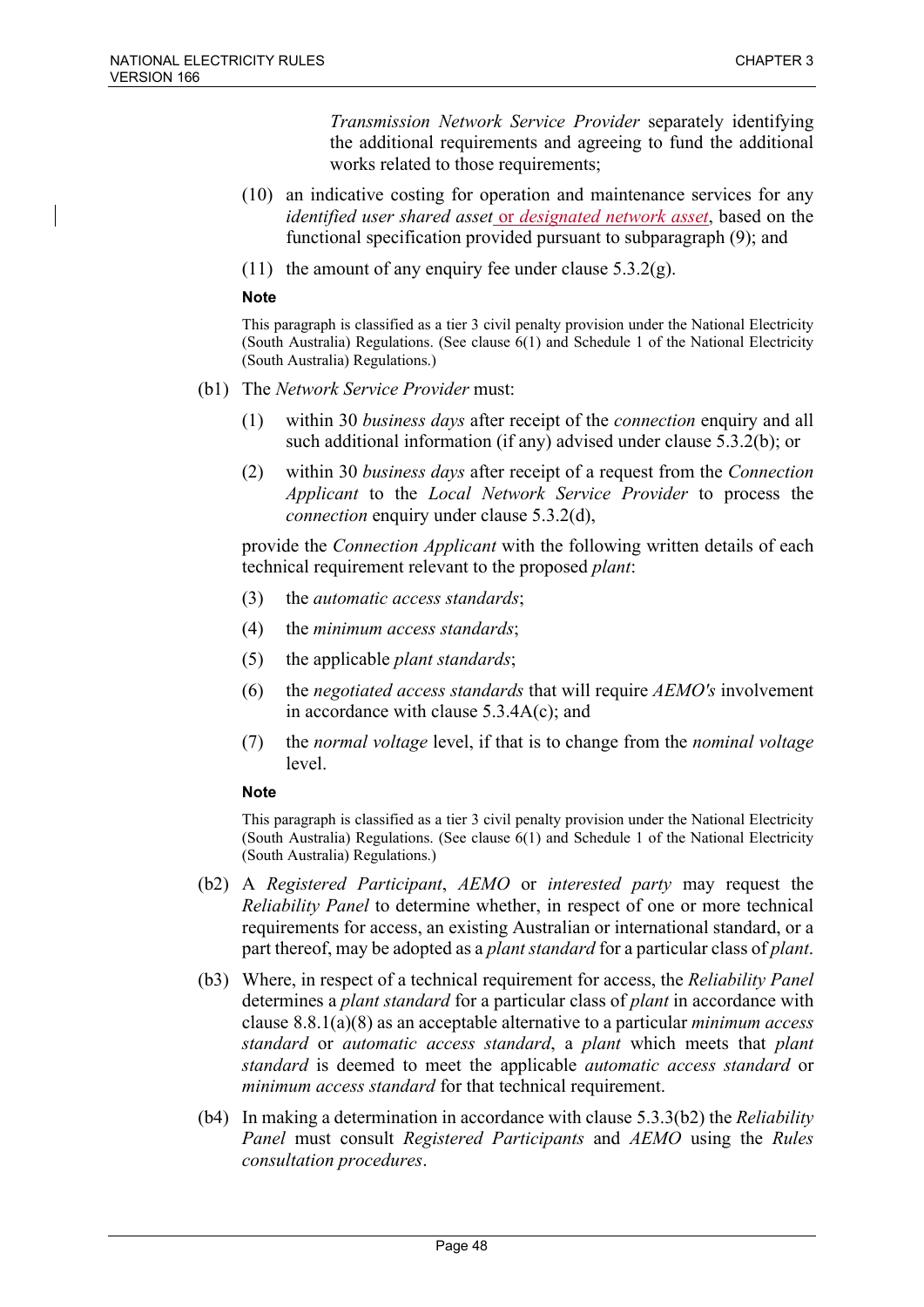- (b5) For a *connection point* for a proposed new *connection* of a *generating system* or *market network service facility*, within the time applicable under paragraph (b1), the *Network Service Provider* must provide the *Connection Applicant* with the following written details:
	- (1) the minimum *three phase fault level* at the *connection point*; and
	- (2) the results of the *Network Service Provider's* preliminary assessment of the impact of the new *connection* undertaken in accordance with the *system strength impact assessment guidelines* and clause 5.3.4B.

- (c) Within 30 *business days* after receipt of the *connection* enquiry and all such additional information (if any) advised under clause 5.3.2(b) or, if the *Connection Applicant* has requested the *Local Network Service Provider* to process the *connection* enquiry under clause 5.3.2(d), within 20 *business days* after receipt of that request, the *Network Service Provider* must provide to the *Connection Applicant* written advice of all further information which the *Connection Applicant* must prepare and obtain in conjunction with the *Network Service Provider* to enable the *Network Service Provider* to assess an *application to connect* including:
	- (1) details of the *Connection Applicant's connection* requirements, and the *Connection Applicant's* specifications of the *facility* to be connected, consistent with the requirements advised in accordance with clause 5.3.3(b1);
	- (2) details of the *Connection Applicant's* reasonable expectations of the level and standard of service of *power transfer capability* that the *network* should provide;
	- (3) a list of the technical data to be included with the *application to connect*, which may vary depending on the *connection* requirements and the type, rating and location of the *facility* to be *connected* and will generally be in the nature of the information set out in schedule 5.5 but may be varied by the *Network Service Provider* as appropriate to suit the size and complexity of the proposed *facility* to be *connected*;
	- (4) commercial information to be supplied by the *Connection Applicant* to allow the *Network Service Provider*to make an assessment of the ability of the *Connection Applicant* to satisfy the prudential requirements set out in rules 6.21 and 6A.28;
	- (4a) the *DER generation information* that the *Network Service Provider* requires;
	- (5) the amount of the application fee which is payable on lodgement of an *application to connect*, such amount:
		- (i) not being more than necessary to cover the reasonable costs of all work anticipated to arise from investigating the *application to connect* and preparing the associated offer to *connect* and to meet the reasonable costs anticipated to be incurred by *AEMO* and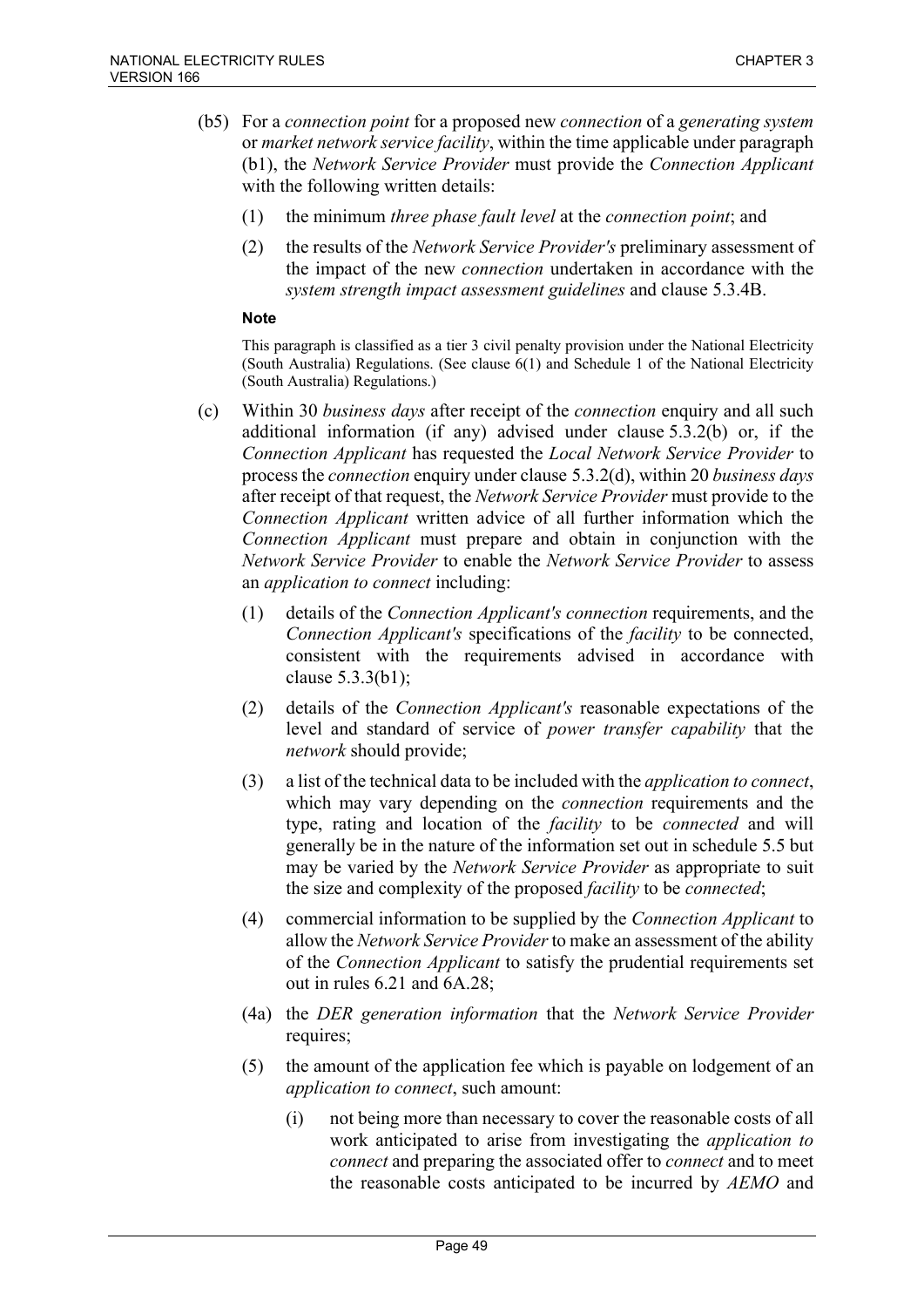other *Network Service Providers* whose participation in the assessment of the *application to connect* will be required; and

- (ii) must not include any amount for, or in anticipation of, the costs of the person using an *Independent Engineer*; and
- (6) any other information relevant to the submission of an *application to connect*.

#### **Note**

This paragraph is classified as a tier 3 civil penalty provision under the National Electricity (South Australia) Regulations. (See clause 6(1) and Schedule 1 of the National Electricity (South Australia) Regulations.)

## **5.3.4 Application for connection**

- (a) A person who has made a *connection* enquiry under clause 5.3.2 may, following receipt of the responses under clause 5.3.3, make an *application to connect* in accordance with this clause 5.3.4, clause 5.3.4A and clause 5.3.4B.
- (b) To be eligible for *connection* the *Connection Applicant* must submit an *application to connect* containing:
	- (1) the information specified in clause  $5.3.3(c)$ ;
	- (2) the relevant application fee to the relevant *Network Service Provider*;
	- (3) for services related to *contestable IUSA components* that the *Connection Applicant* has not obtained from the *Primary Transmission Network Service Provider* or a *designated network asset* (as applicable):
		- (i) the *Connection Applicant*'s process for how the *Primary Transmission Network Service Provider* will undertake a review of the detailed design and inspect the construction of those components or assets and how risks of defects will be addressed;
		- (ii) the detailed design of those components or assets; and
		- (iii) if the *Primary Transmission Network Service Provider* will not own the *contestable IUSA components* or *designated network asset*, the *Connection Applicant*'s proposed changes (if any) to the form of *network operating agreement* published pursuant to schedule 5.10; and
	- (4) if the *Connection Applicant* has obtained services related to *contestable IUSA components* or a *designated network asset* other than from the *Primary Transmission Network Service Provider*, all information reasonably required for the *Primary Transmission Network Service Provider* to properly provide operation and maintenance services for the life of those components or assets, including details of the *contestable IUSA components* or *designated network assets asset's*' construction, instructions for operation and maintenance and health safety and asset management manuals.
- (b1) The *Connection Applicant's* detailed design under paragraph (b)(3)(ii):
	- (1) must be consistent with the minimum functional specification provided by the *Primary Transmission Network Service Provider* under clause 5.3.3(b)(9)(i);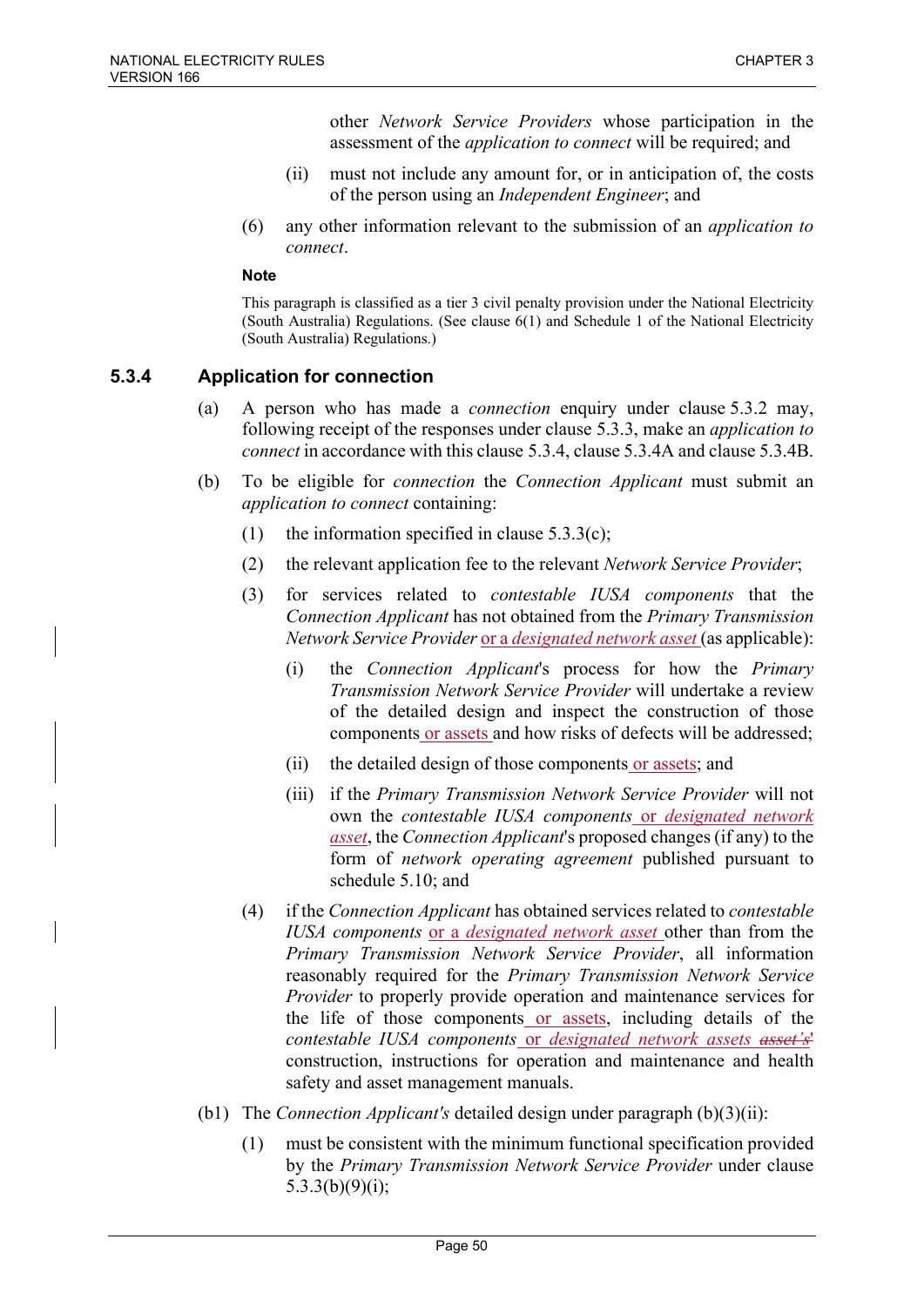- (2) must not unreasonably inhibit the capacity for future expansion of the *identified user shared asset* or preclude the possibility of future *connections* to that asset; and
- (3) subject to the *Connection Applicant* considering the *Primary Transmission Network Service Provider's* additional requirements under clause 5.3.3(b)(9)(ii) in good faith, may be (but is not required to be) consistent with those additional requirements.
- (c) In relation to *Distribution Network Service Providers* and *Network Service Providers* for *declared transmission systems*, the *Connection Applicant* may submit *applications to connect* to more than one *Network Service Provider* in order to receive additional offers to *connect* in respect of *facilities* to be provided that are *contestable*.
- (d) To the extent that an application fee includes amounts to meet the reasonable costs anticipated to be incurred by any other *Network Service Providers* or *AEMO* in the assessment of the *application to connect*, a *Network Service Provider* who receives the *application to connect* and associated fee must pay such amounts to the other *Network Service Providers* or *AEMO*, as appropriate.
- (e) For each technical requirement where the proposed arrangement will not meet the *automatic access standards* nominated by the *Network Service Provider* pursuant to clause 5.3.3(b1), the *Connection Applicant* must submit with the *application to connect* a proposal for a *negotiated access standard* for each such requirement to be determined in accordance with clause 5.3.4A.
- (f) The *Connection Applicant* may:
	- (1) lodge separate *applications to connect* and separately liaise with the other *Network Service Providers* identified in clause 5.3.3(b) who may require a form of agreement;
	- (2) lodge one *application to connect* with the *Network Service Provider* who processed the *connection* enquiry and require it to liaise with those other *Network Service Providers* and obtain and present all necessary draft agreements to the *Connection Applicant*; or
	- (3) lodge a combined *application to connect* with the *Primary Network Service Provider* where the *connection* involves more than one *Connection Applicant* due to different persons developing and owning *contestable IUSA components*, *dedicated connection assets, designated network assets* and *Transmission Network User facilities* in relation to that *connection*.
- (g) A *Connection Applicant* who proposes a *system strength remediation scheme* under clause 5.3.4B must submit its proposal with the *application to connect*.

# **[…]**

## **5.3.5 Preparation of offer to connect**

- (a) The *Network Service Provider* to whom the *application to connect* is submitted:
	- (1) at the *automatic access standard* under clause 5.3.4; or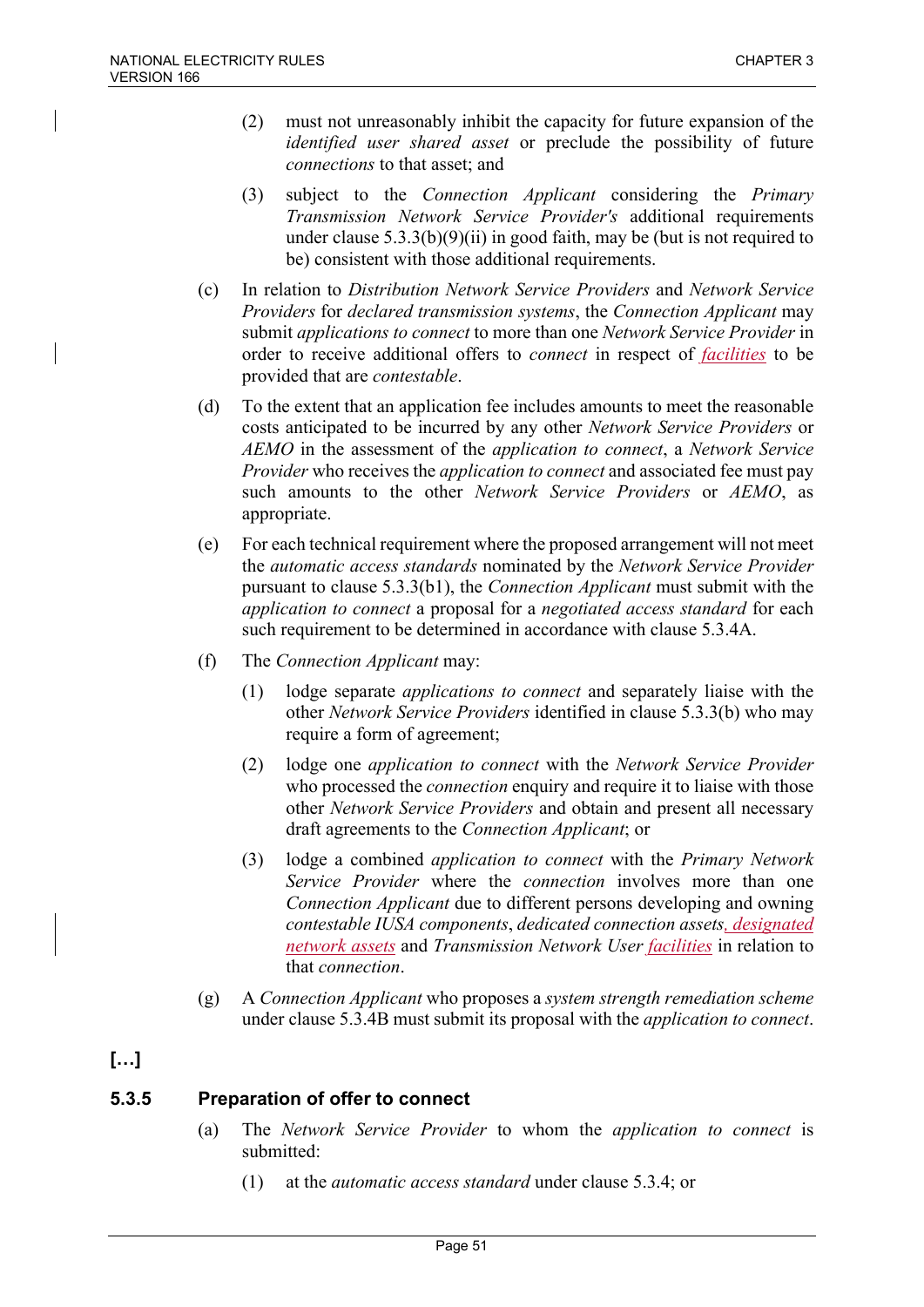(2) at a *negotiated access standard* that the provider has accepted under clause 5.3.4A(e),

must proceed to prepare an offer to *connect* in response.

- (b) The *Network Service Provider* must use its reasonable endeavours to advise the *Connection Applicant* of all risks and obligations in respect of the proposed *connection* associated with planning and environmental laws not contained in the *Rules*.
- (c) The *Connection Applicant* must provide such other additional information in relation to the *application to connect* as the *Network Service Provider* reasonably requires to assess the technical performance and costs of the required *connection* (including the details of any person undertaking the construction, detailed design and/or ownership of *contestable IUSA components* or *designated network asset*) to enable the *Network Service Provider* to prepare an offer to *connect*.
- (d) So as to maintain levels of service and quality of *supply* to existing *Registered Participants* in accordance with the *Rules*, the *Network Service Provider* in preparing the offer to *connect* must consult with *AEMO* and other *Registered Participants* with whom it has *connection agreements*, if the *Network Service Provider* believes in its reasonable opinion, that compliance with the terms and conditions of those *connection agreements* will be affected, in order to assess the *application to connect* and determine:
	- (1) the technical requirements for the equipment to be *connected*;
	- (2) the extent and cost of *augmentations* and changes to all affected *networks*;
	- (3) any consequent change in *network service* charges; and
	- (4) any possible material effect of this new *connection* on the *network power transfer capability* including that of other *networks*.
- (e) The *Network Service Provider* preparing the offer to *connect* must specify in reasonable detail any *system strength connection works* to be undertaken by the *Network Service Provider*.
- (f) [**Deleted**]
- (g) The *Network Service Provider* preparing the offer to *connect* must include provision for payment of the reasonable costs associated with *remote control equipment* and *remote monitoring equipment* as required by *AEMO* and it may be a condition of the offer to *connect* that the *Connection Applicant* pay such costs.

### **Note**

This paragraph is classified as a tier 3 civil penalty provision under the National Electricity (South Australia) Regulations. (See clause 6(1) and Schedule 1 of the National Electricity (South Australia) Regulations.)

## **5.3.6 Offer to connect**

(a) Subject to paragraph (a3), aA *Network Service Provider* processing an *application to connect* must make an offer to *connect* the *Connection Applicant's facilities* to the *network* within the following timeframes: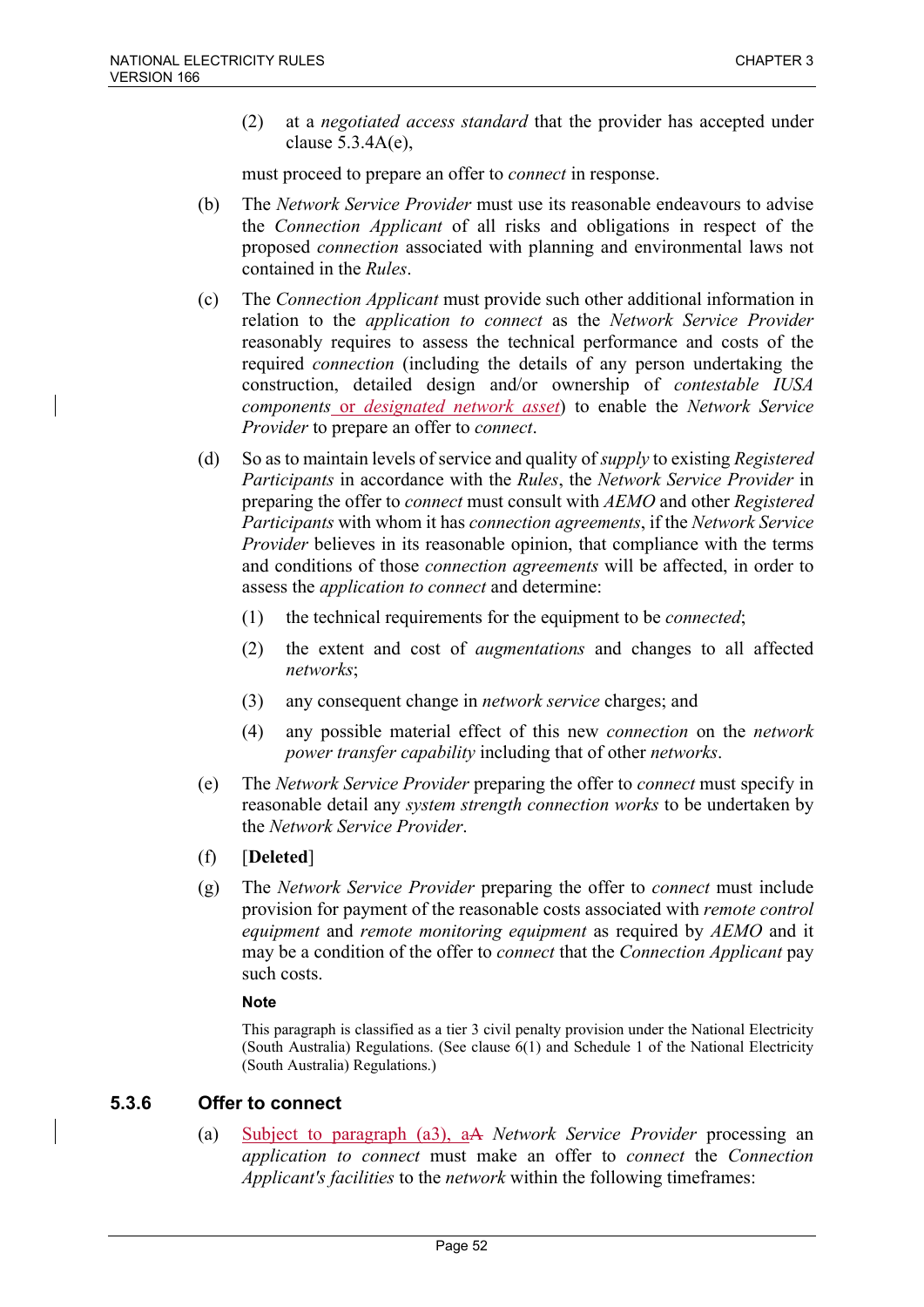- (1) where the *application to connect* was made under clause 5.3.4(a), the timeframe specified in the *preliminary program*, subject to clause 5.3.3(b)(6); and
- (2) where the *application to connect* was made under clause 5.3A.9(b), a period of time no longer than 4 months from the date of receipt of the *application to connect* and any additional information requested under clause 5.3A.9(d), unless agreed otherwise.

- (a1) The *Network Service Provider* may amend the time period referred to in paragraph (a)(1) to allow for any additional time taken in excess of the period allowed in the *preliminary program* for the negotiation of *negotiated access standards* in accordance with clause 5.3.4A or a *system strength remediation scheme* in accordance with clause 5.3.4B or any time taken by *AEMO* to respond under clause 5.3.4B(j) in excess of 20 *business days*.
- (a2) In relation to the timeframes fixed in paragraph  $(a)(2)$ , for the purposes of calculating elapsed time, the following periods shall be disregarded:
	- (1) the period that commences on the day when a dispute is initiated under clause 8.2.4(a) and ends of the day on which the dispute is withdrawn or is resolved in accordance with clauses 8.2.6D or 8.2.9(a);
	- (2) any time taken to resolve a *distribution services access dispute*; and
	- (3) any time taken by *AEMO* to respond under clause 5.3.4B(j) in excess of 20 *business days*.
- (a3) In relation to a *Connection Applicant's application to connect* made under clause 5.3.4(a) for *connection* to a part of *network* that is a *designated network asset*, the *Network Service Provider* must not make an offer to *connect* under paragraph (a), unless the owner of the *designated network asset* has given notice to the *Network Service Provider*:
	- (1) confirming access to *DNA services* in respect of that the *designated network asset* has been agreed with the *Connection Applicant* in accordance with the relevant *access policy*; and
	- (2) providing any details on technical requirements or limitations agreed as part of the *DNA services* that are relevant to the offer to *connect*.
- (b) In relation to an *application to connect* made under clause 5.3.4(a), the offer to *connect* must contain the proposed terms and conditions for *connection* to the *network* including:
	- (1) for each technical requirement identified by the *Network Service Provider* under clause 5.3.3(b1), the *automatic access standard* or the *negotiated access standard* as determined in accordance with clauses 5.3.4 and 5.3.4A; and
	- (2) the terms and conditions of the kind set out in Part A and (where applicable) Part B of schedule 5.6,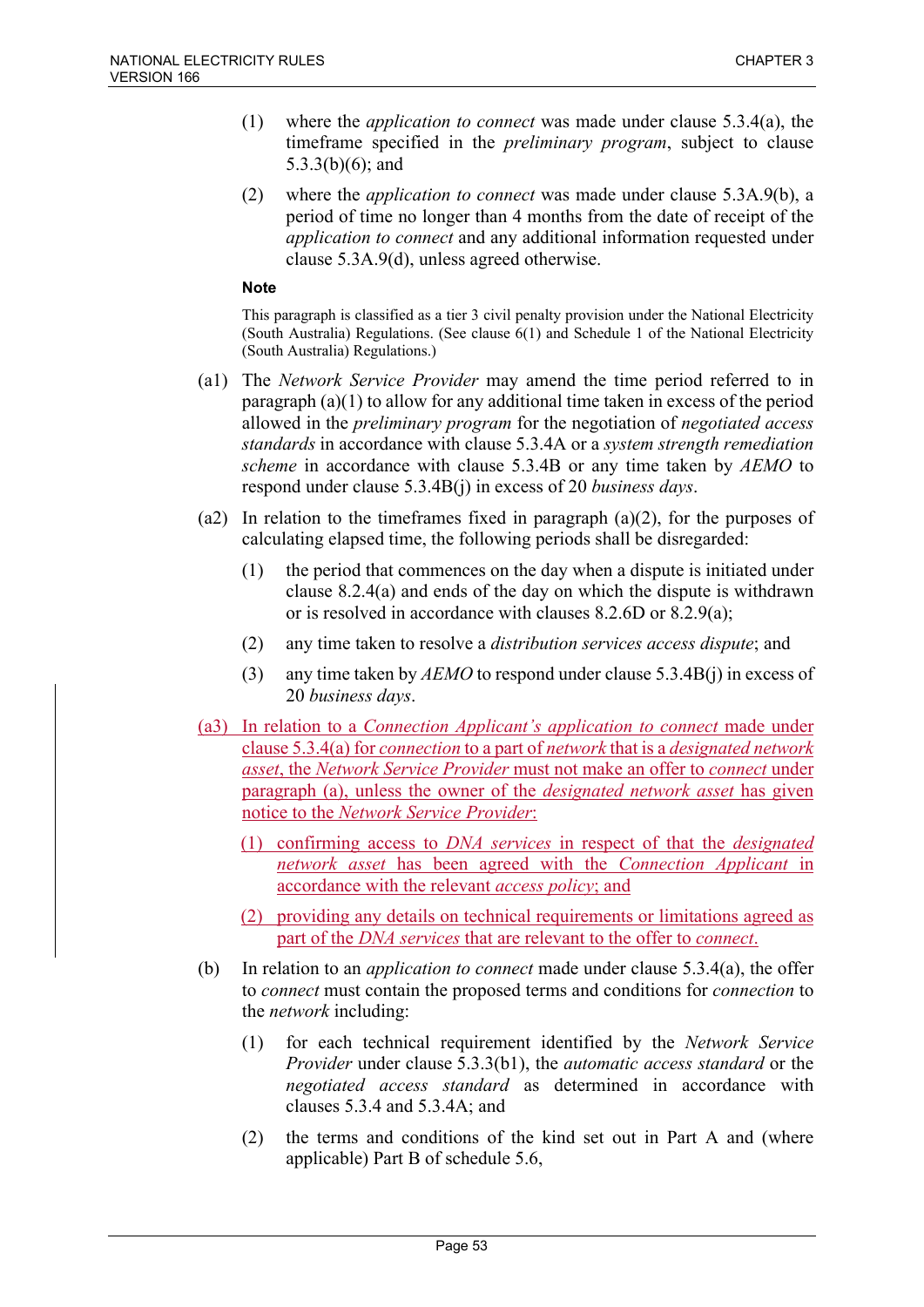and must be capable of acceptance by the *Connection Applicant* so as to constitute a *connection agreement* and (where applicable) a *network operating agreement*.

#### **Note**

This paragraph is classified as a tier 3 civil penalty provision under the National Electricity (South Australia) Regulations. (See clause 6(1) and Schedule 1 of the National Electricity (South Australia) Regulations.)

(b1) The proposed terms and conditions detailed in the offer to *connect* must be no lower than the applicable *minimum access standards*.

#### **Note**

- (b2) An offer to *connect* made under paragraph (a)(2), must be accompanied by:
	- (1) so far as is relevant, and in relation to services the *Distribution Network Service Provider* intends to provide, an itemised statement of *connection* costs including:
		- (i) *connection service* charges;
		- (ii) costs associated with *metering* requirements contained in the offer to *connect*;
		- (iii) costs of *network extension*;
		- (iv) details of *augmentation* required to provide the *connection* and associated costs;
		- (v) details of the interface equipment required to provide the *connection* and associated costs;
		- (vi) details of any ongoing operation and maintenance costs and charges by the *Distribution Network Service Provider*; and
		- (vii) other incidental costs and their basis of calculation;
	- (2) if any item in the statement of costs in subparagraph (1) differs substantially from the estimate provided under clause S5.4B(h), an explanation of the differences;
	- (3) a *connection agreement* capable of execution by the *Connection Applicant*, which must contain the proposed terms and conditions for *connection* to the *distribution network* (of the kind set out in Part A of schedule 5.6) including, for each technical requirement identified by the *Distribution Network Service Provider* in the detailed response provided under clause 5.3A.8(c), the *automatic access standard* or the negotiated access standard as determined in accordance with clause 5.3.4A; and
	- (4) an explanation:
		- (i) of how the offer to *connect* can be accepted; and
		- (ii) that the offer to *connect* remains open for 20 *business days*, unless otherwise agreed.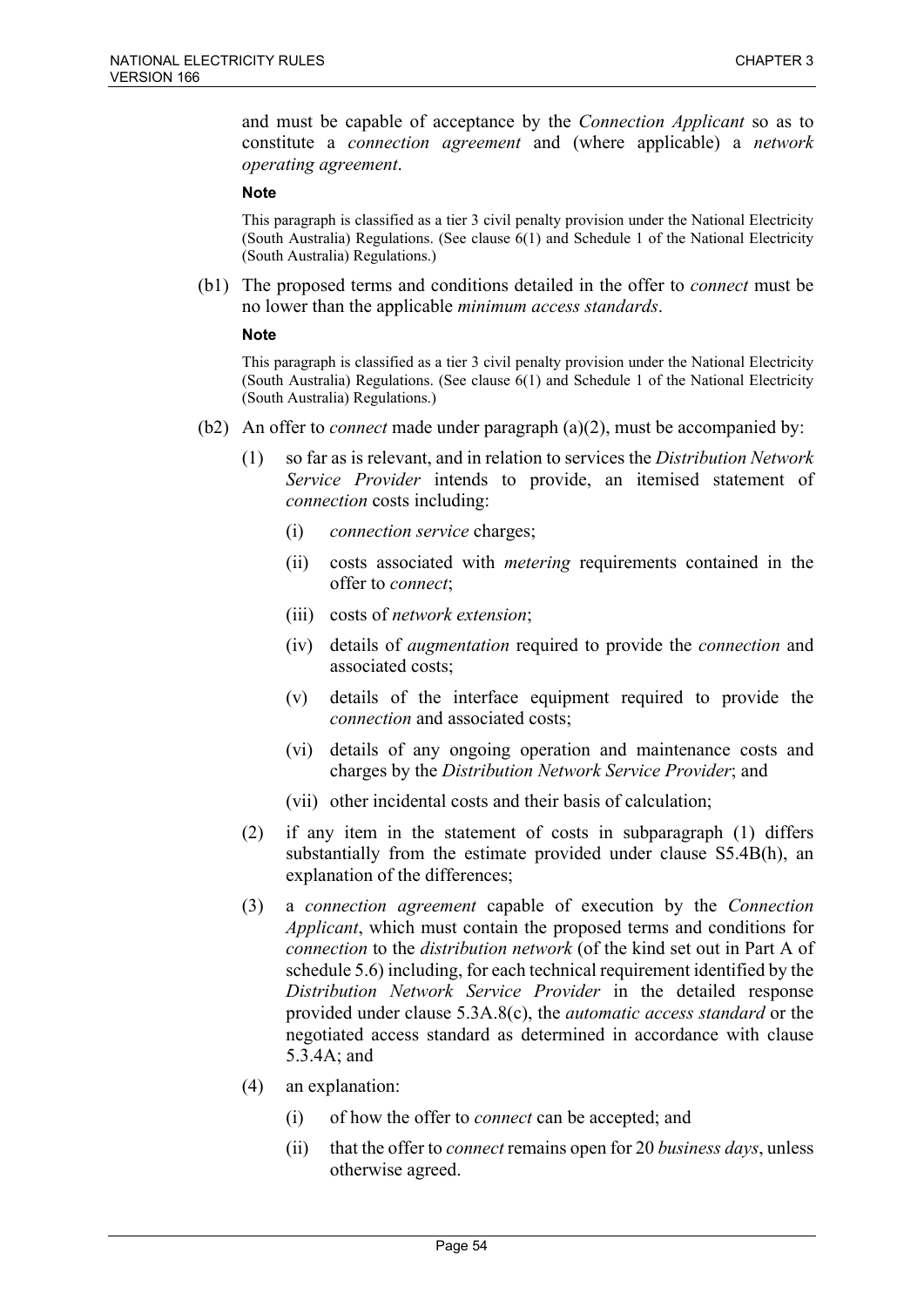- (b3) An offer to *connect* made under paragraph (a)(2) must remain open for acceptance for 20 *business days* from the date it is made and, if not accepted within that period, lapses unless the *Connection Applicant* has sought an extension of the period of time from the *Distribution Network Service Provider*. The *Distribution Network Service Provider* may not unreasonably withhold consent to the extension.
- (b4) An offer to *connect* by a *Primary Transmission Network Service Provider* made under paragraph (a)(1) must include:
	- (1) the *Primary Transmission Network Service Provider's* requirements in relation to the matters proposed in clause  $5.3.4(b)(3)$  and  $(b)(4)$ ; and
	- (2) the costs of the services proposed to be provided by the *Primary Transmission Network Service Provider* separated between *negotiated transmission services* and *non-regulated transmission services* (if applicable).
- (b5) A *Connection Applicant* may seek amendments to the offer to *connect* provided that the *Connection Applicant* agrees to changes to the *preliminary program* to reflect the additional time required to agree the amendments.
- (c) The offer to *connect* must be fair and reasonable and must be consistent with the safe and *reliable* operation of the *power system* in accordance with the *Rules*. Without limitation, unless the parties otherwise agree, to be fair and reasonable an offer to *connect* must offer *connection* and *network services* consistent with schedule 5.1 and (as applicable) schedules 5.2, 5.3 and 5.3a and must not impose conditions on the *Connection Applicant* which are more onerous than those contemplated in schedules 5.1, 5.2, 5.3 or 5.3a.

- (c1) **[Deleted]**
- (d) The *Network Service Provider* must use its reasonable endeavours to provide the *Connection Applicant* with an offer to *connect* in accordance with the reasonable requirements of the *Connection Applicant*, including without limitation, the location of the proposed *connection point* and the level and standard of *power transfer capability* that the *network* will provide.
- (e) An offer to *connect* may contain options for *connection* to a *network* at more than one point in a *network* and/or at different levels of service and with different terms and conditions applicable to each *connection point* according to the different characteristics of *supply* at each *connection point*.
- (f) Both the *Network Service Provider* and the *Connection Applicant* are entitled to negotiate with each other in respect of the provision of *connection* and any other matters relevant to the provision of *connection* and, if negotiations occur, the *Network Service Provider* and the *Connection Applicant* must conduct such negotiations in good faith.
- (g) An offer to *connect* must define the basis for determining *transmission service* charges in accordance with Chapter 6A, including the prudential requirements set out in that Chapter.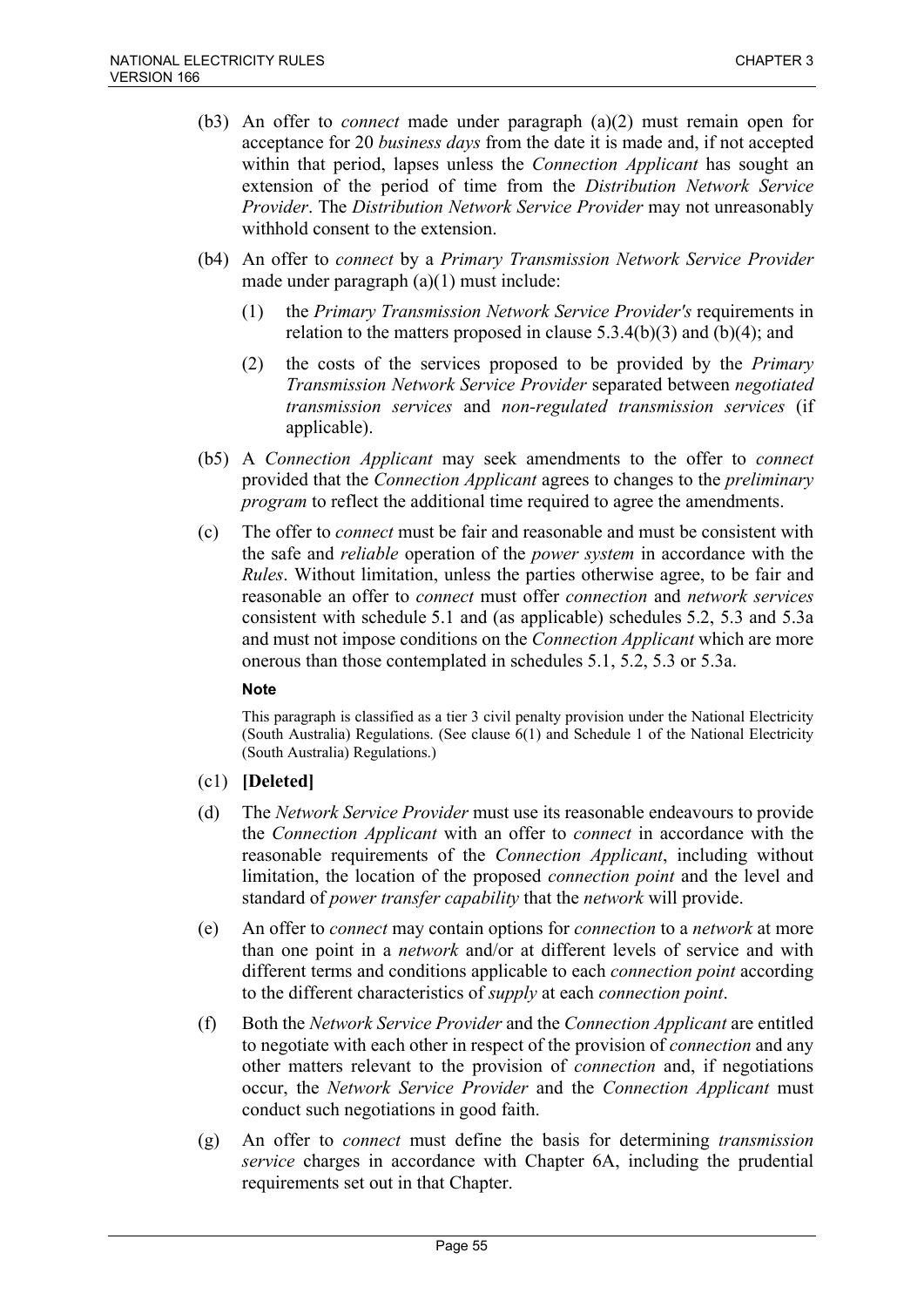This paragraph is classified as a tier 3 civil penalty provision under the National Electricity (South Australia) Regulations. (See clause  $6(1)$  and Schedule 1 of the National Electricity (South Australia) Regulations.)

(h) An offer to *connect* must define the basis for determining *distribution service* charges in accordance with Chapter 6, including the prudential requirements set out in Part K of Chapter 6.

#### **Note**

This paragraph is classified as a tier 3 civil penalty provision under the National Electricity (South Australia) Regulations. (See clause 6(1) and Schedule 1 of the National Electricity (South Australia) Regulations.)

- (i) [**Deleted**]
- (j) An offer to *connect* in respect of a *distribution network* made to an *Embedded Generator* or a *Market Network Service Provider*, must conform with the relevant access arrangements set out in rule 5.3AA.

#### **Note**

This paragraph is classified as a tier 3 civil penalty provision under the National Electricity (South Australia) Regulations. (See clause 6(1) and Schedule 1 of the National Electricity (South Australia) Regulations.)

(k) [**Deleted**]

### **5.3.7 Finalisation of connection agreements and network operating agreements**

- (a) If a *Connection Applicant* wishes to accept an offer to *connect*, the *Connection Applicant* must negotiate and enter into:
	- (1) a *connection agreement* with each relevant *Network Service Provider* identified in accordance with clauses 5.3.3(b)(3) and (4) or clauses  $S5.4.A(d)$  and (e); and
	- (2) if applicable, a *network operating agreement* with the *Primary Transmission Network Service Provider*,

and in doing so must use its reasonable endeavours to negotiate in good faith with all parties with which the *Connection Applicant* must negotiate such a *connection agreement* and (if applicable) *network operating agreement*.

- (b) The *connection agreement* must include proposed *performance standards* with respect to each of the technical requirements identified in schedules 5.2, 5.3 and 5.3a and each proposed *performance standard* must have been established in accordance with the relevant technical requirement.
- (c) The proposed *performance standards* must be based on the *automatic access standard* or, if the procedures in clause 5.3.4A have been followed, the *negotiated access standard*.
- (d) The provision of *connection* by any *Network Service Provider* may be made subject to gaining environmental and planning approvals for any necessary *augmentation* or *extension* works to a *network* or any *system strength connection works*.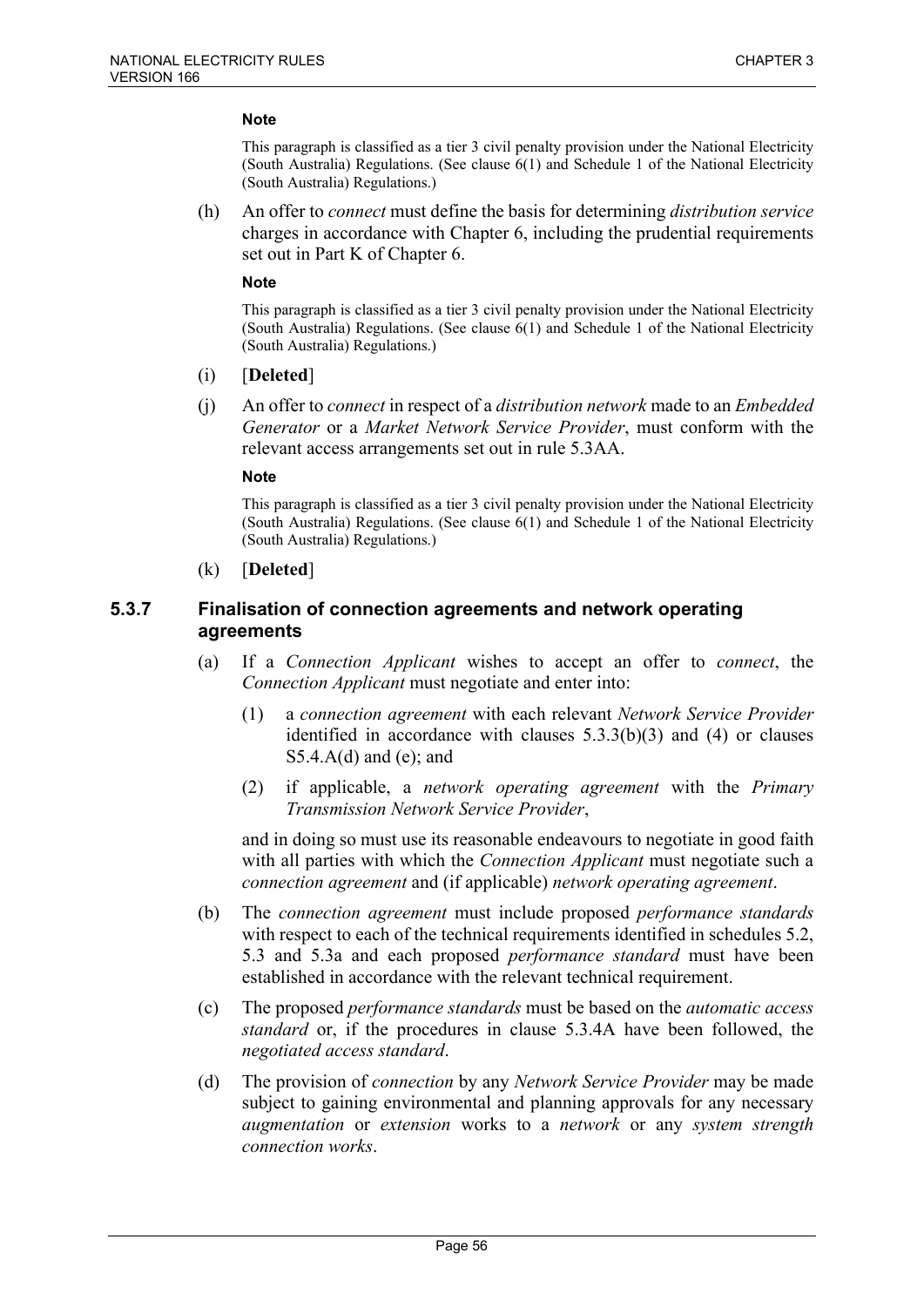- (e) Where permitted by the applicable law in the relevant *participating jurisdiction*, the *connection agreement* may assign responsibility to the *Connection Applicant* for obtaining the approvals referred to in paragraph (d) as part of the project proposal and the *Network Service Provider* must provide all reasonable information and may provide reasonable assistance for a reasonable fee to enable preparation of applications for such approvals.
- (f) Subject to paragraph (e), each *connection agreement* must be based on the offer to *connect* as varied by agreement between the parties.
- (f1) The parties may agree to have one *connection agreement* between a *Primary Transmission Network Service Provider*, owner of a *dedicated connection asset* or *designated network asset Dedicated Connection Asset Service Provider* and a *Transmission Network User* for a *connection*.
- (f2) A *network operating agreement* must be based on the offer to *connect* as varied by agreement between the parties.
- (g) Within 20 *business days* of execution of the *connection agreement*, the *Network Service Provider* responsible for the *connection point* and the *Registered Participant* must jointly notify *AEMO* that a *connection agreement* has been entered into between them and forward to *AEMO* relevant technical details of the proposed *plant* and *connection*, including as applicable:
	- (1) details of all *performance standards* that form part of the terms and conditions of the *connection agreement*;
	- (2) if a *Generator*, the arrangements for:
		- (i) updating the *releasable user guide* and other information required under clause S5.2.4(b); and
		- (ii) informing *AEMO* when the *connection agreement* expires or is terminated;
	- (3) the proposed *metering installation*;
	- (4) arrangements to obtain physical access to the *metering installation* for the *Metering Provider* and the *Metering Data Provider* for *metering installations* type 4A, 5 and 6;
	- (5) the terms upon which a *Registered Participant* is to supply any *ancillary services* under the *connection agreement*; and
	- (6) the details of any *system strength remediation scheme* agreed, determined or modified under clause 5.3.4B.

This paragraph is classified as a tier 2 civil penalty provision under the National Electricity (South Australia) Regulations. (See clause  $6(1)$  and Schedule 1 of the National Electricity (South Australia) Regulations.)

(h) *AEMO* must, within 20 *business days* of receipt of the notice under paragraph (g), advise the relevant *Network Service Provider* and the *Registered Participant* of whether the proposed *metering installation* is acceptable for those *metering installations* associated with those *connection points* which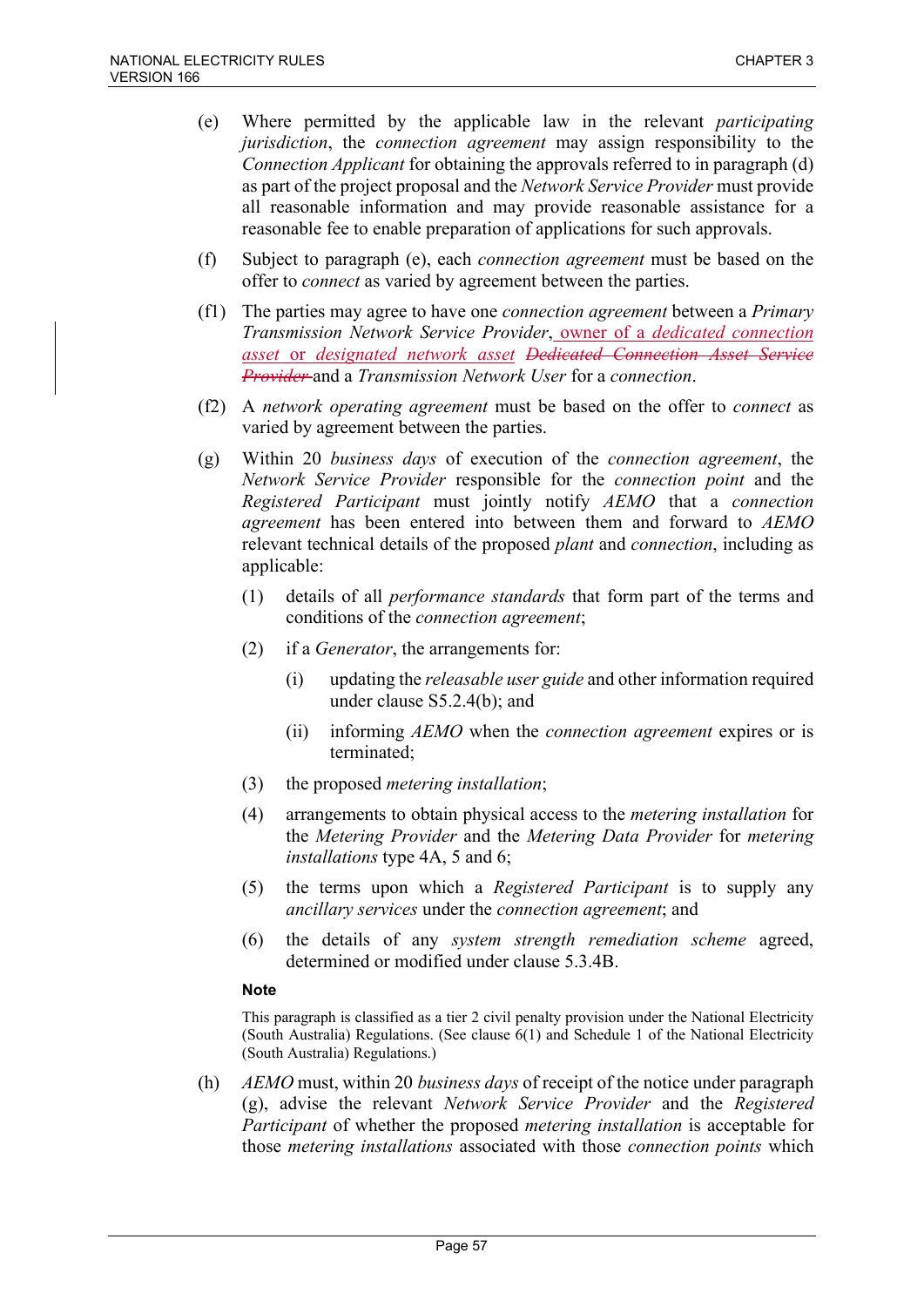are classified as *metering installation* types 1, 2, 3 and 4 as specified in schedule 7.4.

# **5.3.8 Provision and use of information**

- (a) The data and information provided under rules 5.2A, 5.3 and 5.3A is *confidential information* and must:
	- (1) be prepared, given and used in good faith; and
	- (2) not be disclosed or made available by the recipient to a third party except as set out in rule 3.7F, clause 3.13.3, this clause 5.3.8 or in accordance with rule 8.6.
- (a1) The data and information provided to a *Primary Transmission Network Service Provider* in relation to its provision of non-contestable services as specified under clause 5.2A.4(a) must not be used by the *Primary Transmission Network Service Provider* for the purpose of tendering for, or negotiating, *contestable* services specified under clause 5.2A.4(a) in the *connection* process in which the data or information was given, or in future *connection* processes, without the consent of the *Connection Applicant*.
- (b) The data and information to be provided under this rule 5.3 may be shared between a *Network Service Provider* and *AEMO* for the purpose of enabling:
	- (1) the *Network Service Provider* to advise *AEMO* of *ancillary services* ; and
	- (2) either party to:
		- (i) assess the effect of a proposed *facility* or proposed alteration to *generating plant* (as the case may be) on:
			- (A) the performance of the *power system*; or
			- (B) another proposed *facility* or another proposed alteration;
		- (ii) assess proposed *negotiated access standards*;
		- (iii) determine the extent of any required *augmentation* or *extension* or *system strength connection works*; or
		- (iv) assess *system strength remediation scheme* proposals.
- (c) A *Network Service Provider* may disclose the data and information to be provided under rules 5.2A, 5.3 and 5.3A to another *Network Service Provider* if the *Network Service Provider* considers the information or data is materially relevant to that provider for *connection*.
- (d) A person intending to disclose information under paragraphs (b) or (c) must first advise the relevant *Connection Applicant* of the extent of the disclosure, unless the information may be disclosed in accordance with rule 8.6.
- (d1) If a *Connection Applicant* becomes aware of any material change to information contained in or relevant to a *connection* enquiry under rule 5.3 following receipt of the response from the *Network Service Provider* under clause 5.3.3, that *Connection Applicant* must promptly notify the *Network Service Provider* of that change.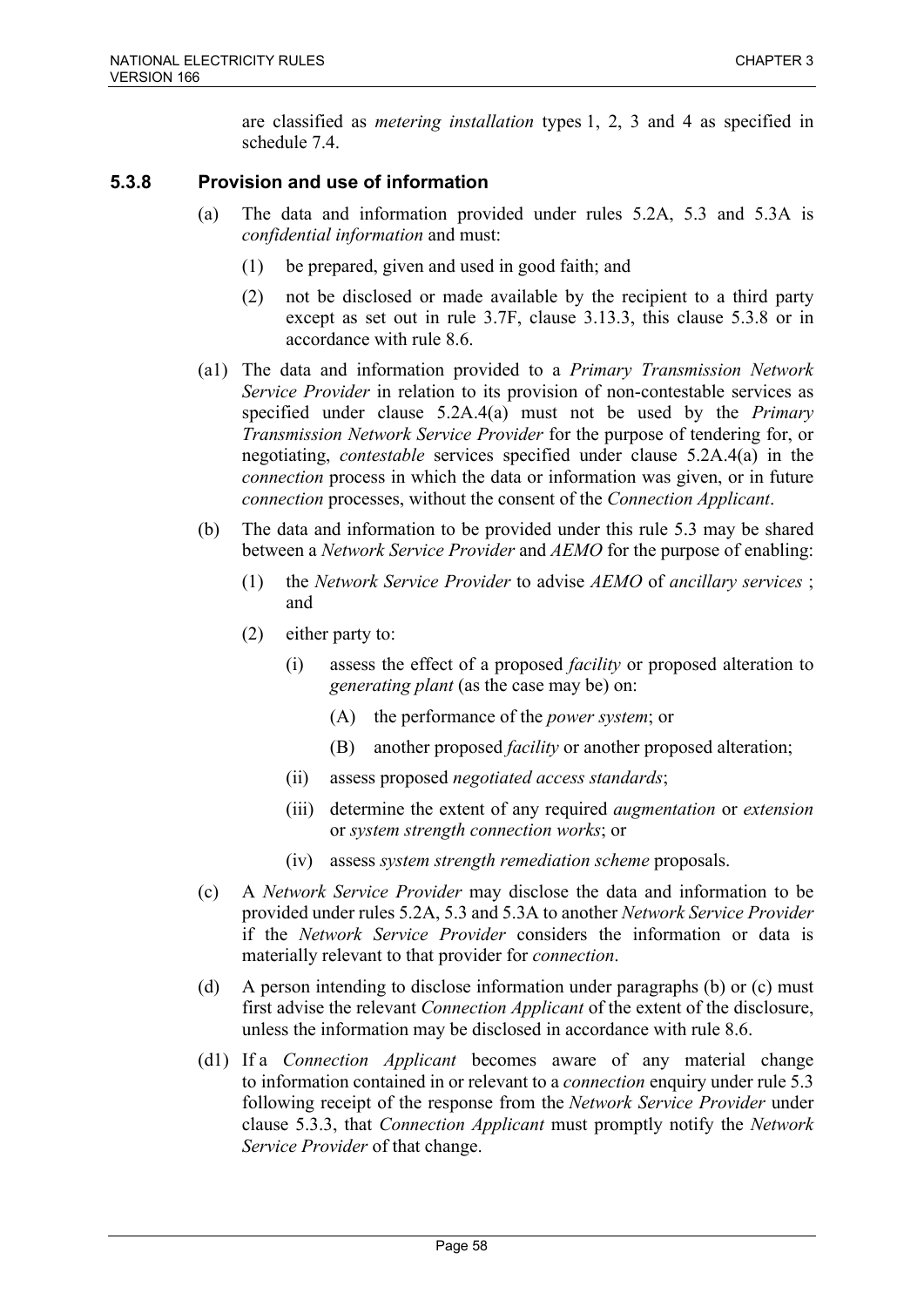(e) If a *Connection Applicant* or *Network Service Provider* becomes aware of any material change to any information contained in or relevant to an *application to connect*, it must promptly notify the other party in writing of that change.

#### **Note**

This paragraph is classified as a tier 3 civil penalty provision under the National Electricity (South Australia) Regulations. (See clause 6(1) and Schedule 1 of the National Electricity (South Australia) Regulations.)

(f) A *Registered Participant* must, within 5 *business days* of becoming aware that any information provided to *AEMO* in relation to a *performance standard* or other information of a kind required to be provided to *AEMO* under clause 5.3.7 is incorrect, advise *AEMO* of the correct information.

#### **Note**

This paragraph is classified as a tier 2 civil penalty provision under the National Electricity (South Australia) Regulations. (See clause 6(1) and Schedule 1 of the National Electricity (South Australia) Regulations.)

## **5.3.9 Procedure to be followed by a Generator proposing to alter a generating system**

- (a) Subject to paragraph (a1), this clause 5.3.9 applies where a *Generator* proposes to alter a *connected generating system* or a *generating system* for which *performance standards* have been previously accepted by the *Network Service Provider* and *AEMO* (in relation to *AEMO advisory matters*) and that alteration:
	- (1) will affect the performance of the *generating system* relative to any of the technical requirements set out in clauses S5.2.5, S5.2.6, S5.2.7 and S5.2.8; or
	- (2) will, in *AEMO's* reasonable opinion, have an *adverse system strength impact*; or
	- (3) will, in *AEMO*'s reasonable opinion, adversely affect *network capability*, *power system security*, quality or reliability of *supply*, *interregional power transfer capability* or the use of a *network* by another *Network User*.
- (a1) This clause 5.3.9 does not apply in relation to any modifications made to a *generating system* by a *Scheduled Generator* or *Semi-Scheduled Generator*  in order to comply with the *Primary Frequency Response Requirements* as applicable to that *generating system*.
- (b) A *Generator* to which this clause applies, must submit to the *Network Service Provider* with a copy to *AEMO*:
	- (1) a description of the nature of the alteration and the timetable for implementation;
	- (2) in respect of the proposed alteration to the *generating system*, details of the *generating unit* design data and *generating unit* setting data in accordance with the *Power System Model Guidelines*, *Power System Design Data Sheet* and *Power System Setting Data Sheet*;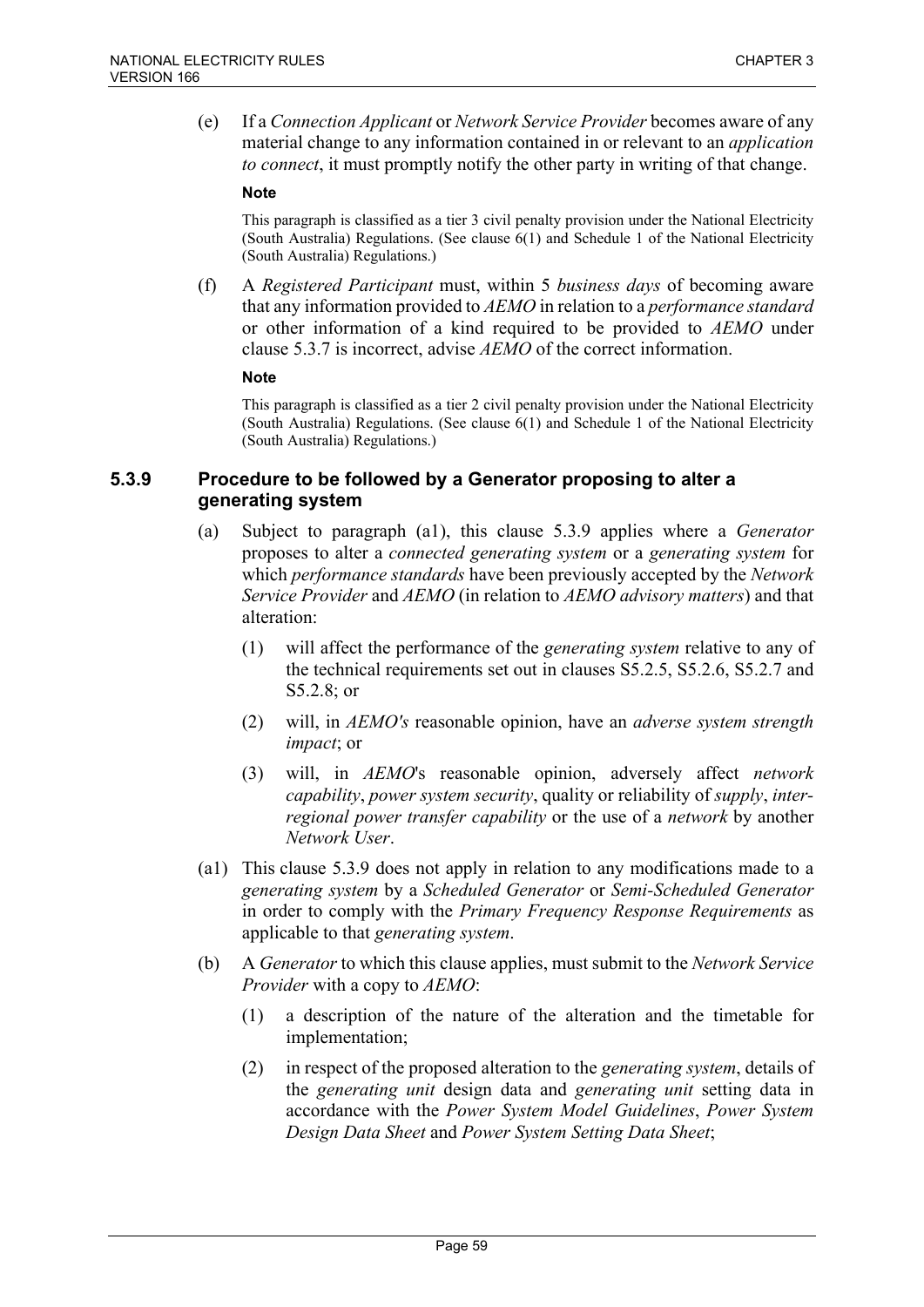- (3) in relation to each relevant technical requirement for which the proposed alteration to the equipment will affect the performance of the *generating system*, the proposed amendments to the *plant's* existing corresponding *performance standard* for that technical requirement; and
- (4) where relevant, the *Generator's* proposed *system strength remediation scheme*.
- (c) Clause 5.3.4A applies to a submission by a *Generator* under subparagraph  $(b)(3)$ .
- (c1) Clause 5.3.4B applies to a submission by a *Generator* under subparagraph (b)(4). A *Generator* may request the *Network Service Provider* to undertake a preliminary assessment in accordance with the *system strength impact assessment guidelines* before making a submission under paragraph (b).
- (d) Without limiting paragraph (a), a proposed alteration to the equipment specified in column 1 of the table set out below is deemed to affect the performance of the *generating system* relative to technical requirements specified in column 2, thereby necessitating a submission under subparagraph (b)(3), unless *AEMO* and the *Network Service Provider* otherwise agree.

| <b>Column 1 (altered equipment)</b> | <b>Column 2 (clause)</b>                                                 |
|-------------------------------------|--------------------------------------------------------------------------|
| machine windings                    | S5.2.5.1, S5.2.5.2, S5.2.8                                               |
| power converter                     | S5.2.5.1, S5.2.5.2, S5.2.5.5,<br>S5.2.5.12, S5.2.5.13, S5.2.8            |
| reactive compensation plant         | S5.2.5.1, S5.2.5.2, S5.2.5.5,<br>S5.2.5.12, S5.2.5.13                    |
| excitation control system           | S5.2.5.5, S5.2.5.7, S5.2.5.12,<br>S5.2.5.13                              |
| voltage control system              | S5.2.5.5, S5.2.5.7, S5.2.5.12,<br>S5.2.5.13                              |
| governor <i>control</i> system      | S5.2.5.7, S5.2.5.11, S5.2.5.14                                           |
| power control system                | S5.2.5.11, S5.2.5.14                                                     |
| <i>protection system</i>            | S5.2.5.3, S5.2.5.4, S5.2.5.5, S5.2.5.7,<br>S5.2.5.8, S5.2.5.9, S5.2.5.10 |
| auxiliary supplies                  | S5.2.5.1, S5.2.5.2, S5.2.7                                               |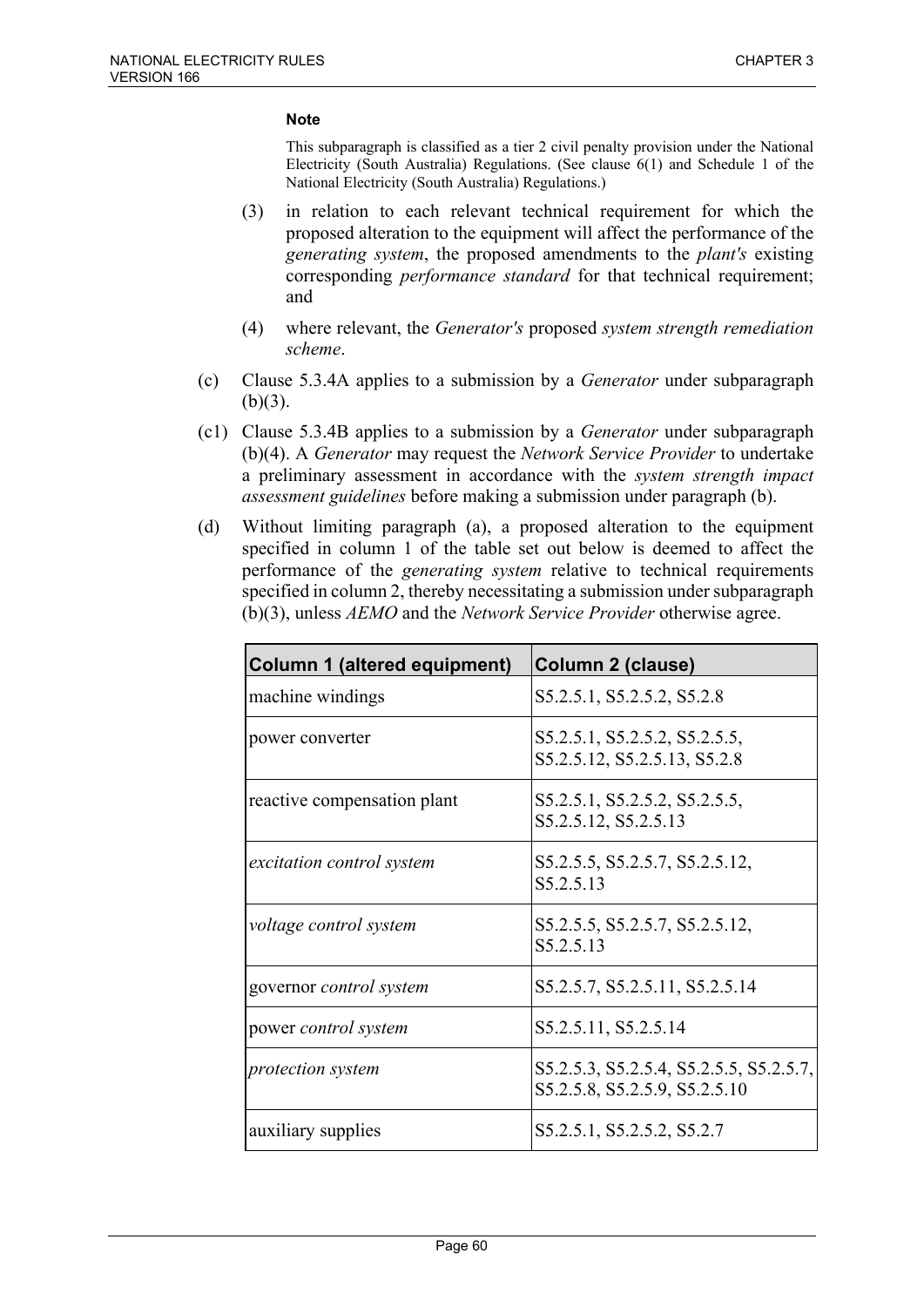| Column 1 (altered equipment)            | Column 2 (clause)             |
|-----------------------------------------|-------------------------------|
| remote control and monitoring<br>system | S5.2.5.14, S5.2.6.1, S5.2.6.2 |

- (e) The *Network Service Provider* may as a condition of considering a submission made under paragraph (b), require payment of a fee to meet the reasonable costs anticipated to be incurred by the *Network Service Provider*, other *Network Service Providers* and *AEMO*, in the assessment of the submission.
- (f) The *Network Service Provider* must require payment of a fee under paragraph (e) if so requested by *AEMO*.
- (g) On payment of the required fee referred to in paragraph (e), the *Network Service Provider* must pay such amounts as are on account of the costs anticipated to be incurred by the other *Network Service Providers* and *AEMO*, as appropriate.
- (h) If the application of this clause 5.3.9 leads to a variation to an existing *connection agreement* the *Network Service Provider* and the *Generator* must immediately jointly advise *AEMO*, including the details of any *performance standards* amended pursuant to this clause 5.3.9.

This paragraph is classified as a tier 2 civil penalty provision under the National Electricity (South Australia) Regulations. (See clause 6(1) and Schedule 1 of the National Electricity (South Australia) Regulations.)

### **5.3.10 Acceptance of performance standards for generating plant that is altered**

(a) A *Generator* must not commission altered *generating plant* until the *Network Service Provider* has advised the *Generator* that the provider and *AEMO* are satisfied in accordance with paragraph (b).

### **Note**

- (b) In relation to altered *generating plant*, the *Network Service Provider* and *AEMO*, to the extent of *AEMO's* advisory role under clause 5.3.4A and clause 5.3.4B, must be satisfied that:
	- (1) the *Generator* has complied with clause 5.3.9; and
	- (2) each amended *performance standard* submitted by the *Generator* either meets:
		- (i) the *automatic access standard* applicable to the relevant technical requirement; or
		- (ii) the *negotiated access standard* under clause 5.3.4A as applied in accordance with clause 5.3.9(c); and
	- (3) any *system strength remediation scheme* satisfies clause 5.3.4B.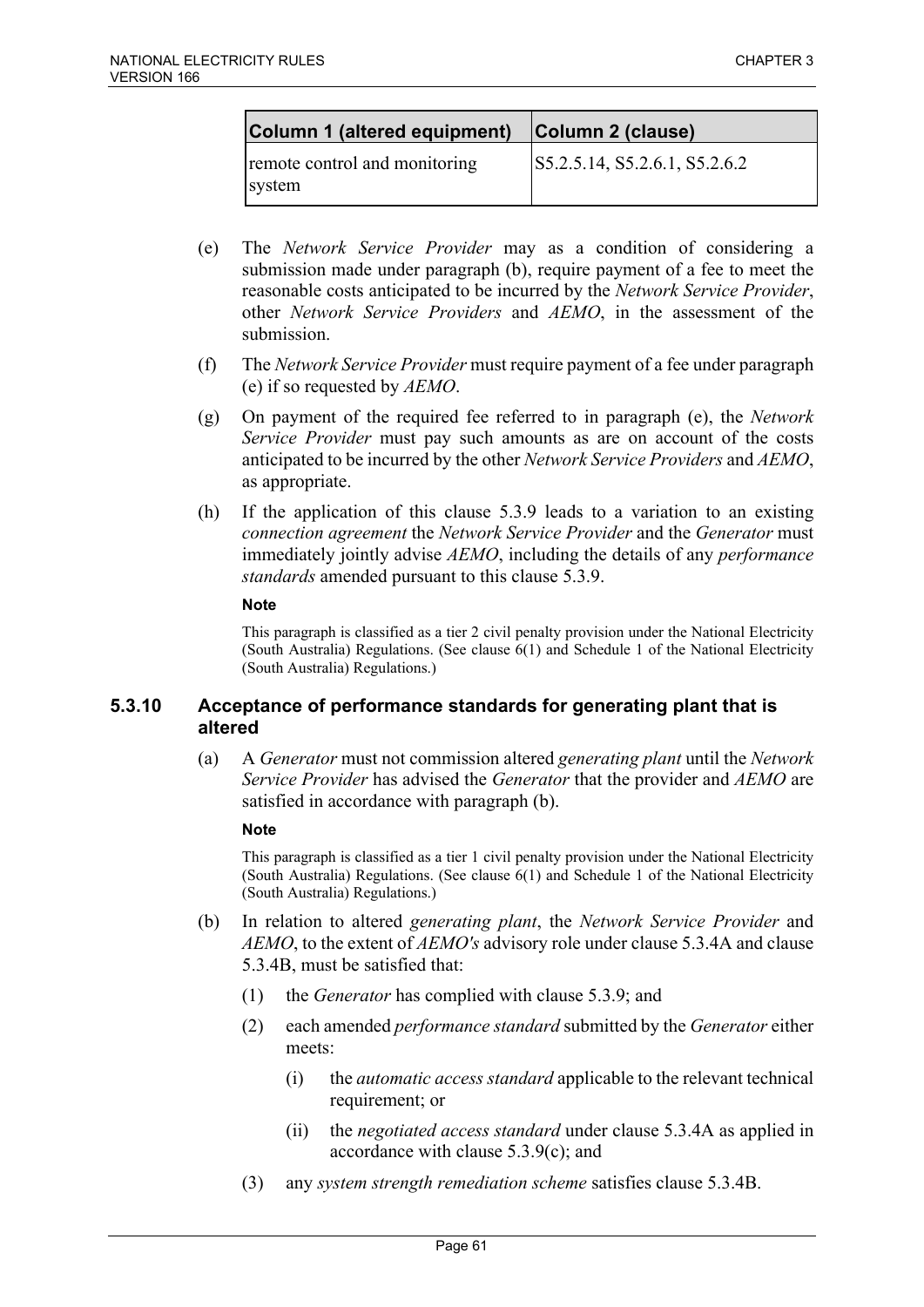(c) For the purposes of paragraph (a), *AEMO* must advise the *Network Service Provider* as to whether it is satisfied with the matters referred to paragraph (b).

## **5.3.11 Notification of request to change normal voltage**

- (a) On receipt of a request from a *Network Service Provider* to change *normal voltage, AEMO* must *publish* a notice to *Registered Participants* advising:
	- (1) the change in *normal voltage* requested; and
	- (2) the *connection point* to which the request relates.
- (b) Within a reasonable period after publication of the notice in paragraph (a), *AEMO* must *publish* a further notice to *Registered Participants* advising:
	- (1) whether the *normal voltage* at the relevant *connection point* will change; and
	- (2) the nature of, and reasons for, any such change.

# **5.4 Independent Engineer**

## **5.4.1 Application**

## **Definitions**

(a0) In this clause 5.4.1:

**technical matter** has the meaning given to it in clause 5.4.1(b)(4).

- (a) This rule 5.4 does not apply to the *declared transmission system* of an *adoptive jurisdiction*.
- (b) This rule 5.4 applies only if a relevant *Transmission Network Service Provider*, owner of a *designated network asset* or a *Connection Applicant* requires independent advice in order to reach agreement on or resolve:
	- (1) a technical issue in relation to *negotiated transmission services* related to a *connection* sought by the *Connection Applicant*;
	- (2) whether assets or components form part of a *dedicated connection asset,* or form part of an *identified user shared asset*the *network*  (including either as a *designated network asset* or *identified user shared asset*);
	- (3) whether or not a component of an *identified user shared asset* is a *contestable IUSA component* pursuant to clause 5.2A.4(c)(1) and (2); or
	- (4) whether the detailed design of a *contestable IUSA component* or *designated network asset* is consistent with the functional specification for the relevant *identified user shared asset*that asset,

## ("**technical matter**").

- (c) A technical matter does not include issues relating to:
	- (1) the cost or commercial terms of;
	- (2) the process relating to; or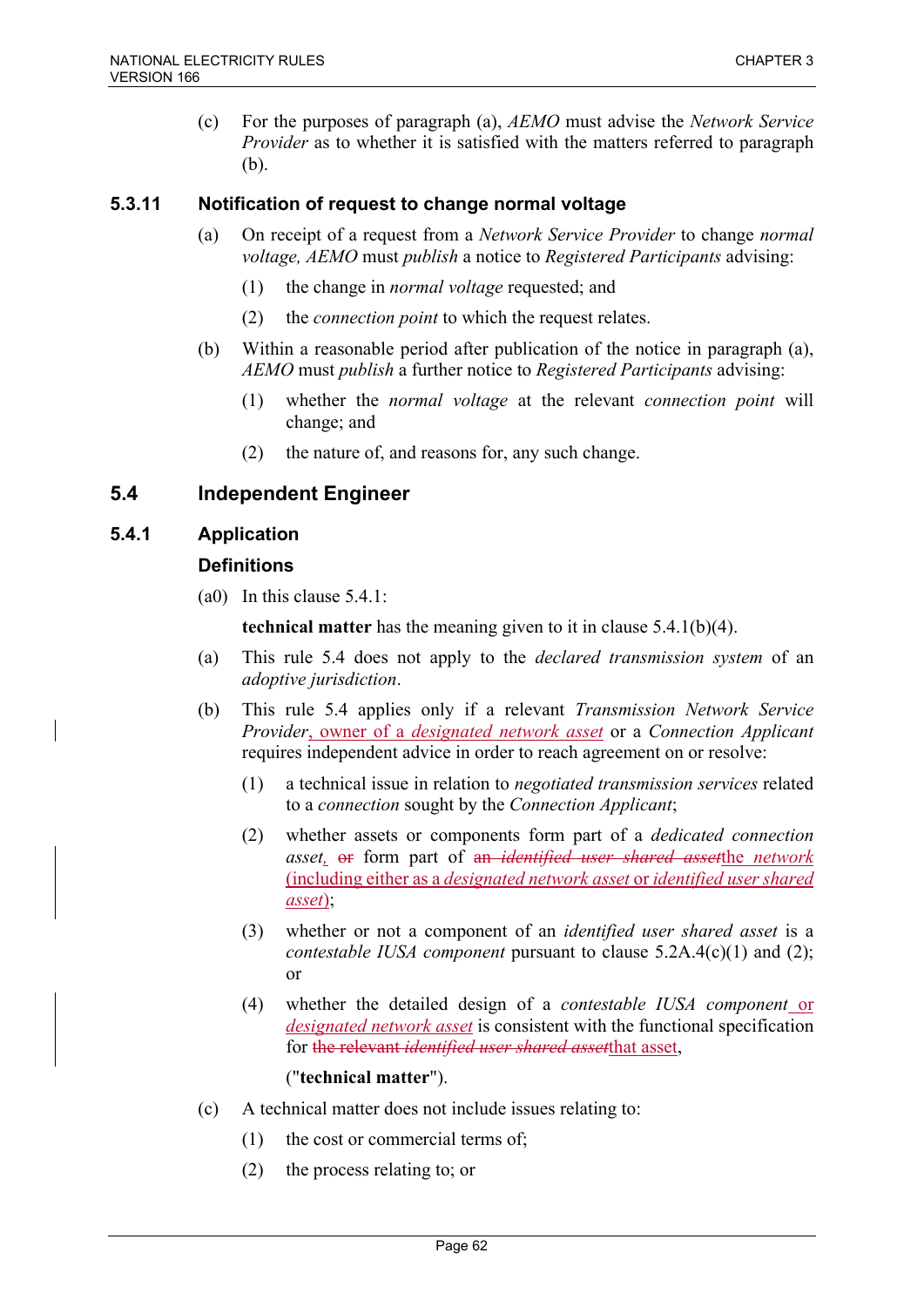(3) the timing of,

the *connection*.

### **5.4.2 Establishment of a pool**

- (a) The *Adviser* must establish and maintain a pool of persons (who may be individuals or firms) from whom the *Independent Engineer* may be selected in accordance with clauses  $5.4.3(d)(2)$  or  $5.4.4(a)(4)$ .
- (b) In selecting persons for the pool, the *Adviser* must have regard to the need for the person to have sufficient experience and expertise in technical matters involved in *connections* to the *transmission network*.
- (c) The *Adviser* must review the composition of the pool at least every two years.

### **5.4.3 Initiating the Independent Engineer process**

- (a) If a technical matter arises that requires independent advice in order to reach an agreement or resolution, a *Transmission Network Service Provider,* owner of a *designated network asset* or a *Connection Applicant* may serve a notice on the other party that:
	- (1) requires the parties to engage an *Independent Engineer*;
	- (2) includes a statement setting out the technical matter; and
	- (3) may request the receiving party to provide information about the technical matter.
- (b) If another *Transmission Network Service Provider*:
	- (1) has the task of liaising with the *Connection Applicant* under clause 5.3.2(e); or
	- (2) has been identified as a party with whom the *Connection Applicant* must enter into an agreement with under clause 5.3.3(b)(4),

and has an interest in the technical issue under clause  $5.4.1(b)(1)$ , that *Transmission Network Service Provider* must also be served with a copy of the notice under paragraph (a) and must participate in the *Independent Engineer* process.

- (c) If the technical matter involves a matter that relates to an *AEMO advisory matter*, then *AEMO* must also be served with a copy of the notice under paragraph (a) and may participate in the *Independent Engineer* process.
- (d) Within 10 *business days* of service of a notice under paragraph (a), a party may:
	- (1) agree that the technical matter be resolved through an alternative means as agreed by the parties on the terms agreed between the parties; or
	- (2) agree to appoint an *Independent Engineer* from the pool and the scope of work the *Independent Engineer* is to undertake.
- (e) If the parties appoint an *Independent Engineer* in accordance with subparagraph (d)(2), the parties are not required to notify the *Adviser* of the agreed selection in which case clauses 5.4.5 and 5.4.6 apply.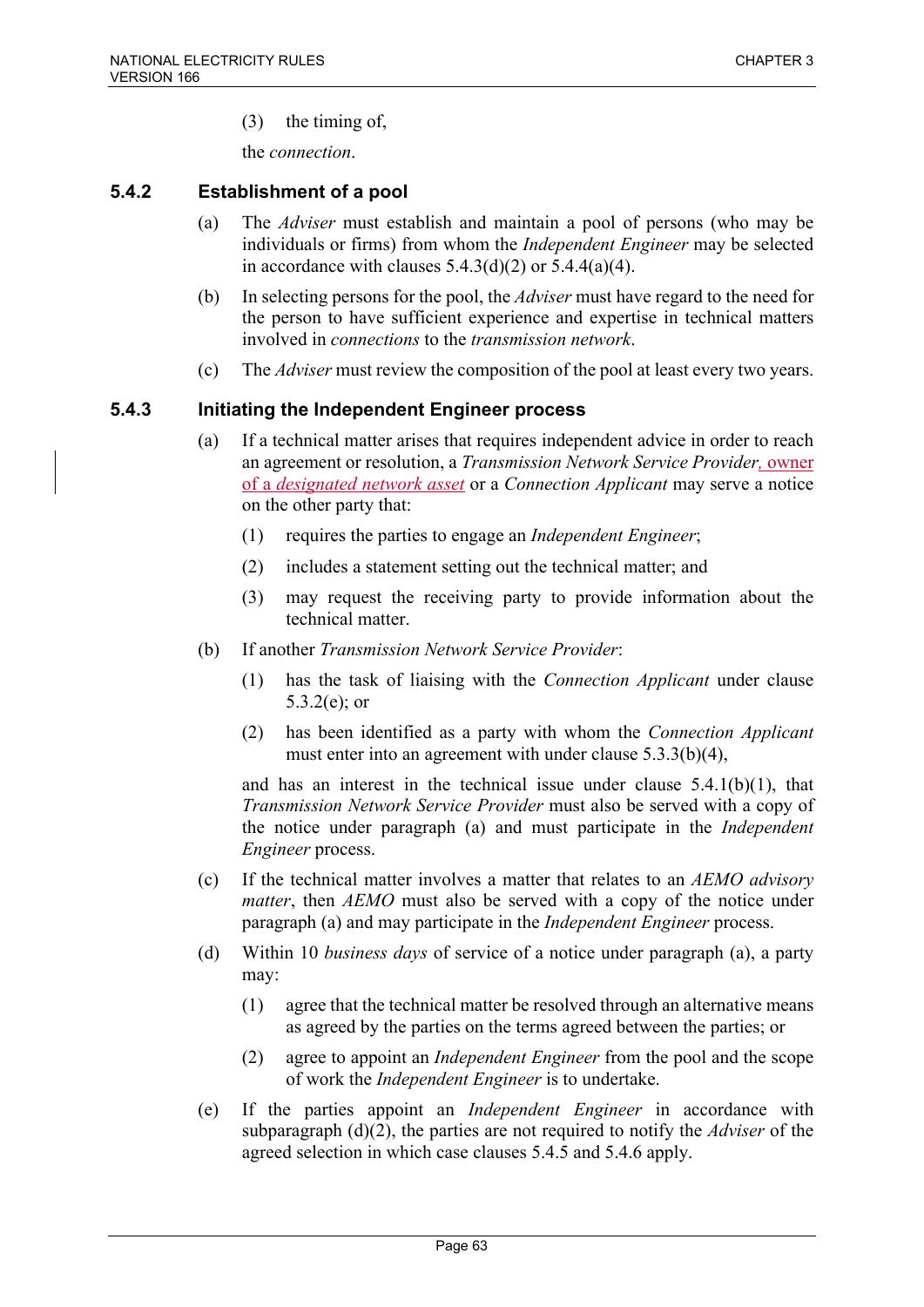# **5.4.4 Referral to the Adviser**

- (a) If the parties do not reach an agreement under clause 5.4.3(d) within 10 *business days* of service of a notice under clause 5.4.3(a), any party may refer the technical matter to the *Adviser* by serving on the *Adviser* a notice, which must:
	- (1) be in a form approved and published by the *Adviser*;
	- (2) contain the names of the parties who seek advice on the technical matter;
	- (3) contain a statement setting out the technical matter;
	- (4) if the parties have agreed on an *Independent Engineer*, the name of that *Independent Engineer* or in the absence of such agreement, contain a request for the *Adviser* to select an *Independent Engineer*;
	- (5) contain the scope of advice required in respect of the technical matter, as agreed by the parties and in the absence of such agreement, request the *Adviser* to assist in determining the scope (which the *Adviser* may do in consultation with the parties and the *Independent Engineer* once appointed); and
	- (6) specify a time frame by which the advice from the *Independent Engineer* is required so as to allow the *Adviser* to consider the availability of potential *Independent Engineers*.
- (b) If the *Adviser* is requested to select an *Independent Engineer* from the pool under clause 5.4.2, it must:
	- (1) use reasonable endeavours to ensure the cost, availability, independence and expertise and experience of the selected *Independent Engineer* is appropriate to the technical matter;
	- (2) consult with the parties prior to appointment, and
	- (3) unless the parties otherwise agree, make the appointment within 15 *business days* of the notice under paragraph (a).
- (c) Despite the requirement to consult set out in subparagraph  $(b)(3)$ , a selection of the *Adviser* is final and binding upon all parties.

## **5.4.5 Proceedings and decisions of the Independent Engineer**

- (a) The *Independent Engineer* may request documents and information from the parties that it reasonably considers is required to provide advice on the technical matter and a party must comply with such a request.
- (b) As a condition of providing documents and information, a party may require the *Independent Engineer* to agree to be bound to the confidentiality obligations under rule 8.6 as if the *Independent Engineer* was a *Registered Participant*.
- (c) The *Independent Engineer* must provide its written advice on a technical matter promptly, and in any case must do so within 30 *business days* after the *Independent Engineer* is appointed unless the parties otherwise agree.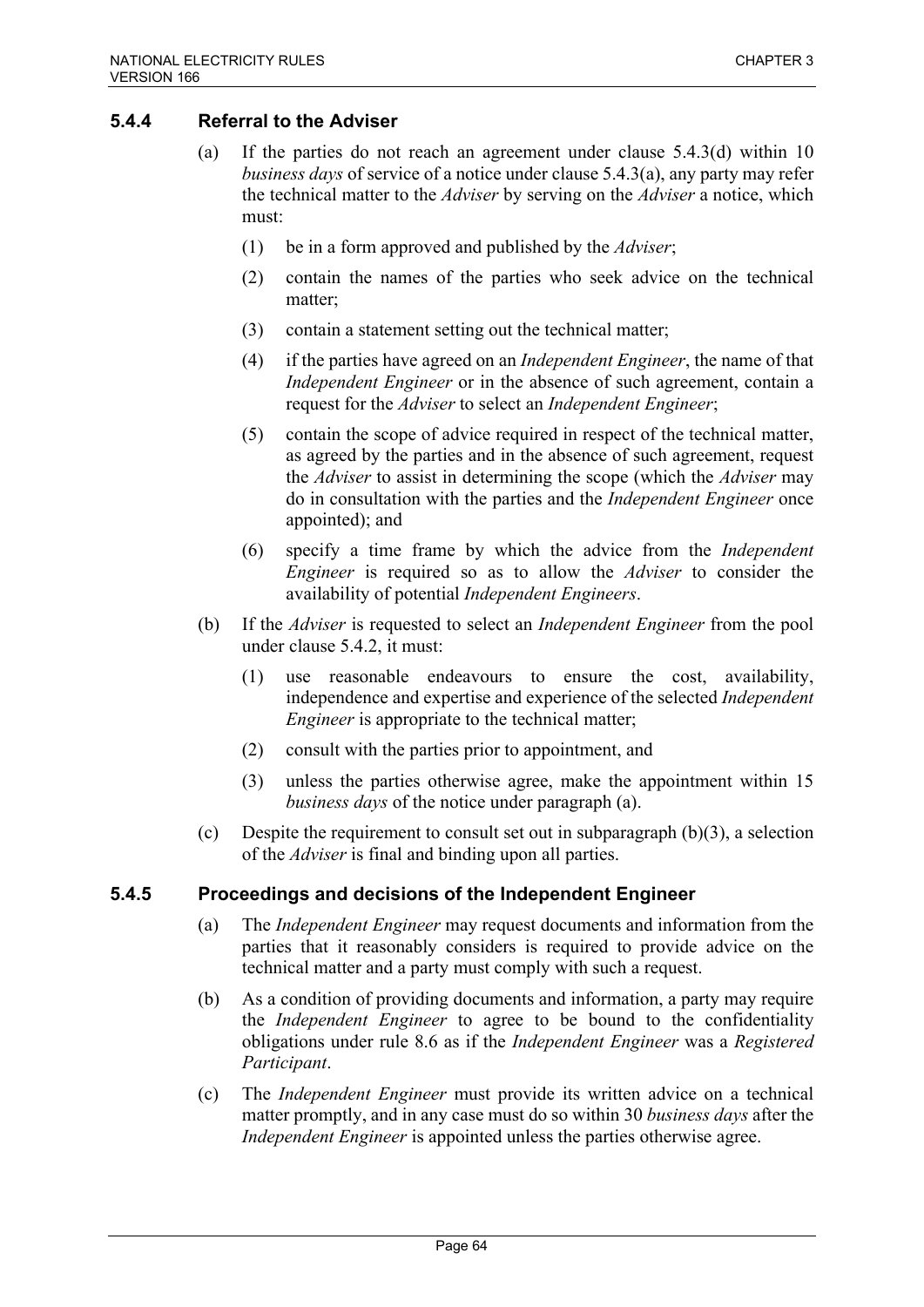- (d) The *Transmission Network Service Provider* may amend the time period referred to in any stage of the *connection* process under the *preliminary program* to allow for the additional time reasonably required for the *Independent Engineer* process under this rule 5.4.
- (e) The *Independent Engineer* must have regard to the following matters in forming their advice:
	- (1) the technical requirements of the *connection* proposed by either of the parties;
	- (2) the requirement under clause 5.3.4(b1)(2) that the technical requirements of the *connection* must not unreasonably inhibit the capacity for future expansion of an *identified user shared asset* or preclude the possibility of future *connections*;
	- (3) the technical requirements of the *connection* should be consistent with *good electricity industry practice* and contribute to a safe, reliable and secure *transmission system*;
	- (4) any submissions made by *AEMO* on an *AEMO advisory matter*; and
	- (5) any relevant requirements and obligations under the applicable *jurisdictional electricity legislation*.
- (f) The *Independent Engineer* is not bound by the rules of evidence and may inform itself in any manner it thinks fit.
- (g) The *Independent Engineer* is a person who facilitates the resolution of disputes on technical matters, and is a protected person for the purposes of section 120B of the *NEL* in relation to the exercise of its powers and functions carried out under this clause 5.4.5.
- (h) The *Independent Engineer's* advice is not binding on the parties.

## **5.4.6 Costs of the Independent Engineer**

The costs of any *Independent Engineer*, including any costs incurred by the *Adviser* in performing the functions of the *Adviser* in clause 5.4.4 are to be borne equally by the parties, unless otherwise agreed by the parties.

# **5.4A [Deleted]**

### **Note**

In the transitional rules, rule 5.4A and its associated definitions will be preserved in relation to the *declared transmission system* of an *adoptive jurisdiction*.

# **5.4AA [Deleted]**

# **5.5 Commercial arbitration for prescribed and negotiated transmission services and large DCADNA services**

## **5.5.1 Application**

(a) This rule 5.5 does not apply to the *declared transmission system* of an *adoptive jurisdiction*.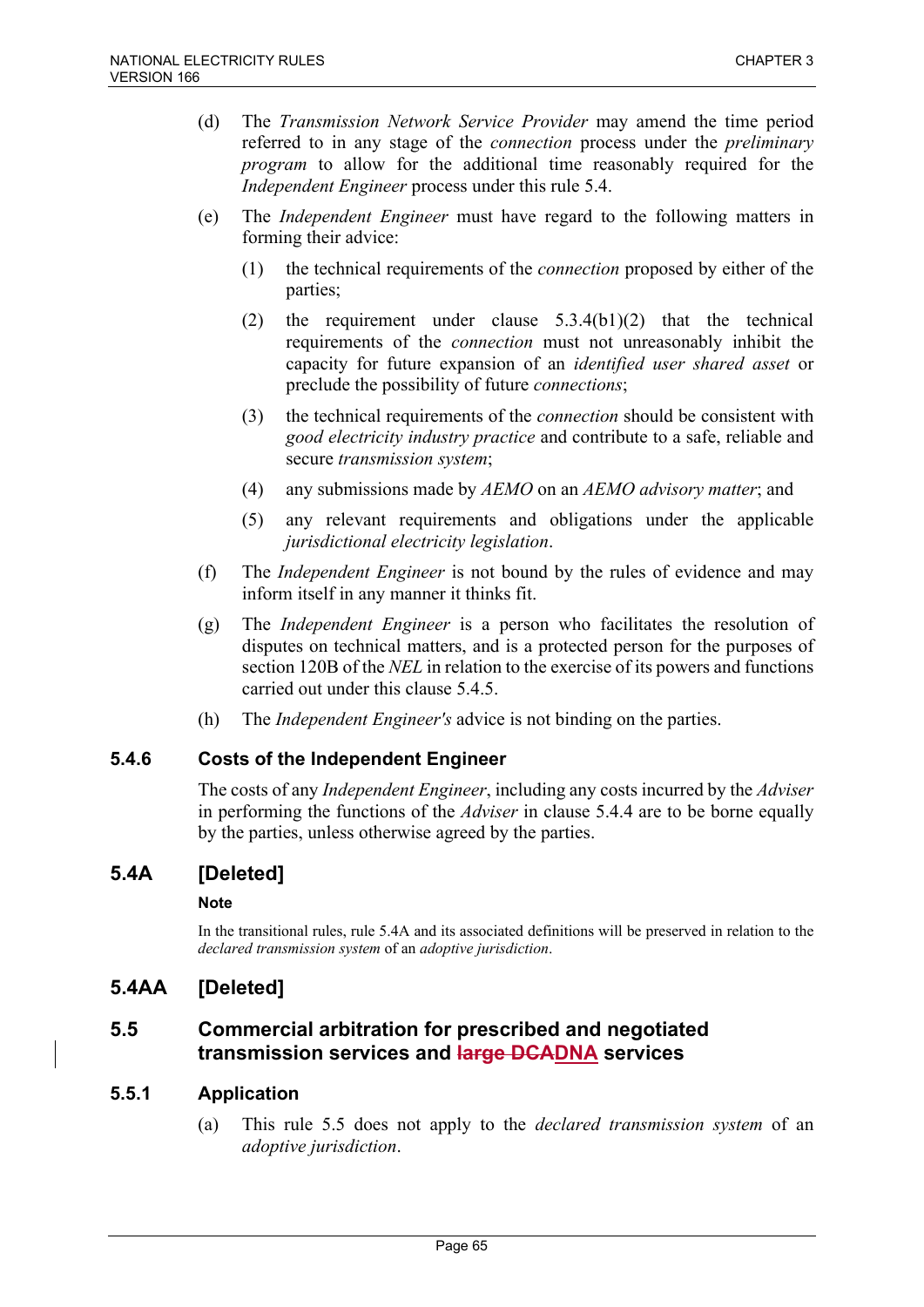- (b) This rule 5.5 applies to any dispute which may arise between a *Transmission Network Service Provider, and/-or an owner of a <i>designated network asset* (including a *Dedicated Connection Asset Service Provider* for a *large dedicated connection asset*) (a **provider**) and a *Connection Applicant* or a person seeking *large DCADNA services* (an **applicant**) as to *terms and conditions of access*, for the provision of *prescribed transmission services*, the provision of *negotiated transmission services* (each a *transmission services access dispute*); or the provision of *large DCADNA services* (a *large DCADNA services access dispute*) (as applicable).
- (c) For the purposes of *prescribed transmission services*, *negotiated transmission services* and *large DCADNA services*, the *terms and conditions of access*:
	- (1) in relation to *negotiated transmission services*, are:
		- (i) the price of those services; and
		- (ii) other terms and conditions for the provision of those *negotiated transmission services*,

under Chapters 4 and 5 of the *Rules*;

- (2) in relation to *prescribed transmission services*, are:
	- (i) the price of those services as determined under the *pricing methodology* of the relevant *Transmission Network Service Provider*; and
	- (ii) other terms and conditions for the provision of those *prescribed transmission services*,

under Chapters 4, 5 and 6A of the *Rules*; and

(3) in relation to *large DCADNA services*, are the price of, and the other terms and conditions for, the provision of those *DNAlarge DCA services*, as determined under the *access policy*.

## **5.5.2 Notification of dispute**

- (a) A provider or an applicant may notify the *AER* in writing that a *transmission services access dispute* or *DNAlarge DCA services access dispute* exists.
- (b) On receiving a notification under paragraph (a), the *AER* must give notice in writing of the dispute to the other party to the dispute.
- (c) A provider or an applicant who has given notice of a dispute under paragraph (a) may withdraw notification of the dispute at any time by written notice to the *AER* and the other party to the dispute.
- (d) If the notification of a dispute is withdrawn under paragraph (c), it is taken for the purposes of this clause 5.5.2 to never have been given.

## **5.5.3 Appointment of commercial arbitrator**

(a) On receiving a notification under clause 5.5.2(a), the *AER* must request the provider and the applicant, by a time specified by the *AER*, to nominate to the *AER* two persons each for appointment as the *commercial arbitrator* to determine the *transmission services access dispute* or *DNA large DCA*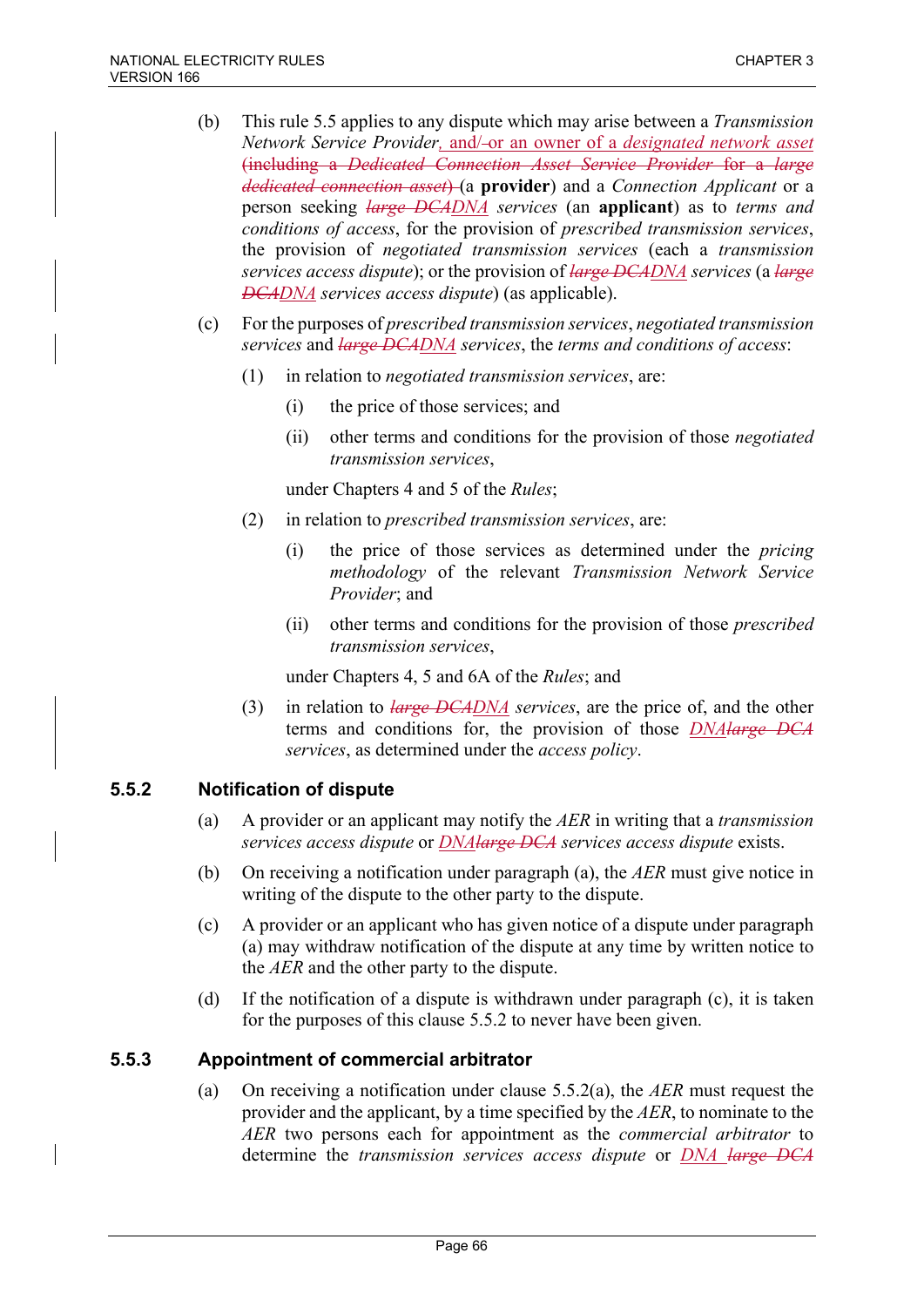*services access dispute*. The provider and applicant may make the nominations.

- (b) As soon as practicable after the expiry of the time specified by the *AER* under paragraph (a), the *AER* must appoint:
	- (1) one of the persons (if any) nominated to the *AER* by the provider or the applicant under paragraph (a); or
	- (2) if neither the provider or the applicant nominate any such person within the time specified by the *AER* under paragraph (a) or all of the persons so nominated do not qualify for appointment under paragraph (d) or (e), a person determined by the *AER*,

as the *commercial arbitrator* to determine the dispute, and must refer the dispute to that *commercial arbitrator*.

- (c) A decision of the *AER* as to the appointment of the *commercial arbitrator* is final and binding on the provider and the applicant.
- (d) The *AER* may only appoint a person as the *commercial arbitrator* if that person is experienced or trained in dispute resolution techniques.
- (e) A person is not eligible for appointment as the *commercial arbitrator* if that person has any interest that may conflict with, or which may be seen to conflict with, the impartial resolution of the dispute. Where the person who is appointed as the *commercial arbitrator* becomes aware of such conflict after that person commences the hearing of the dispute, the person must advise the parties to that effect.
- (f) Where:
	- (1) the provider or the applicant believes that the person appointed as the *commercial arbitrator* has an interest which may conflict with the impartial resolution of the dispute; or
	- (2) the person appointed as the *commercial arbitrator* discloses the existence of such an interest,

the person must not continue to hear and determine the dispute, except with the written consent of the provider and the applicant.

## **5.5.4 Procedures of commercial arbitrator**

- (a) The *commercial arbitrator* may give to the parties such directions as it considers necessary:
	- (1) for the proper conduct of the proceedings, including in relation to the provision of documents and information to the other party and the making of oral and written submissions;
	- (2) relating to the use and disclosure of information obtained from the other party to the dispute (including a direction to keep information confidential); and
	- (3) in relation to the participation (if any) of legal representatives of the parties in the proceedings.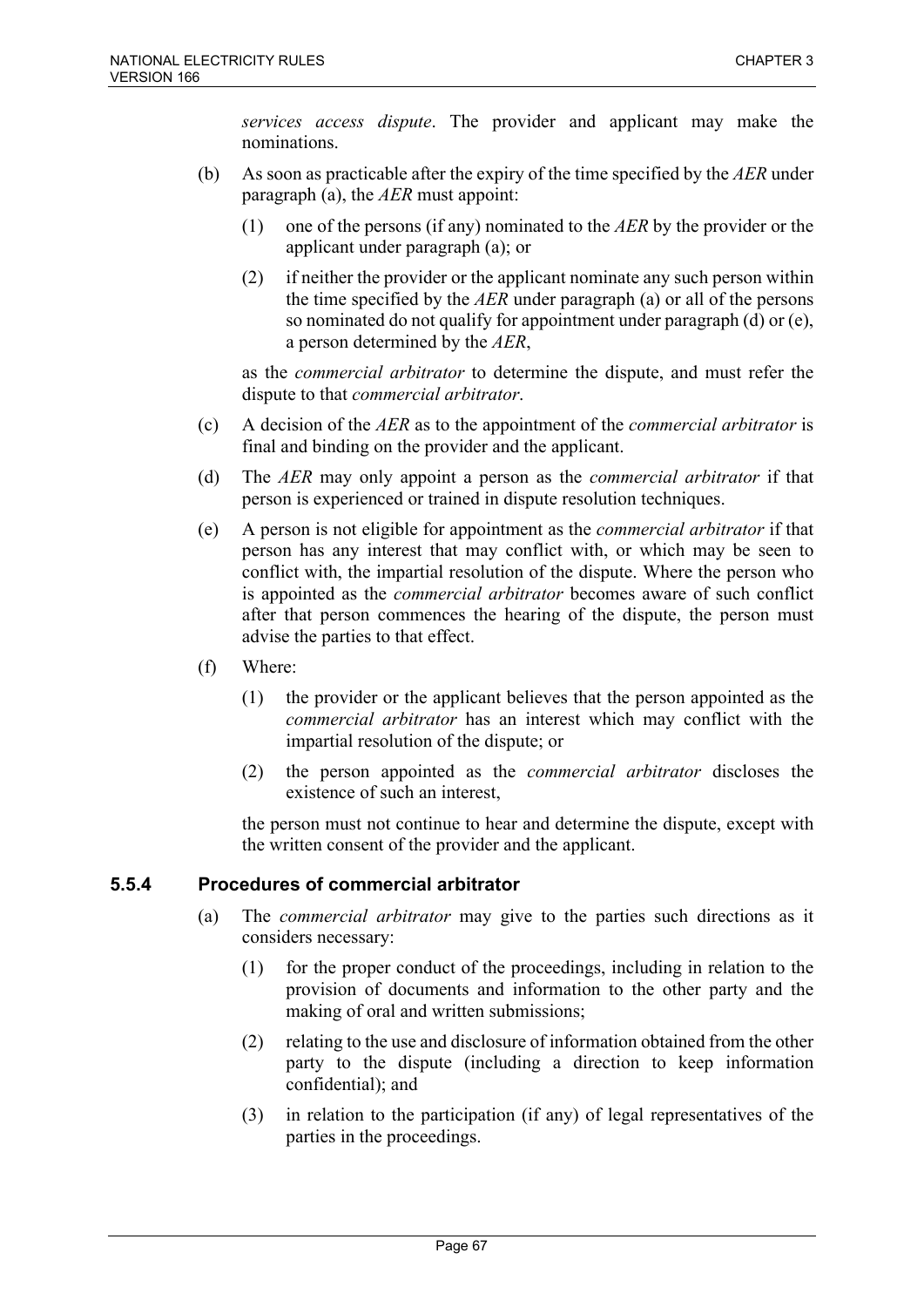(b) The *commercial arbitrator* must observe the rules of procedural fairness, but is not bound by the rules of evidence and may inform itself in any manner it thinks fit.

## **5.5.5 Powers of commercial arbitrator in determining disputes**

- (a) In determining a *transmission services access dispute* in relation to the *terms and conditions of access* for the provision of *prescribed transmission services* the *commercial arbitrator* must apply:
	- (1) in relation to price, the *pricing methodology* of the relevant *Transmission Network Service Provider* approved by the *AER* under Part E and Part J of Chapter 6A of the *Rules*;
	- (2) in relation to other terms and conditions, Chapters 4, 5 and 6A of the *Rules*; and
	- (3) in relation to all *terms and conditions of access* (including price) the decision of *AEMO* or the *AER* where those decisions relate to those terms and conditions and are made under Chapters 4, 5 and 6A of the *Rules*.
- (b) In determining a *transmission services access dispute* in relation to the *terms and conditions of access* for the provision of a *negotiated transmission service* the *commercial arbitrator* must apply:
	- (1) in relation to price for the provision of that service by the provider, the *negotiating principles* that are applicable to that dispute;
	- (2) in relation to other terms and conditions, the *negotiating principles* that are applicable to that dispute and Chapters 4 and 5 of the *Rules*;
	- (3) in relation to all *terms and conditions of access* (including price) the decision of *AEMO* or the *AER* where those decisions relate to those terms and conditions and are made under Chapters 4 and 5 of the *Rules*.
- (c) In determining a *DNA large DCA services access dispute* in relation to the *terms and conditions of access* for the provision of *DNA large DCA services*, the *commercial arbitrator* must:
	- (1) apply the *access policy* of the *Dedicated Connection Asset Service*  Providerowner of the *designated network asset*;
	- (2) apply the relevant negotiating principles in schedule 5.12;
	- (3) have regard to the legitimate business interests of the *Dedicated Connection Asset Service Provider*any owner of the *designated network asset*;
	- (4) have regard to the interests of all persons who have rights to use the *large DCADNA services*; and
	- (5) have regard to the operational and technical requirements necessary for the safe and reliable operation of the *large dedicated connection assetdesignated network asset* and any *facility connected* to it.
- (d) In determining a *transmission services access dispute* in relation to the *terms and conditions of access* for the provision of *negotiated transmission services* a *commercial arbitrator* may: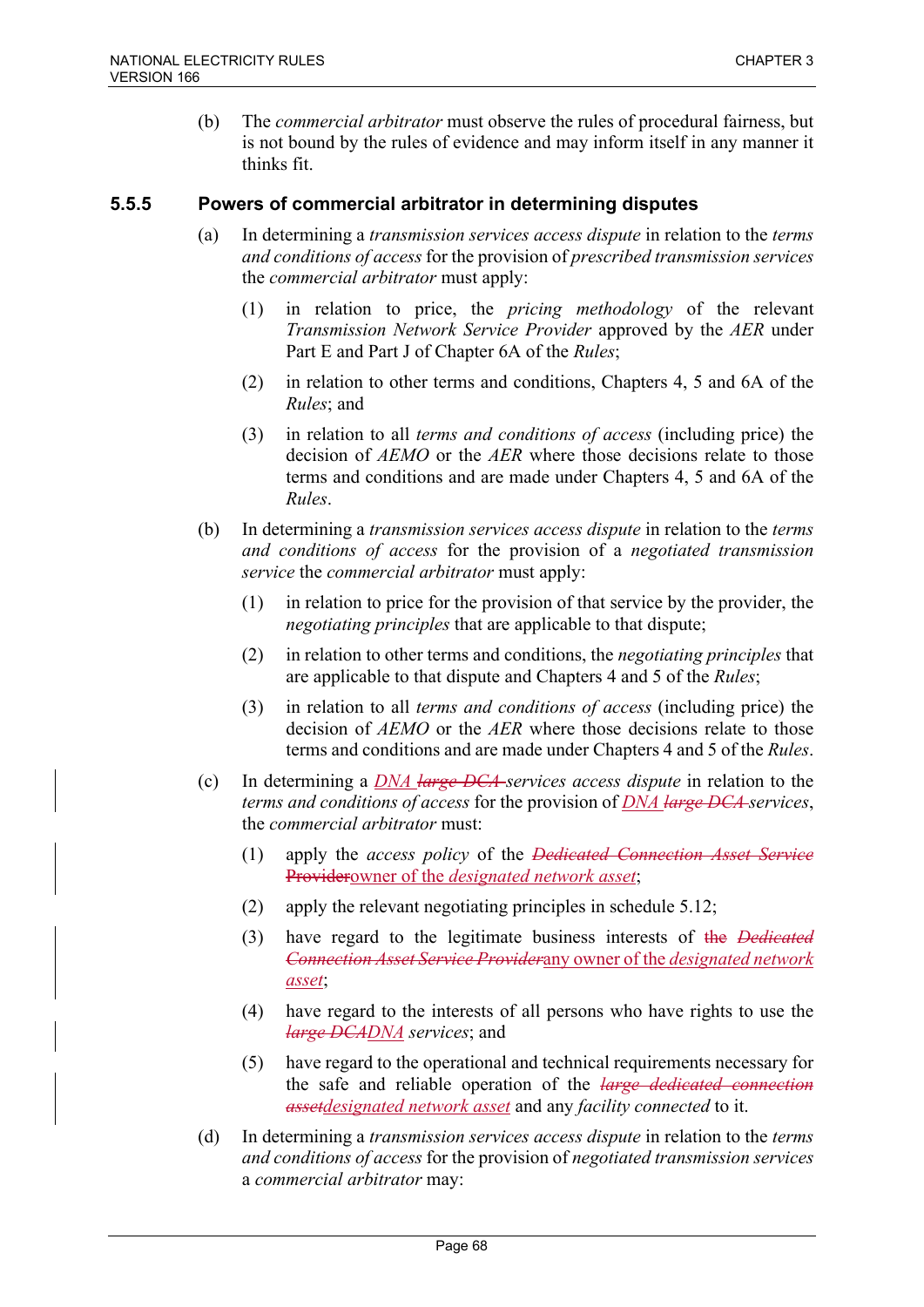- (1) have regard to other matters which the *commercial arbitrator* considers relevant.
- (2) hear evidence or receive submissions from *AEMO* and *Transmission Network Users* who may be adversely affected.
- (e) In determining a *transmission services access dispute* in relation to the *terms and conditions of access* for the provision of *prescribed transmission services* a *commercial arbitrator* may:
	- (1) have regard to other matters which the *commercial arbitrator* considers relevant.
	- (2) hear evidence or receive submissions from *AEMO* in relation to *power system security* matters and from *Transmission Network Users* who may be adversely affected.

# **5.5.6 Determination of disputes**

- (a) Subject to paragraph (c), the *commercial arbitrator* must determine the dispute as quickly as possible, and in any case it must do so within 30 *business days* after the dispute is referred to the *commercial arbitrator*.
- (b) The determination of the *commercial arbitrator*:
	- (1) may direct the provision of *prescribed transmissions services* and *negotiated transmission services* in accordance with Chapters 4, 5 and 6A of the *Rules*;
	- (2) may specify, for a *negotiated transmission service* or a *DNAlarge DCA service*, a price or charge in such a way that it is or is to be adjusted over time;
	- (3) may direct the provision of *DNA large DCA services* in accordance with the *access policy* of the owner of the *designated network asset Dedicated Connection Asset Service Provider*; and
	- (4) only where the dispute is a *DNA large DCA services access dispute*, may require the enlargement or increase in capacity of, or alterations to, a *designated network* asset in accordance with the *access policy* but not an *extension* or replication of the *designated network asset* large *dedicated connection asset*.

### **Note**

An adjustment as referred to in subparagraph (2) may, for example, be appropriate where the cost of providing the *negotiated transmission service* to a *Connection Applicant* or person seeking *large DCA services* changes because the assets used to provide that service are subsequently used to provide a service to another person and the payment for the service by that other person enables the *Transmission Network Service Provider* or *Dedicated Connection Asset Service Provider* to recoup some of those costs from that other person.

- (c) The *commercial arbitrator* may extend the period referred to in paragraph (a) if the provider and the applicant so agree in writing.
- (d) The *commercial arbitrator* may at any time terminate the proceedings without making a decision if it considers that:
	- (1) the dispute is misconceived or lacking in substance;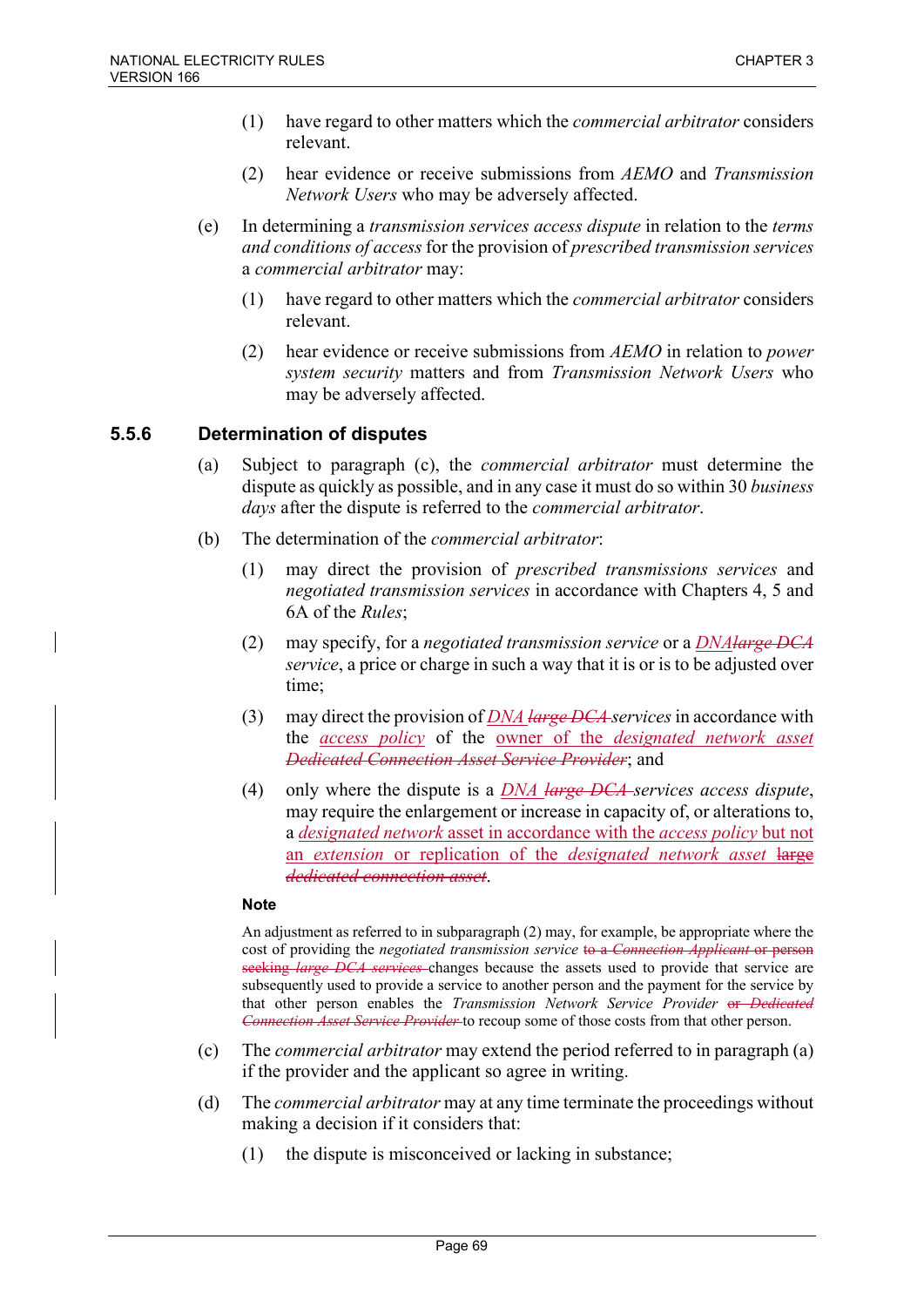- (2) the notification of the dispute to the *AER* under clause 5.5.2(a) was vexatious; or
- (3) the party who notified the dispute to the *AER* under clause 5.5.2(a) has not negotiated in good faith or has notified the dispute prematurely or unreasonably.
- (e) The *commercial arbitrator* must terminate the proceedings without making a decision if at any time, whether on application by the provider or the applicant or otherwise, the arbitrator determines that the *transmission service* or *large DCADNA service* is capable of being provided on a genuinely competitive basis by a person other than the provider or an entity which is associated with the provider.

# **5.5.7 Costs of dispute**

- (a) The fees and costs of the *commercial arbitrator* must be borne equally by the provider and the applicant unless:
	- (1) paragraph (b) applies; or
	- (2) otherwise agreed between the provider and the applicant.
- (b) The costs of determining the dispute (including the legal costs of either of the parties) may be allocated by the *commercial arbitrator* for payment as between the parties as part of any determination.
- (c) In deciding to allocate costs against one of the parties to the dispute, the *commercial arbitrator* may have regard to any relevant matters including (but not limited to) whether the conduct of that party unreasonably prolonged or escalated the dispute or otherwise increased the costs of resolving the dispute.

## **5.5.8 Enforcement of agreement or determination and requirement for reasons**

- (a) Where the provider and the applicant reach agreement (whether or not the matter is before a *commercial arbitrator*), the parties may execute a written agreement recording their resolution of that dispute.
- (b) The *commercial arbitrator* must give its decision determining the dispute, together with its reasons for that decision, in writing and must provide a copy of its determination:
	- (1) to the provider and to the applicant; and
	- (2) (except to the extent that it contains confidential information) to the *AER* for publication.
- (c) An agreement that is executed under paragraph (a) and a determination of the *commercial arbitrator* under paragraph (b) are binding on the provider and the applicant, and any failure to comply with such an agreement or determination is a breach of the *Rules* in respect of which the *AER* may take action in accordance with the *NEL.*

## **5.5.9 Miscellaneous**

(a) To the extent permitted by law, a person who is appointed as a *commercial arbitrator* is not liable for any loss, damage or liability suffered or incurred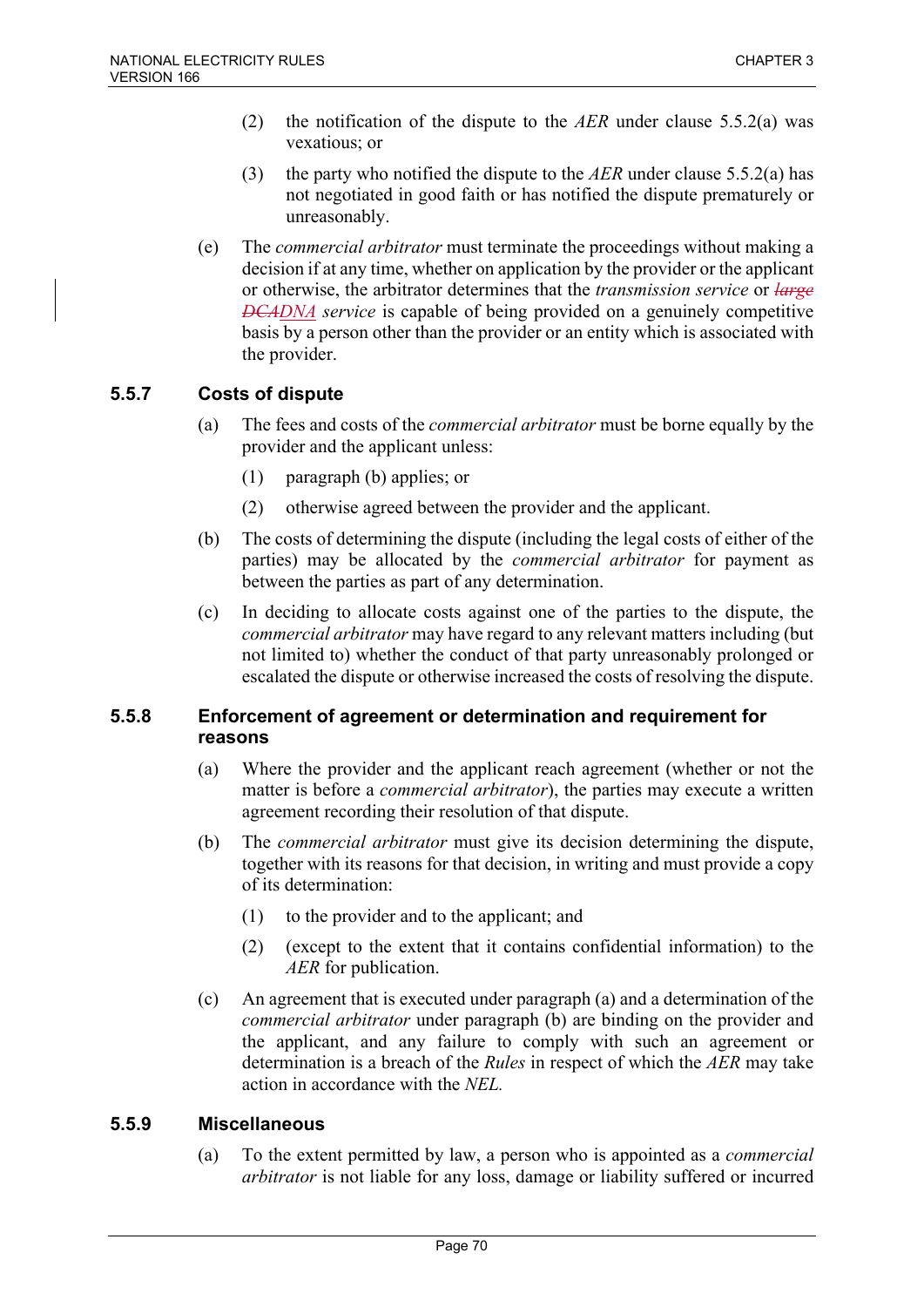by any person as a consequence of any act or omission of that person which was done in good faith in connection with the dispute

(b) A person who is appointed as a *commercial arbitrator* may, before acting in relation to the dispute, require the parties to the dispute (and any one of them) to execute a release and indemnity in relation to any loss, damage or liability that that person would, but for the release or indemnity, suffer or incur as a consequence of any act or omission done in good faith in connection with the dispute.

# **5.5A [Deleted]**

**[**…**]**

# **5.7.8 Contestable IUSA componentsFunctional specifications compliance**

- (a) Before commissioning, the *Primary Transmission Network Service Provider* must ensure that *contestable IUSA components* or *designated network assets* are built to the standards specified in the functional specification provided under clause 5.3.3(b)(9) and the *Connection Applicant* for the *identified user shared asset* or owner of the *designated network asset* must provide access to the *Primary Transmission Network Service Provider* to make inspections, and agree to such tests, as is reasonably required for that purpose.
- (b) The *Connection Applicant* for the *identified user shared asset* or owner of the *designated network asset* must pay the reasonable costs of inspections and tests which are reasonably required by the *Primary Transmission Network Service Provider* under paragraph (a).

**[**…**]**

# **5.12.2 Transmission Annual Planning Report**

- (a) Subject to paragraph (b), by 31 October each year all *Transmission Network Service Providers* must *publish* a *Transmission Annual Planning Report* setting out the results of the annual planning review conducted in accordance with clause 5.12.1.
- (b) If a *Network Service Provider* is a *Transmission Network Service Provider* only because it owns, operates or controls *dual function assets* then it may *publish* its *Transmission Annual Planning Report* in the same document and at the same time as its *Distribution Annual Planning Report*.
- (c) The *Transmission Annual Planning Report* must be consistent with the *TAPR Guidelines* and set out:
	- (1) the forecast *loads* submitted by a *Distribution Network Service Provider* in accordance with clause 5.11.1 or as modified in accordance with clause 5.11.1(d), including at least:
		- (i) a description of the forecasting methodology, sources of input information, and the assumptions applied in respect of the forecast *loads*;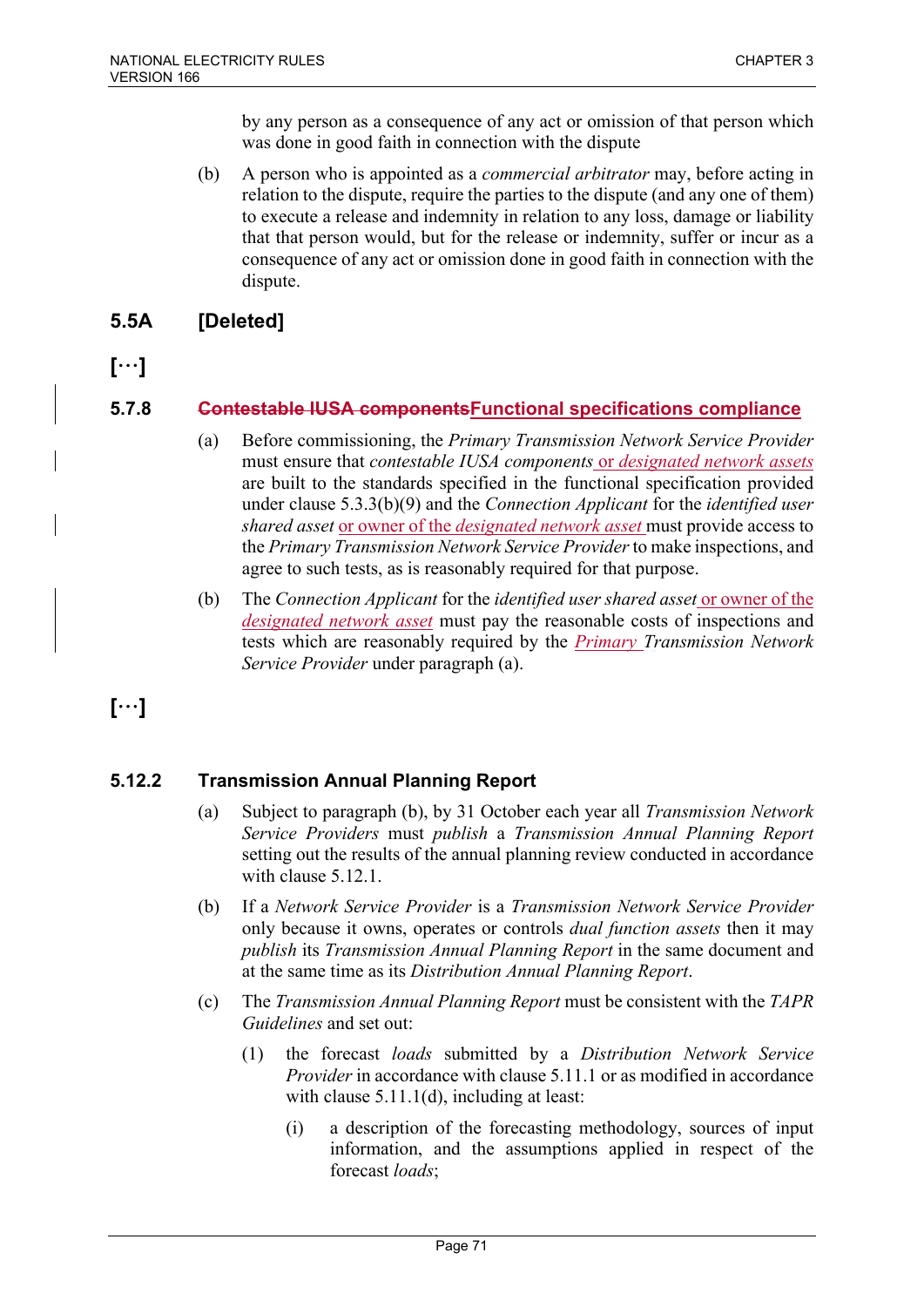- (ii) a description of high, most likely and low growth scenarios in respect of the forecast *loads*;
- (iii) an analysis and explanation of any aspects of forecast *loads* provided in the *Transmission Annual Planning Report* that have changed significantly from forecasts provided in the *Transmission Annual Planning Report* from the previous year; and
- (iv) an analysis and explanation of any aspects of forecast *loads* provided in the *Transmission Annual Planning Report* from the previous year which are significantly different from the actual outcome;
- (1A) for all *network* asset retirements, and for all *network* asset de-ratings that would result in a *network constraint*, that are planned over the minimum planning period specified in clause 5.12.1(c), the following information in sufficient detail relative to the size or significance of the asset:
	- (i) a description of the *network* asset, including location;
	- (ii) the reasons, including methodologies and assumptions used by the *Transmission Network Service Provider* for deciding that it is necessary or prudent for the *network* asset to be retired or *de-rated*, taking into account factors such as the condition of the *network* asset;
	- (iii) the date from which the *Transmission Network Service Provider* proposes that the *network* asset will be retired or *de-rated*; and
	- (iv) if the date to retire or *de-rate* the *network* asset has changed since the previous *Transmission Annual Planning Report*, an explanation of why this has occurred;
- (1B) for the purposes of subparagraph (1A), where two or more *network* assets are:
	- (i) of the same type;
	- (ii) to be retired or *de-rated* across more than one location;
	- (iii) to be retired or *de-rated* in the same calendar year; and
	- (iv) each expected to have a replacement cost less than \$200,000 (as varied by a *cost threshold determination*),

those assets can be reported together by setting out in the *Transmission Annual Planning Report*:

- (v) a description of the *network* assets, including a summarised description of their locations;
- (vi) the reasons, including methodologies and assumptions used by the *Transmission Network Service Provider*, for deciding that it is necessary or prudent for the *network* assets to be retired or *derated*, taking into account factors such as the condition of the *network* assets;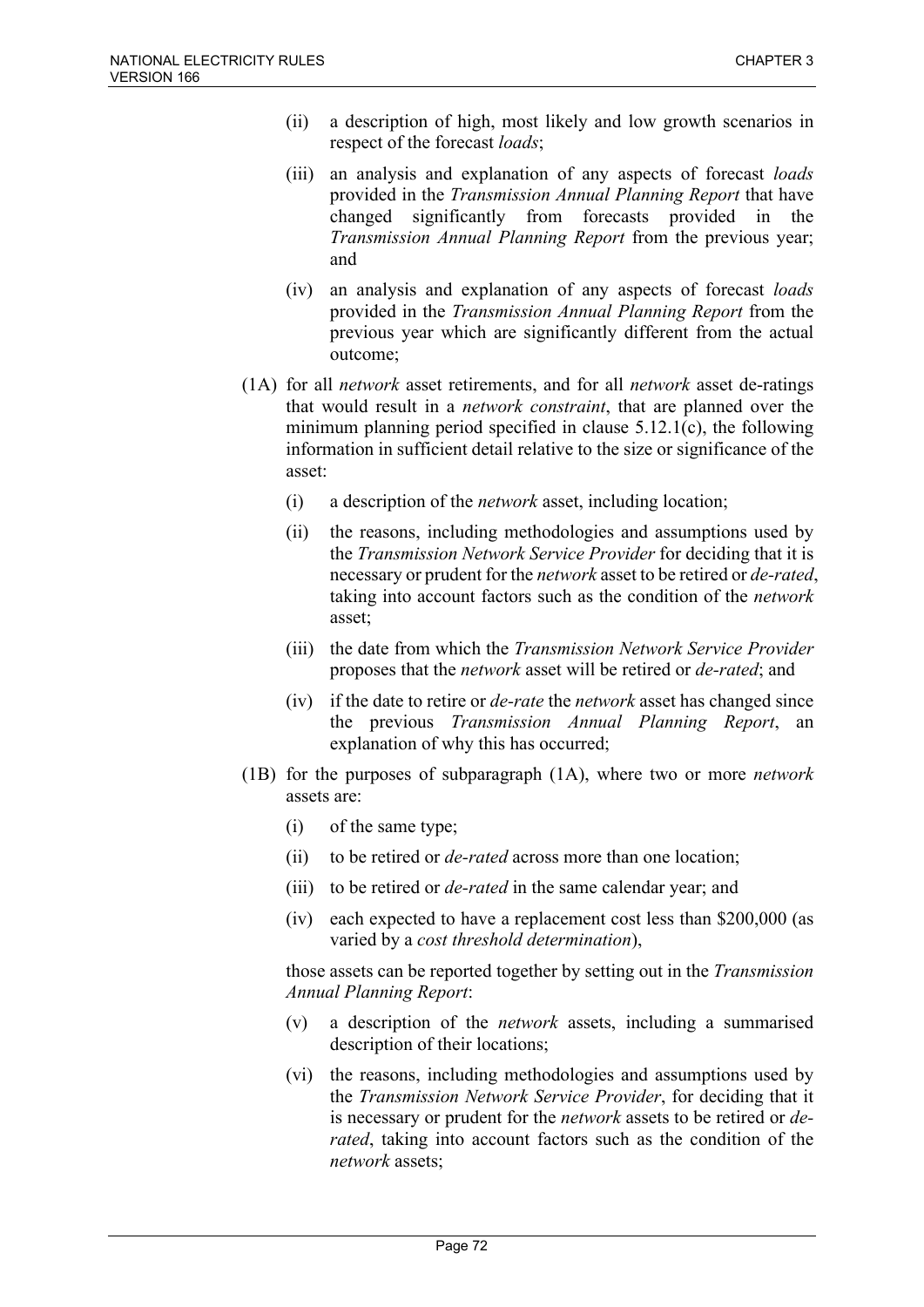- (vii) the date from which the *Transmission Network Service Provider* proposes that the *network* assets will be retired or *de-rated*; and
- (viii) if the calendar year to retire or *de-rate* the *network* assets has changed since the previous *Transmission Annual Planning Report*, an explanation of why this has occurred;
- (2) planning proposals for future *connection points*;
- (3) a forecast of *constraints* and inability to meet the *network* performance requirements set out in schedule 5.1 or relevant legislation or regulations of a *participating jurisdiction* over 1, 3 and 5 years, including at least:
	- (i) a description of the *constraints* and their causes;
	- (ii) the timing and likelihood of the *constraints*;
	- (iii) a brief discussion of the types of planned future projects that may address the *constraints* over the next 5 years, if such projects are required; and
	- (iv) sufficient information to enable an understanding of the *constraints* and how such forecasts were developed;
- (4) in respect of information required by subparagraph (3), where an estimated reduction in forecast *load* would defer a forecast *constraint* for a period of 12 months, include:
	- (i) the year and months in which a *constraint* is forecast to occur;
	- (ii) the relevant *connection points* at which the estimated reduction in forecast *load* may occur;
	- (iii) the estimated reduction in forecast *load* in MW needed; and
	- (iv) a statement of whether the *Transmission Network Service Provider* plans to issue a request for proposals for *augmentation*, replacement of *network* assets, or a *non-network option* identified by the annual planning review conducted under clause 5.12.1(b) and if so, the expected date the request will be issued;
- (5) for all proposed *augmentations* to the *network* and proposed replacements of *network* assets the following information, in sufficient detail relative to the size or significance of the project and the proposed operational date of the project:
	- (i) project/asset name and the month and year in which it is proposed that the asset will become operational;
	- (ii) the reason for the actual or potential *constraint*, if any, or inability, if any, to meet the *network* performance requirements set out in schedule 5.1 or relevant legislation or regulations of a *participating jurisdiction,* including *load* forecasts and all assumptions used;
	- (iii) the proposed solution to the *constraint* or inability to meet the *network* performance requirements identified in subparagraph (ii), if any;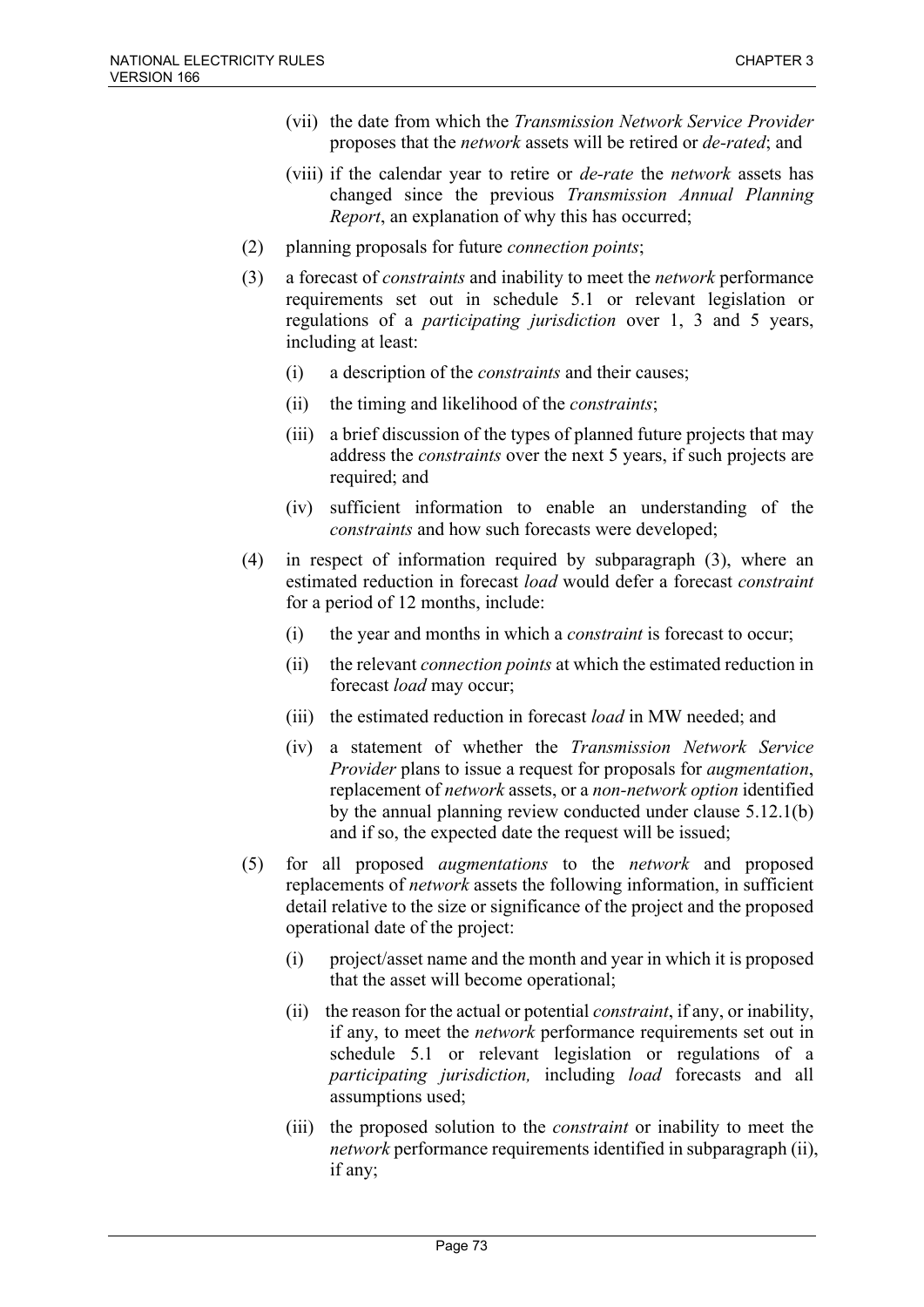- (iv) total cost of the proposed solution;
- (v) whether the proposed solution will have a *material inter-network impact.* In assessing whether an *augmentation* to the *network* will have a *material inter-network impact* a *Transmission Network Service Provider* must have regard to the objective set of criteria *published* by *AEMO* in accordance with clause 5.21 (if any such criteria have been *published* by *AEMO*); and
- (vi) other reasonable *network options* and *non-network options* considered to address the actual or potential *constraint* or inability to meet the *network* performance requirements identified in subparagraph (ii), if any. Other reasonable *network* and *nonnetwork options* include, but are not limited to, *interconnectors*, *generation* options, demand side options, *market network service* options and options involving other *transmission* and *distribution networks*;
- (6) the manner in which the proposed *augmentations* and proposed replacements of *network* assets relate to the most recent *Integrated System Plan*;
- (6A) for proposed new or modified *emergency frequency control schemes*, the manner in which the project relates to the most recent *power system frequency risk review*;
- (6B) information about which parts of its *transmission network* are *designated network assets* and the identities of the owners of those *designated network assets*;
- (7) information on the *Transmission Network Service Provider's asset management* approach, including:
	- (i) a summary of any *asset management* strategy employed by the *Transmission Network Service Provider*;
	- (ii) a summary of any issues that may impact on the system *constraints* identified in the *Transmission Annual Planning Report* that has been identified through carrying out *asset management*; and
	- (iii) information about where further information on the *asset management* strategy and methodology adopted by the *Transmission Network Service Provider* may be obtained.
- (8) any information required to be included in a *Transmission Annual Planning Report* under:
	- (i) clauses 5.16.3(c) and 5.16A.3 in relation to a *network* investment which is determined to be required to address an urgent and unforeseen *network* issue; or
	- (ii) clauses  $5.20B.4(h)$  and (i) and clauses  $5.20C.3(f)$  and (g) in relation to *network* investment and other activities to provide *inertia network services*, *inertia support activities* or *system strength services*.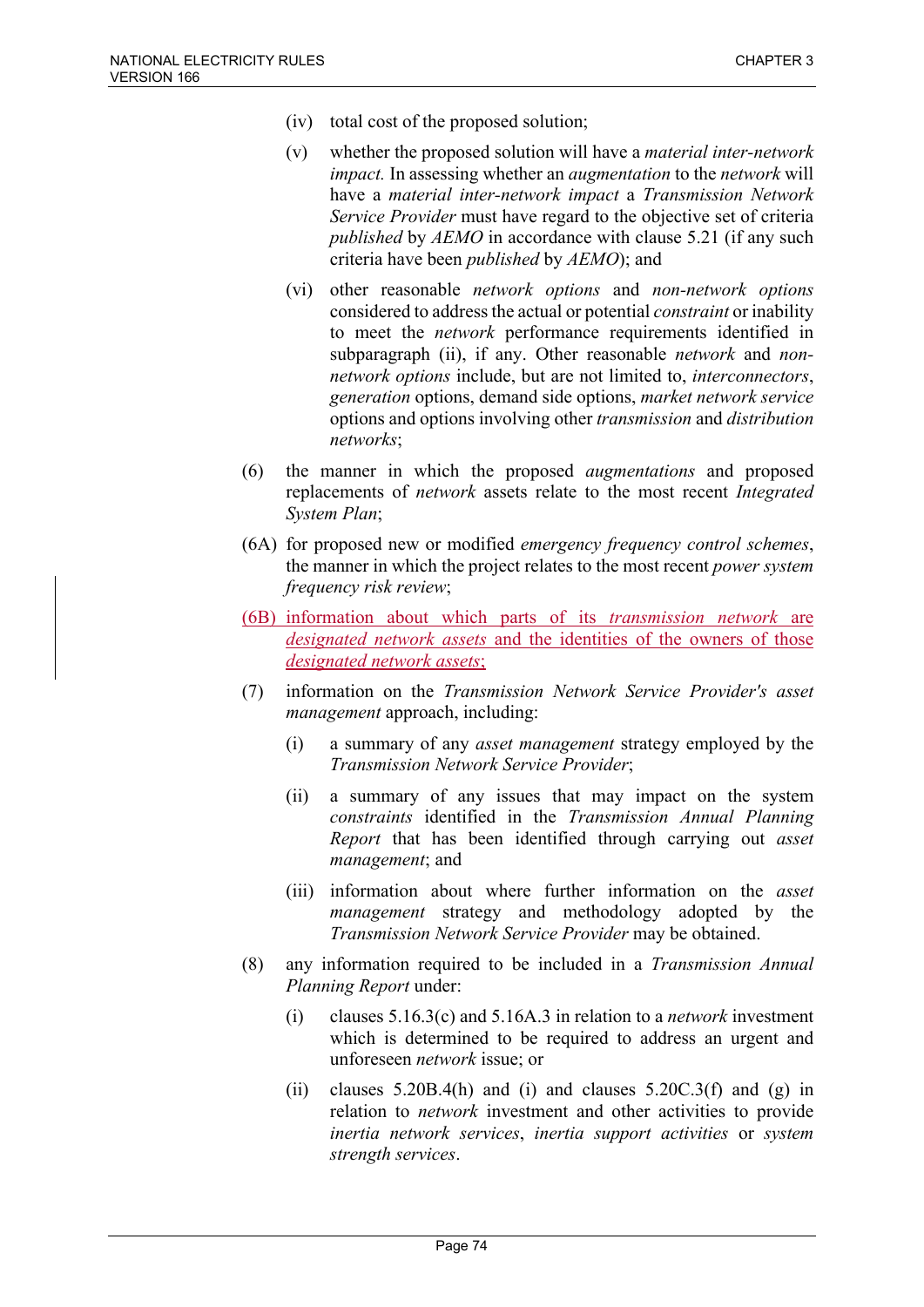- (9) emergency controls in place under clause S5.1.8, including the *Network Service Provider's* assessment of the need for new or altered emergency controls under that clause;
- (10) *facilities* in place under clause S5.1.10;
- (11) an analysis and explanation of any other aspects of the *Transmission Annual Planning Report* that have changed significantly from the preceding year's *Transmission Annual Planning Report*, including the reasons why the changes have occurred; and
- (12) the results of joint planning (if any) undertaken with a *Transmission Network Service Provider* under clause 5.14.3 in the preceding year, including a summary of the process and methodology used by the *Transmission Network Service Providers* to undertake joint planning and the outcomes of that joint planning.
- (d) A *declared transmission system operator* for all or part of the *declared shared network* must provide to *AEMO* within a reasonable period of receiving a request, such information as reasonably requested by *AEMO* to enable it to comply with:
	- (1) clause 5.12.1(b)(5);
	- (2) clause  $5.12.1(b)(6)$ ;
	- (3) clause  $5.12.2(c)(1A);$
	- (4) clauses  $5.12.2(c)(4)$ ,  $(5)$  and  $(6)$  as they relate to the proposed replacement of *network* assets; and
	- (5) clause 5.12.2(c)(7).

# **Schedule 5.6 Terms and Conditions of Connection agreements and network operating agreements**

# **Part A Connection agreements**

The *connection agreements* must contain the specific conditions that have been agreed to for *connection* and access to the *transmission network* or *distribution network*, including but not limited to:

- (a) details of the *connection point* including the *distribution network* coupling points where appropriate;
- (b) *metering* arrangements and adjustments for losses where the point of *metering* is significantly different to the *connection point*;
- (c) authorised demand which may be taken or supplied at the *connection point* (under specified conditions);
- (c1) details of each *access standard* agreed between the *Network Service Provider* and the *Registered Participant* and all related conditions of agreement resulting from the application of any access provisions contained in schedule 5.1 for *Network Service Providers*, or schedule 5.2 for *Generators*, or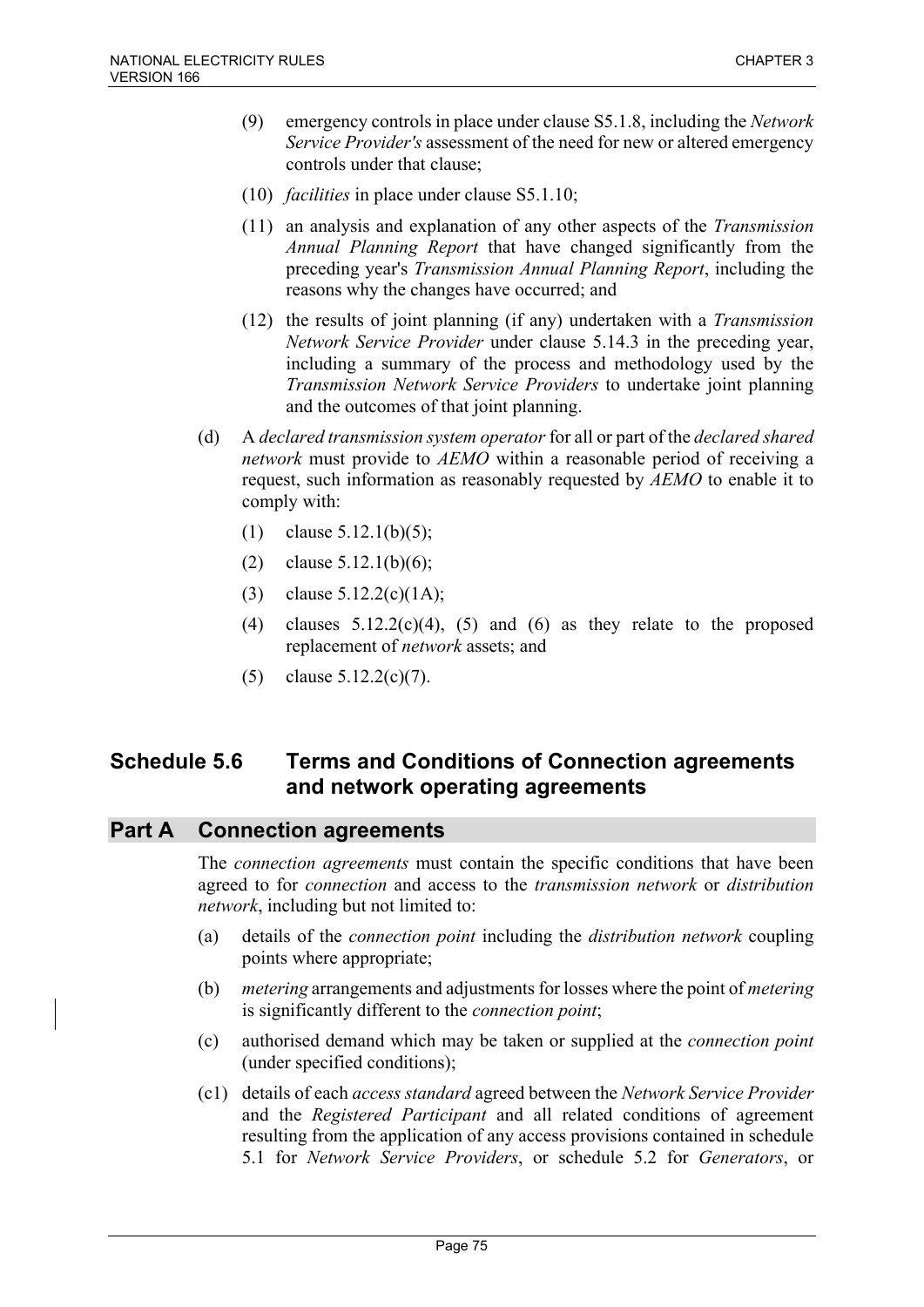schedule 5.3 for *Customers*, or schedule 5.3a for *Market Network Service Providers*;

- (c2) details of any *system strength remediation scheme* agreed, determined or modified in accordance with clause 5.3.4B and associated terms and conditions;
- (c3) details of any *system strength connection works*;
- (d) *connection service* charges;
- (e) payment conditions;
- (f) duration and termination conditions of the *connection agreement*;
- (g) terms, conditions and *constraints* that have been agreed to for *connection* to the *network* to protect the legitimate interest of the *Network Service Providers* including rights to *disconnect* the *Registered Participant* for breach of commercial undertakings;
- (h) details of any agreed standards of *reliability* of *transmission service* or *distribution service* at the *connection points* or within the *network*;
- (i) testing intervals for *protection systems* associated with the *connection point*;
- (j) agreed protocols for maintenance co-ordination;
- (k) where an expected *load*, to be connected to a *network*, has a *peak load* requirement in excess 10 MW, the provision, installation, operation and maintenance of automatic *load* shedding facilities for 60 percent of the *load* at anytime;
- (l) terms and conditions of access to the *metering installation* for the *Metering Provider* and access to *metering installations* type 4A, 5 and 6 for the *Metering Data Provider*;
- (m) the arrangements for the provision of services relating to *non-contestable IUSA components* (if applicable);
- (n) the functional specifications for the *contestable IUSA components*; and
- (o) if the *Connection Applicant* has obtained services related to a *contestable IUSA components* other than from the *Primary Transmission Network Service Provider* and intends to transfer ownership of some or all of those components to the *Primary Transmission Network Service Provider*, arrangements for the transfer of ownership of those components upon energisation of the *identified user shared asset* to the *Primary Transmission Network Service Provider* (if applicable) and how any defects liabilities will be managed.

The *connection agreements* may include other technical, commercial and legal conditions governing works required for the *connection* or *extension* to the *network* which the parties have negotiated and agreed to. The circumstances under which the terms of the *connection agreement* would require renegotiation may also be included.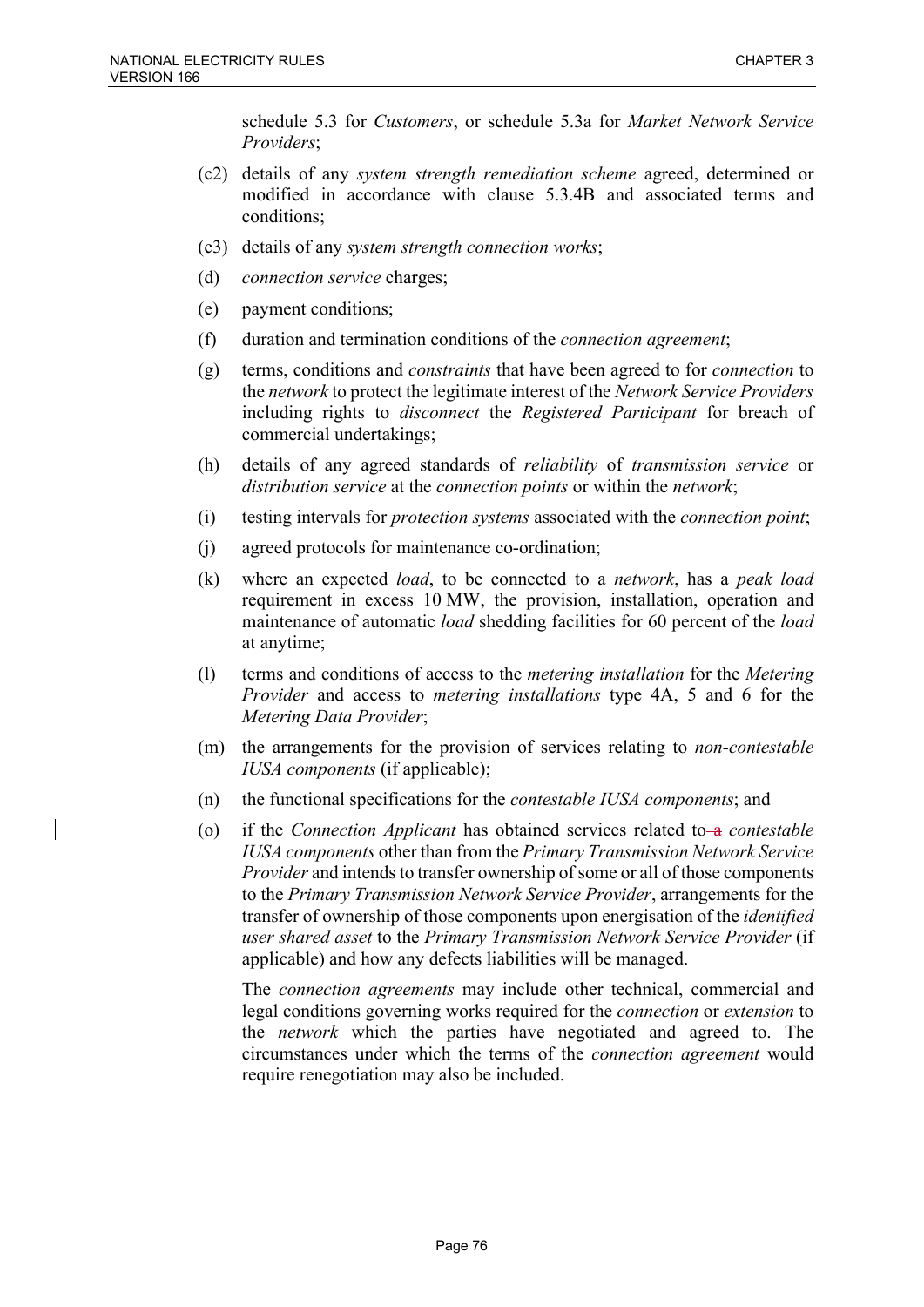# **Part B Network Operating Agreements**

A *network operating agreement* between the *Primary Transmission Network Service Provider* and the owner of *contestable IUSA components* or *designated network assets* must include provisions relating to:

- (a) agreed boundaries and physical connection obligations and interface between the *identified user shared asset*, *designated network asset* and the rest of the *transmission network*;
- (b) conditions to transfer operational control of the asset to the *Primary Transmission Network Service Provider*;
- (c) the standard of care to apply to the *Primary Transmission Network Service Provider* in providing operation and maintenance services;
- (d) insurance obligations;
- (e) termination, events of default and force majeure regime;
- (f) liability and indemnity; and
- (g) defect warranties.

**[…]**

# **Schedule 5.11 Negotiating principles for negotiated transmission services (clause 5.2A.6)**

### This Schedule does not apply to *DNA services*.

- 1 The price for a *negotiated transmission service* should be based on the costs incurred in providing that service, determined in accordance with the principles and policies set out in the *Cost Allocation Methodology* for the relevant *Transmission Network Service Provider*.
- 2 Subject to paragraphs (3) and (4), the price for a *negotiated transmission service* should be at least equal to the avoided cost of providing it but no more than the cost of providing it on a stand-alone basis.
- 3 If the *negotiated transmission service* is the provision of a *shared transmission service* that:
	- (1) exceeds the *network* performance requirements (if any) which that *shared transmission service* is required to meet under any *jurisdictional electricity legislation*; or
	- (2) exceeds the *network* performance requirements set out in schedules 5.1a and 5.1,

then the differential between the price for that service and the price for the *shared transmission service* which meets (but does not exceed) the *network* performance requirements under any *jurisdictional electricity legislation* or as set out in Schedules 5.1a and 5.1 (as the case may be) should reflect the increase in the *Transmission Network Service Provider's* incremental cost of providing that service.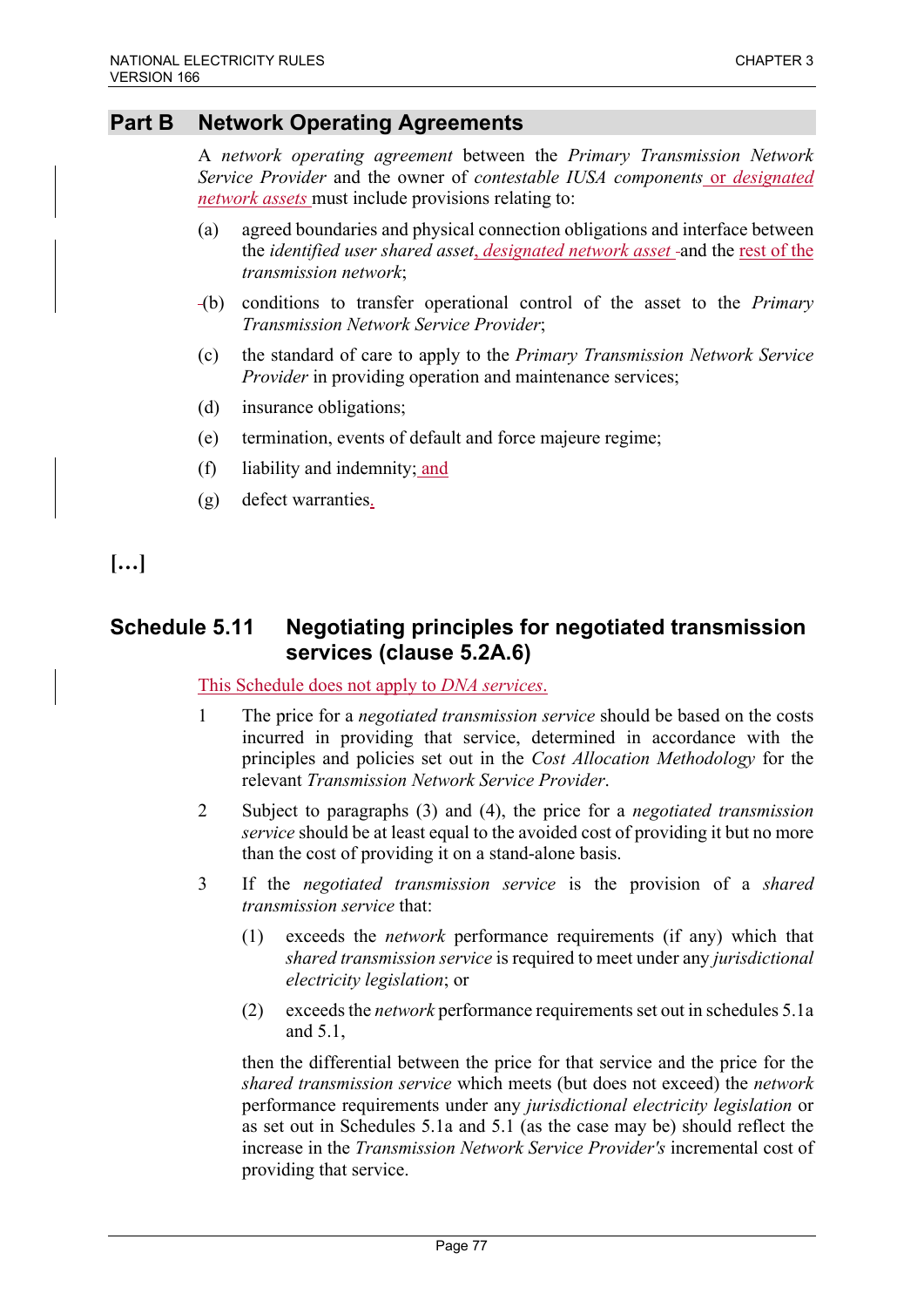- 4 If the *negotiated transmission service* is the provision of a *shared transmission service* that does not meet (and does not exceed) the *network* performance requirements set out in Schedules 5.1a and 5.1, the differential between the price for that service and the price for the *shared transmission service* which meets (but does not exceed) the *network* performance requirements set out in Schedules 5.1a and 5.1 should reflect the amount of the *Transmission Network Service Provider's* avoided cost of providing that service.
- 5 The price for a *negotiated transmission service* must be the same for all *Transmission Network Users* unless there is a material difference in the costs of providing the *negotiated transmission service* to different *Transmission Network Users* or classes of *Transmission Network Users*.
- 6 The price for a *negotiated transmission service* should be subject to adjustment over time to the extent that the assets used to provide that service are subsequently used to provide services to another person, in which case such adjustment should reflect the extent to which the costs of that asset is being recovered through charges to that other person.
- 7 The price for a *negotiated transmission service* should be such as to enable the *Transmission Network Service Provider* to recover the efficient costs of complying with all *regulatory obligations or requirements* associated with the provision of the *negotiated transmission service*.
- 8 The *terms and conditions of access* for a *negotiated transmission service* should be fair and reasonable and consistent with the safe and reliable operation of the *power system* in accordance with the *Rules* (for these purposes, the price for a *negotiated transmission service* is to be treated as being fair and reasonable if it complies with principles (1) to (7) of this Schedule 5.11).
- 9 The *terms and conditions of access* for a *negotiated transmission service* (including, in particular, any exclusions and limitations of liability and indemnities) must not be unreasonably onerous taking into account the allocation of risk between the *Transmission Network Service Provider* and the other party, the price for the *negotiated transmission service* and the costs to the *Transmission Network Service Provider* of providing the *negotiated transmission service*.
- 10 The *terms and conditions of access* for a *negotiated transmission service* should be provided in a manner that does not adversely affect the safe and reliable operation of the *power system* in accordance with the *Rules*.
- 11 The *Connection Applicant* should only be required to pay the costs directly incurred as a result of its *connection*, including its share of costs associated with an *identified user shared asset*.
- 12 Subsequent connections to an *identified user shared asset* by other *connecting* parties should not adversely affect the *negotiated transmission services* provided to the original *identified user group* for that *identified user shared asset*.
- 13 Subject to principle 11, future *Connection Applicants* should pay for a proportion of the costs paid by the *identified user groups* for *negotiated*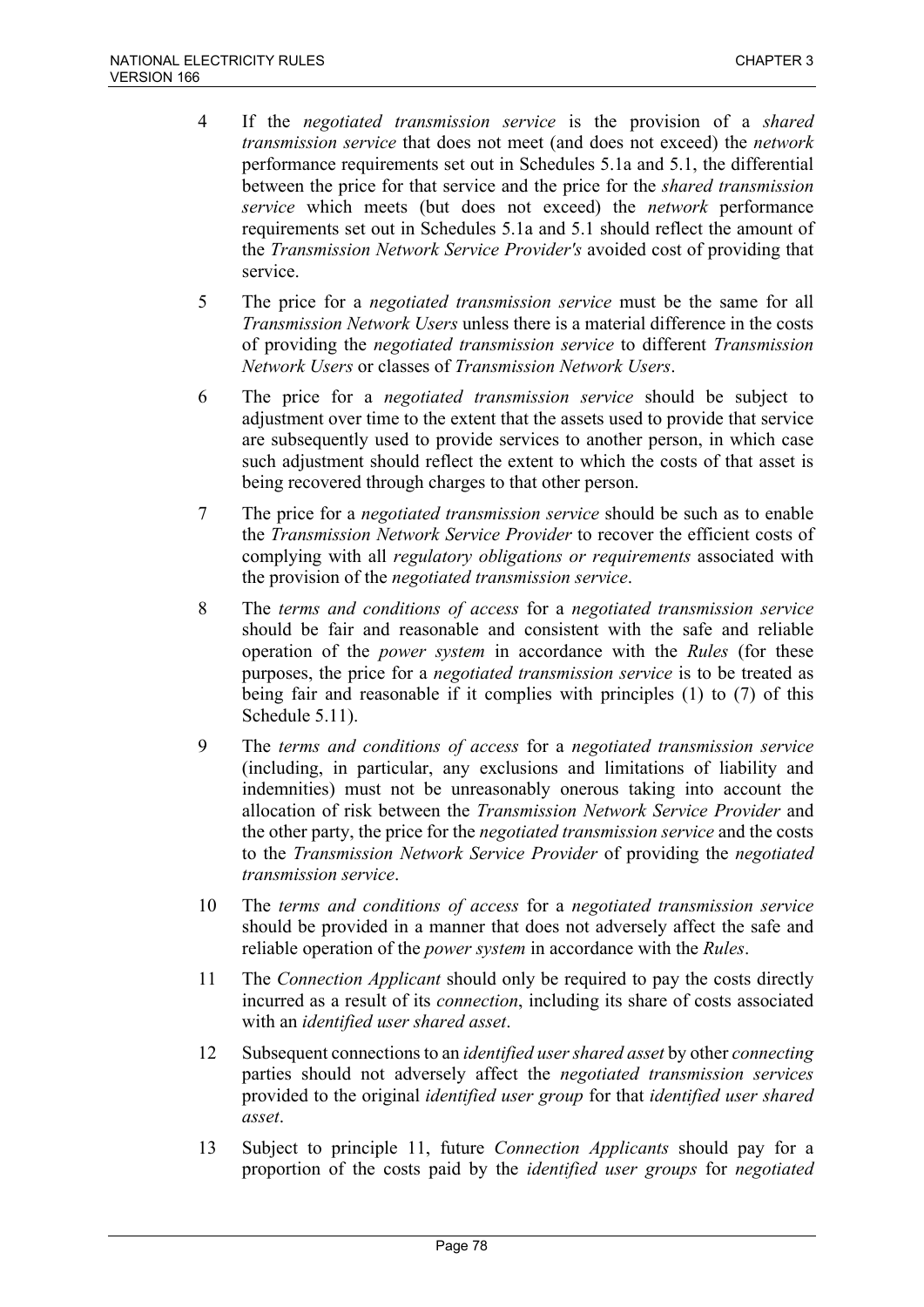*transmission services*. The proportion of costs will be calculated with respect to:

- (1) the relative capacity of the *Connection Applicant's generating plant*; or
- (2) the relative number of bays; or
- (3) respective bays,

with the applicable cost sharing methodology determined as appropriate by the nature of the *negotiated transmission services*.

# **Schedule 5.12 Negotiating principles for large DCADNA services**

References to an 'existing connected party' in this Schedule means a person who has a *connection agreement* in respect of a *designated network asset* and who may also be the owner of the *designated network asset*.

- 1 Subject to principle 2, the price for a *DNA service* should be at least equal to the reasonable estimate of avoided cost of providing it but no more than the reasonable estimate of cost of providing it on a stand-alone basis. Avoided costs may include without limitation the following costs that would be incurred by the existing *connected* party and the owner of the *designated network asset*:
	- (a) capital costs incurred by the owner of the *designated network asset* for the increase in the capacity or alteration to that existing *designated network asset* including the moving of metering and other related equipment, to provide the *DNA service*;
	- (b) any lost revenue incurred by the owner of the *designated network asset*  or existing connected party during an upgrade of, or alteration to the existing *designated network asset*;
	- (c) any changes in revenue incurred by the existing connected party resulting from changes to its *marginal loss factor* caused by the subsequent *connection* to the *designated network asset*;
	- (d) any increase in operation and maintenance costs incurred by the owner of the *designated network asset* caused by the subsequent *connection* to the *designated network asset*;
	- (e) increase in the costs of any charges for *use of system services* incurred by the existing connected party caused by the subsequent *connection* to the *designated network asset*.
- 2 If the avoided cost of providing a *DNA service* is greater than the cost of providing that service on a stand-alone basis, the price for the *DNA service* may be less, but must be no more, than the avoided cost.

### **Note:**

As avoided costs includes revenue losses, there may be scenarios where the avoided cost of providing the *DNA service* is higher than the stand-alone costs of constructing new assets to provide that *DNA service*.

3 The price for a *DNA service* should be such as to enable the owner of the *designated network asset* to recover the efficient costs of complying with all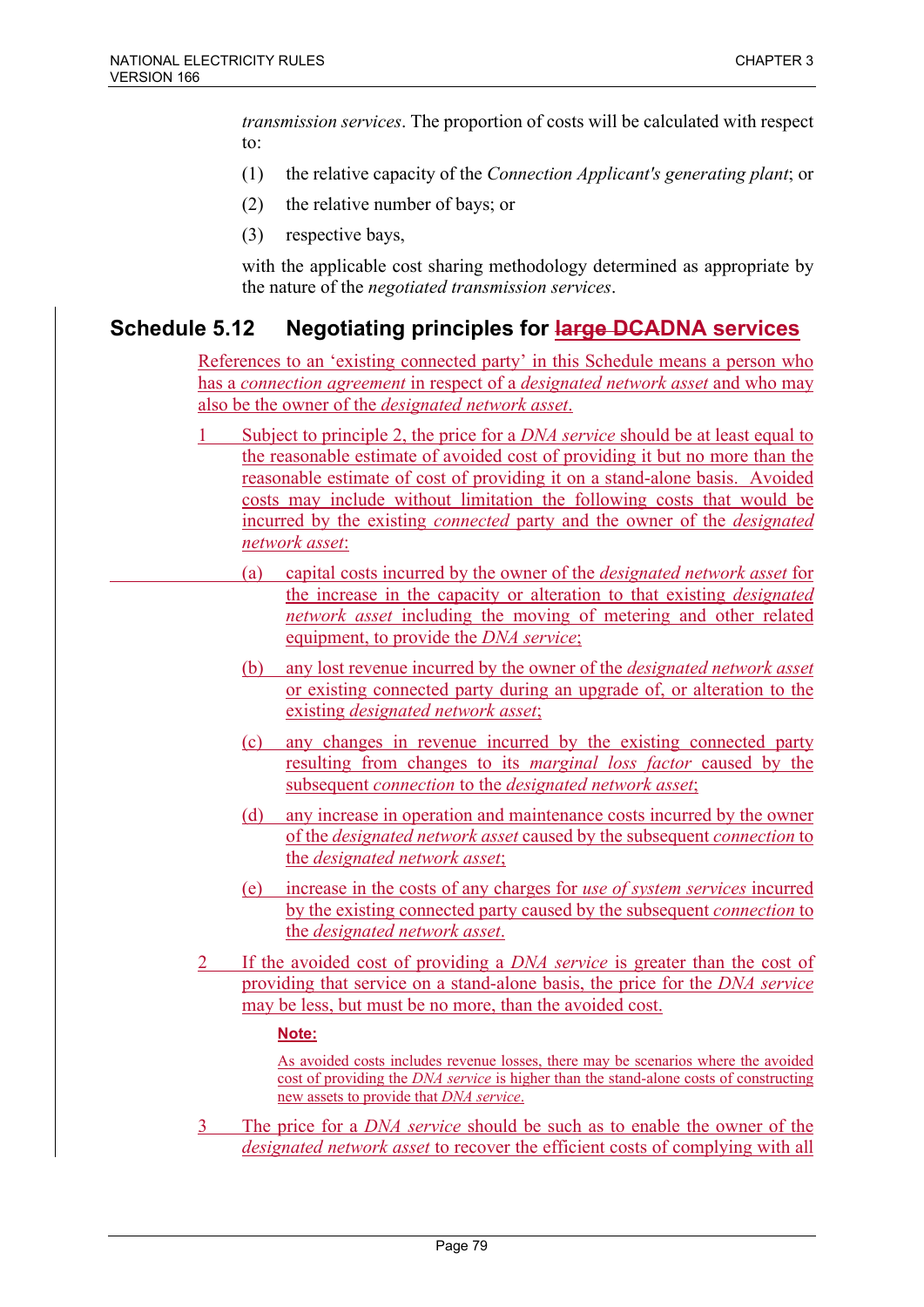*regulatory obligations or requirements* associated with the provision of the *DNA service*.

- 1 Principles 2 -7 of schedule 5.11 apply in relation to *connection* and access to *large DCA services*, except a reference to a *negotiated transmission service* and a *Transmission Network Service Provider* will be taken to be a reference to a *large DCA service* and a *Dedicated Connection Asset Service Provider* respectively.
- 2 An applicant for *large DCA services* should pay for the cost of any enlargement or increase in capacity of (an "**upgrade**"), or alterations to, an existing *large dedicated connection asset* required to provide it with *large DCA services*, including the moving of metering and other related equipment, necessary for the applicant's *connection* to the *large dedicated connection asset*.
- 3 The *connection* of an applicant to an existing *large dedicated connection asset* and access to *large DCA services* must not adversely affect the *access standards*, including *performance standards* and *power transfer capability* of an existing connecting party at the time of the access application by the applicant.
- 44 The *connection* of an applicant to an existing *large dedicated connectiondesignated network asset* and access to *large DCA DNA services* must not adversely affect contractual rights and obligations of an gexisting connected party to the *large dedicated connectiondesignated network asset* with the relevant *Dedicated Connection Asset Service* owner of a *designated network asset*.
- 5An applicant must compensate the *Dedicated Connection Asset Service Provider* (and any existing connecting party) for any lost revenue incurred during an upgrade of, or alterations to, an existing *large dedicated connection asset* and metering and other related equipment moves to provide for the *connection* and operation of the applicant's *facilities* and access to *large DCA services*.
- 65 The *connection* of an applicant to a *large dedicated connectiondesignated network asset* and access to *DNAlarge DCA services* must not:
	- (a) prevent an existing connecting party at the time of the applicant's access application from obtaining a sufficient amount of *large DCA services* to be able to meet that person's reasonably anticipated requirements, measured at the time of the access application by the applicant;
	- (ba) result in the applicant becoming the owner of any part of the existing *large dedicated connectiondesignated network asset* or upgrade of that asset without the consent of the existing owner;
	- (be) require an existing connecting existing connected party or the owner of the *designated network large dedicated connection asset* to bear all or some of the costs of an upgrade of the *large dedicated connectiondesignated network asset* or maintaining an upgrade;
	- (cd) require an existing connectingexisting connected party to the *large dedicated connectiondesignated network asset* to bear all or some of the costs of an inter*connection* to the *large dedicated connectiondesignated network asset* or maintaining an inter *connection*; or-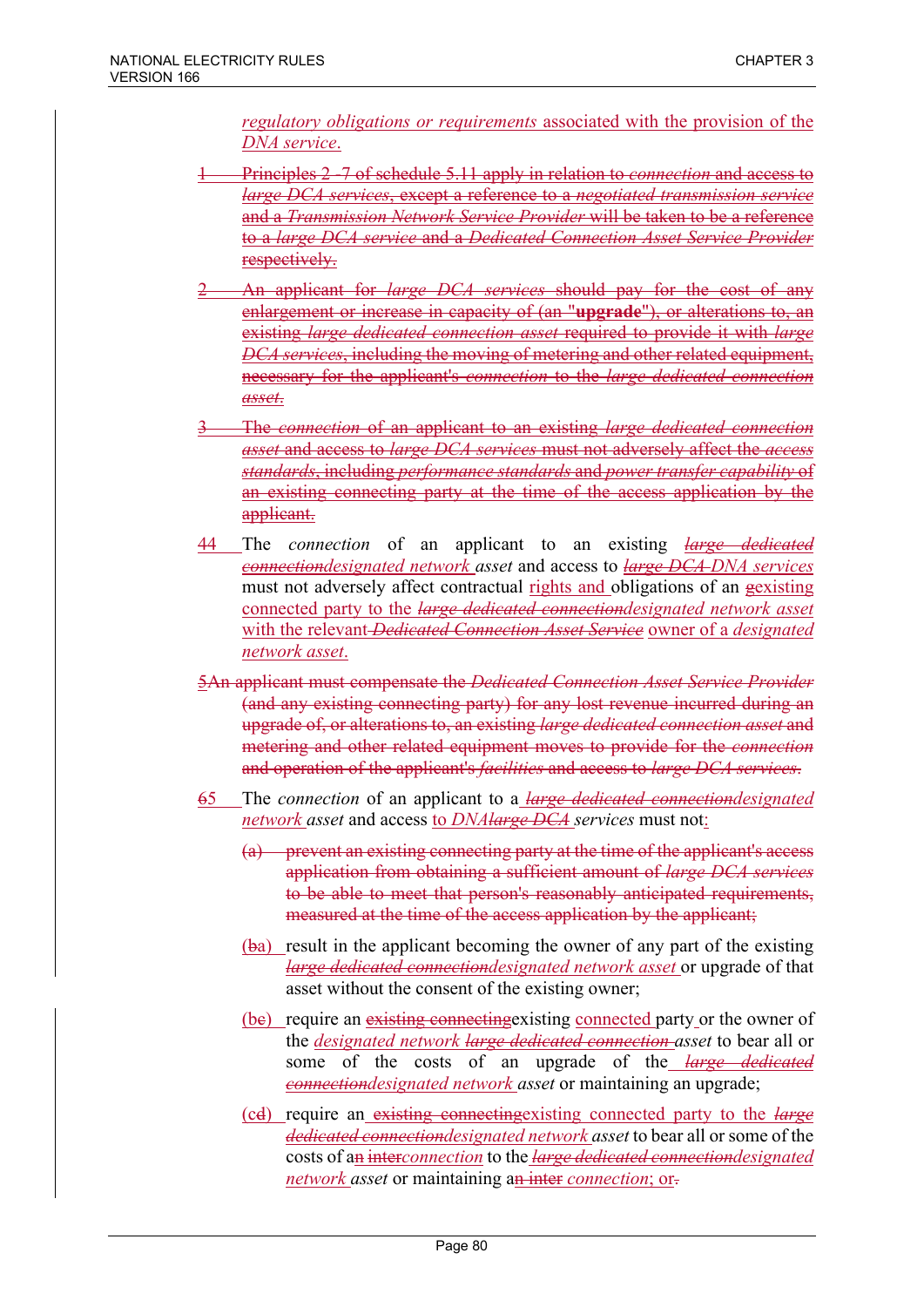(d) require the owner of a *designated network asset* to extend or replicate the *designated network asset*.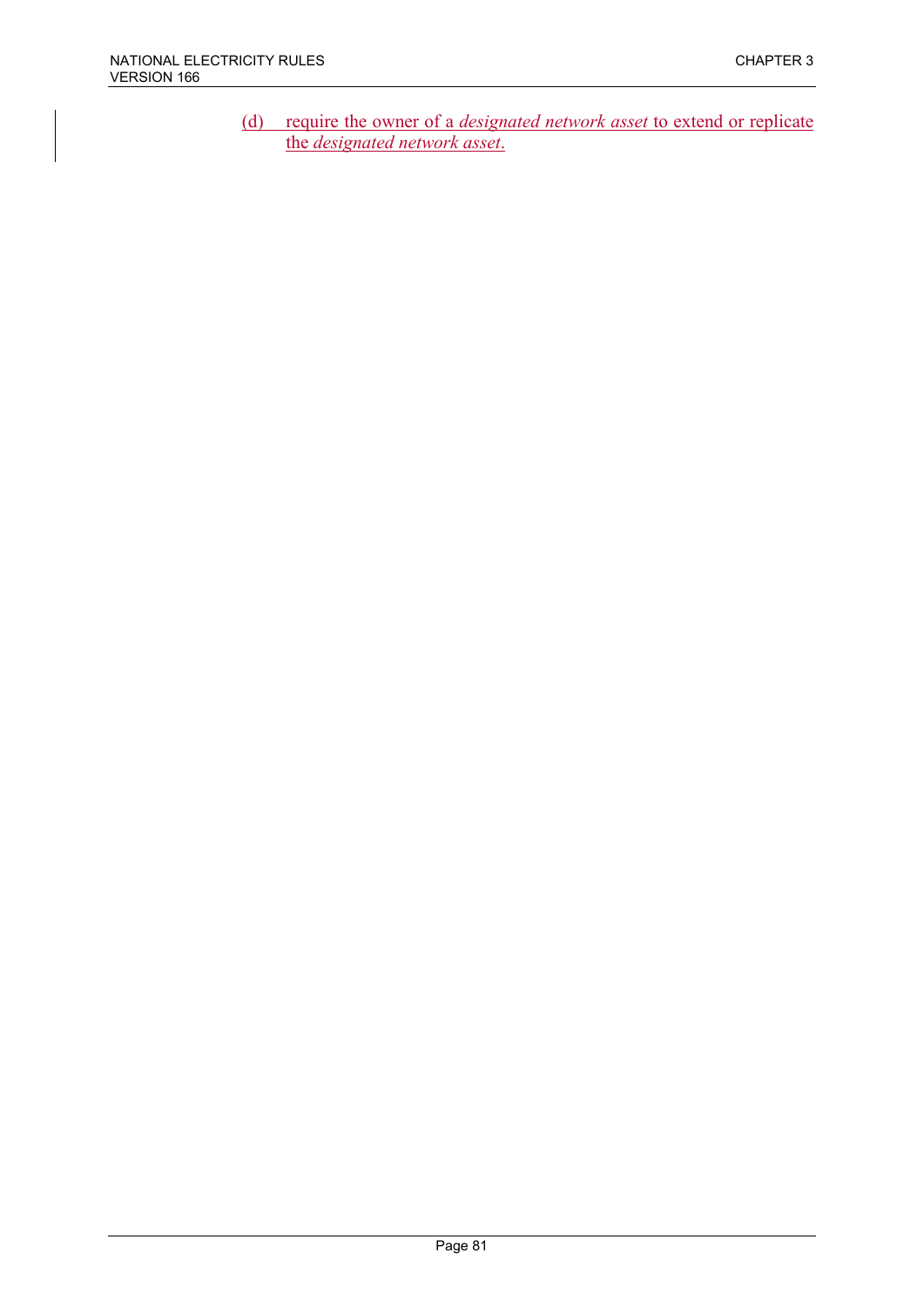# **CHAPTER 6A**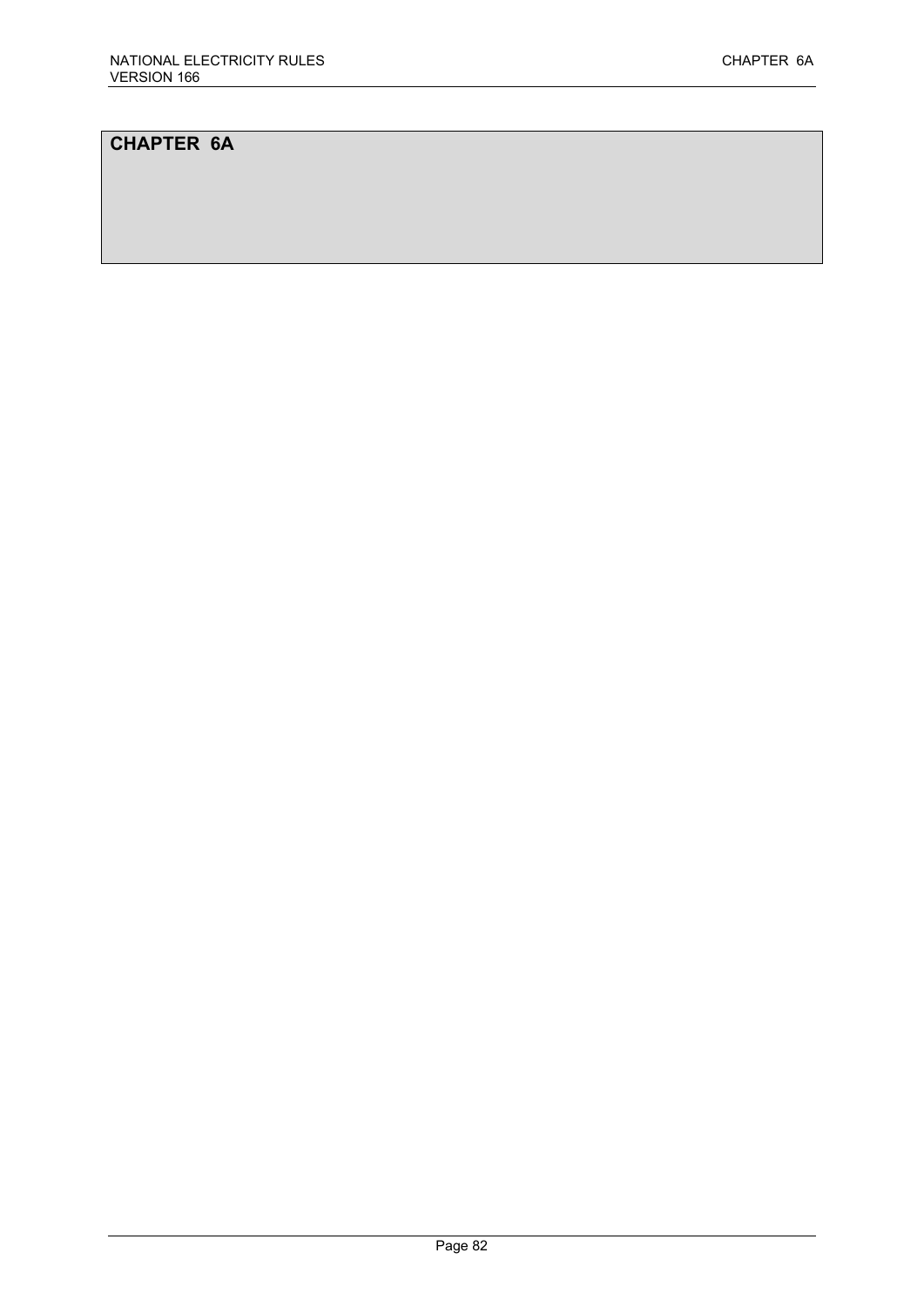# **6A.23 Pricing Principles for Prescribed Transmission Services**

### **6A.23.1 Introduction**

- (a) This rule 6A.23 sets out the principles that constitute the *Pricing Principles for Prescribed Transmission Services*.
- (b) The *Pricing Principles for Prescribed Transmission Services* are given effect by *pricing methodologies*.

### **6A.23.2 Principles for the allocation of the aggregate annual revenue requirement**

The *aggregate annual revenue requirement* for *prescribed transmission services* provided by a *Transmission Network Service Provider* is to be allocated in accordance with the following principles:

- (a) The *AARR* for a *Transmission Network Service Provider* must be allocated to each *category of prescribed transmission services* in accordance with the *attributable cost share* for each such category of services.
- (b) This allocation results in the *annual service revenue requirement* (*ASRR*) for that category of services.
- (c) The allocation of the *AARR* must be such that:
	- (1) every portion of the *AARR* is allocated; and
	- (2) the same portion of the *AARR* is not allocated more than once.
- (d) Where, as a result of the application of the *attributable cost share*, a portion of the *AARR* would be attributable to more than one category of *prescribed transmission services*, that *attributable cost share* is to be adjusted and applied such that any costs of a *transmission system* asset that would otherwise be attributed to the provision of more than one category of *prescribed transmission services*, is allocated as follows:
	- (1) to the provision of *prescribed TUOS services*, but only to the extent of the *stand-alone amount* for that *category of prescribed transmission services*;
	- (2) if any portion of the costs of a *transmission system* asset is not allocated to *prescribed TUOS services*, under subparagraph (1), that portion is to be allocated to *prescribed common transmission services*, but only to the extent of the *stand-alone amount* for that *category of prescribed transmission services*;
	- (3) if any portion of the costs of a *transmission system* asset is not attributed to *prescribed transmission services* under subparagraphs (1) and (2), that portion is to be attributed to *prescribed entry services* and/or *prescribed exit services*.

## **6A.23.3 Principles for the allocation of the annual service revenue requirement to connection points**

The allocation of the *annual service revenue requirement* of a *Transmission Network Service Provider* for each *category of prescribed transmission services* to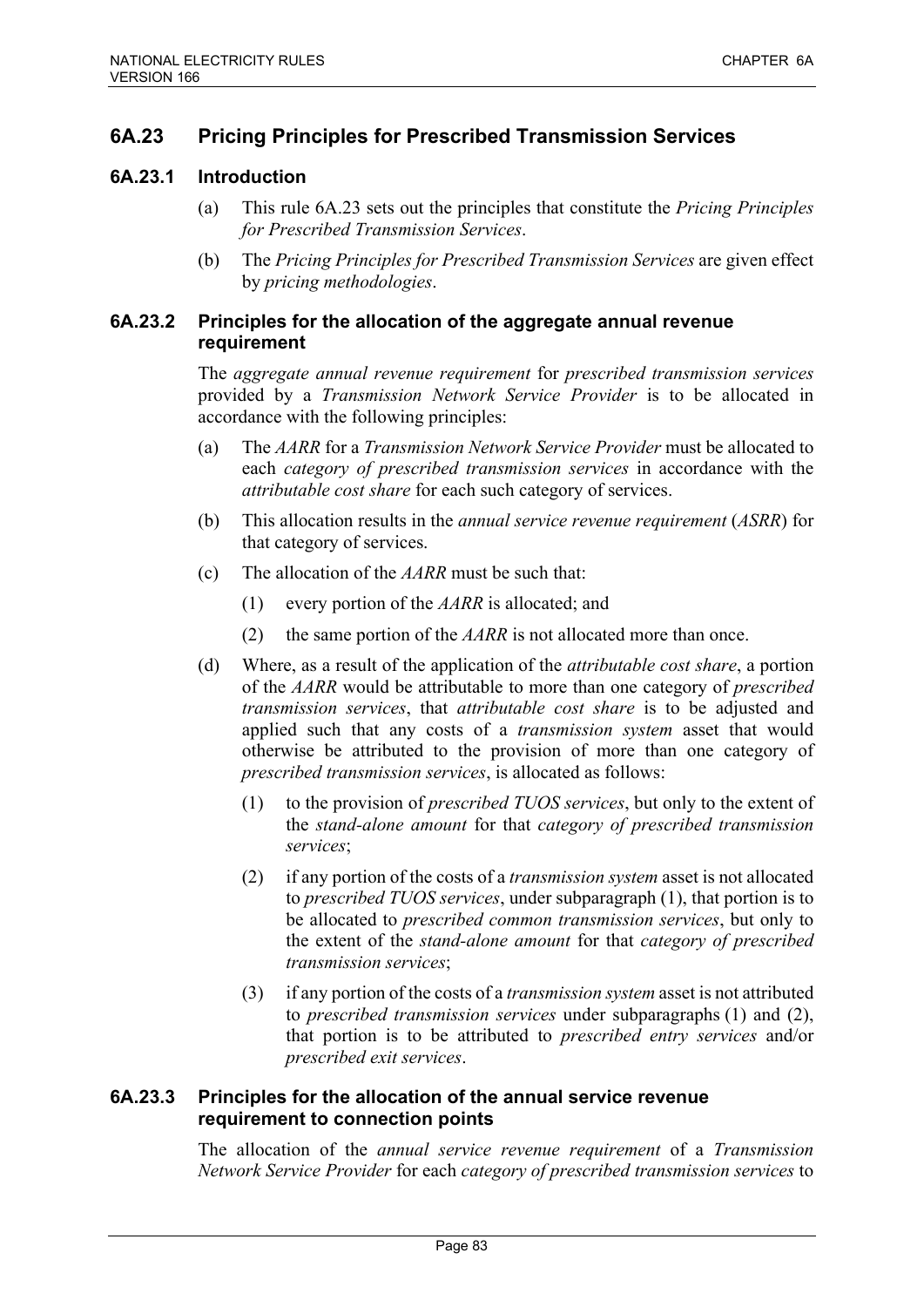the relevant *connection points* (other than the *connection points* of any *Market Network Service Provider*), and the manner and sequence in which adjustments can be made to those allocations, for the relevant *regulatory year* to which the *maximum allowed revenue* relates, must be in accordance with the following principles:

- (a) The *annual service revenue requirement* for *prescribed TUOS services* is to be allocated between a locational component (*pre-adjusted locational component*) and a non-locational component (*pre-adjusted non-locational component*) either:
	- (1) as to 50% to each component; or
	- (2) an alternative allocation to each component, that is based on a reasonable estimate of future *network* utilisation and the likely need for future *transmission* investment, and that has the objective of providing more efficient locational signals to *Market Participants*, *Intending Participants* and end users.
- (b) Subject to paragraph (d), the *pre-adjusted locational component* is to be adjusted by:
	- (1) subtracting any amount estimated as proceeds from *auctions* or any portion of *settlements residue* allocated to the *directional interconnector* which is not the subject of a *SRD agreement* estimated to be receivable by the *Transmission Network Service Provider* from the *connection points* for each relevant *directional interconnector* as referred to in clause 3.18.4, with that amount including an adjustment calculated in accordance with paragraph (f); and
	- (2) adding or subtracting the amount estimated by the *Co-ordinating Network Service Provider* for the *modified load export charge* receivable by or payable to the *Transmission Network Service Provider* under clause 6A.29A.5, with that amount including an adjustment calculated in accordance with paragraph (f),

(the *adjusted locational component*).

- (c) If the *adjusted locational component* is a positive amount, it is to be allocated to *transmission network connection points* of *Transmission Customers* on the basis of their proportionate use of the relevant *transmission system* assets, excluding, to avoid doubt, assets which constitute a *identified user shared asset* or *designated network asset*. The *CRNP methodology* and the *modified CRNP methodology* are two permitted methodologies to estimate the proportionate use of the relevant *transmission system* assets as referred to in paragraph (b).
- (d) If the *adjusted locational component* is a negative amount, then the *adjusted locational component* will be deemed to be zero and the absolute value of that negative amount is to be subtracted from the *pre-adjusted non-locational component* under subparagraph (e)(1).
- (e) The *pre-adjusted non-locational component* is to be adjusted by:
	- (1) subtracting the absolute value of the amount (if any) referred to in paragraph (d);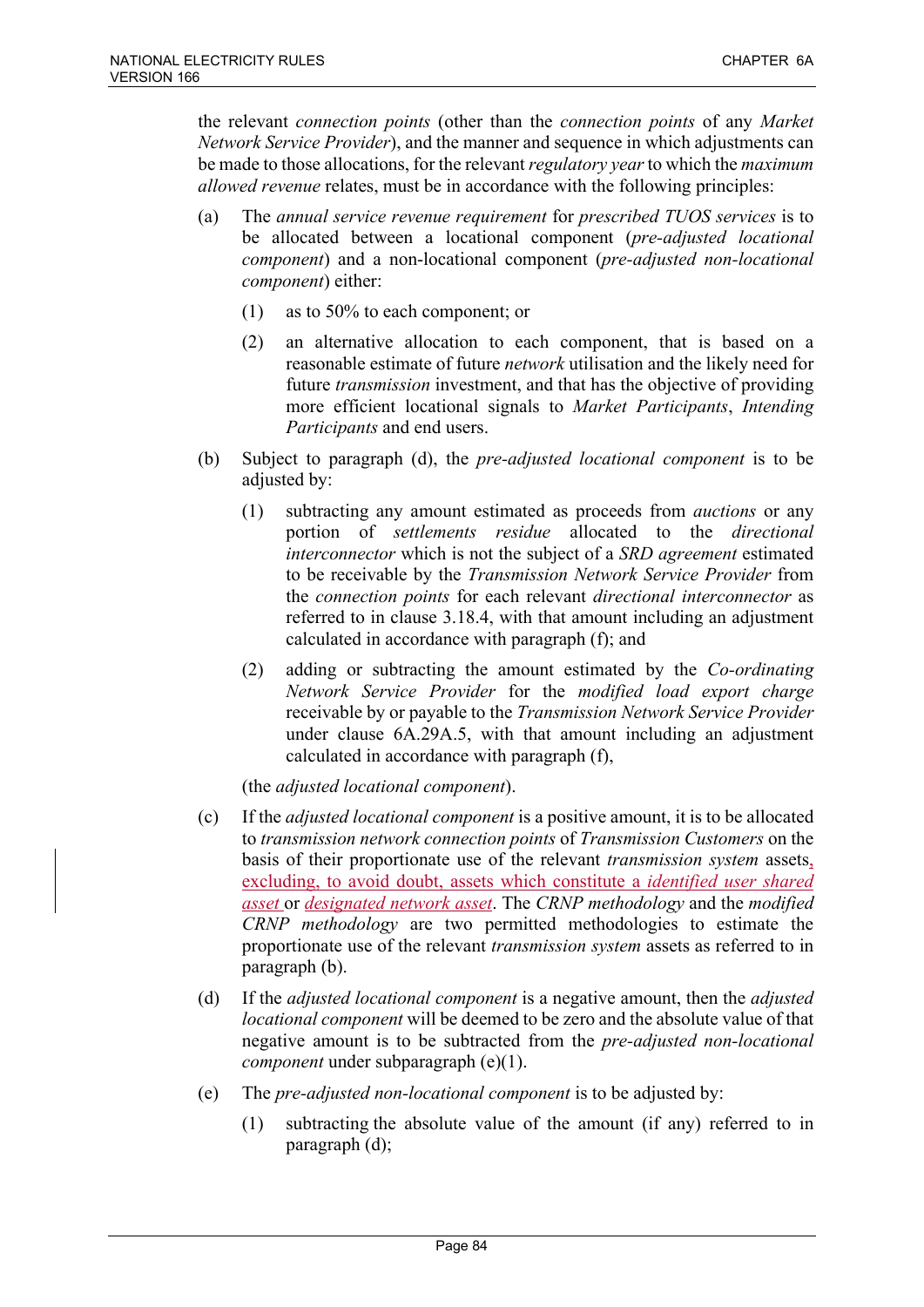- (2) adding or subtracting any amount for *settlements residue* (not being any *auction* amount referred to in subparagraph (b)(1) or *settlements residue* that accrue on a *designated network asset* due to *boundary point loss factors*, but otherwise including any amount of *settlements residue* due to *intra-regional loss factors*) estimated to be receivable by or payable to the *Transmission Network Service Provider* in accordance with clause  $3.6.5(a)(3)$ ;
- (3) adding or subtracting any adjustment arising as a result of the application of clauses 6A.23.4(c) and (d);
- (4) adding or subtracting any amount arising as a result of the application of prudent discounts (if any) under clauses 6A.26.1(d) to (g);
- (5) adding or subtracting any *over-recovery amount* or *under-recovery amount*, with that amount including an adjustment calculated in accordance with paragraph (f); and
- (6) adding the amount of *NTP function* fees advised to the *Co-ordinating Network Service Provider* in accordance with clause 2.11.3(ba),

(the *adjusted non-locational component*).

- (f) The adjustment referred to in subparagraphs  $(b)(1)$ ,  $(b)(2)$  and  $(e)(5)$  must be calculated as the sum of:
	- (1) the difference between:
		- (i) the estimated amount payable or receivable for a service (or component of a service) referred to in subparagraphs  $(b)(1)$ ,  $(b)(2)$ and  $(e)(5)$  in year  $t - 1$ ; and
		- (ii) the amount actually payable or receivable for that service (or that component of service) in year t - 1;
	- (2) the difference between:
		- (i) the actual amount payable or receivable for that service (or that component of service) in year t - 2; and
		- (ii) the estimate of the amount payable or receivable for that service (or component of a service) in year t - 2 that was used for the purposes of clause (f)(1)(i) in accordance with the *Co-ordinating Network Service Provider's* or the *Transmission Network Service Provider's* (as the case may be) *pricing methodology* that applied in year t - 1; and
	- (3) grossed up on the basis of the *allowed rate of return* that applies to the *Transmission Network Service Provider* at the time when the further adjustment is to be made.
- (g) For the purposes of paragraph (f):

| "year t"        | means the <i>regulatory year</i> in which adjustments are<br>made under paragraph (f).                                     |
|-----------------|----------------------------------------------------------------------------------------------------------------------------|
| "year $t - 1$ " | means the <i>regulatory year</i> immediately prior to year t<br>or, where year t is the first year of a regulatory control |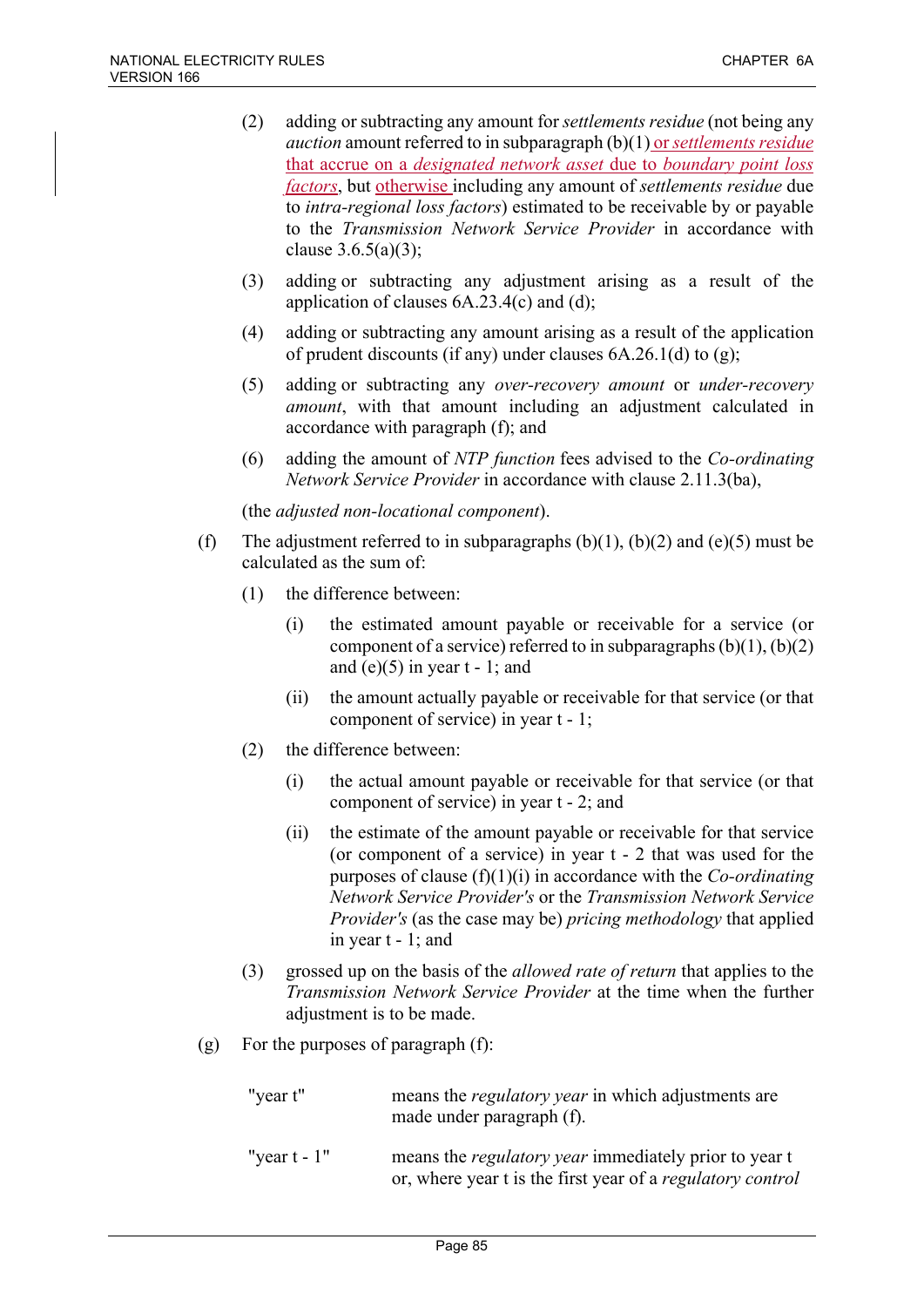*period*, the last *regulatory year* of the previous *regulatory control period*.

- "year t 2" means the *regulatory year* immediately prior to year t 1 or, where year t is the:
	- (1) first year of a *regulatory control period*, the penultimate *regulatory year* of the previous *regulatory control period*; and
	- (2) second year of a *regulatory control period*, the last *regulatory year* of the previous *regulatory control period*.
- (h) The *annual service revenue requirement* for *prescribed common transmission services* is to be adjusted by adding the operating and maintenance costs incurred in the provision of those services (to the extent that those costs were subtracted from the *maximum allowed revenue* in accordance with clause 6A.22.1).
- (i) The whole of the *annual service revenue requirement* for *prescribed entry services* is to be allocated to *transmission network connection points* (other than *connection points* of any *Market Network Service Provider*) in accordance with the *attributable connection point cost share* for *prescribed entry services* that are provided by the *Transmission Network Service Provider* at that *connection point*.
- (j) The whole of the *annual service revenue requirement* for *prescribed exit services* is to be allocated to *transmission network connection points* (other than *connection points* of any *Market Network Service Provider*) in accordance with the *attributable connection point cost share* for *prescribed exit services* that are provided by the *Transmission Network Service Provider* at that *connection point*.

### **6A.23.4 Principles for the recovery of the Annual Service Revenue Requirement as prices**

The recovery of the *annual service revenue requirement* for a *Transmission Network Service Provider* as prices for *Transmission Customers* (but not *Market Network Service Providers*) for the relevant *regulatory year* to which the *maximum allowed revenue* relates, must be made in accordance with the following principles:

- (a) The *Transmission Network Service Provider* must have separate prices for:
	- (1) *prescribed TUOS services adjusted locational component*;
	- (2) *prescribed TUOS services adjusted non-locational component*;
	- (3) *prescribed common transmission services*;
	- (4) *prescribed entry services*; and
	- (5) *prescribed exit services*.
- (b) Prices for recovering the *prescribed TUOS services adjusted locational component*: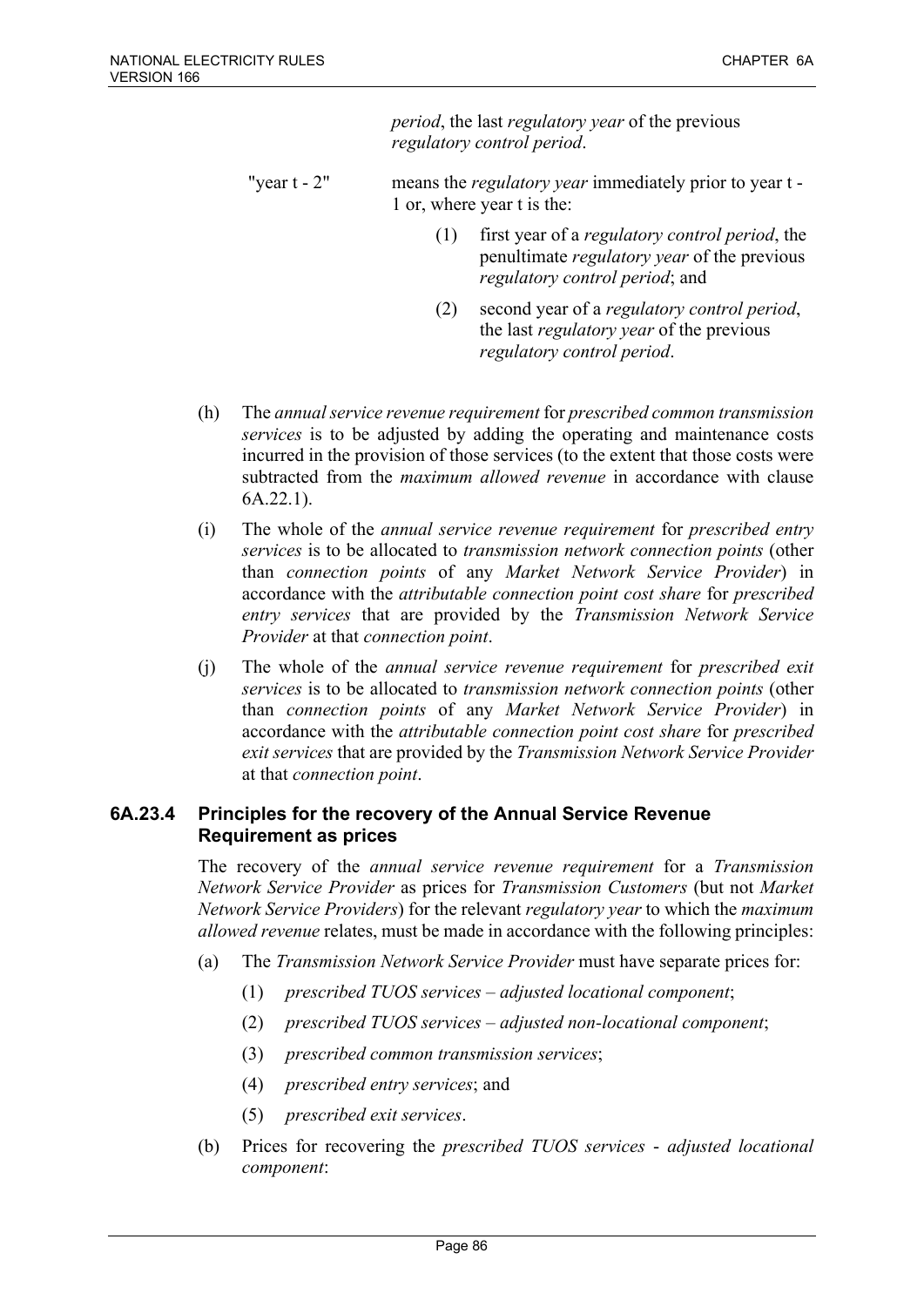- (1) must be based on demand at times of greatest utilisation of the *transmission network* by *Transmission Customers* and for which *network* investment is most likely to be contemplated;
- (2) subject to subparagraph (3) below, must not change by more than 2% on a *load* weighted average basis for the relevant *region* compared with the previous *regulatory year*; and
- (3) are not subject to the limitation in subparagraph (2):
	- (i) to the extent that the change in prices relate to the adjusted *modified load export charge* as referred to in clause  $6A.23.3(b)(2)$ ; or
	- (ii) if, since the commencement of the previous *regulatory year*:
		- (A) the *load* at the *connection point* has materially altered;
		- (B) in connection with that alteration, the *Transmission Customer* requested a renegotiation of its *connection agreement* with the *Transmission Network Service Provider*; and
		- (C) the *AER* approved the change.
- (c) If, in the case of an increase in prices for recovering the *prescribed TUOS services* - *adjusted locational component*, the application of paragraph (b)(2) would result in a shortfall for the *prescribed TUOS services* - *adjusted locational component*, any shortfall may be recovered by increasing the *prescribed TUOS services* - *non-locational component* in clause  $6A.23.3(e)(3)$ .
- (d) If, in the case of a decrease in prices for recovering the *prescribed TUOS services* - *adjusted locational component*, the application of paragraph (b)(2) would result in a surplus for the *prescribed TUOS services* - *adjusted locational component*, any surplus must be offset by decreasing the *prescribed TUOS services* - *non-locational component* in clause  $6A.23.3(e)(3)$ .
- (e) Prices for recovering the *prescribed TUOS services adjusted non-locational component* must be on a *postage-stamp basis*.
- (f) Prices for recovering *prescribed common transmission services* must be on a *postage-stamp basis*.
- (g) Prices for recovering *prescribed entry services* and *prescribed exit services* must be a fixed annual amount.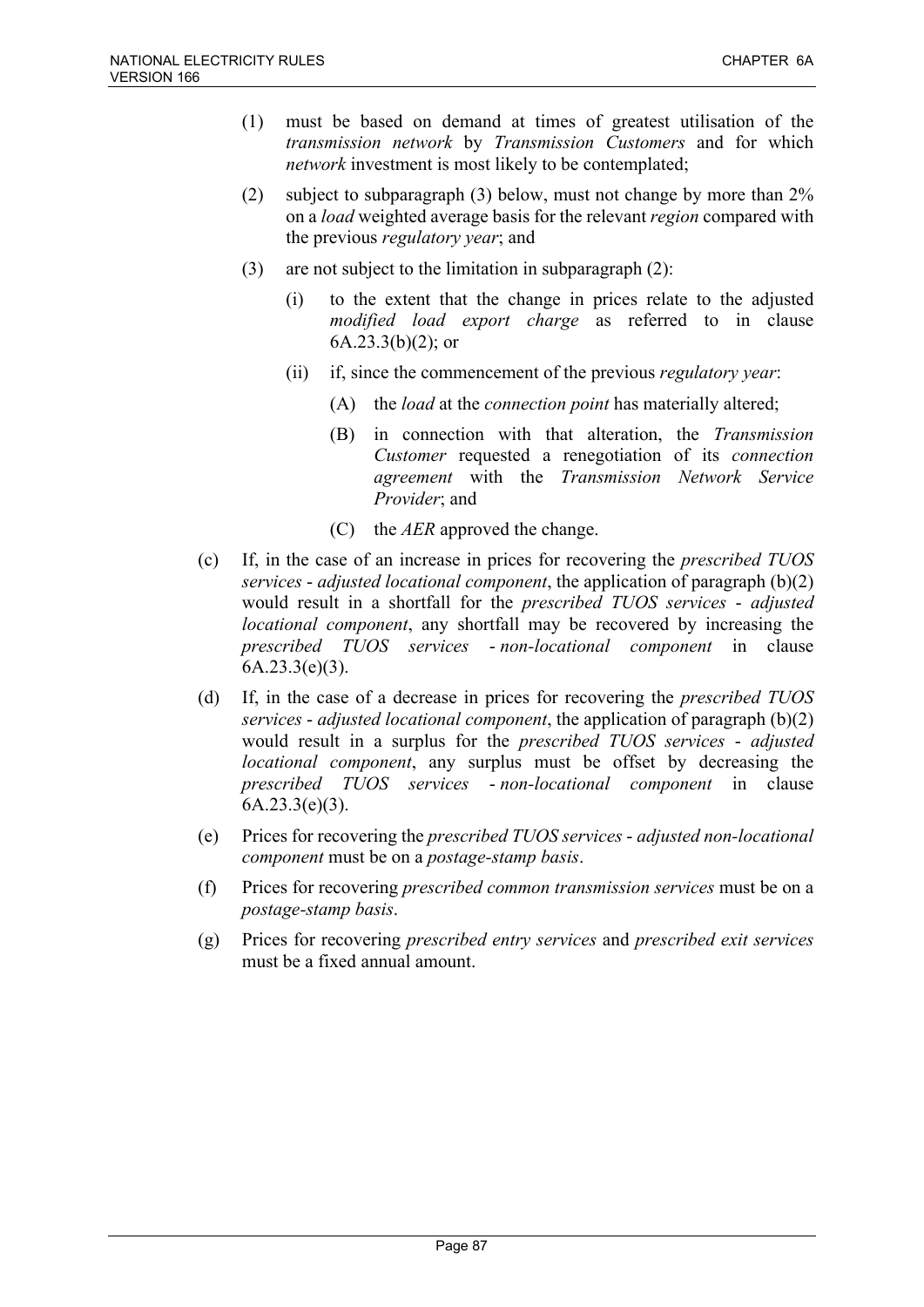# **Schedule 6A.3 CRNP methodology and modified CRNP methodology**

### **S6A.3.1 Meaning of optimised replacement cost**

For the purposes of this schedule 6A.3, references to "optimised replacement cost" include an accepted equivalent to optimised replacement cost that is referable to values contained in the accounts of the *Transmission Network Service Provider*.

### **S6A.3.2 CRNP methodology**

*CRNP Methodology* (or *cost reflective network pricing*) is an allocation process that involves the following steps:

- (1) Attributing network 'costs' to *transmission system* assets: the locational component of the *ASRR* allocated to *prescribed TUOS services* is allocated to each asset used to provide *prescribed TUOS services* based on the ratio of the optimised replacement cost of that asset, to the optimised replacement cost of all *transmission system* assets used to provide *prescribed use of system services*. The allocation to each *transmission system* asset is the '**locational network asset cost**'. To avoid doubt, the optimised replacement cost of *transmission system* assets that are *designated network assets* and *identified user shared assets* is zero.
- (2) Determining the baseline allocation of *generation* to *loads* using a 'fault contribution matrix'.
- (3) Determining the allocation of dispatched *generation* to *loads* over a range of actual operating conditions from the previous *financial year*. The range of operating scenarios is chosen so as to include the conditions that result in most stress on the *transmission network* and for which *network* investment may be contemplated. For each operating scenario selected:
	- (i) a constrained allocation of *generation* to *loads* matrix must be developed, in which *generation* is allocated to serving *loads* on the basis of the fault contribution matrix;
	- (ii) load flow analysis techniques are used to solve for *network* flows and to calculate the sensitivity of flows on each *network element* resulting from incremental changes in each *load*;
	- (iii) the sensitivities are weighted by *load* to derive a 'flow component' magnitude in each *network* element due to each *load* for that hour;
	- (iv) the relative utilisation of each *network* element by each *load* is calculated from the 'flow component' magnitudes, using only the flow components in the direction of the prevailing line flow.
- (4) When all the selected operating scenarios have been assessed, allocating the individual locational *network* asset costs to *loads* on a pro rata basis using the maximum 'flow component' that each *load* has imposed on each *network* asset across the range of operating conditions considered. To avoid doubt, the individual locational *network* asset cost of a *network* asset that is a *designated network asset* or *identified user shared asset* is zero.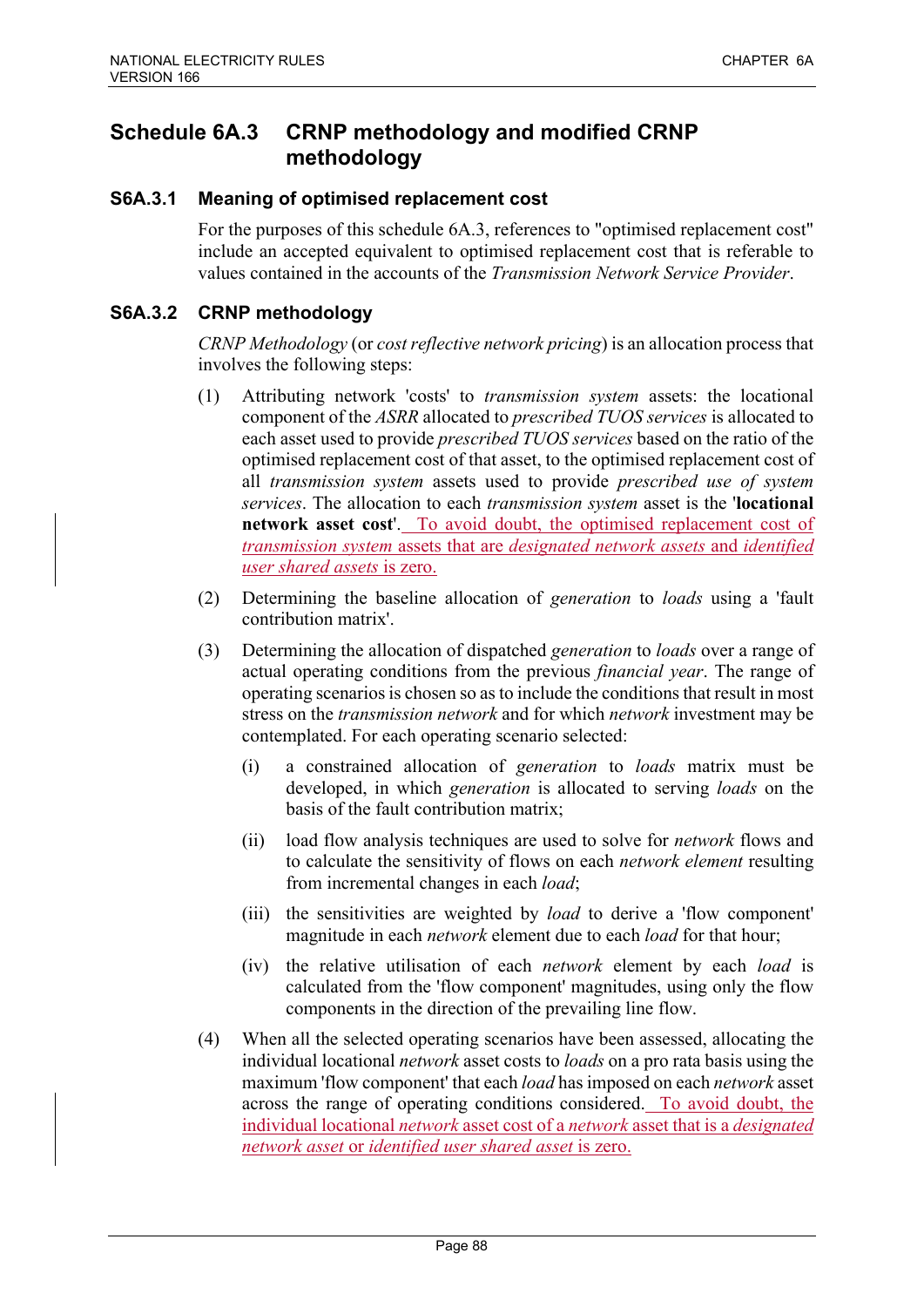(5) Summing the individual locational *network* asset costs allocated to each *load* to give the total amounts allocated to that *load*.

# **S6A.3.3 Modified CRNP methodology**

*Modified CRNP methodology* is an allocation process that involves replacing step 1 of the CRNP methodology referred to in clause S6A.3.2(1) with the following 3 steps:

- (1) Allocating the *ASRR* allocated to *prescribed use of system services* to each *transmission system* asset used to provide *prescribed TUOS services* based on the ratio of the optimised replacement cost of the that asset to the optimised replacement cost of all *transmission system* assets used to provide *prescribed TUOS services*. The amount so allocated to each asset is the asset's gross network asset cost, except, to avoid doubt, if that asset is a *designated network asset* or an *identified user shared asset*, the asset cost is zero.
- (2) Adjusting individual gross *network* asset costs: the individual gross *network* asset costs determined in subparagraph (1) must each be multiplied by a factor (between 0 and 1) that depends on the utilisation of each asset. The resulting amount for each asset is the locational network asset cost while the remainder is the non-locational network asset cost.
- (3) Determining the non-locational component: the sum of the non-locational *network* asset cost represents the non-locational component of the *ASRR* for *prescribed TUOS services*.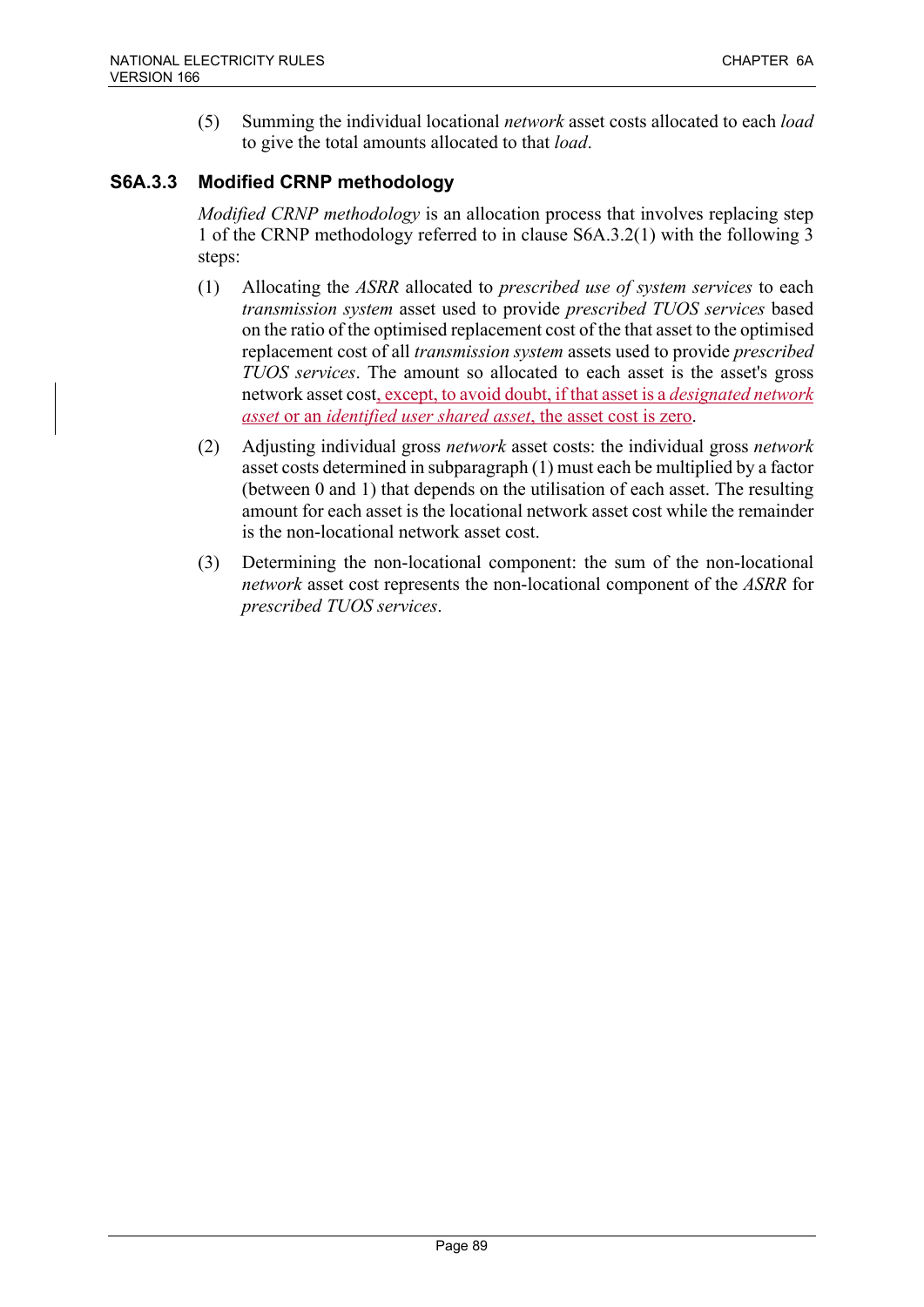# **CHAPTER 8**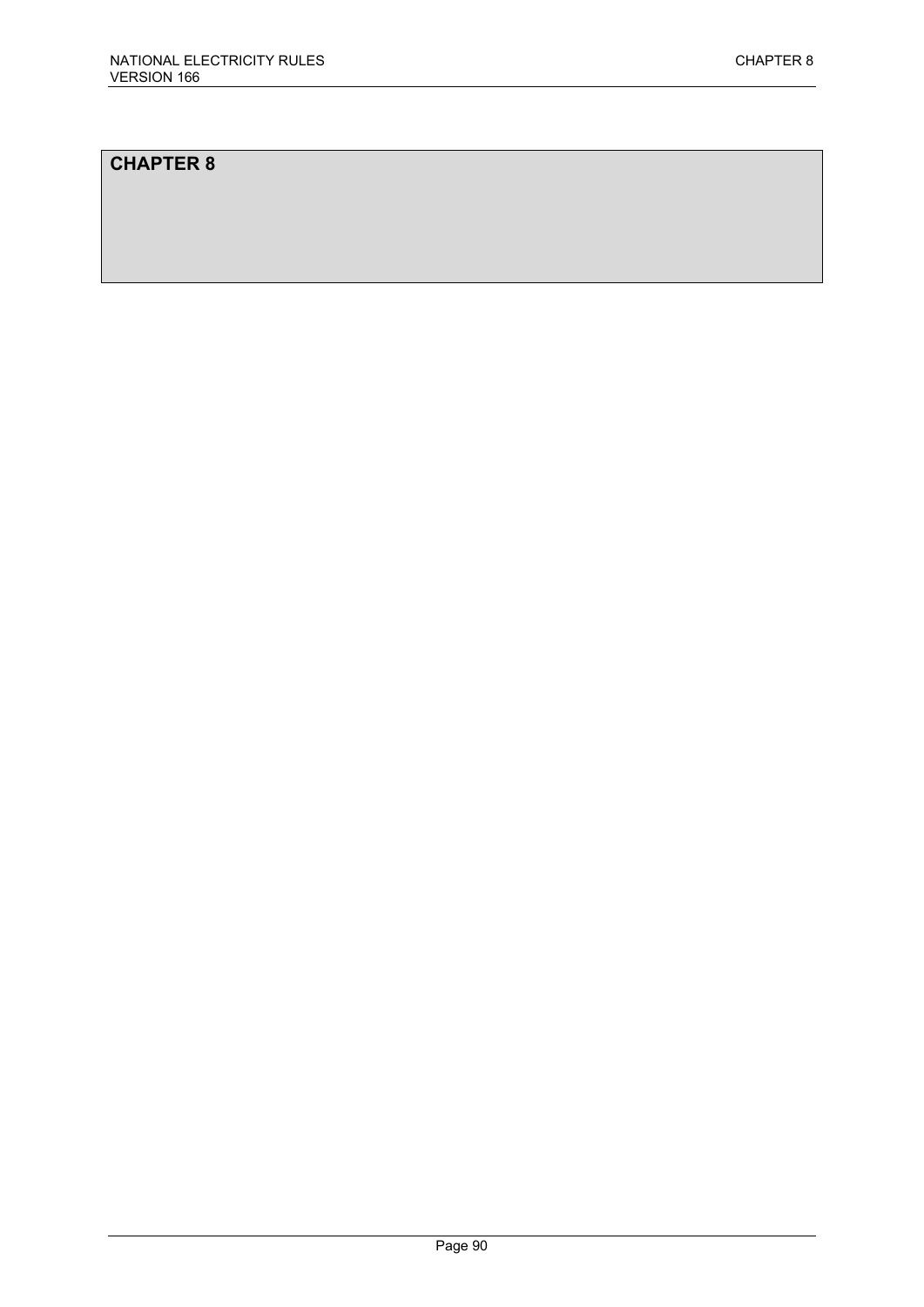# **8.2 Dispute Resolution**

## **8.2.1 Application and guiding principles**

- (a) This rule 8.2 applies to any dispute which may arise between two or more *Registered Participants* about:
	- (1) the application or interpretation of the *Rules*;
	- (2) the failure of any *Registered Participants* to reach agreement on a matter where the *Rules* require agreement or require the *Registered Participants* to negotiate in good faith with a view to reaching agreement;
	- (3) **[Deleted]**
	- (4) the proposed access arrangements or *connection agreements* of an *Intending Participant* or a *Connection Applicant*, for *connection* and access to a *distribution network* or *declared transmission system*;
	- (5) the payment of moneys under or concerning any obligation under the *Rules*;
	- (6) any other matter relating to or arising out of the *Rules* to which a contract between two or more *Registered Participants* provides that the dispute resolution procedures under the *Rules* are to apply;
	- (7) any other matter relating to or arising out of the *Rules* in respect of which two or more *Registered Participants* have agreed in writing that this rule 8.2 should apply; or
	- (8) any other matter that the *Rules* provide may or must be dealt with under this rule 8.2,

but does not apply to those disputes described in clause 8.2.1(h).

- (a1) For the purposes of this rule 8.2 only, "*Registered Participant*" is deemed to include not just *Registered Participants* but also *AEMO*, *Connection Applicants*, *Metering Providers*, *Metering Data Providers*, *Embedded Network Managers* and *NMAS providers* (including *NSCAS preferred tenderers*) who are not otherwise *Registered Participants*, except that this will not be the case where the term "*Registered Participant*":
	- (1) is used in clauses 8.2.2(b)(4), 8.2.2(d), 8.2.3(a), 8.2.3(b)(5) and 8.2.5(e); or
	- (2) first occurs in clauses 8.2.3(b), 8.2.3(b)(3), 8.2.3(b)(4) or 8.2.3(c); or
	- (3) last occurs in clauses  $8.2.4(a)$  or  $8.2.9(c)$ .
- (b) **[Deleted]**
- (c) **[Deleted]**
- (d) The dispute resolution regime in this rule 8.2 provides procedures to resolve disputes between parties, not sanctions for breach of the *Rules*. The dispute resolution processes may indicate that a breach of the *Rules* has occurred and the resolution or determination of the dispute may take account of the damage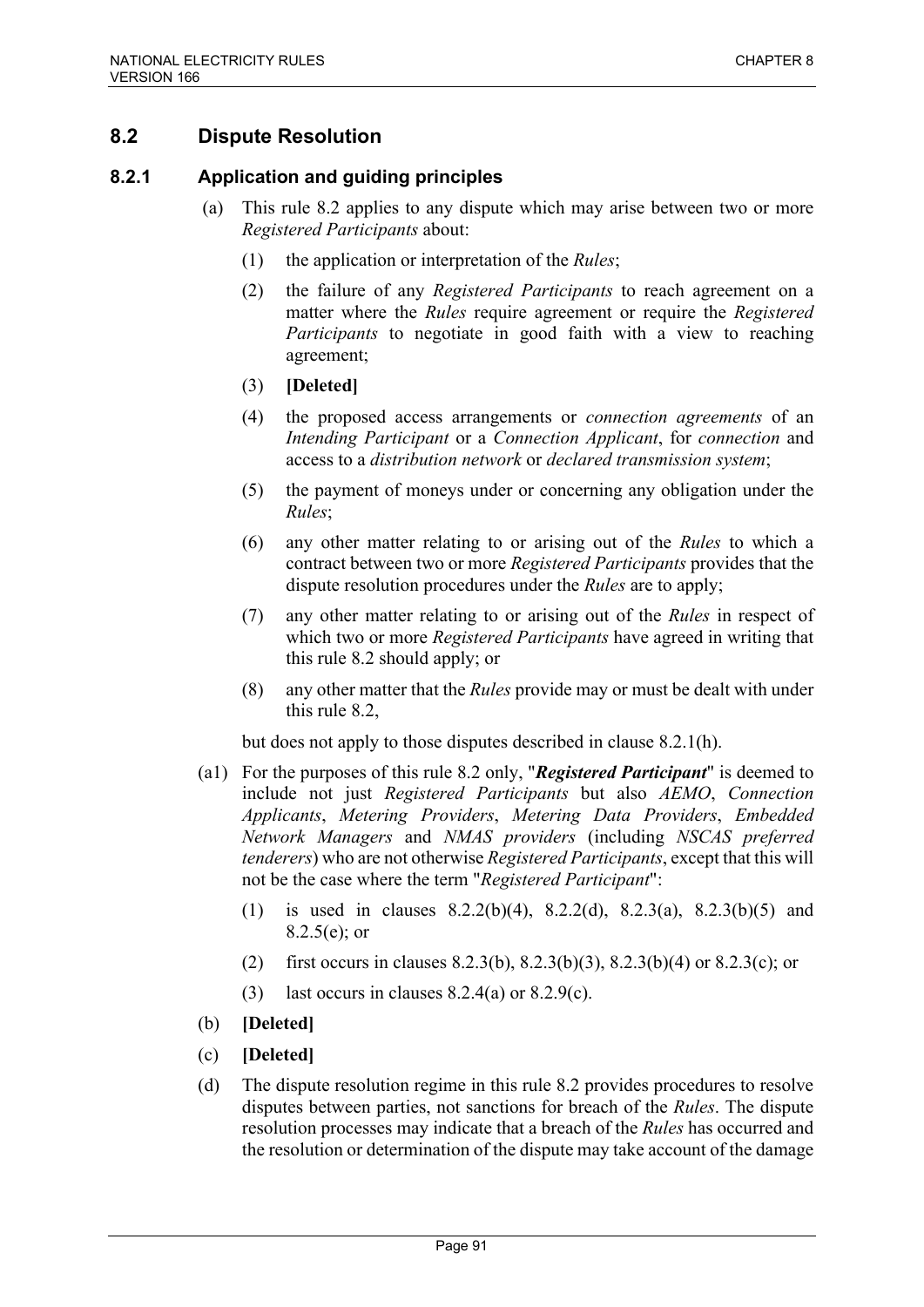thereby caused to a party. Any action for breach of the *Rules* may only be taken by the *AER* acting in accordance with the *NEL*.

- (e) It is intended that the dispute resolution regime set out in or implemented in compliance with the *Rules* and described in detail in this rule 8.2 should to the extent possible:
	- (1) be guided by the *national electricity objective*;
	- (2) be simple, quick and inexpensive;
	- (3) preserve or enhance the relationship between the parties to the dispute;
	- (4) take account of the skills and knowledge that are required for the relevant procedure;
	- (5) observe the rules of natural justice;
	- (6) place emphasis on conflict avoidance; and
	- (7) encourage resolution of disputes without formal legal representation or reliance on legal procedures.
- (f) Except as provided in the *NEL* and clause 8.2.1(g), where any dispute of a kind set out in clause 8.2.1(a) arises, the parties concerned must comply with the procedures set out in clauses 8.2.4 to 8.2.10 and 8.2.12 and, where the dispute is referred to a *DRP*, a determination of the *DRP* is final and binding on the parties.
- (g) Notwithstanding clause 8.2.1(f), a party may seek an urgent interlocutory injunction from a court of competent jurisdiction.
- (h) Rule 8.2 does not apply to:
	- (1) a decision by *AEMO* regarding an exemption under clause 2.2.1(c);
	- (2) a decision by *AEMO* under clause 2.2.2 not to approve the classification of a *generating unit* as a *scheduled generating unit*;
	- (3) a decision by *AEMO* under clause 2.2.3 not to approve the classification of a *generating unit* as a *non-scheduled generating unit*;
	- (3A) a decision by *AEMO* under clause 2.5.1A(d) not to approve the classification of a *dedicated connection asset* as a *small dedicated connection asset* or *large dedicated connection asset*;
	- (4) a decision by *AEMO* under clause 2.9.2(c);
	- (5) a decision by *AEMO* to reject a notice from a *Market Customer* under clause 2.10.1(d);
	- (5A) a decision by *AEMO* with regard to the preparation or publication of a budget;
	- (5B) the formulation by *AEMO* of its revenue methodology or an amendment to its revenue methodology;
	- (5C) a decision by *AEMO* to reject a notice from a *Market Small Generation Aggregator* under clause 2.10.1(d1);
	- (6) a determination by *AEMO* under clause 3.3.8 of the minimum amount of *credit support* a *Market Participant* must provide to *AEMO* for the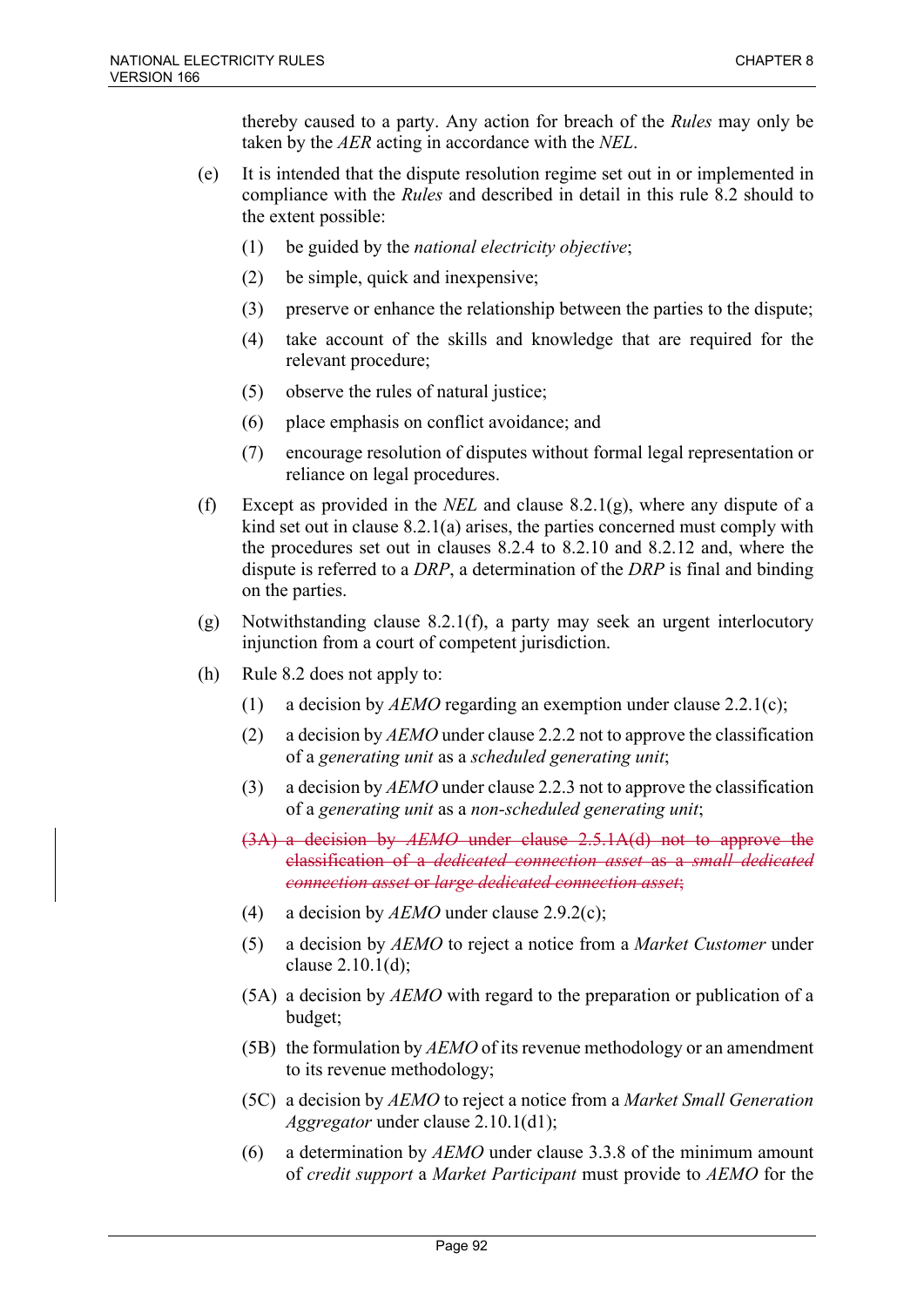relevant time period, as determined by *AEMO* in accordance with clause 3.3.8 ;

- (7) a decision by *AEMO* under clause 3.8.3 to refuse an application for aggregation;
- (8) a decision by *AEMO* under clause 3.15.11 to reject a *reallocation request*;
- (9) a decision by *AEMO* to issue a notice under clause 4.11.1(d);
- (10) a decision by *AEMO* under clause 7.2.1(b) to refuse to permit a *Market Participant* to participate in the *market* in respect of a *connection point*;
- (11) a decision by *AEMO* whether or not to deregister a *Metering Provider*, *Metering Data Provider* or *Embedded Network Manager* under clause 7.4.4(d) or to suspend a *Metering Provider*, *Metering Data Provider* or *Embedded Network Manager* from a category of registration under clause 7.4.4(d) or to impose agreed constraints on the continued operation of a *Metering Provider*, *Metering Data Provider* or *Embedded Network Manager*;
- (12) a dispute concerning the price of a *SRAS* agreement or a tender conducted by *AEMO* for the acquisition of *system restart ancillary services* under clause 3.11.9;
- (13) a dispute of a kind referred to in rule 5.16B or 5.17.5;
- (14) a *transmission services access dispute* and *large DCADNA services access dispute* to which rule 5.5 applies;
- (14A) a decision by a *Co-ordinating Network Service Provider* with regard to the provision of an estimate of the *modified load export charge* payable to each *Transmission Network Service Provider* as referred to in clause 6A.29A.2.
- (15) a *distribution services access dispute* to which Part L of Chapter 6 applies;
- (16) a decision by *AEMO* under clause 2.2.7 not to approve the classification of a *semi-scheduled generating unit*; or
- (17) a decision by *AEMO* regarding an exemption under clause 2.4A.1(b); or
- (18) a decision by *AEMO* regarding an exemption under clause 7.8.4(a).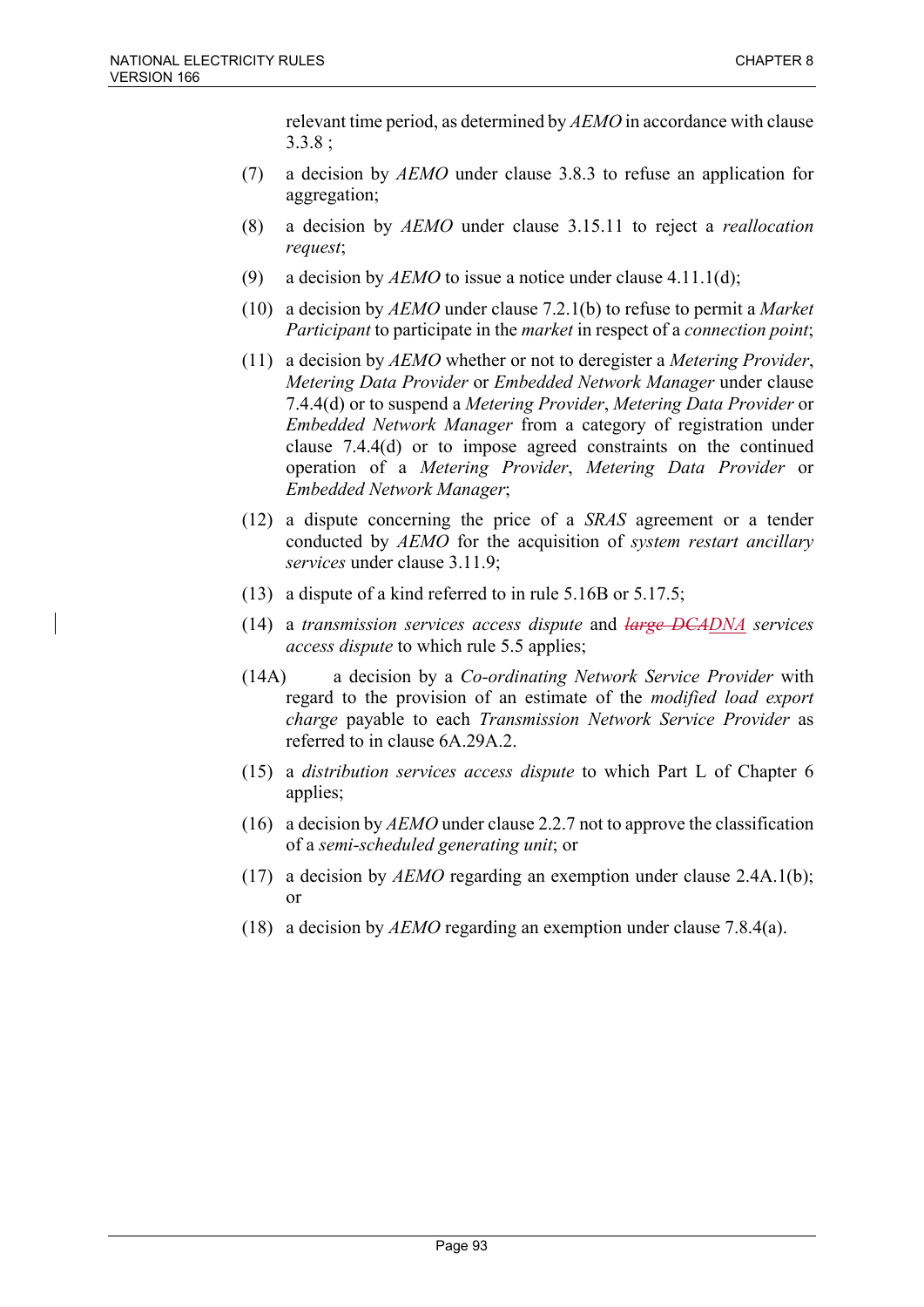# **CHAPTER 10**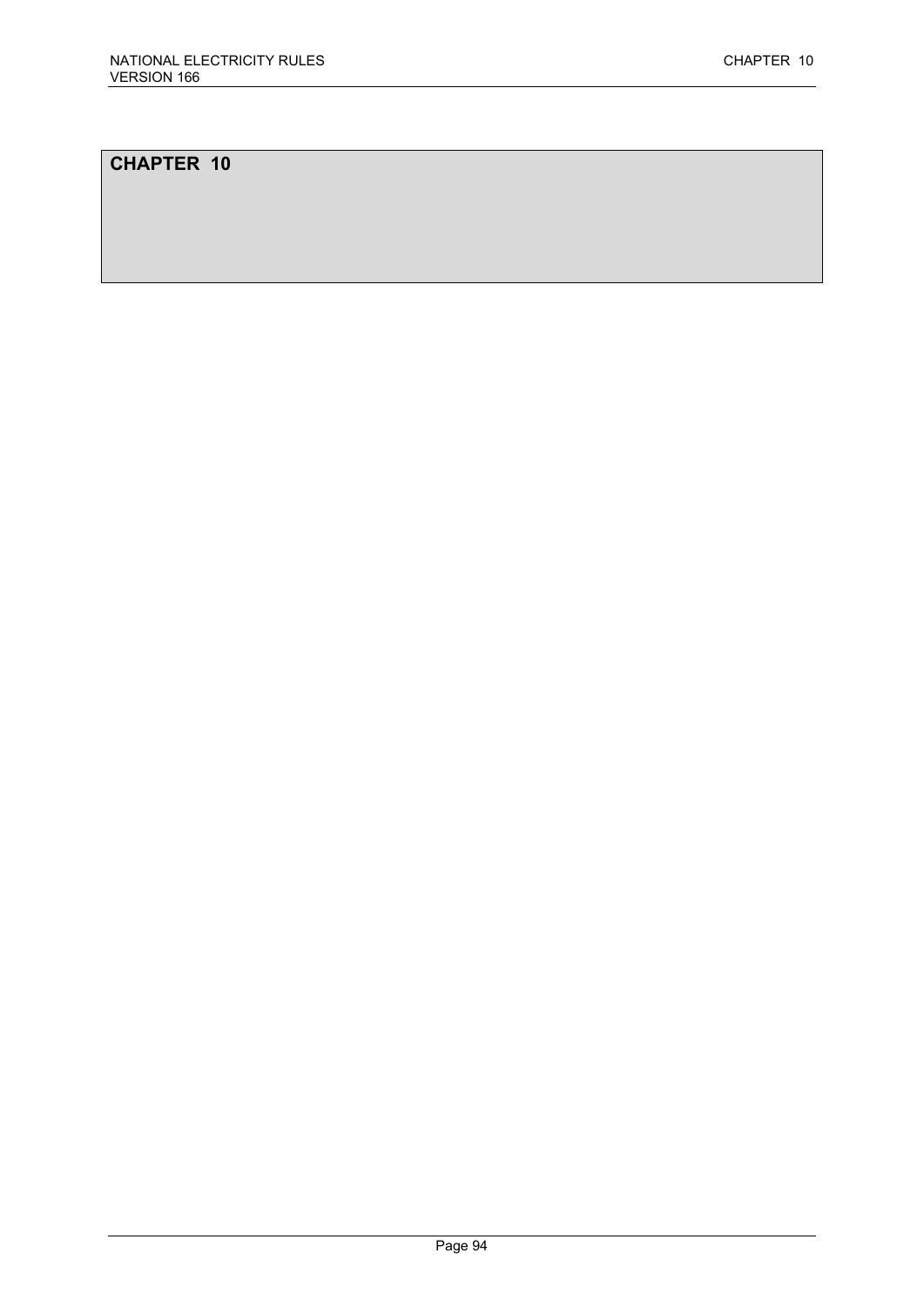# **10. Glossary**

### *access policy*

An access policy as required for *large DCADNA services* under clause 5.2A.8.

*boundary point* 

The point of delineation between a *designated network asset* and an *identified user shared asset*:

- (a) as agreed in the relevant *network operating agreement* between the *Primary Transmission Network Service Provider* and the owner of the relevant *designated network asset*; or
- (b) where the *designated network asset* is owned or leased by the *Primary Network Service Provider* as determined by that provider.

### **Note**

There could be multiple *designated network assets* behind the *boundary point*, which can each be owned by separate owners. Each owner will have a separate *network operating agreement* with the *Primary Transmission Network Service Provider* for the *designated network asset* it owns. The delineation demarcation between *designated network assets* owned by different owners is the *DNA boundary point*. The subsequent addition of further *designated network asset* with different owners will not change the *boundary point* because it describes the point of delineation between the initial *designated network asset* and the *identified user shared asset*.

### *boundary point losses*

Has the meaning given to it in clause 3.6.2B(a).

#### *boundary point loss factors*

Has the meaning given to it in clause 3.6.2B(b).

#### *connect*

To form a physical link to or through a *transmission network* (including to a *network connection asset* or through a *dedicated connection asset* that is physically linked to that *transmission network*) or *distribution network*.

#### **Note:**

In the context of Chapter 5A, the above definition has been displaced by a definition specifically applicable to that Chapter. See clause 5A.A.1.

### *Connection Applicant*

A person who wants to establish or modify *connection* to a *transmission network* or *distribution network* and/or who wishes to receive *network services* and who makes a *connection enquiry* as described in clause 5.3.2 or clause 5.3A.5.

In respect of establishing or modifying a *connection* to a *transmission network* of a *Primary Transmission Network Service Provider*, a *Connection Applicant* includes:

(a) a person seeking to *connect* its *facilities* to a *dedicated connection asset* that is or will be *connected* to the *transmission network* of that *Primary Transmission Network Service Provider* including through a *dedicated connection asset*; and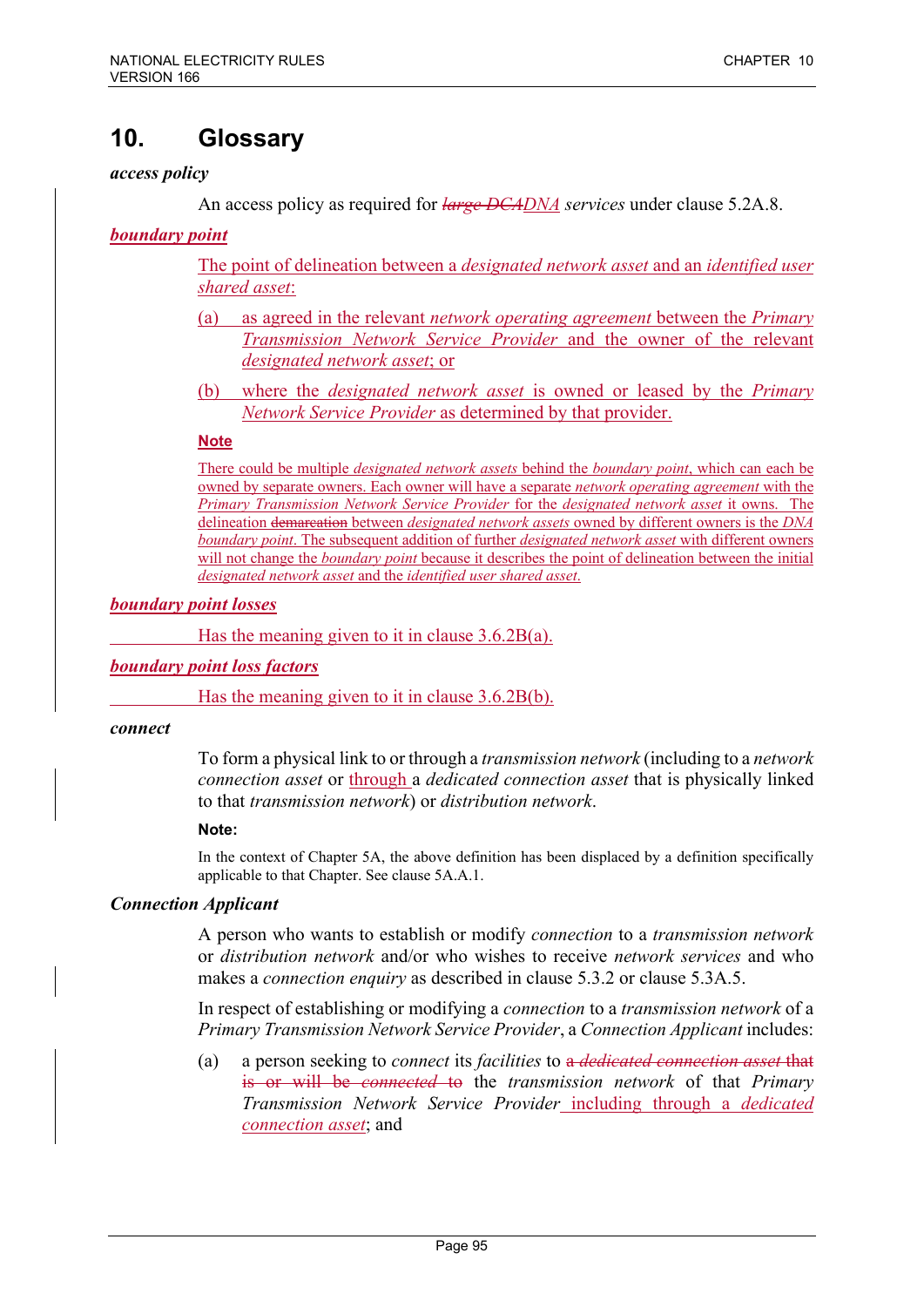(b) a person seeking to negotiate a *network operating agreement* for a *third party IUSA* or *designated network asset* not owned by the *Primary Transmission Network Service Provider*.

#### **Note**

A person seeking access to *large DCA services* from a *third party DCA* under an *access policy* may also need to negotiate with the *Primary Transmission Network Service Provider*.

In the context of Chapter 5A, the above definition has been displaced by a definition specifically applicable to that Chapter. See clause 5A.A.1.

#### *connection assets*

For the *declared transmission system* of an *adoptive jurisdiction*, and a *distribution system*, those components of a *transmission system* or *distribution system* which are used to provide *connection services*.

For other *transmission systems*, *dedicated connection assets* and *network connection assets*.

#### **Note**

A *third party DCA* is a *connection asset* but for the purpose of registration under Chapter 2 also constitutes a *transmission system*.

#### *connection point*

In relation to a *declared shared network* and a *distribution network* (other than an *embedded network*), the agreed point of supply established between *Network Service Provider*(s) and another *Registered Participant*, *Non-Registered Customer* or *franchise customer* and includes a *parent connection point*.

In relation to other *transmission networks*, the point at which power flows to or from thea person or *identified user group connected* to the *transmission network* can be isolated from the *transmission network*. If there is more than one such point, the *Network Service Provider* and that person or *identified user group* will agree which point is the *connection point* in their *connection agreement*.

In relation to an *embedded network*, the *child connection point*, unless otherwise specified.

#### *connection service*

An *entry service* (being a service provided to serve a *Generator* or a group of *Generators*, or a *Network Service Provider* or a group of *Network Service Providers*, at the samea single *connection point*) or an *exit service* (being a service provided to serve a *Transmission Customer* or *Distribution Customer* or a group of *Transmission Customers* or *Distribution Customers*, or a *Network Service Provider* or a group of *Network Service Providers*, at the samea single *connection point*).

#### **Note:**

In the context of Chapter 5A and Part DA of Chapter 6, the above definition has been displaced by a definition specifically applicable to that Chapter. See clause 5A.A.1.

#### *dedicated connection asset*

The apparatus, equipment, *plant* and buildings that:

(a) are used for the purpose of *connecting* a person at a *connection point* an *identified user group* to an existing to a *transmission network* and are used exclusively by that person;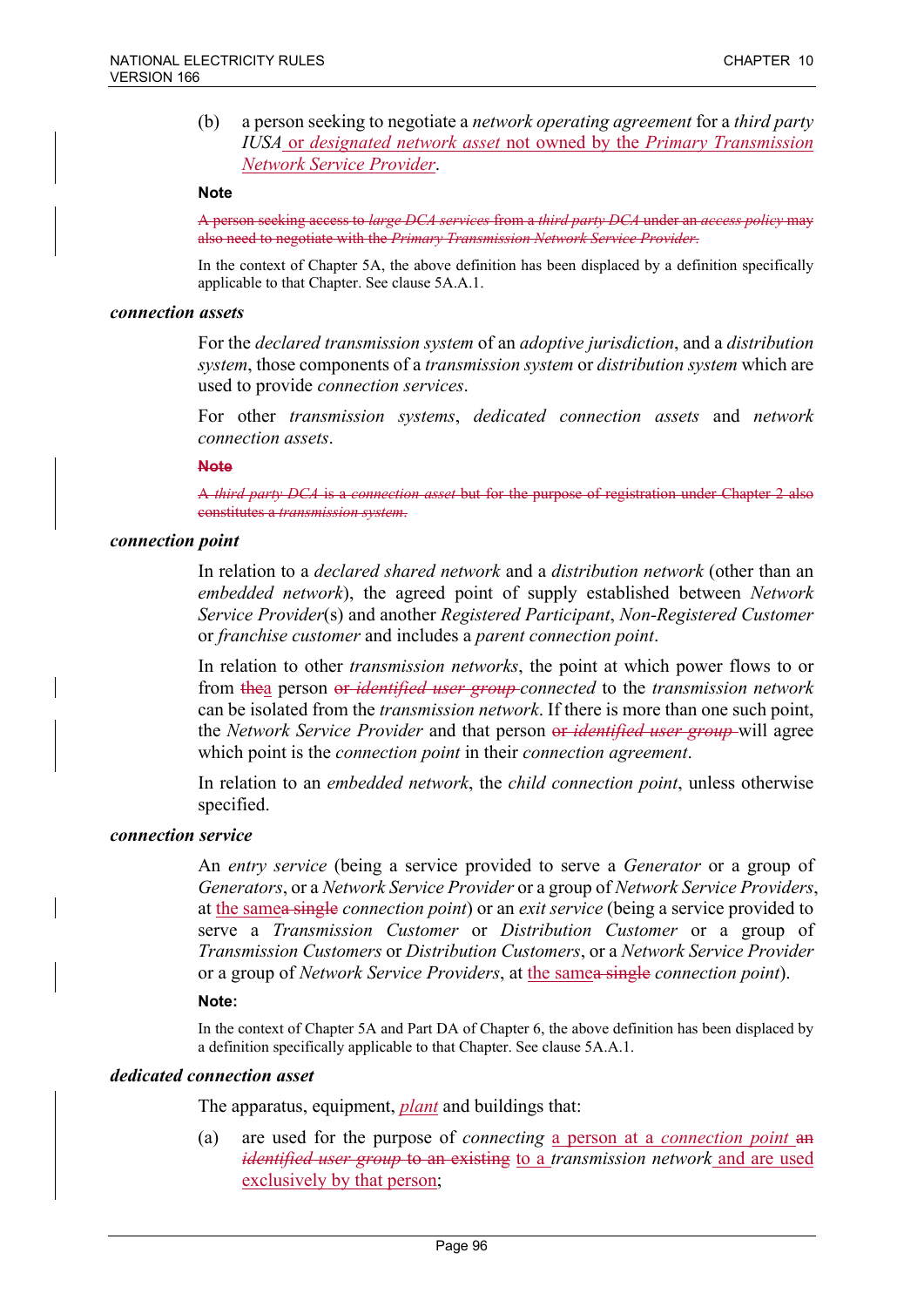- (b) are used exclusively by the *identified user* groupinclude power lines less than 30 kilometres in route length;
- (c) can be electrically isolated from the *transmission network* without affecting the provision of *shared transmission services* to other persons-who are not members of the *identified user group*; and
- (d) are not:
	- (1) *network connection assets*;
	- (2) part of a *generating system*;
	- (3) part of a *distribution system*;
	- (4) part of a *transmission system* for which a *Market Network Service Provider* is registered under Chapter 2;
	- (5) part of a *Transmission Customer's facility* that utilises electrical *energy*; or
	- (6) part of the *declared transmission system* of an *adoptive jurisdiction*;. or
	- (7) *designated network assets*.

#### **Note**

At any time a person who owns, controls or operates a *dedicated connection asset* may elect for that *dedicated connection a*sset to be a *designated network asset* under clause 11.139.4.Where a *Primary Transmission Network Service Provider* is registered in respect of a *dedicated connection asset* operating at distribution *voltage*, it will not be a *distribution system* and will constitute part of its *transmission system* for which it is registered. See definitions of *distribution system* and *transmission system*.

Dedicated Connection Asset Service Provider

A *Transmission Network Service Provider* to the extent that its *transmission system* or any part of it is classified as a *dedicated connection asset* in accordance with Chapter 2.

large dedicated connection asset

A *dedicated connection asset* where the total route length for any power lines forming part of the *dedicated connection asset* is 30 kilometres or longer.

#### *designated network asset*

The apparatus, equipment, *plant* and buildings that:

- (a) are used from the *boundary point* to convey, and control the conveyance of, electricity, for an *identified user group*;
- (b) are for the exclusive use of the *identified user group* and may be owned by different persons within that *identified user group*;
- (c) include power lines that have a route length of:
	- (1) 30 kilometres or more; or
	- (2) less than 30 kilometres where the owner of those assets has entered into a *network operating agreement* in respect of those assets; and
- (d) do not:
	- (1) provide *prescribed transmission services*;
	- (2) form part of a *network loop*;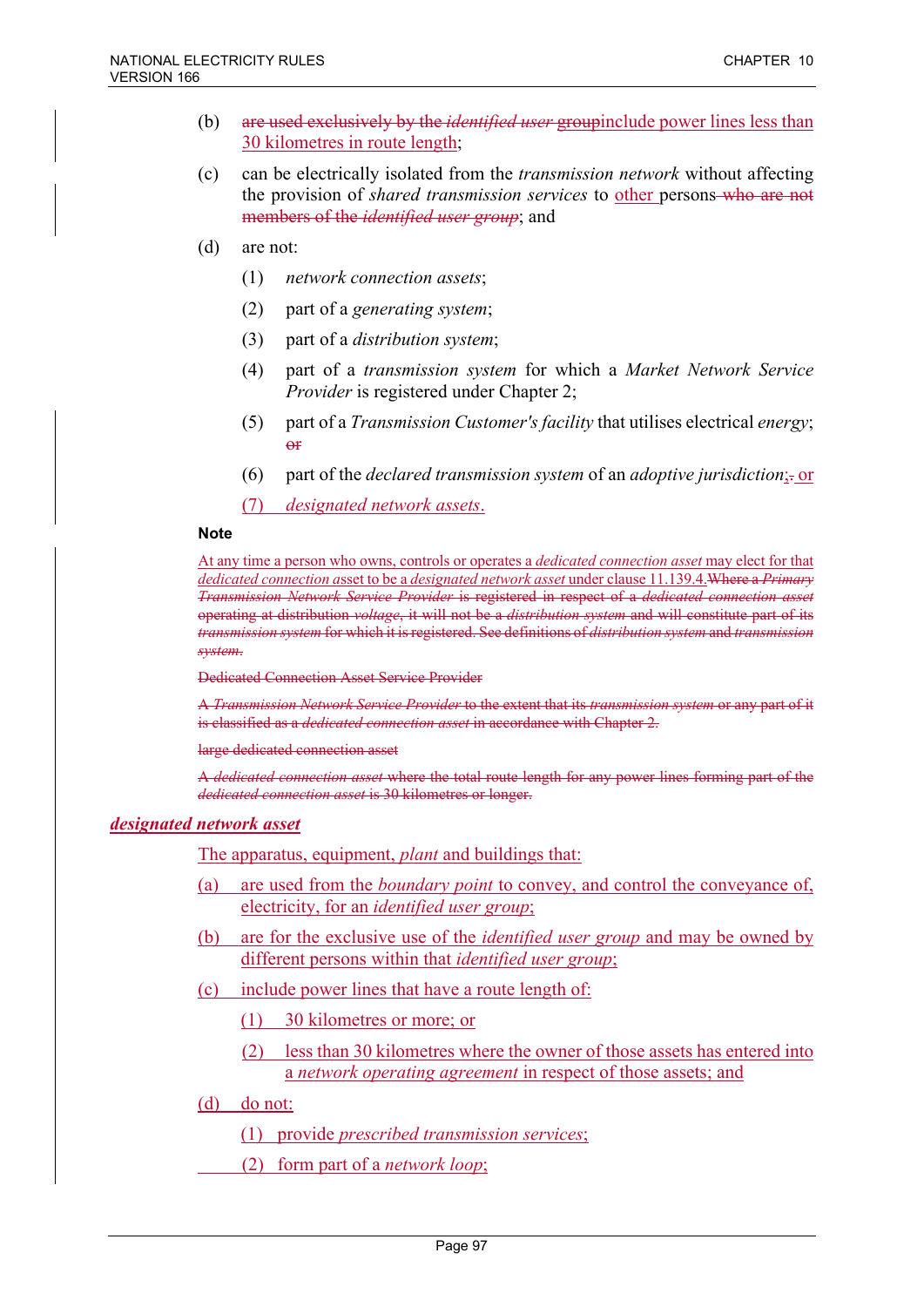- (3) form part a *transmission system* for which a *Market Network Service Provider* is registered under Chapter 2; or
- (4) form part of a *declared transmission system* of an *adoptive jurisdiction*.

### *distribution system*

A *distribution network*, together with the *connection assets* associated with the *distribution network*, which is *connected* to another *transmission system* or *distribution system*.

*Connection assets* on their own, and *dedicated connection assets*in respect of which a *Primary Transmission Network Services Provider* is registered, do not constitute a *distribution system*.

### *DNA boundary point*

The point of delineation between a *designated network asset* owned by one party and another *designated network asset* owned by another party:

- (1) as agreed in the relevant *network operating agreement* between the *Primary Transmission Network Service Provider* and each owner of a *designated network asset*;
- (2) where the *designated network asset* is owned or leased by the *Primary Network Service Provider* as determined by that provider.

### *large DCADNA service*

A service provided by an owner of a *designated network asset* that relates to:

- (a) providing *access* to the *designated network asset* (but does not include a requirement for the owner of the *designated network asset* to *extend* or replicate the *designated network asset*);
- (b) providing information regarding the *designated network asset*;
- (c) undertaking cut-in works to the *designated network asset*; and
	- (d) undertaking upgrades to existing assets that comprise the *designated network asset* or increasing the capacity of the *designated network asset*. A service provided by means of a *large dedicated connection asset*.

### *large DCADNA services access dispute*

A dispute between an owner of a *designated network asset Dedicated Connection Asset Service Provider* and a person seeking access to *large DCADNA services* as referred to in clause 5.5.1(c), that is for determination by a *commercial arbitrator* under rule 5.5.

### *entry service*

A service provided to serve a *Generator* or a group of *Generators*, or a *Network Service Provider* or a group of *Network Service Providers*, at a single the same *connection point*.

### *exit service*

A service provided to serve a *Transmission Customer* or *Distribution Customer* or a group of *Transmission Customers* or *Distribution Customers*, or a *Network*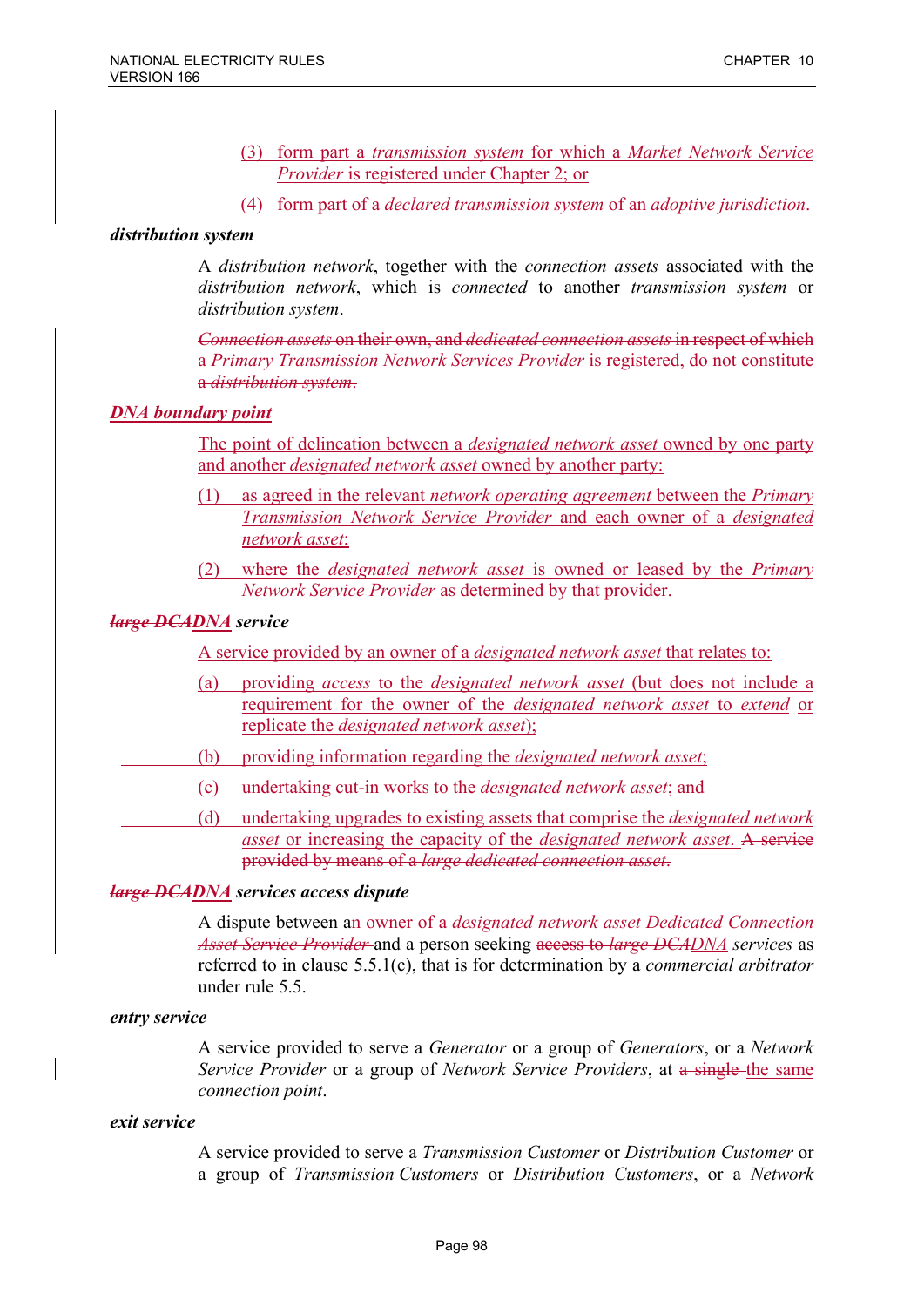*Service Provider* or a group of *Network Service Providers*, at a singlethe same *connection point*.

### *funded augmentation*

A *transmission network augmentation* for which the *Transmission Network Service Provider* is not entitled to receive a charge pursuant to Chapter 6A and does not include an *identified user shared asset* or a *designated network asset*.

### *identified user group*

One or more persons (other than a *Network Service Provider* who is not a *Market Network Service Provider*) who, from time to time, are *connected* to a *transmission network* atbehind the same single *connection boundary point* or *DNA boundary point.*

### *identified user shared asset*

The apparatus, equipment, *plant* and buildings that:

- (a) are used for the purpose of:
	- (1) *connecting* a person through a *dedicated connection asset* one or more *identified user groups* to an existing *transmission network*; or
	- (2) expanding the existing *transmission network* to incorporate a *designated network asset* (but does not include subsequent components that are incorporated into that *designated network asset*);
- (b) are not for the exclusive use by that person for a *dedicated connection asset* or *identified user group* for a *designated network asset* used exclusively by the relevant *identified user groups*;
- (c) if used to *connect* that person to a *transmission network* through a *dedicated connection asset*, under normal operating conditions, cannot be electrically isolated from the *transmission network* without affecting the provision of *shared transmission services* to other persons who are not members of the relevant *identified user groups*; and
- (d) are not part of the *declared transmission system* of an *adoptive jurisdiction* or a *designated network asset*.

### **Note:**

An *identified user shared asset* is located at:

- 1. the interface between a *dedicated connection asset* and a *transmission network* (but this does not include where the interface is between a *dedicated connection asset* with a *designated network asset*); and
- 2. the *boundary point* between a *designated network asset* and part of a *transmission network* that is not a *designated network asset*.

There is no *identified user shared asset* in the interface between a *designated network asset* and another *designated network asset*.

#### *small dedicated connection asset*

A *dedicated connection asset* that is not a *large dedicated connection asset*.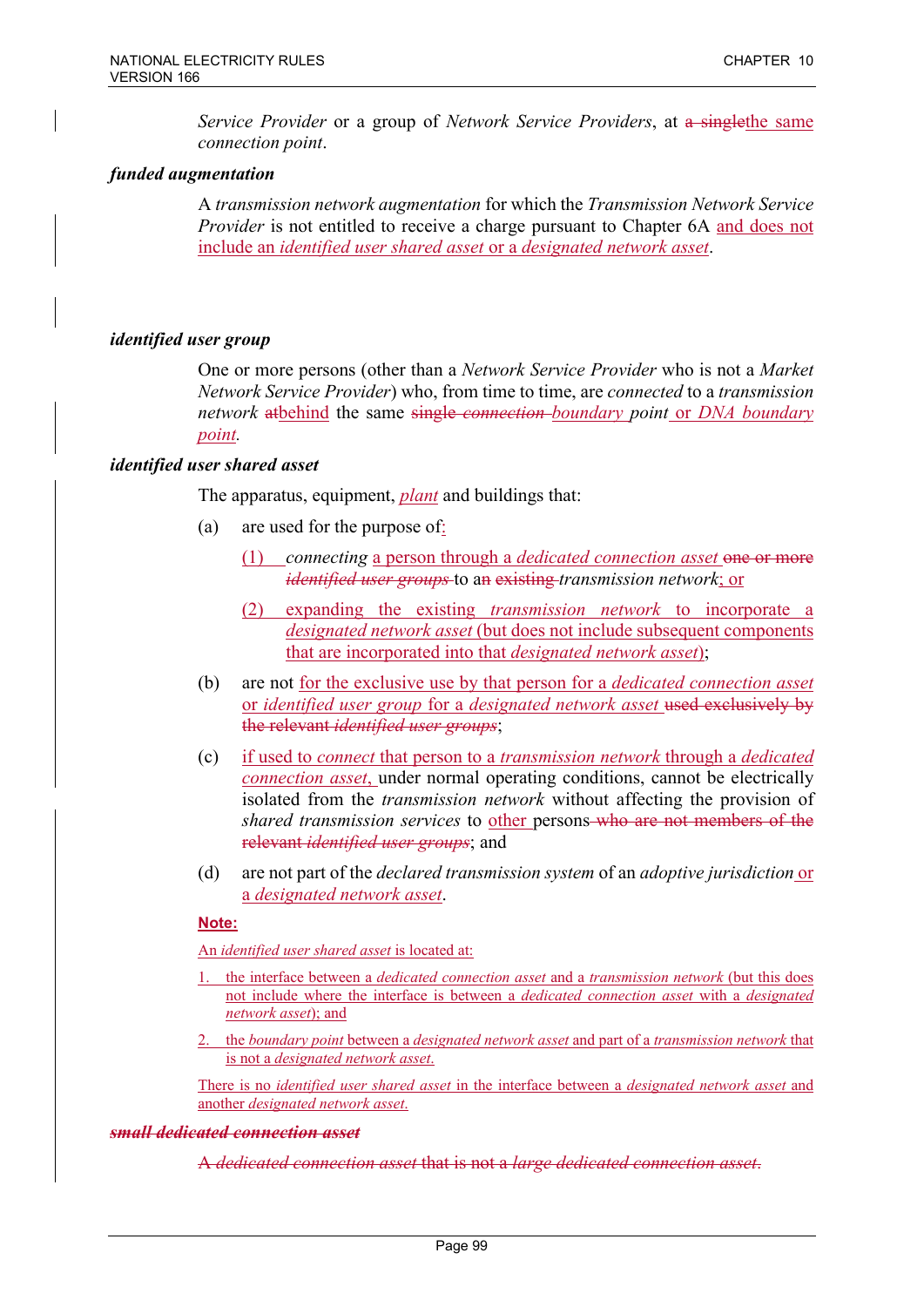### third party DCA

A *dedicated connection asset* for which a person other than the *Primary Transmission Network Service Provider* is registered under Chapter 2.

#### *transmission network*

A *network* within any *participating jurisdiction* operating at nominal *voltages* of 220kV and above plus:

- (a) any part of a *network* operating at nominal *voltages* between 66 kV and 220 kV that operates in parallel to and provides support to the higher voltage *transmission network*;
- (b) any part of a *network* operating at nominal *voltages* between 66kV and 220 kV that is not referred to in paragraph (a) but is deemed by the *AER* to be part of the *transmission network*.

For a *participating jurisdiction* other than the State of VictoriaExcept in the case of a *declared transmission system* of an *adoptive jurisdiction*, an *identified shared user asset* and *designated network asset* owned, controlled or operated by a *Primary Transmission Network Service Provider* (including a *third party IUSA* or *designated network asset* not owned by the *Primary Transmission Network Service Provider* that is the subject of a *network operating agreement*) forms part of that *Primary Transmission Network Service Provider's transmission network*.

#### *Transmission Network User*

In relation to a *transmission network*, a *Transmission Customer* and:

- (a) a *Generator* whose *generating unit*; and
- (b) a *Network Service Provider* whose *network*,;
- (c) to the extent that a *Dedicated Connection Asset Service Provider* is not also one of the persons listed above, a *Dedicated Connection Asset Service Provider* whose *dedicated connection asset*,

is *connected* to the *transmission network*.

### *transmission system*

A *transmission network*, together with the *connection assets* associated with the *transmission network*, which is *connected* to another *transmission system* or *distribution system*.

For a *participating jurisdiction* other than the State of Victoria, a *transmission system* includes for the purposes of Chapter 2, a *third party DCA*, which is not a Notified Existing DCA within the meaning of clause 11.98.1.

**Note** 

An *identified user shared asset* or a *dedicated connection asset* for which the *Primary Transmission Network Service Provider* is registered will form part of that provider's broader *transmission system* (even if the *dedicated connection asset* is operating at a distribution *voltage*) rather than constituting a separate *transmission system* requiring separate registration under Chapter 2. A person owning, controlling or operating a *third party DCA* is required to be registered under Chapter 2 as a *Transmission Network Service Provider*.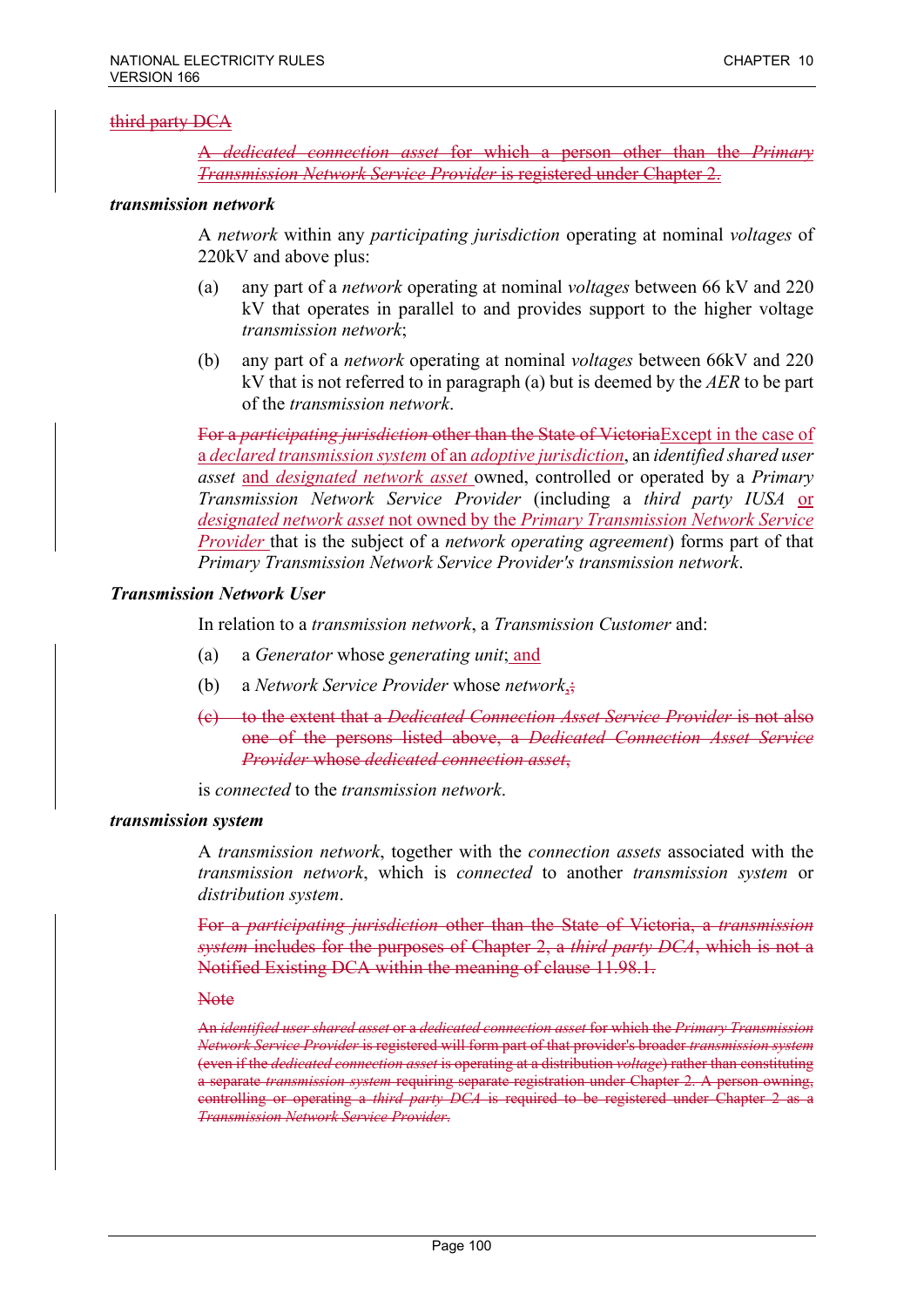# **CHAPTER 11**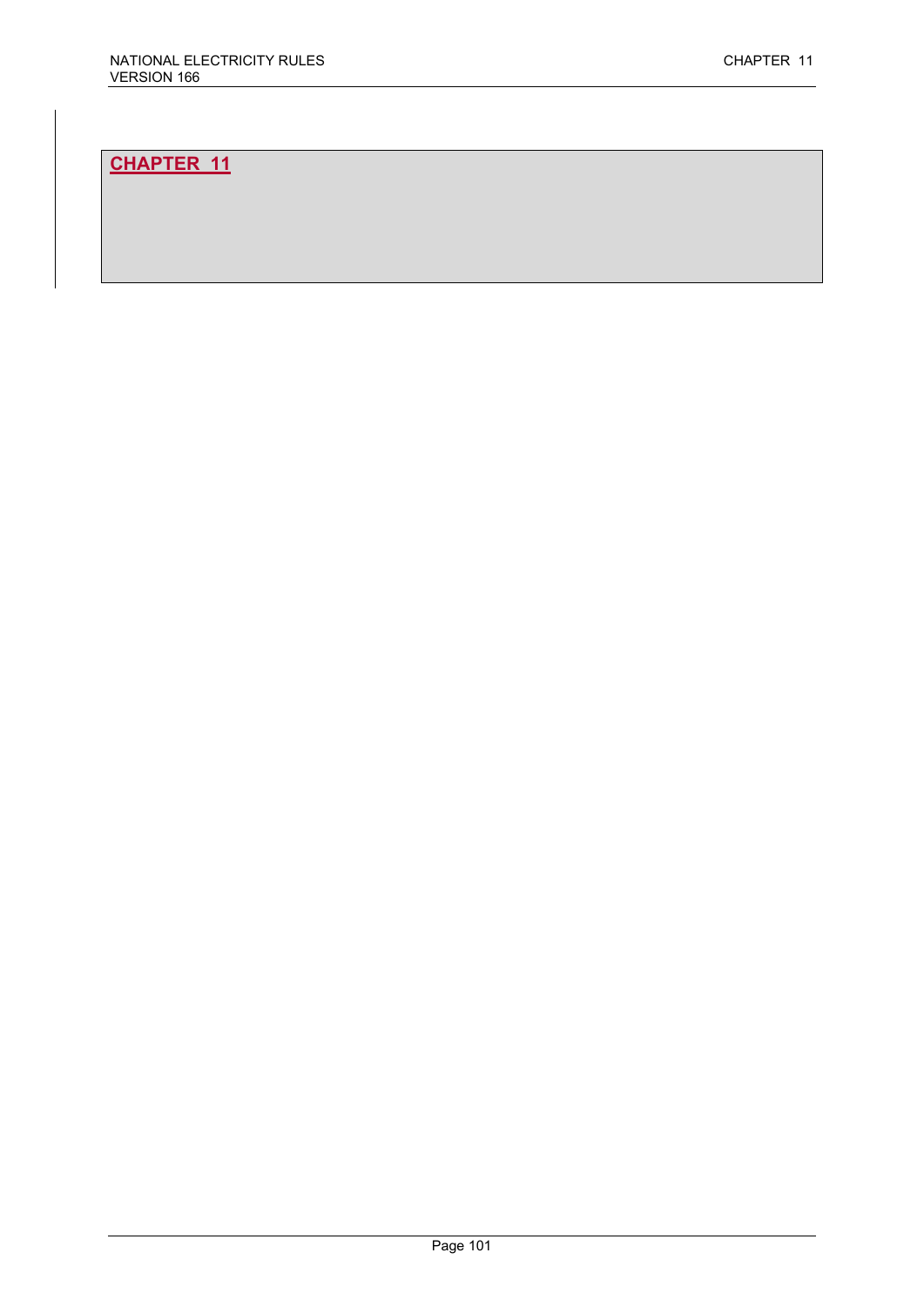# **Part ZZZZO Connection to dedicated connection assets**

# **11.139 Rules consequential on the making of the National Electricity Amendment (Connection to dedicated connection assets) Rule 2021**

### **11.139.1 Definitions**

(a) In this rule 11.139:

**allowance period** means the period beginning on the commencement date and ending on the 60<sup>th</sup> *business day* after the commencement date.

**Amending Rule** means the National Electricity Amendment (Connection to dedicated connection assets) Rule 2021.

**commencement date** means the date of commencement of Schedules 1 to 4 of the Amending Rule.

**Dedicated Connection Asset Service Provider** has the meaning given under the *Rules* immediately in force before the commencement date.

**effective date** means the date that the Amending Rule is made.

**existing large dedicated connection asset** means a "*large dedicated connection asset*", which before the commencement date:

(a) exists; or

- (b) is contracted to be constructed under a pre-DNA Connection Agreement; or
- (c) a *Transmission Network Service Provider* has agreed to *connect* to a *transmission network* under a pre-DNA Connection Agreement.

**former Chapter 5** means Chapter 5 of the *Rules*, and all related definitions of the *Rules*, as in force immediately prior to the commencement date.

**large dedicated connection asset** means a "*large dedicated connection asset*" as defined under the *Rules* in force immediately before the commencement date

**new Chapter 5** means Chapter 5 of the *Rules* as it will be in force immediately after the commencement date.

**pre-DNA Connection Agreement** means a *connection agreement*  entered into before the commencement date other than in relation to a *declared transmission system* of an *adoptive jurisdiction*.

**pre-TCAPA Connection Agreement** means a connection agreement entered into before 1 July 2018, other than in relation to a *declared transmission system* of an *adoptive jurisdiction*.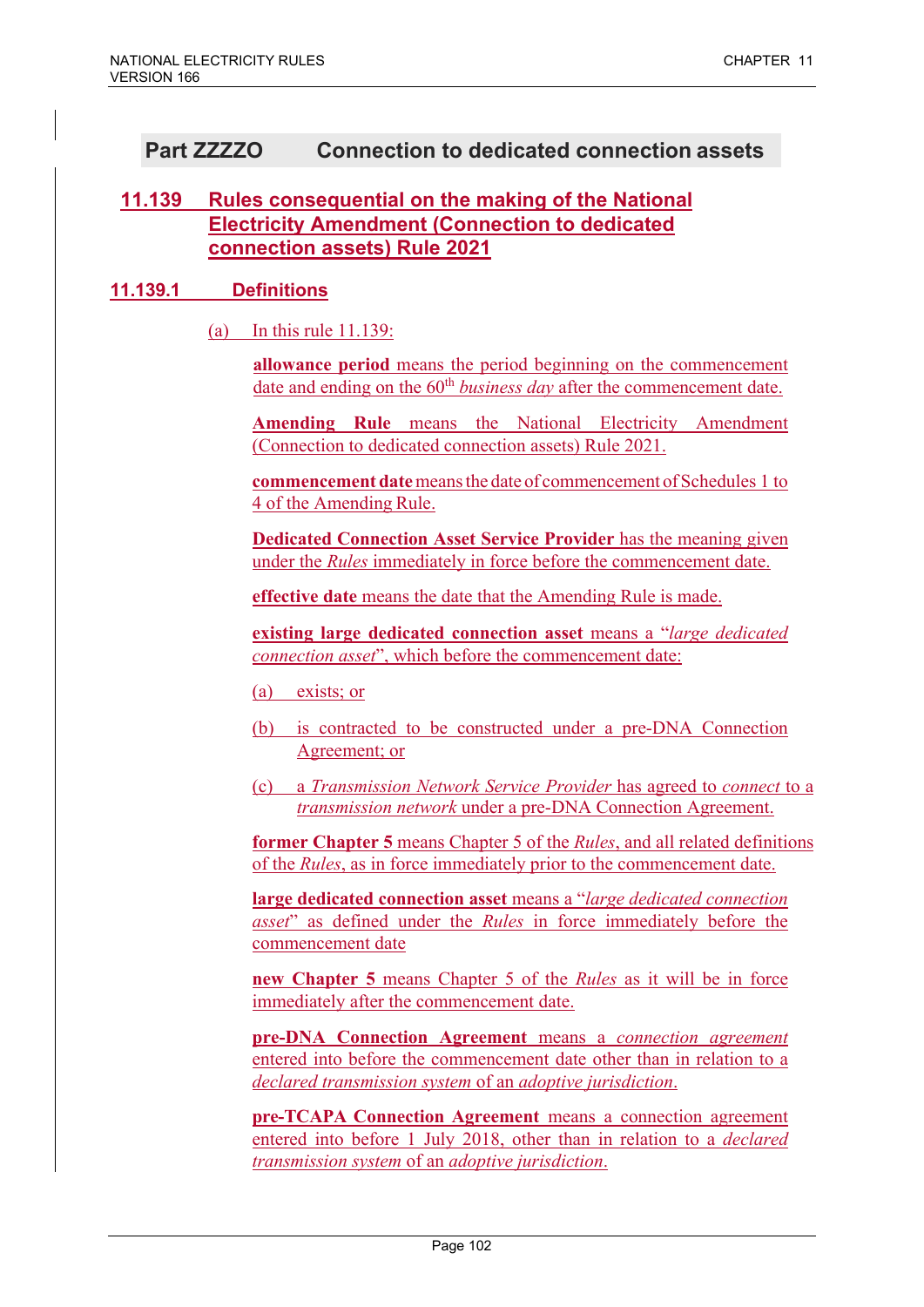**pre-TCAPA DCA** means an Existing DCA as defined in clause 11.98.1.

**small dedicated connection asset** means a "*small dedicated connection asset*" as defined under the *Rules* in force immediately before the commencement date.

**TCAPA Connection Agreement** means a *connection agreement*  entered into between 1 July 2018 and the commencement date, other than in relation to a *declared transmission system* of an *adoptive jurisdiction*.

**TCAPA Amending Rule** means the National Electricity Amendment (TransmissionConnection and Planning arrangements) Rule 2017 No. 4.

## **11.139.2 Transition of existing small dedicated connection assets**

- (a) If a person is registered as a Dedicated Connection Asset Service Provider in respect of a small dedicated connection asset, then on and from the commencement date:
	- (1) the person ceases to be a registered as a Dedicated Connection Asset Service Provider in respect of that asset; and
	- (2) that asset it taken be to a *dedicated connection asset* and that person must comply with all obligations under new Chapter 5 in respect of that asset.
- (b) Nothing in this clause is intended to have, nor is to be read or construed as having, the effect of changing the application of clause 11.98.2 in relation to an Existing DCA.

## **11.139. 3 Grandfathering of existing large dedicated connection assets**

If a person is registered as a Dedicated Connection Asset Service Provider in respect of an existing large dedicated connection asset, then on and from the commencement date:

- (a) the person ceases to be registered as a Dedicated Connection Asset Service Provider in respect of that asset; and
- (b) the person who owns, operates or controls that asset, is deemed to be a Dedicated Connection Asset Service Provider for the purposes of former Chapter 5 and must comply with all obligations of a Dedicated Connection Asset Service Provide under former Chapter 5 in respect of that asset,

and, to avoid doubt, new Chapter 5 does not apply in respect of that asset.

## **11.139.4 Conversion to a designated network asset**

(a) Subject to paragraph (b), at any time after the commencement date, a person owning, controlling or operating:

(1) a pre-TCAPA DCA;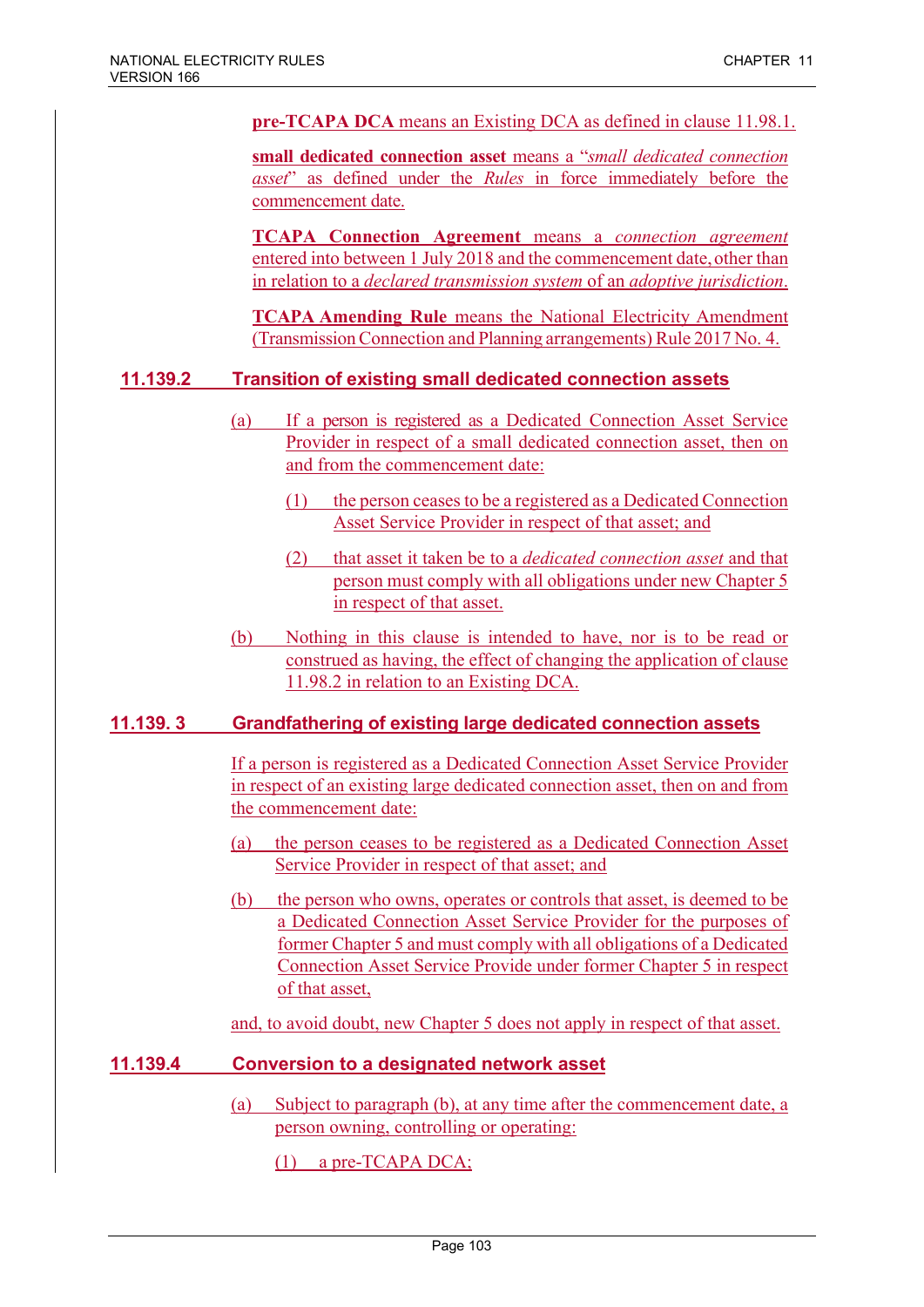- (2) an existing large dedicated connection asset; or
- (3) a *dedicated connection asset* (including an asset that was a small dedicated connection asset before the commencement date),

may elect to apply new Chapter 5 to that asset as a *designated network asset*.

- (b) An election can only be made under paragraph (a) in respect of an asset if:
	- (1) that asset meets the relevant technical standards and requirements as set out under Schedules 5.1a and 5.1; and
	- (2) the *Primary Transmission Network Service Provider*, and all persons *connected* to the asset, consent to the application of new Chapter 5 to that asset as a *designated network asset*.

#### **Note**

The conversion of one of these assets to a *designated network asset* will require the *Primary Transmission Network Service Provider* to be satisfied that the asset meets the functional specifications relevant to a *transmission network*. The consent of *connected* parties is required because conversion may affect their *connection*, for example, the location of their *connection point* or the nature of the access arrangements for that *connected* party with respect to the "converted" asset.

- (c) If an election is made under paragraph (a) in respect of an asset, then:
	- (1) that asset is taken to be a *designated network asset*; and
	- (2) the person owning that asset and the *Primary Transmission Network Service Provider* must comply with all of the obligations under new Chapter 5 in respect of that asset.

### **11.139.5 Grandfathering of Existing Connection Agreements**

- (a) The Amending Rule is neither intended to have, nor is it to be read or construed as having, the effect of:
	- (1) altering any of the terms of a Pre-DNA Connection Agreement (including the location of a *connection point*);
	- (2) altering the contractual rights or obligations of any of the parties under a Pre-DNA Connection Agreement as between those parties; or
	- (3) relieving the parties under any such pre-DNA Connection Agreement of their contractual obligations under such an agreement.
- (b) If a *Transmission Network User* under:
	- (1) a TCAPA Connection Agreement for a *facility connected* to an existing large dedicated connection asset; or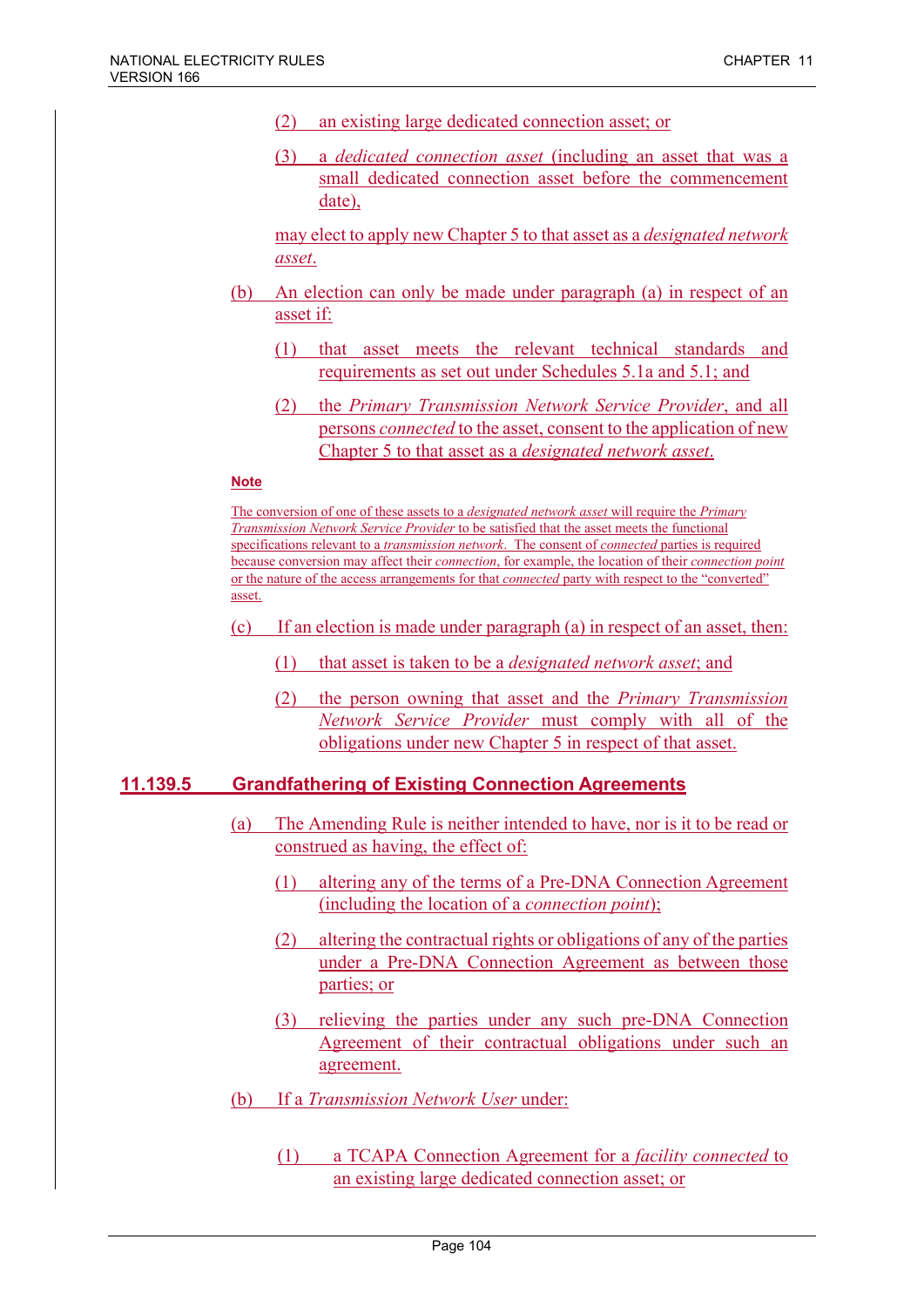(2) a pre-TCAPA Connection Agreement made an amendment to that pre-TCAPA Connection Agreement after the commencement of the TCAPA Amending Rule but before the commencement date and to which clause 11.98.5 applied,

requests an amendment to that agreement after the commencement date for the purposes of altering a *connection service* provided under that agreement, then the former Chapter 5 applies to that request.

- (c) If a *Transmission Network User* under a pre-TCAPA Connection Agreement requests an amendment to that pre-TCAPA Connection Agreement after the commencement date for the purposes of altering a *connection service* provided under that agreement, then:
	- (1) clause 11.98.5(b) does not apply; and
	- (2) the *Rules* as amended by the Amending Rule and the TCAPA Amending Rule do not apply to that request.
- (d) The Amending Rule is neither intended to have, nor is it to be read or construed as having, the effect of changing the application of clause 11.6.11 (if applicable) in relation to *connection services* provided under a pre-DNA Connection Agreement.

## **11.139.6 Connection process for large dedicated connection assets**

If a *connection* enquiry was made to a *Primary Transmission Network Service Provider* by *a Connection Applicant* under clause 5.3.2 before the effective date in respect of a large dedicated connection asset:

- (a) the *Primary Transmission Network Service Provider* must provide written notification to the *Connection Applicant* as soon as reasonably practicable, that former Chapter 5 continues to apply to the *connection* process;
- (b) if the *Connection Applicant* notifies the *Primary Transmission Network Service Provider* that it elects for the new Chapter 5 to apply to its *connection* process, then the *Primary Transmission Network Service Provider* must use reasonable endeavours to respond to the *Connection Applicant* as soon as practicable with any further necessary information, to assist the *Connection Applicant* to progress its *connection* enquiry under new Chapter 5. To the extent that the information relates to an *AEMO advisory matter*, the *Primary Transmission Network Service Provider* must consult with *AEMO* with respect to responding with that information.

# **11.139.7 Connection process for small dedicated connection assets**

(a) If a *connection* enquiry was made to a *Primary Transmission Network Service Provider* by a *Connection Applicant* under clause 5.3.2 before the effective date in respect of a small dedicated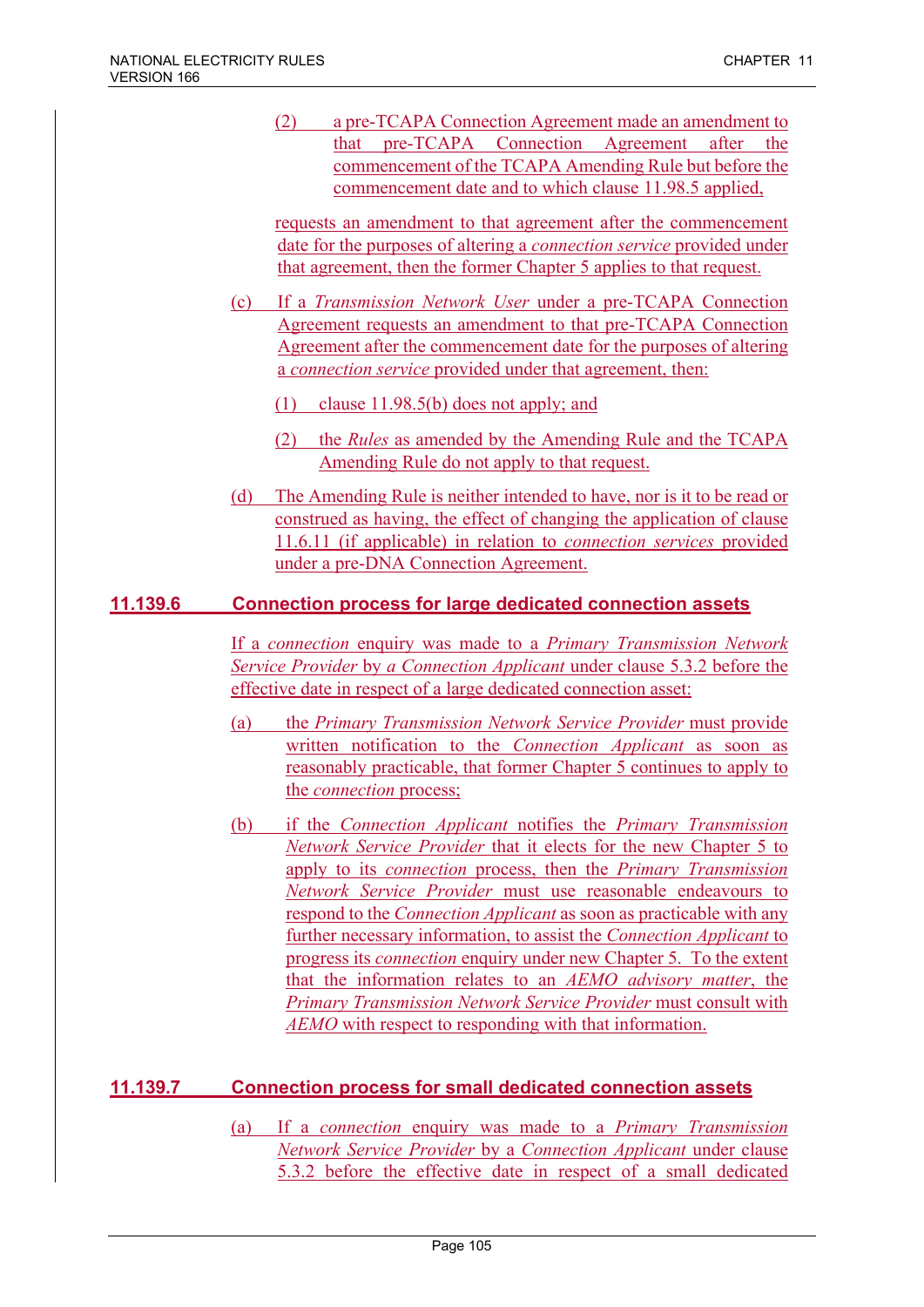connection asset, the *Primary Transmission Network Service Provider* must:

- (1) provide written notification to the *Connection Applicant*, as soon as reasonably practicable, that new Chapter 5 will apply to the *connection* process related to that *connection* enquiry; and
- (2) use reasonable endeavours to provide the *Connection Applicant* with any further necessary information, to assist the *Connection Applicant* to progress its *connection* enquiry under new Chapter 5.
- (b) If a *connection* enquiry was made to a *Primary Transmission Network Service Provider* by a *Connection Applicant* under clause 5.3.2 before the effective date in respect of a small dedicated connection asset and an election is made under subclause 11.139.4 (a)(2) with respect to that small dedicated connection asset, then the *Primary Transmission Network Service Provider* must use reasonable endeavours to respond to the *Connection Applicant* as soon as practicable with any further necessary information, to assist the *Connection Applicant* to progress its *connection* enquiry under new Chapter 5. To the extent that the information relates to an *AEMO advisory matter*, the *Primary Transmission Network Service Provider* must consult with *AEMO* with respect to responding with that information.

## **11.139.8 Connection enquiries after effective date**

If a *connection* enquiry was made to a *Primary Transmission Network Service Provider* by a *Connection Applicant* under clause 5.3.2 in respect of a large dedicated connection asset or small dedicated connection asset, after the effective date but before the commencement date, then on and from the commencement date:

- (a) the *connection* enquiry is taken to have been made under the new Chapter 5, on the commencement date, such that clause 11.139.9(b) applies; and
- (b) new Chapter 5 applies to the *connection* process related to that *connection* enquiry.

## **11.139.9 PTNSP obligations with respect to the connection process**

- (a) In respect of a *connection* process to which clauses 11.139.6(b), 11.139.7 or 11.139.8 applies, the *Primary Transmission Network Service Provider*:
	- (1) must not charge the *Connection Applicant* any additional fees or charges in relation to its *connection* process, other than fees to cover the reasonable costs of work required:
		- (i) to prepare an offer to *connect* under new Chapter 5; and